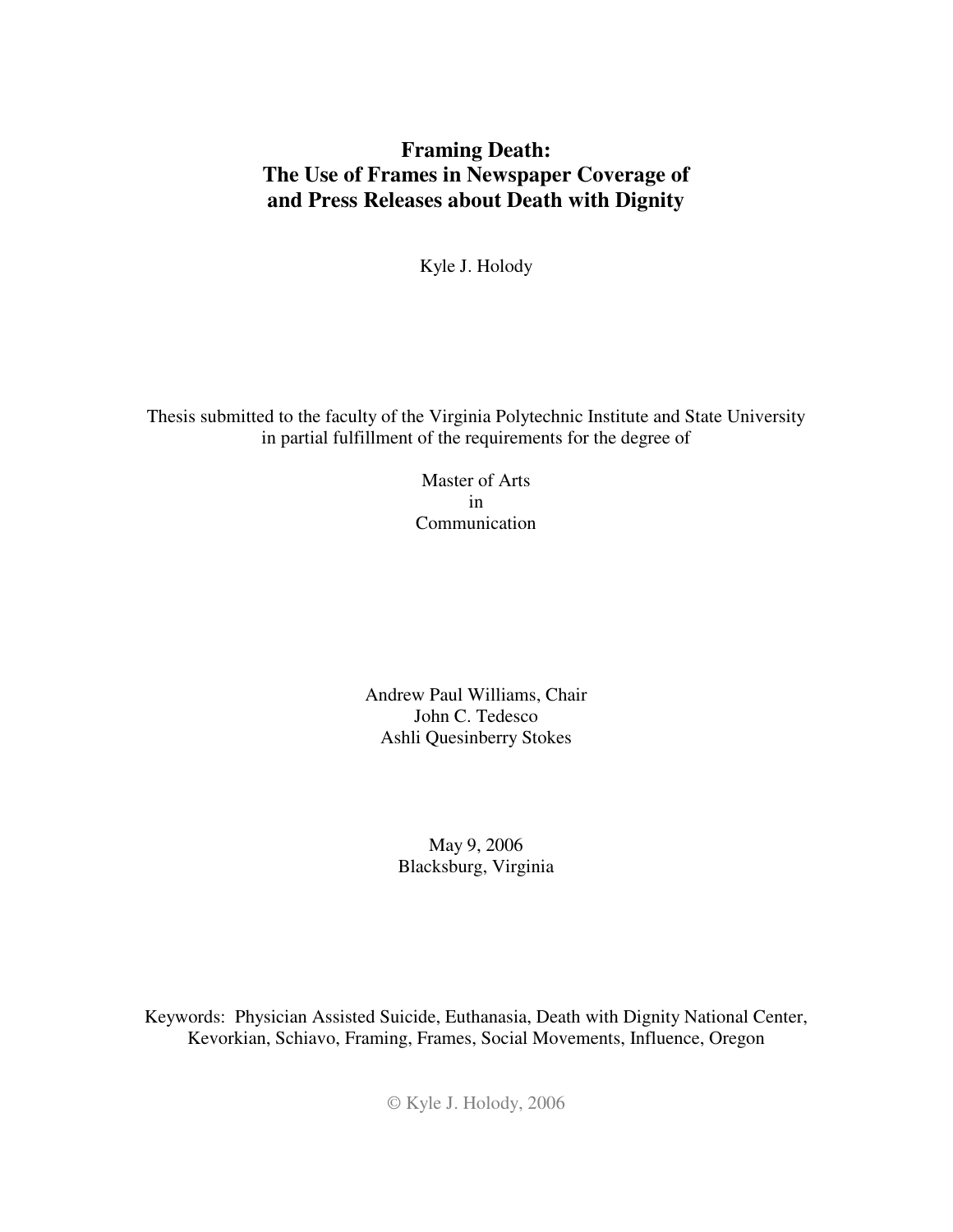## Framing Death: The Use of Frames in Newspaper Coverage of and Press Releases about Death with Dignity

Kyle J. Holody

### (ABSTRACT)

Since passing its Death with Dignity Act into law in 1997, Oregon remains the only state in America to make physician-assisted suicide an explicit legal right. Currently, the legality of physician-assisted suicide falls under the jurisdiction of each individual state. Had the United States Supreme Court ruled differently in a recent case, however, the issue would have transferred to federal jurisdiction.

The Death with Dignity National Center (DDNC) takes responsibility for developing the original Death with Dignity Act and has since moved on to proposing similar legislation in other states. It also champions states' rights, fearing that placing physician-assisted suicide under federal jurisdiction would severely hinder its goals. The DDNC has led the legal movement for making physician-assisted suicide an end of life choice available in each state, as well as for keeping that decision at the state level.

Utilizing a content analysis, this study coded for frames used by the DDNC in its press releases and frames used in newspaper coverage of death with dignity across the same period of time. It was found that press releases about and newspaper coverage of the death with dignity social movement shared significant correlations in terms of the frames each used, as well as the level of substance given to these frames. Few significant correlations were found, however, for frame valence. It seems as though discussion of this social movement utilizes the same substantive or ambiguous frames, but cannot decide whether these frames are positive, neutral, or negative.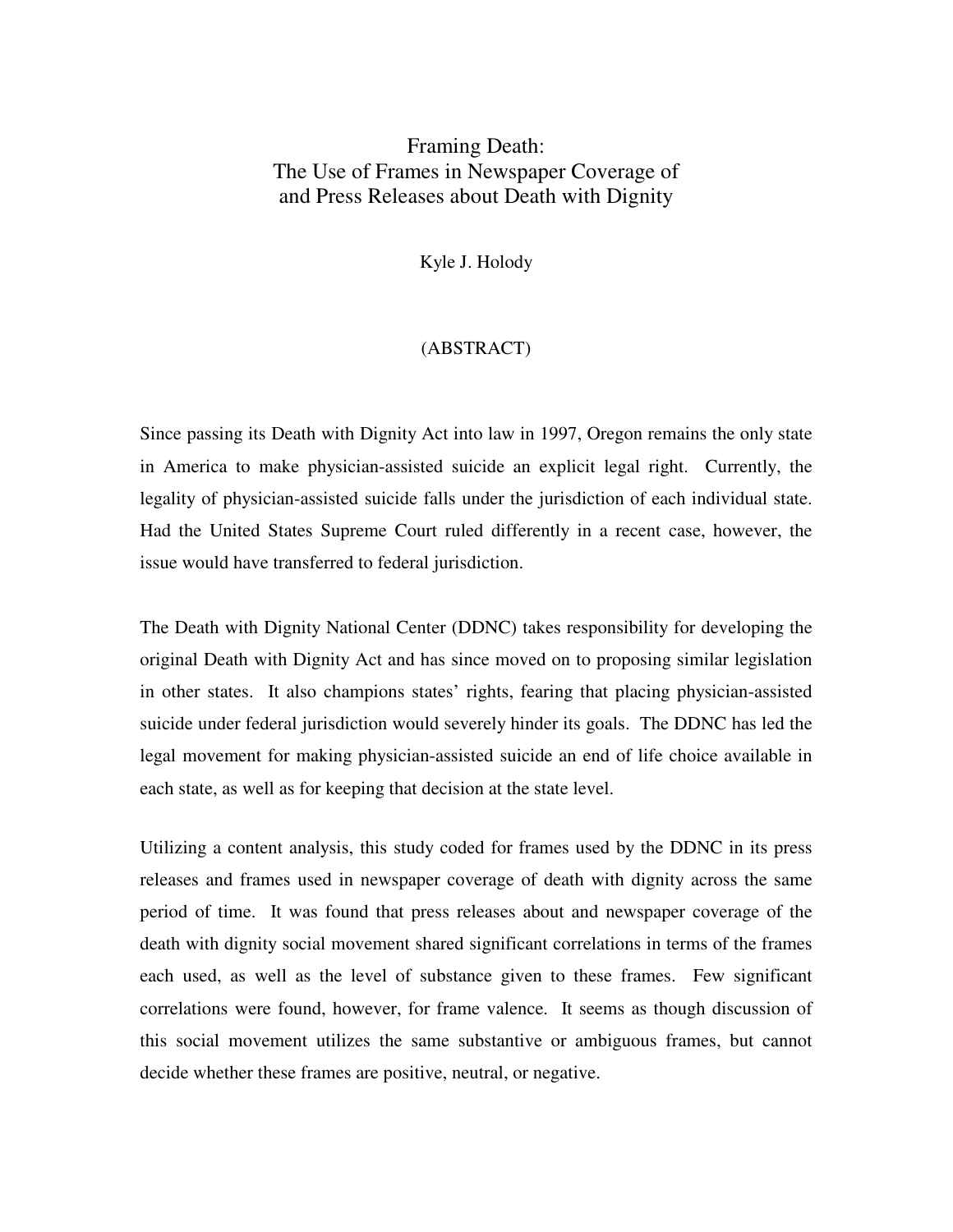| <b>TABLE OF CONTENTS</b>                 | Ш                       |
|------------------------------------------|-------------------------|
| <b>INDEX OF TABLES</b>                   | $\overline{\mathbf{W}}$ |
| RATIONALE <b>Example 2008</b>            | $\mathbf 1$             |
| <b>REVIEW OF LITERATURE</b>              |                         |
| <b>CONTEXT</b>                           | $\boldsymbol{2}$        |
| <b>FRAMING THEORY</b>                    | 6                       |
| FRAMING, INFLUENCE, AND SOCIAL MOVEMENTS | 10                      |
| <b>CALL FOR FRAME BUILDING RESEARCH</b>  | 18                      |
| <b>RESEARCH QUESTIONS</b>                | 18                      |
| METHODOLOGY NEWSFILM                     | 20                      |
| <b>SAMPLE</b>                            | 21                      |
| <b>OPERATIONALIZATION</b>                | 23                      |
| <b>CODING PROCESS</b>                    | 26                      |
| <b>RESULTS Example 2020</b>              | 27                      |
| <b>DISCUSSION</b>                        | 47                      |
| <b>CONCLUSIONS</b>                       | 56                      |
| <b>REFERENCES</b>                        | 61                      |
| <b>APPENDIX A</b>                        | 73                      |
| <b>APPENDIX B</b>                        | 78                      |
| <b>APPENDIX C</b>                        | 82                      |
| <b>APPENDIX D</b>                        | 87                      |

# **TABLE OF CONTENTS**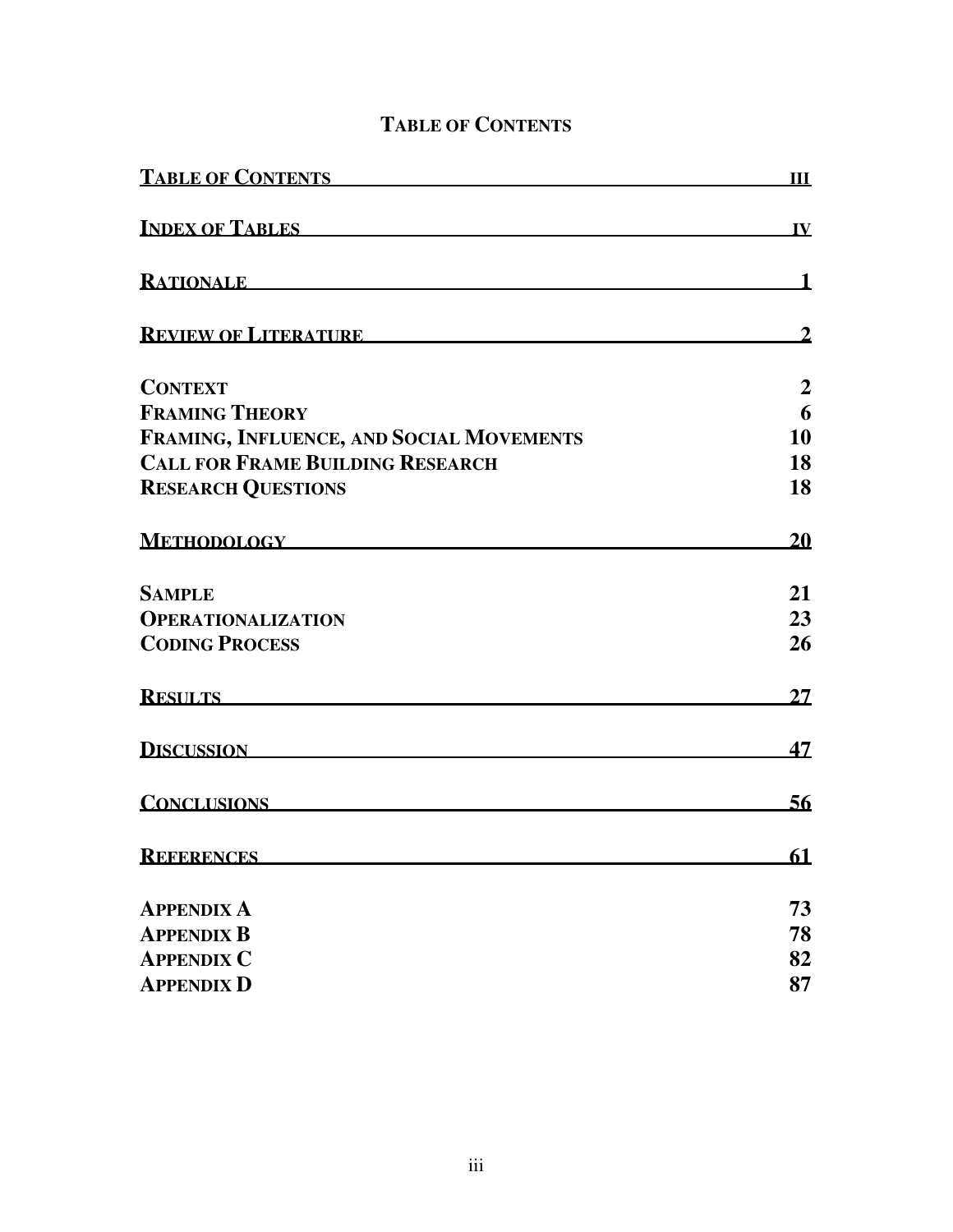# **INDEX OF TABLES**

| <b>TABLE ONE</b>      | 27 |
|-----------------------|----|
| <b>TABLE TWO</b>      | 28 |
| <b>TABLE THREE</b>    | 29 |
| <b>TABLE FOUR</b>     | 30 |
| <b>TABLE FIVE</b>     | 31 |
| <b>TABLE SIX</b>      | 31 |
| <b>TABLE SEVEN</b>    | 33 |
| <b>TABLE EIGHT</b>    | 35 |
| <b>TABLE NINE</b>     | 36 |
| <b>TABLE TEN</b>      | 36 |
| <b>TABLE ELEVEN</b>   | 37 |
| <b>TABLE TWELVE</b>   | 40 |
| <b>TABLE THIRTEEN</b> | 41 |
| <b>TABLE FOURTEEN</b> | 41 |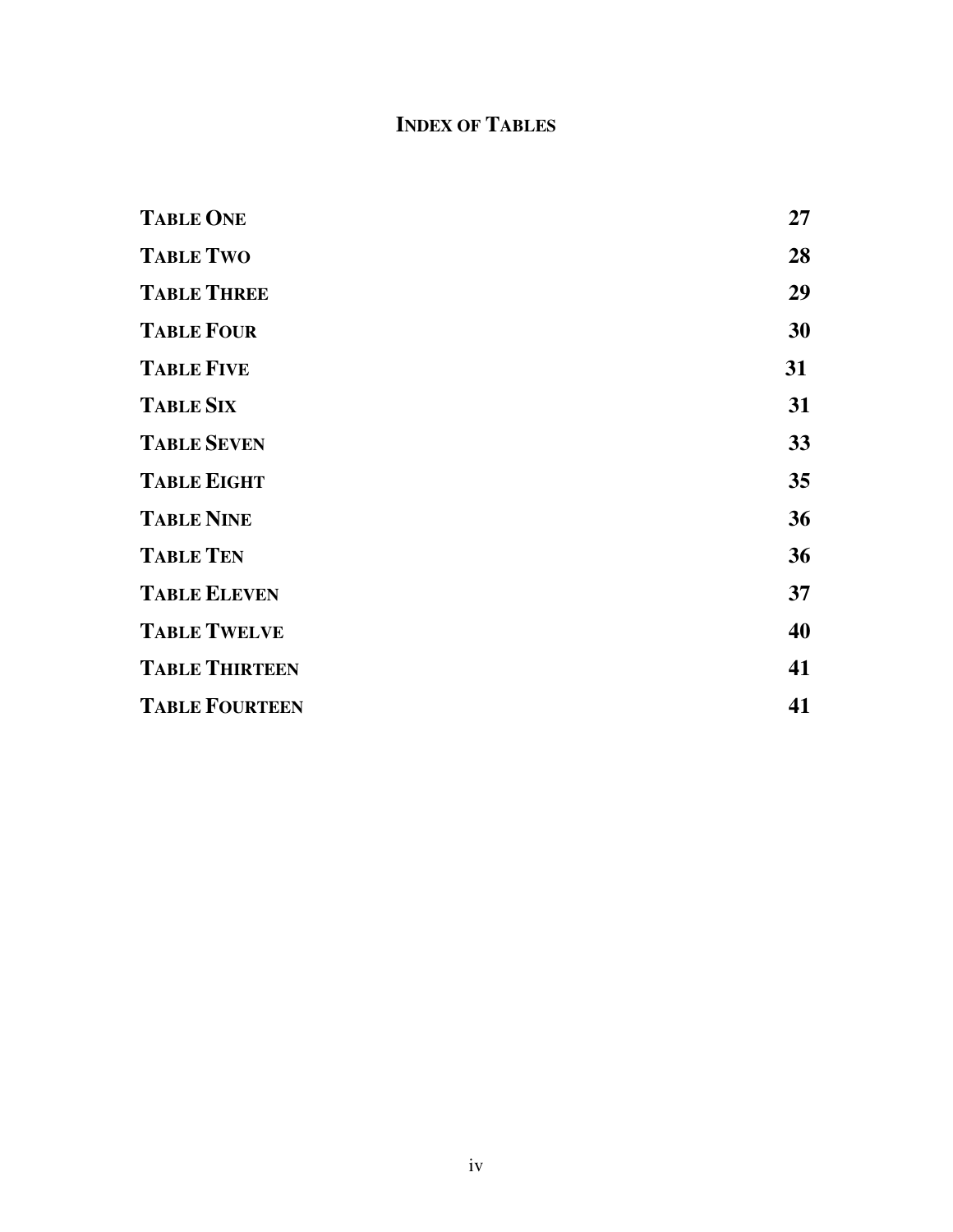#### **RATIONALE**

In their review of leading communication journals, Pollock and Yulis (2004) found research regarding physician-assisted suicide, or even end of life care in general, to be lacking. The absence of such research is rather shocking, as physician-assisted suicide has been called "one of the most important and controversial issues of our time" (Weir, 1989). Communication scholars would do well to more fully explore the topic, as it continues to garner both public interest and extensive media coverage.

Because of the intensely controversial nature of physician-assisted suicide, communication scholarship needs to keep a more watchful eye on media coverage of the topic. For example, some evidence suggests that reporting on Jack Kevorkian, the controversial Michigan pathologist who euthanized or assisted in the suicides of over 130 patients, shifted across different news frames over time. These frames ranged from portraying him as a modern day mad scientist to a noble egalitarian only interested in helping patients die with dignity and without pain (Kalwinsky, 1998). Kenny's (2000) rhetorical analysis of Kevorkian's writings and statements found that the doctor's own thoughts on suicide were quite distinct, however, from the rhetorical situation to which he was assigned. Kevorkian was actually more interested in studying the deaths of those he helped to die than in relieving their pain. Therefore, the media's shift to framing Kevorkian as a champion of physician-assisted suicide was, to Kenny, "a mistake" (2000). Such framing of Kevorkian by the news media demonstrates the power of communication. By altering the only available means through which Kevorkian was presented to the public, the media were possibly able to control the ways in which their audiences – mistakenly – viewed the former doctor. That media have the ability to wield such power over such a controversial issue is worthy of exploration.

To further communication scholarship, this study explored by way of content analysis the frames used by a special interest group in its press releases and the frames found in newspaper coverage of the "death with dignity" social movement. The special interest group in question was the Death with Dignity National Center (DDNC), a group which has taken responsibility for the successful passing of the original Death with Dignity Act into Oregon law in 1997. After this, the DDNC began proposing similar legislation to be adopted in other states, a goal which it has yet to achieve. Since its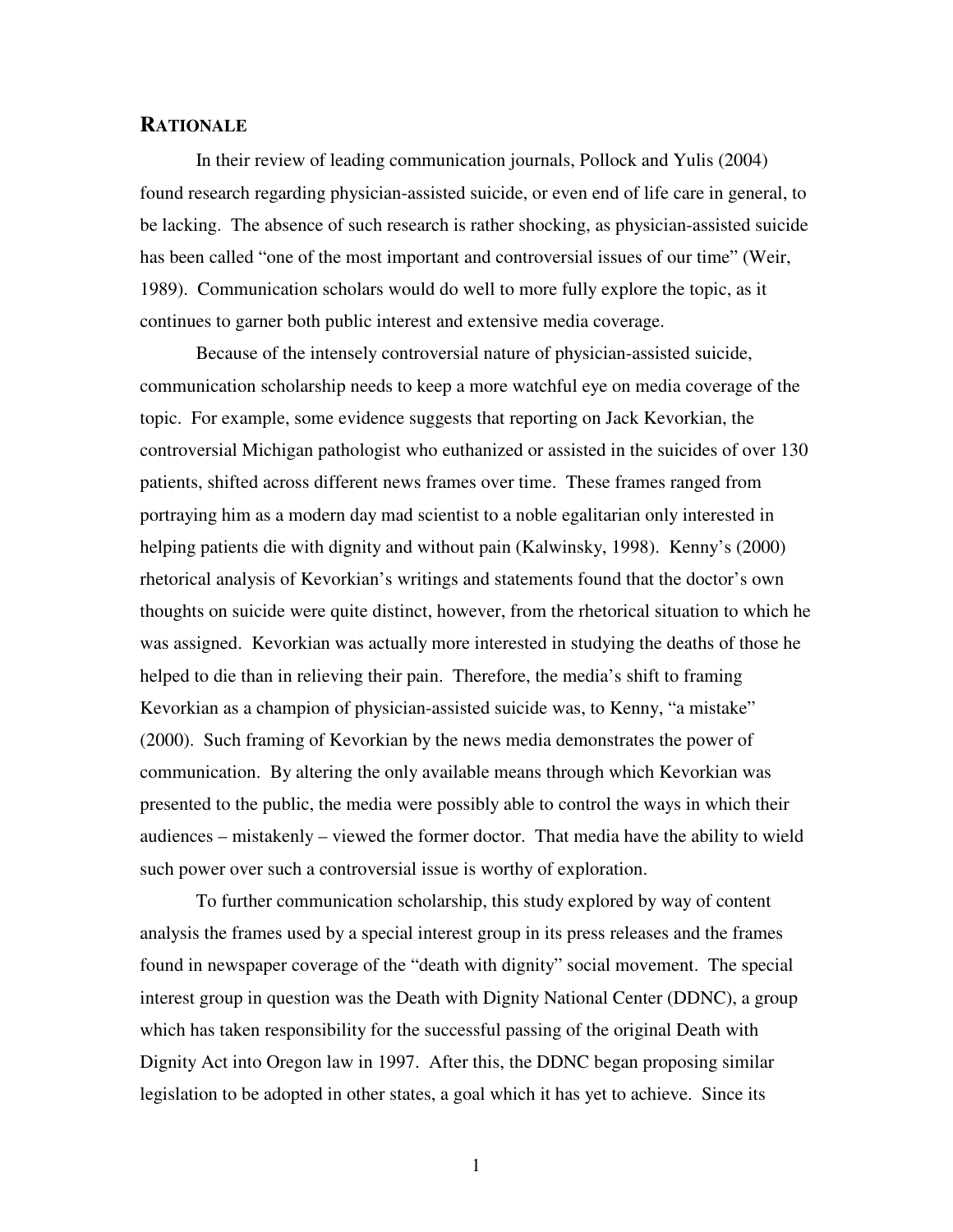inception, the DDNC has been one of the most vocal advocacy groups fighting for the legalization of physician-assisted suicide. The Oregon-based group also champions states' rights, fearing the placement of physician-assisted suicide under federal jurisdiction. The group's area of interest has remained salient in news media over the past century, and the group itself has initiated much of the most recent debate.

Gamson and Modigliani (1989) define a frame as a "central organizing idea… for making sense of relevant events, suggesting what is at issue." In other words, frames are what people cognitively use to understand what is happening in the world around them. Using frames, people are able to package and position particular issues so that these issues convey meanings more relative to their own experiences (Chapman & Lupton, 1994; Entman, 1993; Iyengar, 1991; Ryan, 1991; Schön & Rein, 1994; Wallack & Dorfman, 1996; Wallack, Dorfman, Jernigan, & Themba, 1993). Frames can be conceptualized in this sense as links to previously learned information that people are able to access when presented with any new ideas or experiences. "Frames" are, simply put, frames of reference. They allow individuals to construct causal relationships within a topic or issue to better understand it (Scheufele, 2000) and how it coincides with what they already know and understand. This study sought to form a better understanding of the controversial issue of physician-assisted suicide through a communication lens, as well as to explore the manner in which special interest groups are able to influence media coverage through the manipulation of frames.

### **REVIEW OF LITERATURE**

#### *CONTEXT*

The controversy of physician-assisted suicide has grown more and more salient with time, in step with advances in medical technology that have contributed to a growing number of individuals who can now be kept alive "beyond the point which even they themselves would desire" (Ostheimer, 2001; Marty & Hamel, 1991). To proponents of physician-assisted suicide, the act is seen simply as helping a patient "to end his or her life in a more expedient, easier, and [more] humane manner than that allowed for by lifesupport systems" (Fletcher, 1979). To opponents of physician-assisted suicide, the act is an attack on civil rights and proper medical practice. Although patients do have a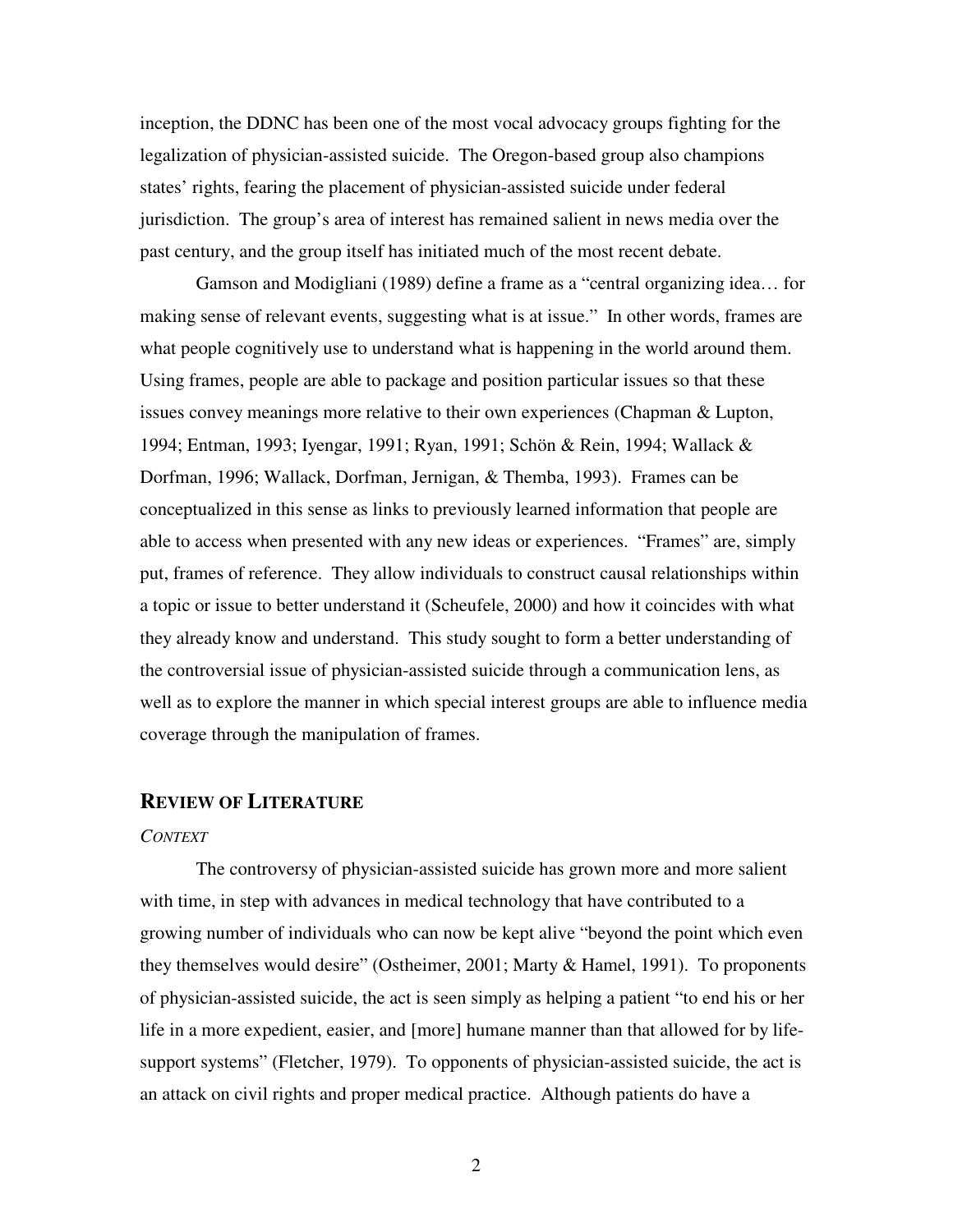constitutionally protected right to opt for passive euthanasia (Gustaitis, 1988), the intentional termination of a patient's life by a physician is not protected (Thomasma  $\&$ Graber, 1990). Euthanasia occurs when someone's death is brought about by the actions of another. For example, a doctor who injects her patient with a deadly amount of medicine is practicing euthanasia. If this doctor had simply prescribed the medicine, which was then taken by the patient with no physical assistance, then the doctor only assisted in the suicide. Euthanasia and assisted suicide are typically labeled "passive" when they are confined to the withholding or withdrawing of life-prolonging and lifesustaining technologies. Even though the doctor in this case chooses to facilitate her patient's death, that death is brought about by the patient giving into his or her own confliction. It is when death is the result of any kind of direct intervention that the act is deemed "active" (Hyde, 1993). In other words, while suicide is constitutionally protected, assisting in that suicide is not.

While the topic of physician-assisted suicide has been debated for well over a century, the arguments and justifications on either side have changed very little with time (Emanuel, 1994). These arguments involve patients' right to die, doctors' responsibilities to do no harm, and the separation of state and federal governments. As early as 1870, the use of anesthetics and morphine to intentionally end a patient's life was proposed and debated, and in 1906, an Ohio bill to legalize euthanasia was proposed, only to be eventually defeated (Emanuel, 1994). These events mark some of the earliest milestones in the modern debate over physician-assisted suicide.

In 1976, the New Jersey Supreme Court allowed the parents of a comatose woman named Karen Ann Quinlan to remove the respirator that was keeping her alive, citing that this removal met Quinlan's already held end of life wishes. Interestingly, even after Quinlan's parents were granted and used the right to remove their daughter's breathing tube, Quinlan lived on in her comatose state for another eight years (Halloran, 2005). This was the first time that a state had publicly supported a patient's right to choose death. Ten years later, a woman named Elizabeth Bouvia was granted legal permission to refuse being force-fed nutrients she needed to keep herself alive. Despite gaining this permission, however, Bouvia never took advantage of her legal right to let herself die (http://www.finalexit.org/chronframe.html).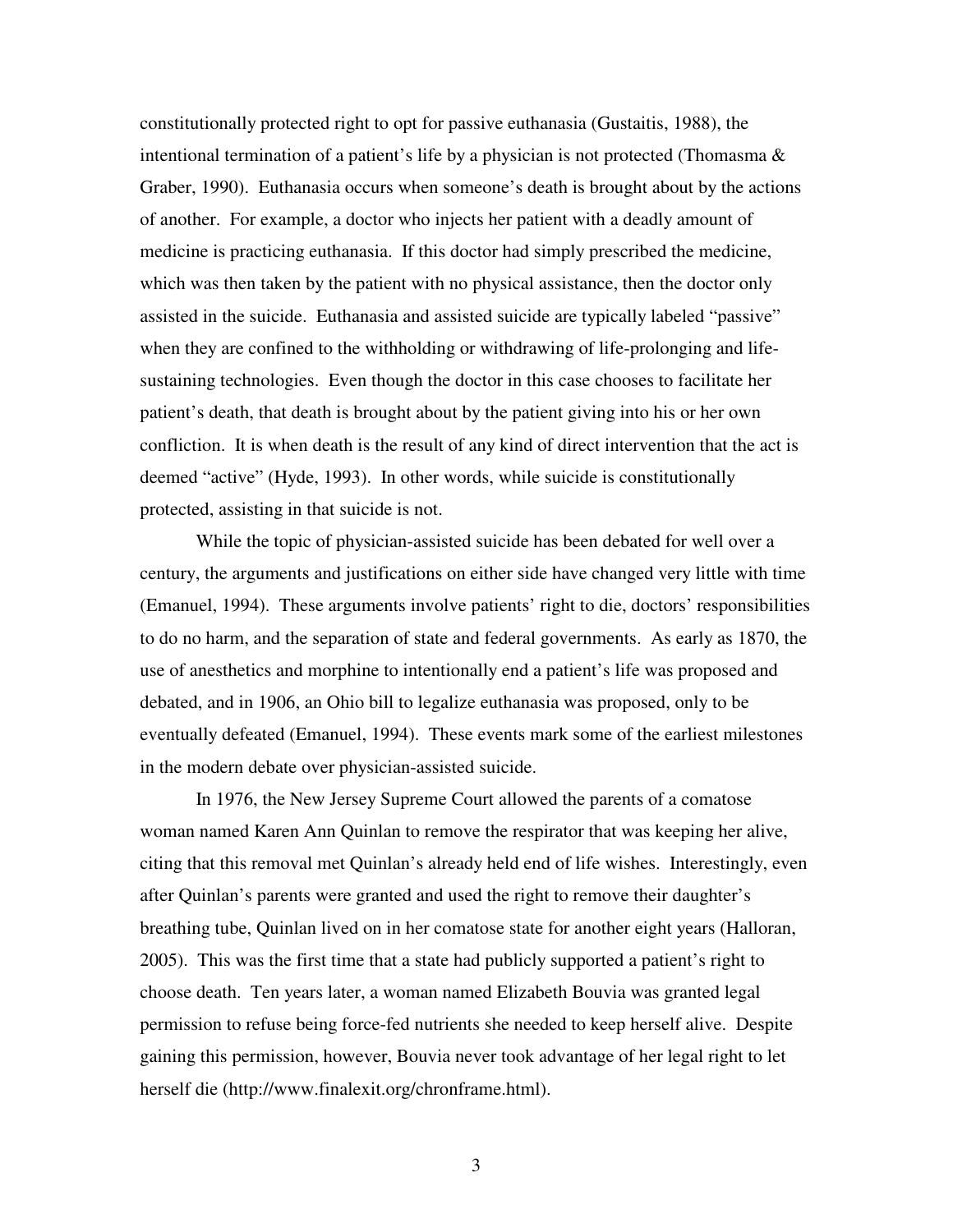Soon after Bouvia's legal victory, in 1988 the *Journal of the American Medical Association* published an anonymous letter sent to its editor entitled "It's over, Debbie." The letter spelled out in full detail the manner in which its author, a gynecological medical resident, assisted in the suicide of a suffering patient. After the letter was published, local prosecutors served a grand jury subpoena to the journal, demanding all of its documents relating to the letter – a demand the journal refused to follow (Larson, 2000). The next year , a panel of medical ethicists agreed that it was acceptable to help terminal patients commit suicide, as long as these patients had less than six months to live (Wanzer et al., 1989). Although the panel determined that physician-assisted suicide is ethical, it had no authority to decide the issue's legality. In two controversial Supreme Court cases, *Washington v. Glucksberg* and *Vacco v. Quill*, the legality of the issue was discussed, however. In both, the Court ruled that physician-assisted suicide is not a right protected by the Constitution of the United States. These decisions did not make assisted suicide illegal, per se, but did keep the issue under the jurisdiction of each state rather than the federal government (Raymond, 1999; Hyde & Rufo, 2000).

Media interest in physician-assisted suicide was again stoked in early 2005 by the legal battle waged to determine the fate of Terri Schiavo, a woman who had been living in a persistent vegetative state until she died after her husband utilized his right under Florida law to remove the feeding tube keeping her alive (Halloran, 2005). Schiavo's parents appealed to many sources, including President Bush and Governor Bush of Florida, to block her husband's legal right to hasten her death. Media coverage of the Schiavo case intensified in March of 2005 when both houses of Congress approved a case-specific provision that made removal of Schiavo's feeding tube illegal. The provision was signed immediately into law by President Bush but was eventually deemed unconstitutional by the United States Supreme Court, as it made illegal an act considered legal by the state of Florida. Less than two weeks after her law was passed and repealed, Terri Schiavo died (http://www.dwd.org/resources/schiavo.html).

Throughout this same time, a legal battle of wills waged between the federal government and the state of Oregon. In 2001, former Attorney General Ashcroft authorized federal drug enforcement agents to prosecute doctors accused of assisting in patient suicides. Had these doctors been found guilty, they were not to be charged with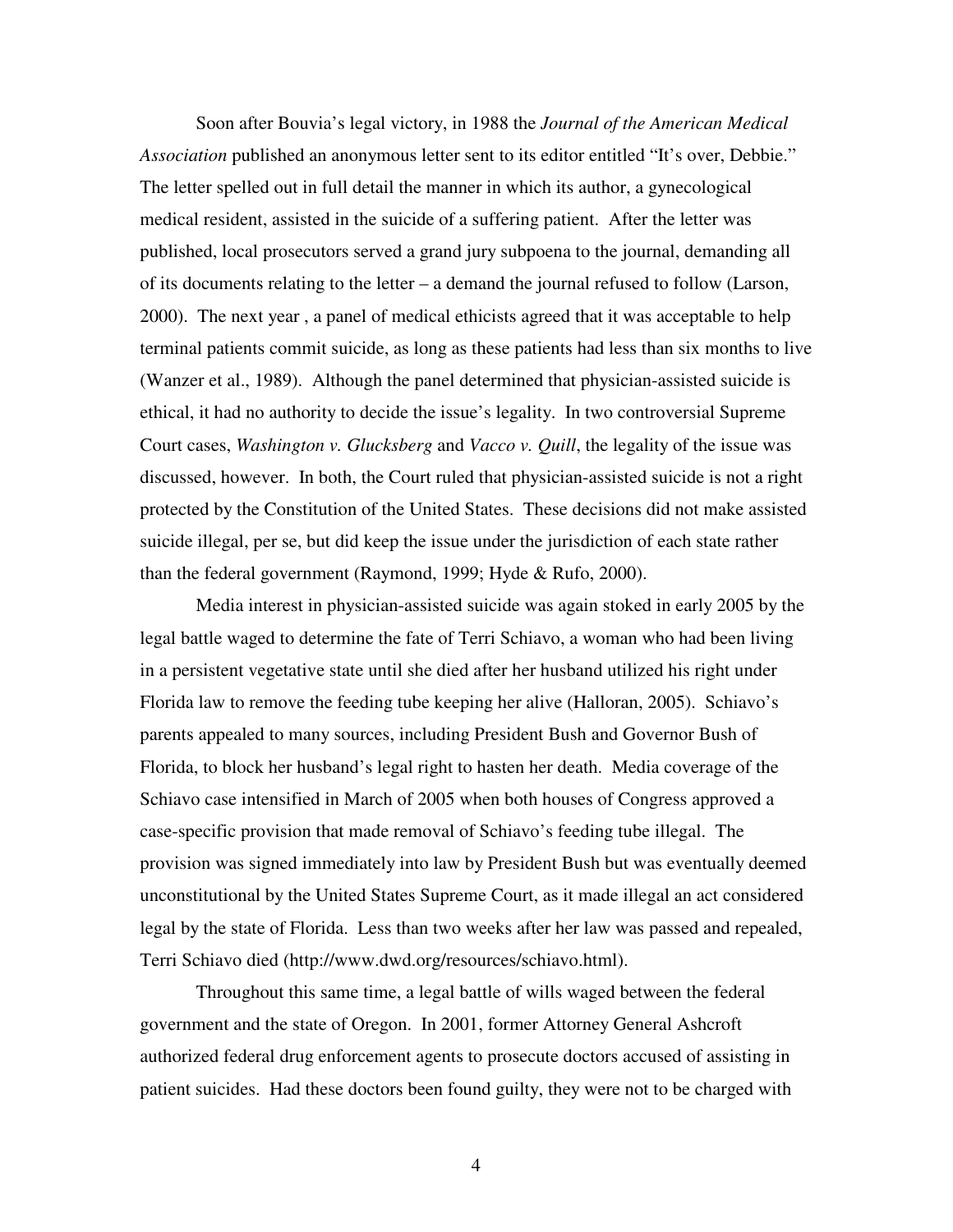crimes; instead, their licenses to prescribe federally controlled medications were to be revoked (http://www.dwd.org/news/news/aptimeline.08.29.05.asp). The state of Oregon sued the federal government and the Drug Enforcement Agency in an attempt to curb the former Attorney General. A hold was placed on Ashcroft's directive until a decision over its legality could be reached. Despite its refusal to allow Congress to supercede Florida's legal authority, the Supreme Court did agree near the end of 2005 to deliberate over the legality of Oregon's controversial Death with Dignity Act (Halloran, 2005).

The Oregon law allows an adult of sound mind suffering from a terminal illness with less than six months to live to request from his or her doctor a prescription for a lethal dose of medication. The law requires that a second oral request be given at least fifteen days after the initial one, in addition to a written request prepared and signed by the patient in the presence of two witnesses. Doctors may then prescribe the lethal doses but are not allowed to administer the medication to the patient; only the patient has the legal right to administer the prescription (Halloran, 2005). The law itself does not contain any mention of the words euthanasia, killing, or suicide, demonstrating "the power of framing the legislation in a benign fashion" (McInerney, 2000). The original authors of the law were careful not to encourage suicide, only to make it a legal choice available to terminally ill patients.

The distinction between the case in Florida and the Oregon law is that Schiavo died from complications stemming from her persistent vegetative state and the starvation brought about by the removal of her feeding tube. This is legally a passive act, because the feeding tube was the only means through which Schiavo was being kept alive. In Oregon, doctors are allowed to prescribe lethal doses of medications to consenting terminal patients. Technically, the medication kills such patients, not the terminal nature of their disease or disability. The debate regarding the Oregon law is not over the constitutional right its citizens have to die, but rather the legality of a doctor prescribing lethal doses of medications. After several appeals, the case – eventually named *Oregon v. Gonzalez* after Alberto Gonzalez, Ashcroft's successor as Attorney General – reached the Supreme Court in late 2005. The Supreme Court ruled six to three that the federal government could not punish doctors under the Controlled Substances Act (http://abcnews.go.com/Health/SupremeCourt/story?id=1514248). This act was created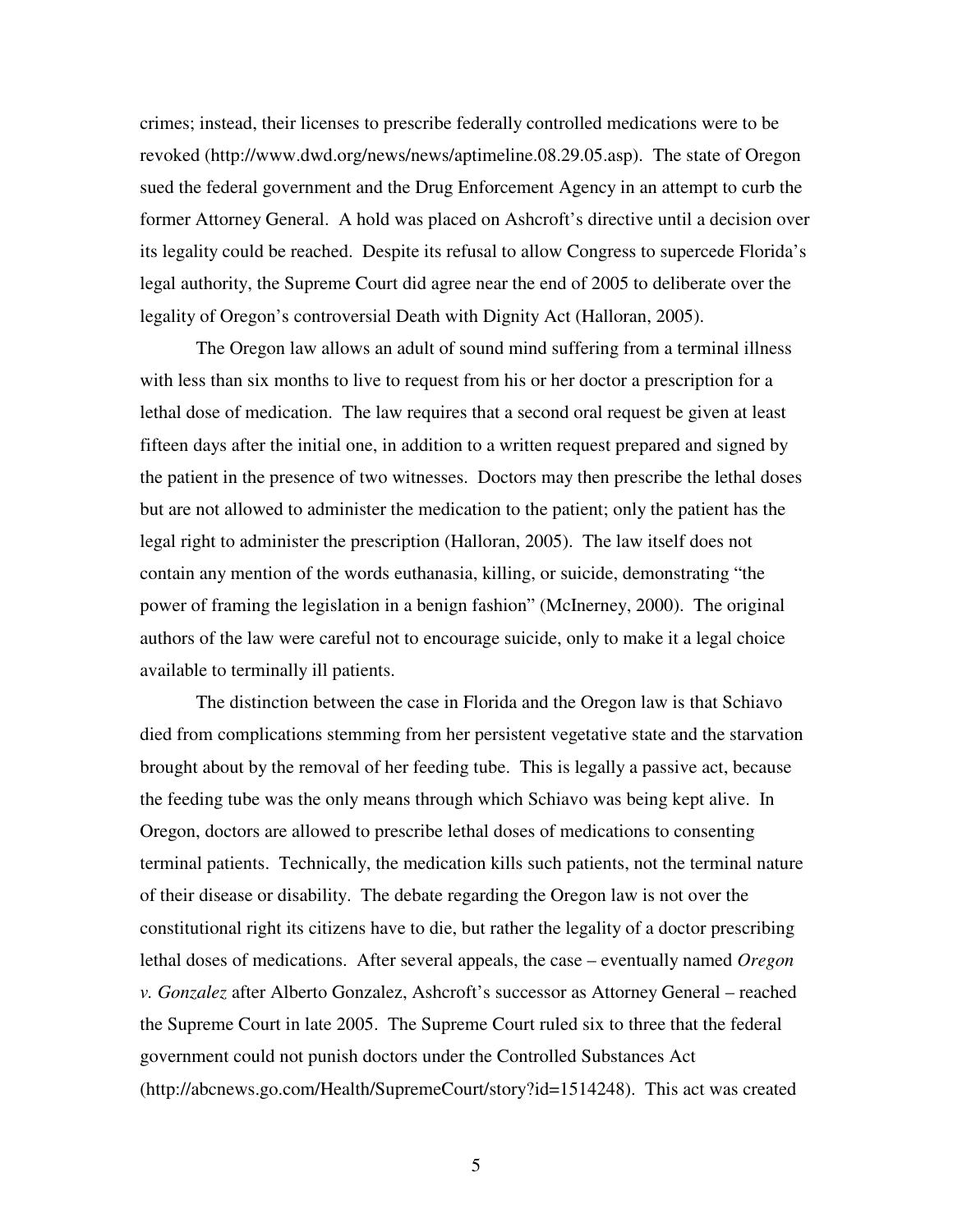to combat the use of illegal drugs, but Attorney General Ashcroft had, as ruled by the Supreme Court, illegally wielded its power to punish doctors for legally prescribing drugs in the state of Oregon. The Court did not argue, however, that physician-assisted suicide is constitutionally protected; instead, it again left the decision to individual state governments (Colburn, 2006).

#### *FRAMING THEORY*

Entman (1993) characterizes framing as a fractured paradigm, in that it lacks clear conceptual definitions though which to guide research. This is because the concept of framing has been used for understanding and investigating human interaction across a wide range of disciplines (Rendahl, 1995), with little interdisciplinary work having occurred between these schools of though. In his systematic overview of framing theory within communication, Scheufele (1999) notes that because little discussion has taken place between the different fields of research, "the term framing has been used repeatedly to label similar but distinctly different approaches." Because of this repeated use, exactly what makes up "framing" has yet to be properly operationalized (Scheufele, 1999; Coleman & Dysart, 2005). The result of this is that there is no clear agreement about what a frame is, how a frame is identified, or how a frame is used (Fisher, 1997).

Despite this lack of concordance, basic threads are agreed upon throughout most social scientific research. Frames are established and familiar patterns that can be applied to new ideas. Rather than considering every micro- and macroscopic aspect of a new or complex idea, people use frames to simplify it in to an easily understood context. Frames provide clues that humans use in understanding information and do so by limiting or defining a message's meaning in ways that shape the inferences one may make about the message. Because frames facilitate understanding, "framing's ostensible weakness is [actually] one of the concept's inherent strengths. Framing's emphasis on *providing context*… allows framing to be applied across a broad spectrum of communication situations" (Hallahan, 1999). Frames are used to understand new or complex ideas by placing these ideas within an understood context. Framing works through selection and salience, by selecting some aspects of a perceived reality and making them more salient in a communications text. Doing this promotes particular problem definitions, causal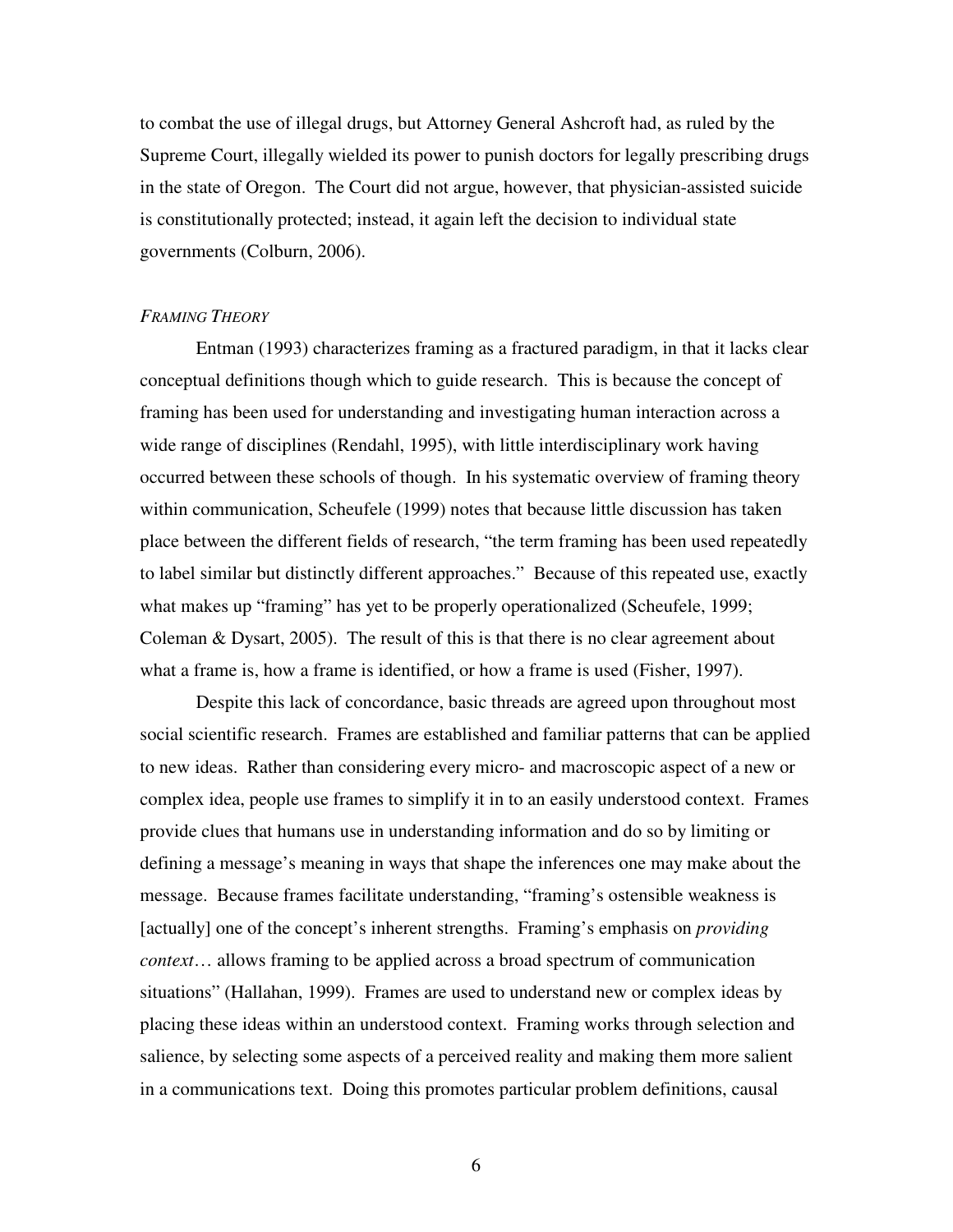interpretations, moral evaluations, or treatment recommendations for what is being described (Entman, 1993). In other words, to frame is to convey to an audience what the most important aspects of an issue are. The inherent nature of framing means that some information about an issue is made salient, while other information is brushed aside, in order to provide contextual cues. To better operationalize framing, the following historical description of the communication theory is offered.

To Goffman (1974), frames are definitions of a situation that include organization and subjective elements. They package associated ideas to help guide attention, comprehension, storage, and retrieval of information. Frames evolve out of collective efforts to make sense of problems and to help people "locate, perceive, identify, and label" their experiences (Goffman, 1974; Price, Nir, & Capella, 2005). Frames are cognitive structures that are used to guide both the representations and perceptions of reality. Context informs action, behavior, and understanding, and frames provide that context. Kahneman and Tversky (1979) agree, suggesting that framing operates by providing contextual cues that guide the decision making of and inferences made by message audiences. The cues guide how audiences understand and even react to new information.

While framing has been explored at many levels, from intrapersonal to mass communication, much research has focused on frames used by mass media, particularly the news media. The reason for this is that, as Tuchman (1978) argues, mass media actively set the frames of reference that readers or viewers use to interpret and discuss public events. The news media, through their use of frames, provide the contexts through which audiences may see the world. In other words, the news is often the only way people gain knowledge of new issues, causing the frames used by news media to be the only ways through which people understand those issues. As such, Gitlin (1980) defines frames as "principles of selection, emphasis and presentation composed of little tacit theories about what exists, what happens, and what matters." Audiences know the world in part because of how it is shown to them.

Gitlin (1980) further defines *media* frames as "persistent patterns of cognition, interpretation, and presentation, of selection, emphasis, and exclusion, by which symbolhandlers routinely organize discourse." Media frames are largely considered unspoken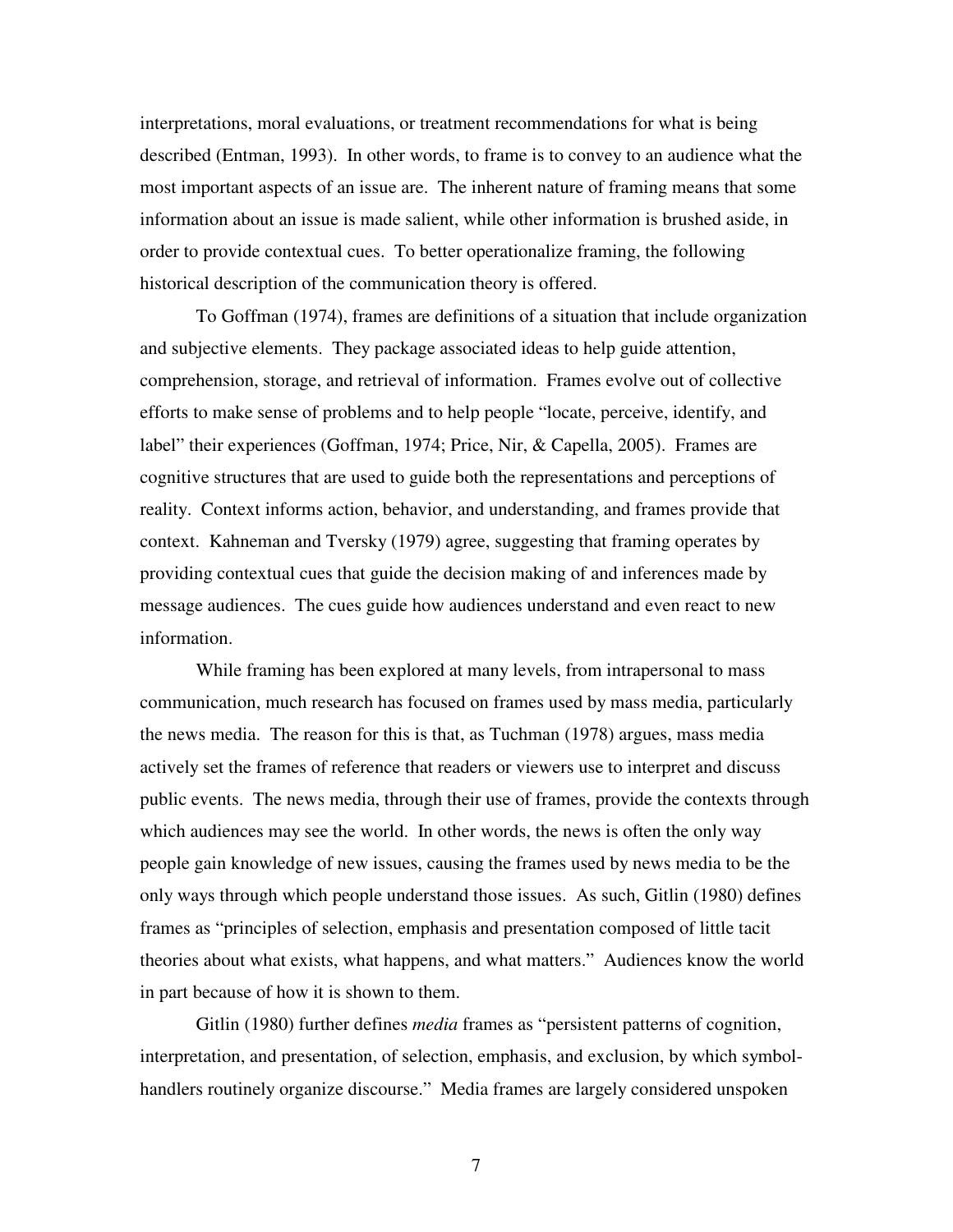and unacknowledged by both producers and users of the news media (Gitlin, 1980), but serve to organize the world for each. News stories are written in such a way as to guide how readers should interpret events, as well as how they should incorporate this interpretation into their general understanding of the social word (Fishman, 1980; Valkenburg, Semetko, & de Vreese, 1999). For example, media frames are made up of the visual images, metaphors, caricatures, and catchphrases that journalists use when presenting a story (Gamson & Lasch, 1983). These frame attributes act as shortcuts that journalists and audience members alike use to convey and understand new information. These shortcuts allow an audience to quickly comprehend and store new information and are based on the unique experiences of both their producers and users. The ways in which the new information is understood guide how this understanding can be used. For Gamson & Modigliani (1989), the frame of an issue has four major attributes: the description of a problem, the identification of causal agent(s) of the problem, the recommendation of solutions or treatments, and the moral evaluation of the causal agent(s) and its relation to the problem. Frames are used, in part, to identify problems and those who caused them, to offer solutions to these problems, or to judge those who were determined to have caused the problems. This fill-in-the-blank aspect of frames ensures that new information is easily catalogued and later accessed by audience members.

All types of frames highlight through selection and salience particular bits of information about whatever item is the subject of communication, while at the same time disregarding or concealing other information. The acts, agents, or purposes of an issue are either emphasized or hidden when presented through a frame. Entman (1991) differentiates individual frames as the "information-processing schemata" of individuals, from media frames, which are "attributes of the news itself." When used in a mass mediated story, a frame serves to make a particular piece of information more noticeable, meaningful, or memorable to audiences (Entman, 1993). Individual frames are what people use to understand new things. Media frames reside in the specific properties of a news narrative that encourage those perceiving and thinking about events to develop a particular understanding of them (Entman, 1991). For example, rather than publishing a story about affirmative action by using a civil rights framework, a newspaper could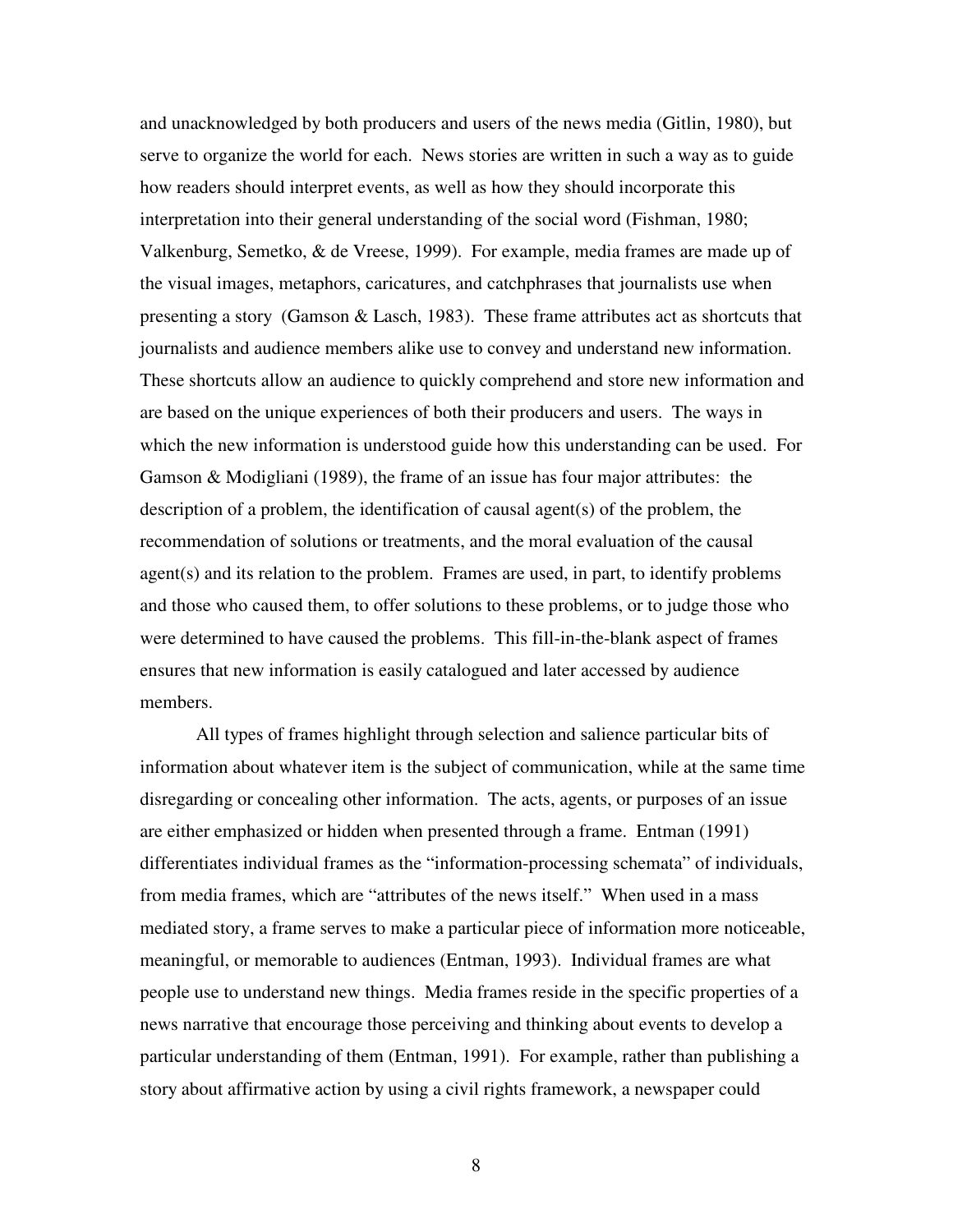instead emphasize the financial costs involved with the issue. The audience of such a story is encouraged to view affirmative action fiscally, rather than morally.

The media frame is a necessary part of journalism used to efficiently convey to the audience what the journalist feels is most important about the topic of affirmative action. In time, audience members may even adopt this media frame for their individual comprehension of new ideas about affirmative action. Like Gamson and Lasch (1983), Entman (1993) states that frames in the media emerge as the presence or absence of certain key words, sources of information, concepts, metaphors, symbols, visual images, and sentences that form thematic clusters in a news narrative, all of which are used to convey particular ways of understanding information. Frames are literally *how* media present a story. The news media use frames in "news texts as a system of organized signifying elements that both indicate the advocacy of certain ideas and provide devices to encourage certain kinds of audience processing of the texts" (Pan & Kosicki, 1993). Frames tell the audience what is most important or interesting about a new idea and suggest how it should be evaluated.

A more specific interpretation submits that framing is the process by which a communication source, such as a news organization, defines and constructs a political issue or public controversy (Nelson, Clawson, & Oxley, 1997). In this sense, frames work by "activating some ideas, feelings, and values rather than others…" (Price, Tewksbury, & Powers, 1997), meaning that frames allow straightforward understanding of complex ideas by emphasizing what information about them should be considered most important. The controversy of an issue is emphasized by how it is defined and constructed, and through the ways in which it is presented. Frames serve as plot-points or storylines that give coherence to otherwise discrete pieces of information (Nelson, Clawson, & Oxley, 1997), thereby presenting controversial ideas in manageable ways. Presenting a dichotomous issue in one way while avoiding other points of view frames that issue how a message sender wishes it to be known. By providing the context through which an issue should be seen, frames "allow journalists and audiences alike to organize and make sense out of an almost infinite universe of potentially available information" (Karlber, 1997).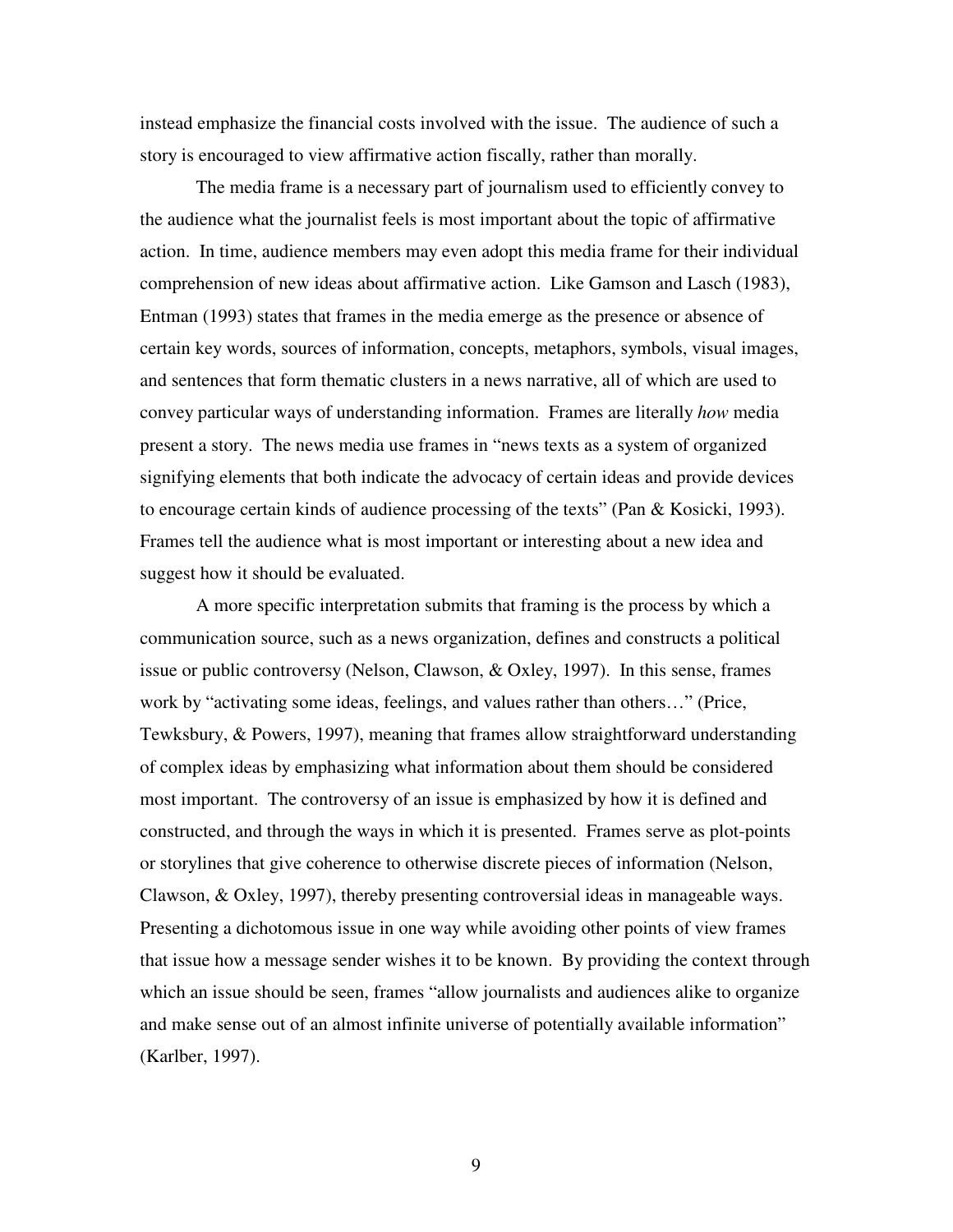Recent framing research has provided further operationalizations from which to draw. Frame valence distinguishes frames as having positive, negative, or even neutral tones (de Vreese & Boomgaarden, 2003). Williams and Kaid (2006) argue that frames can also vary in levels of substance, from ambiguous to substantive. An ambiguous frame is vague and indistinct, providing little to no context and lacking in clear information. This type of frame serves strictly as a map for its audience to follow. A substantive news frame, by contrast, is detailed and informative, offering detailed information and context. Level of substance differs from Iynegar's (1991) classification of frames as being episodic or thematic, however. Episodic and thematic frames deal with *how* the coverage is framed. This line of thinking distinguishes frames as being either generalizable or context-specific in nature. In contrast, ambiguous and substantive frames consider *what* is being framed; frames are distinguished as being either empty or full in nature. Including these new frame definitions, the overall history of framing theory suggests that frames have the very powerful effect of influencing how people view the world, by influencing how it comes to be understood.

#### *FRAMING, INFLUENCE, AND SOCIAL MOVEMENTS*

It seems obvious that when reporting on an issue, journalists would emphasize what they consider its most important features. To make the best use of the time available for gathering data and then presenting that information to the public, journalists inevitably have to resort to existing narrative conventions and news frames when writing news stories (Bird & Dardenne, 1988; Coleman & Dysart, 2005). Despite their common use in journalistic writing, these existing frames do not stem solely from objective journalism. Gamson and Modigliani (1987) argue that the formation of frames can be explained by an interaction between the influence of interest groups and journalists' norms and practices. Players in all realms of public policy utilize frames in order to exert influence; "specifically, pressure groups use these boiled-down packages in an attempt to define the gist of the controversy for the public, the media, and other key political agents" (Terkildsen, Schnell, & Ling, 1998). Outside sources attempt to influence what frames the news media and, eventually, the public use.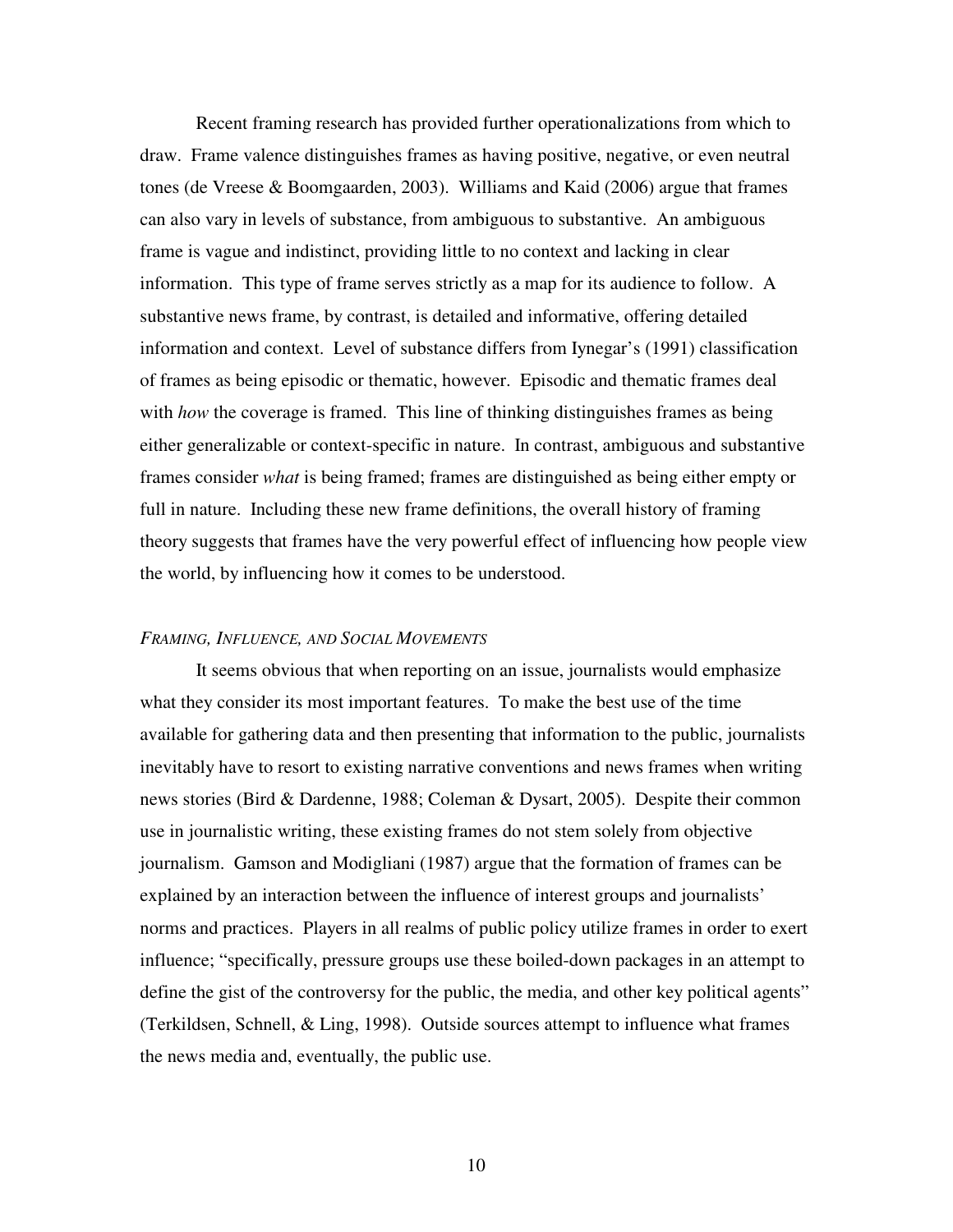Because journalists are under considerable time constraints, public relations officers intentionally send out press releases that make use of common journalistic practices. Public relations work fundamentally involves the construction of social reality (Berger & Luckmann, 1966; Tuchman, 1978), so it logically follows that different organizations or interest groups would attempt to influence the very powerful mass media to control how issues are discussed in public debate. Press releases that use the triangle method of organization common to journalism, which places what is considered the most important information at the beginning of an article and any auxiliary information near the end, are easily adapted into legitimate news stories. In 1973, Sigal found that press releases, press conferences, and other information subsidies were the primary source for nearly half of all front page news stories in *The New York Times* and *The Washington Post* from 1949 to 1969. In all likelihood, these releases and conferences were intentionally created to influence media coverage. Disturbingly, Sigal also found that few of these stories at all were gathered through reporter enterprise and initiative. These stories were heavily influenced by people or organizations that had strong interest in controlling how the public comes to know particular issues.

Gamson and Modigliani (1987) define a media frame as "a central organizing idea or story line that provides meaning to an unfolding strip of events… The frame suggests what the controversy is about, the essence of the issue." As stated above, news media and journalists are often the only means through which members of the public have access to certain issues and events; thus, media frames strongly impact public understanding of those issues and events (Gans, 1979, 1983; Hallahan, 1999; Pan & Kosicki, 1993; Tuchman, 1978). Although "people actively construct their pictures of reality… they are constrained by the information available to them from mass media and other sources" (McCombs, Einsiedel, & Weaver, 1991). If, for example, the public is only presented with negative coverage of an issue, and if this coverage is the only access the public has to the issue, then the public only knows that issue negatively. This influence over not only what the public thinks about, but also *how* the public thinks gives the media a considerable amount of power (Entman, 1993; Gitlin, 1980; Rosen, 1994). Because the choice of frames is more or less a deliberate process (Bryant & Miron, 2004), it is important to understand who is making that choice. If the media form the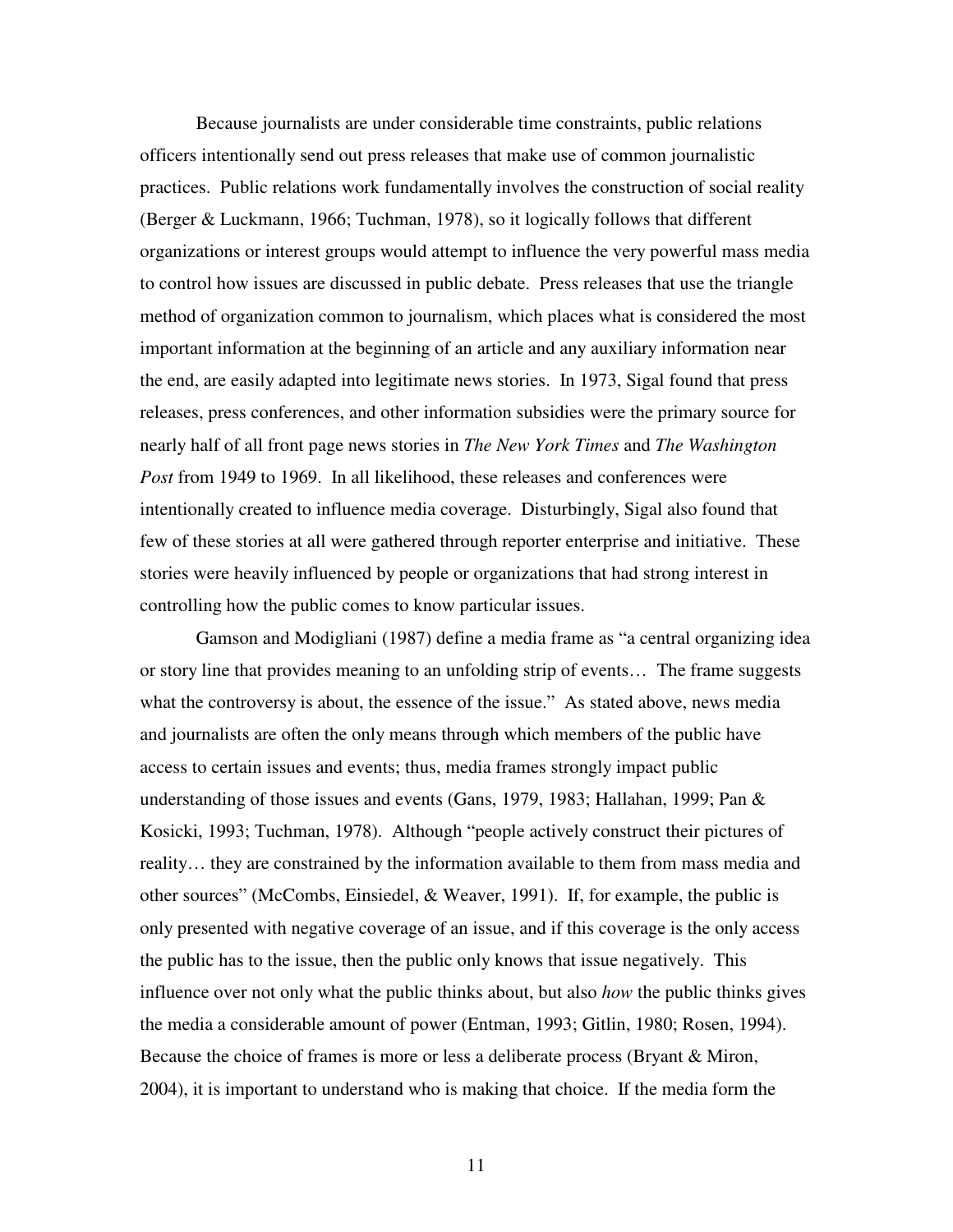primary window through which the public may view the world, it is perhaps problematic that how and what information is presented by the media can be influenced.

Through the frames found in news stories, journalists suggest attitudes and opinions for the public to adopt (Andsager, 2000). By influencing media, outside sources are able to control how and what citizens know about particular issues. After similar news stories are repeatedly given the same frames, these news frames eventually become "common-sense" ways of imposing meaning on events (Bird & Dardenne, 1988) for both journalistic practices and for cognitive understanding in audiences. This is perhaps problematic because, as Entman (1993) argues, frames used by the news media are merely imprints of power, indicating the identity of actors or interest groups that were able to successfully topple other competing forces. If an outside organization is able to influence media into adopting a particular frame and if that frame is eventually considered merely common-sense, then a view of the world is adopted by audience members that is entirely built around the needs or wants of a specific organization.

This is exemplified in Entman's (1993) study of the media coverage of two commercial airplanes that were accidentally shot down by the militaries of foreign nations who had mistaken these planes for attacking military jets. In one case, American news media adopted frames that emphasized the moral bankruptcy and guilt of the attacking nation, because it was a political enemy of the United States. For the second downed plane, the media adopted a frame that focused on how complex operating military technology can be. Confusion rather than guilt was emphasized because the perpetrating nation in this case was the United States itself. Two competing news frames were chosen, even though both events could easily have been reported in similar ways (Entman, 1993). It may be disconcerting that two stories that were essentially the same were presented in two very different ways, but it is even more notable that "several political outcomes document the impact of the dominant frames for both stories" (Entman, 1991). In other words, these news frames were able to influence both public policy and opinion. This finding confirms several other studies that have suggested that media framing has substantial impact on public opinion, behavior, or voting (Iyengar, 1991; Sabato, 1991; Jamieson & Waldman, 2002). In fact, there is significant evidence showing that newspapers in particular regularly serve to shape popular attitudes and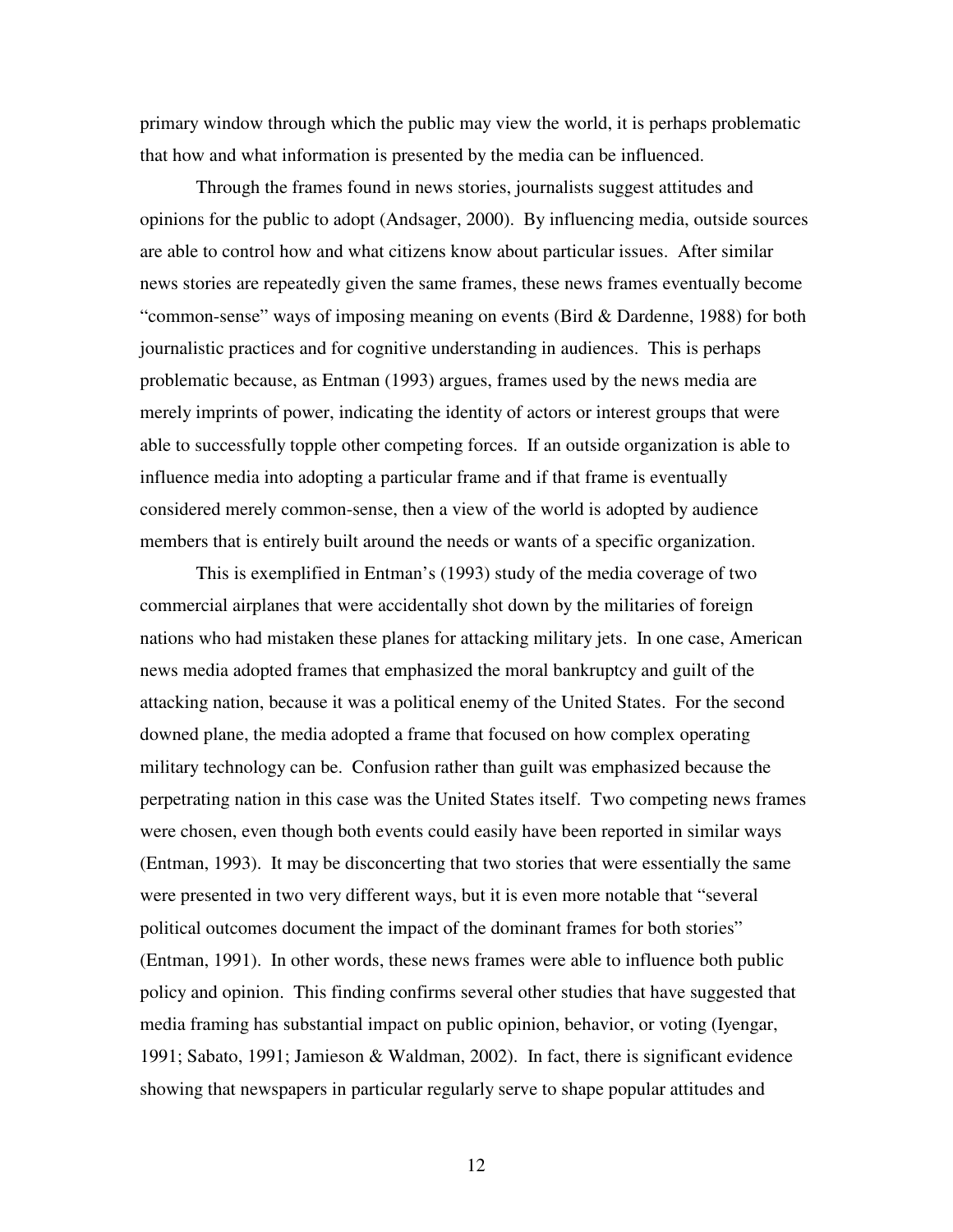beliefs, act as agents of public education, and can even play an important role in determining policy (Baillie, 1996). How the media framed the cases of these two planes was influenced by the needs of a nation and in turn influenced how politicians and voters acted as a result.

It should be of great concern to communication scholars that "news producers do not have complete control over the issues and events that form the raw materials for their product and depend on powerful, self-interested external sources for that material" (Reese, 1991). How journalists and producers package these events and issues can fundamentally affect how audience members understand them (Gamson, 1992a). Mass media display the considerable power they wield when they construct social reality "by framing images of reality… in a predictable and patterned way" (McQuail, 1994). These images of reality *become* reality for audiences, and once a frame for presenting a topic has been adopted, it can be very difficult to view that topic in any other way (Linsky, 1986; Schön and Rein, 1994). How issues are packaged and presented by journalists can in this way fundamentally affect how readers and viewers understand those issues (Price, Tewksbury, & Powers, 1997) because no other points of view are available for consumption.

Through a constructionist lens, media audiences are viewed as active when interpreting and discussing public events. These audiences, however, oftentimes must rely upon mass media to provide common frames of reference that guide their interpretations and discussions (Price, Nir, & Capella, 2005). While the news media do not entirely dictate public opinion, they have been credited with triggering and widening political discussion among citizens (Kim, Wyatt, & Katz, 1999). The idea that media can influence or even control debate on an issue is important because in debate over a social issue, interest groups often play a major role in making the issue salient to both policymakers and the media (Andsager, 2000). Interest groups intentionally make the media aware of issues, and do so using their own preferred frames. If an interest group is able to influence media discussion by presenting the only frames through which to view an issue, then that group is likely able to influence public discussion.

As discussed above, frames may originate within or outside news organizations. Journalists' common reliance on elite sources for quotes, insight analysis, and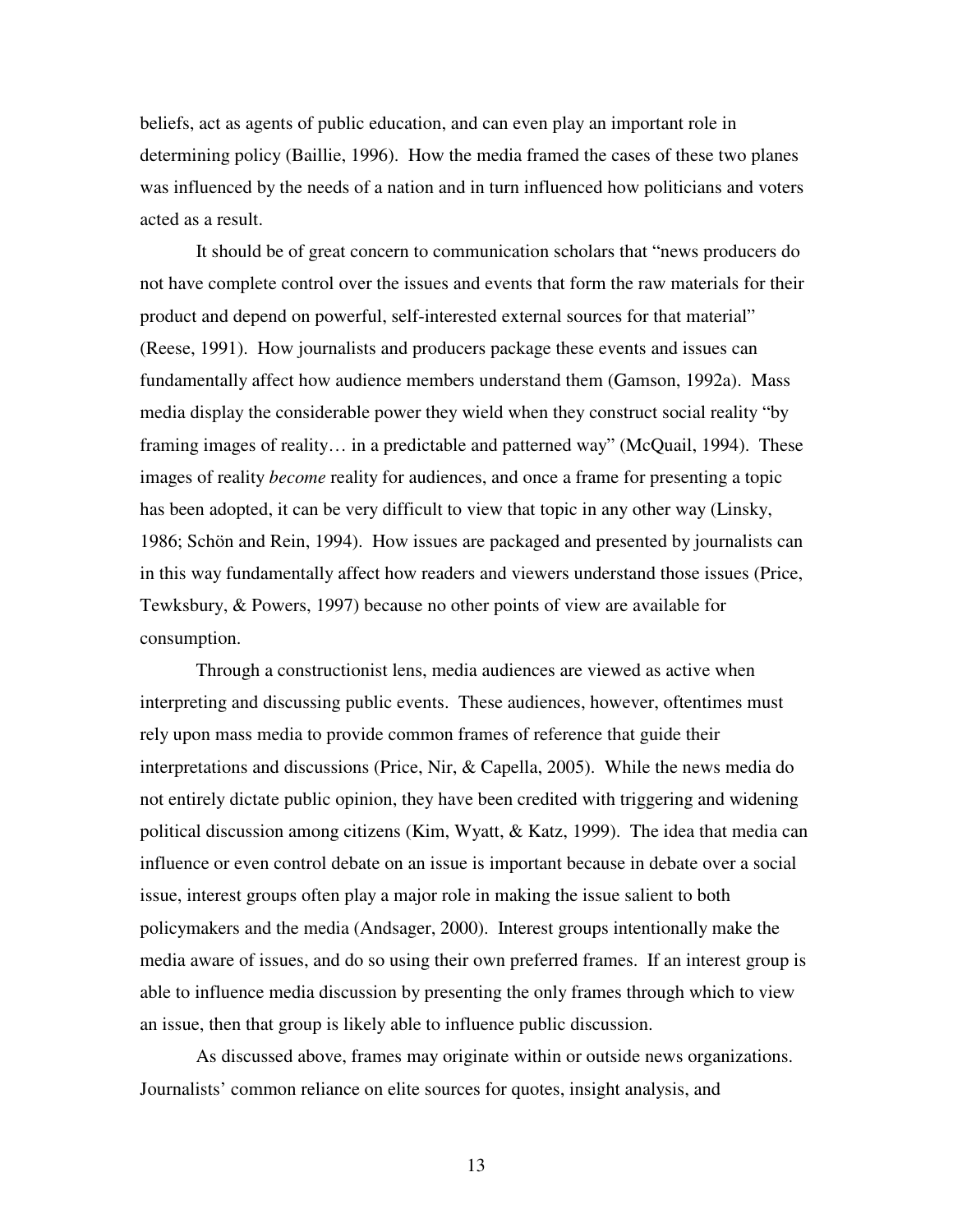information means that the media often serve as conduits for individuals eager to promote a certain perspective to a broad public audience (Nelson, Clawson, & Oxley, 1997). Journalists rely on invested parties when presenting stories about specific issues. For example, a story about tobacco companies would likely feature a representative from one of these companies as a source. Obviously, that representative would want to frame his or her company positively. Because the way a news story is presented suggests to audience members the attitudes and opinions they should adopt, Andsager and Smiley (1998) argue that all forms of media agents, including that tobacco company representative, are capable of impacting the general public's frames of reference.

Framing helps shape the perspectives through which people see the world, leading potential sources to vie for their preferred framing to be featured (Hallahan, 1999). Journalists are able to choose from a variety of "competing frames, some of which are adopted by the media and some of which are overlooked or ignored" (Knight, 1999). Whoever "wins" this battle sponsors their preferred framing of an issue (Ryan, Carragee, & Meinhofer, 2001). Whether a source's preferred frame is adopted or not, journalists rely heavily on these sources for information. Winners or losers, these sources are able to influence how an issue is presented to the public. News stories, then, become a forum for framing contests in which political actors compete by sponsoring their preferred definitions of issues (Carragee & Roefs, 2004). This means that actors with vested interest in influencing how and what the media presents to the public are entirely successful at exercising that influence.

When policy concerning controversial social issues is being developed, groups with vital interests in those issues use the news media in an attempt to sway public opinion to support their particular points of view (Andsager, 2000). Therefore, the news is a vital political resource for interest groups associated with social movements. News media provide the groups' audience members with information, which may then play a fundamental structural role in their decision-making (Gandy, 1982). For example, Gamson (1992b) found that when media portrayed affirmative action under the umbrella term "special interest," as opposed to "an institutional effort for social justice," audiences tended to consider the controversial issue an individualistic moral problem rather than a societal one. Based on this finding, opponents of affirmative action would likely seek to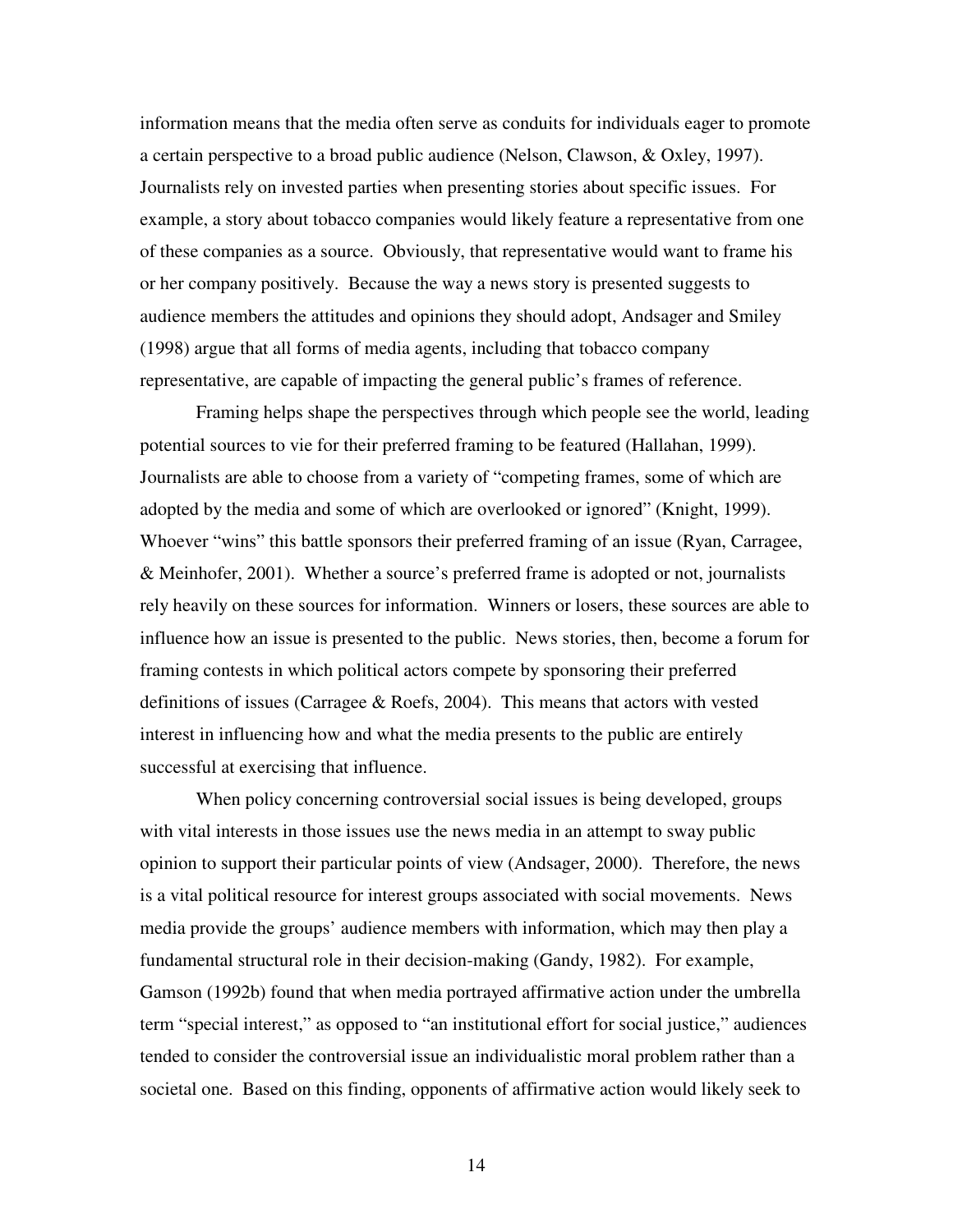influence media coverage towards a "special interest" frame. If these groups or individuals are able to successfully manipulate media coverage, then their goals may become more acceptable to the overall public. Similar uses of frames have been used in the debate over abortion (Railsback, 1984): over time, interest groups fighting for or against legalized abortion adapted the frames they were using, and even the frames of their opponents, in an attempt to manipulate media and public discussion of abortion. For example, the concept "pro-life" was adopted and adapted by pro-choice groups to emphasize the importance of a life other than that of a fetus – the life of the mother getting an abortion (Railsback, 1984).

Acceptance of frames is a necessary goal for any group associated with a social movement. According to Blumer (1994), social movements arise from "a condition of unrest and derive their motive power… from dissatisfaction with the current form of life, and … from wishes and hopes for a new scheme or system of living." These movements are built upon identifying and solving problems, goals for which frames are suited. In order to achieve this change, a movement must gain substantial popular acceptance within the society of which it is part. To do this, a social movement must aim "to mobilize popular support for insurgent action" (Klandermans, 1998). This means that interest groups must convince outsiders that the goals of the movement are congruent with their own interests, values, and beliefs (Hunt et al., 1994) and have relevance to them (McInerney, 2000). For Gusfield (1994), the success of a social movement is determined "not only by victory or defeat in legislative, bargaining or legal arenas but also in how the movement has changed the rules that are admissible to public arenas."

Legitimation is another step through which a social movement accomplishes its goals and is gained through how successful awareness of and the content in the movement are. Awareness, according to Blumer (1971) and Hilgartner and Bosk (1988), involves gaining access to public arenas. Defining an issue over time and adapting those definitions to fit changing political and social climates determines an interest group's ability to inspire and mobilize support. To successfully provide these definitions on a mass level, interest groups must rely on the media to have their interpretations of reality inserted into the public debate (Terkildsen, Schnell, & Ling, 1998). In other words, interest groups hoping to carry out a particular social movement must rely on mass media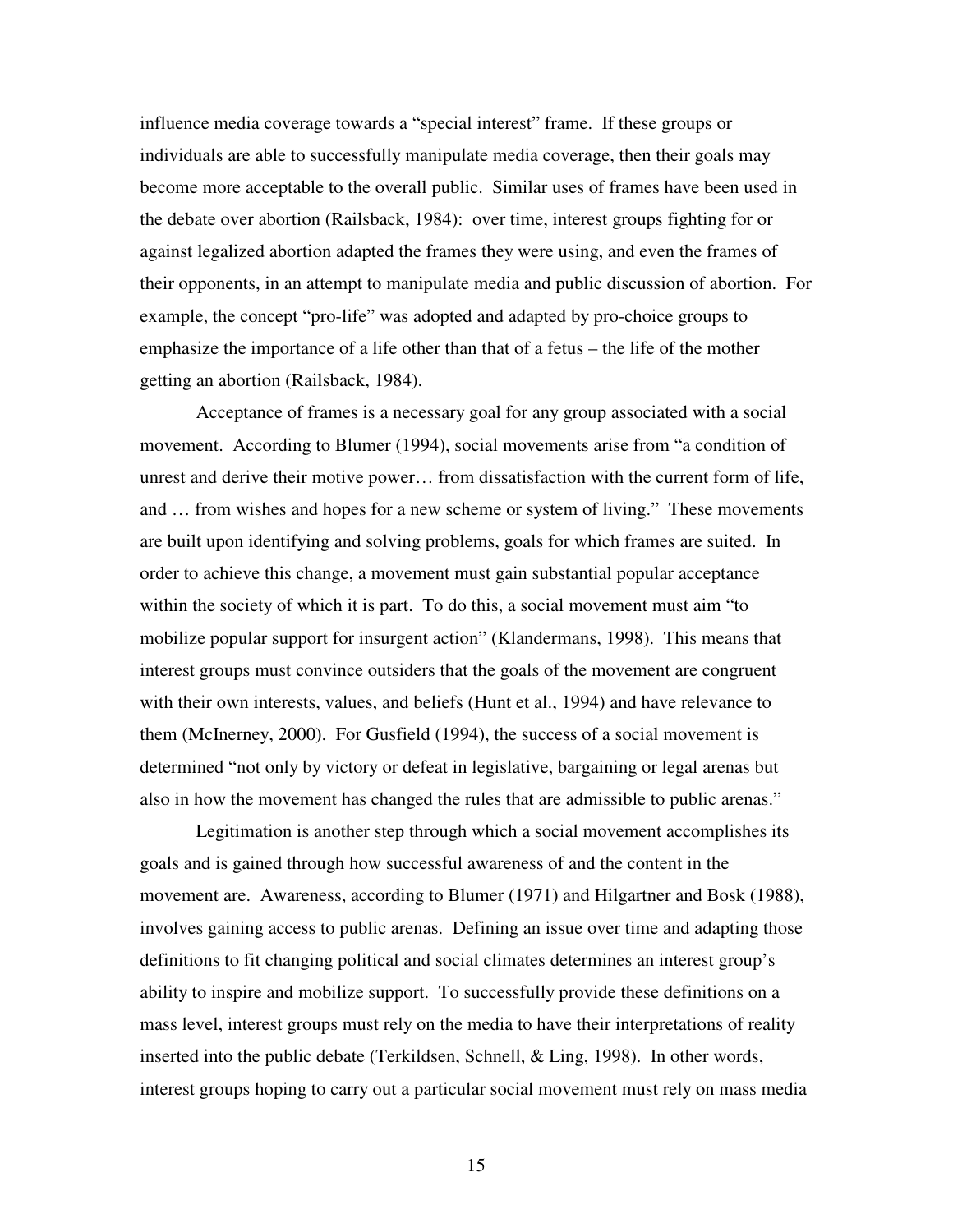to raise awareness of their cause and to legitimate their arguments. By utilizing mass media, these groups can potentially influence public debate. At the same time, however, these groups are not guaranteed the coverage they desire. "Therefore, social movements find themselves in a perplexing position. On one hand, they desperately need the media to disseminate their meanings to a larger audience, but on the other hand, they have minimal control [over] the quality or quantity of reported information" (Kensicki, 2001). Interest groups must influence not only the presence of frames, but also the frames' valence and levels of substance.

Over time, interest groups can create terminology that not only clearly conveys their stance on an issue, but also serves to define and categorize the issue at a broader level (Andsager, 2000). For example, a pro-choice group might emphasize a "right to choose" frame. Done effectively, the use of this frame may influence media coverage of abortion in the direction of civil rights rather than towards religious morality. Interest groups cannot be certain, however, that mass media will adopt their particular definitions or frames for discussing an issue. Not only can the media choose to not adopt such frames, they can also choose to present the overall social movement negatively or even completely disregard it (Terkildsen, Schnell, & Ling, 1998). Any chance of an interest group creating a legitimate social movement is removed if media refuse to acknowledge the group, or even choose to take away its credibility (Kensicki, 2001). In an attempt to counteract or avoid this prospect, interest groups use frames to attempt to influence the perceptions, beliefs, and actions of various target groups, including the media, potential allies, constituents, and the general public (McCarthy  $\&$  Zald, 1994). The media image of a social movement "tends to become 'the movement' for wider publics and institutions who have few alternative sources of information, or not at all, about it" (Gitlin, 1980). Without media coverage, then, many members of the public would not even be aware of a movement's existence (Kensicki, 2001).

MacDonald (1998) identifies proponents of physician-assisted suicide in Oregon as "leaders of social movement organizations," an idea that is reaffirmed by McInerney's (2000) argument that physician-assisted suicide is a legitimate social movement. McInerney's (2000) argument is that, "like other contemporary social movements, [physician-assisted suicide is] concerned with the redefining both the individual's identity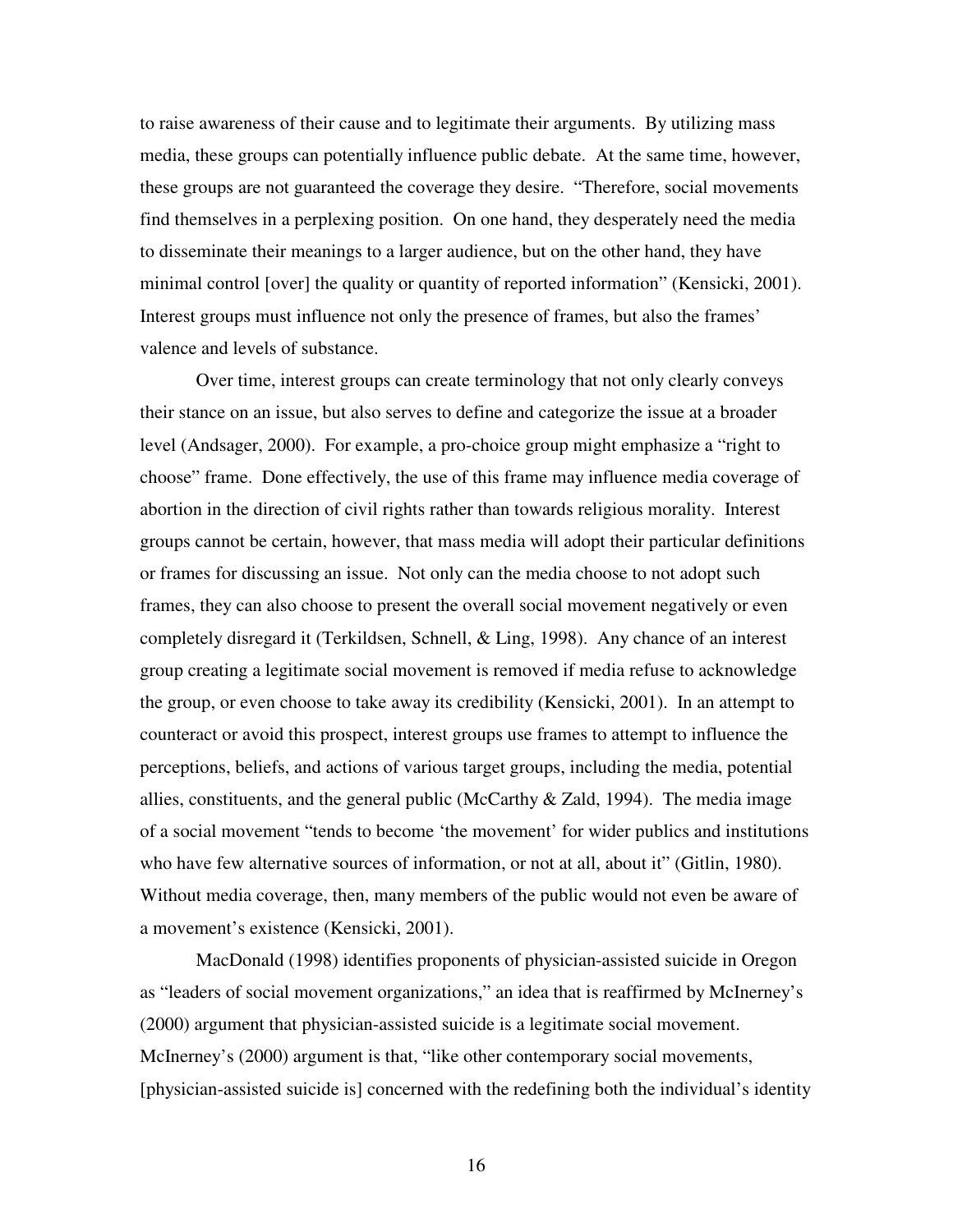and [his or her] relationship and control of [his or her] body (Johnston, Laraña, & Gustfield, 1994; Klandermans & Tarrow, 1988) as it approaches death." Advocates of physician-assisted suicide, which include the DDNC, have created a social movement in that their cause has identified a social injustice and has offered solutions to that problem. Physician-assisted suicide is seen as a legitimate end of life choice that must also be a legal one. To gain and maintain legitimacy, this emerging social movement must develop and disseminate the notion that the scope of end of life choices right now is unfit, and both can and should be remedied (Lofland, 1996). Organizations such as the DDNC use framing to create identification with this seemingly unjust situation to secure the legitimacy of the overall physician-assisted suicide social movement.

Hallahan (1999) argues that the theory of framing provides a rich approach through which scholars may analyze what happens in public relations practice. Public relations professionals play central roles in constructing and using frames in the service of groups and organizations. Frames are intentionally created, maintained, and adapted in order to influence media and public debate of an issue. Organizations must develop their own frames of reference about issues in order to establish effective relationships with the public. Frames play strategic roles for social movement organizations, because those frames are how the organizations define and identify with their issue of choice. These frames are used to "inspire action, attract members and resources, and legitimate the group's claims and work" (Snow & Benford, 1992). By acting as common reference points, frames can help link individual and group interpretations, values, and ideologies (Snow, Rochford, Worden, & Benford, 1986) of a controversial issue. In other words, interest groups use framing not only to influence media coverage, but to influence the overall debate over social movements.

This study does not argue that the DDNC or like organizations is representative of an entire social movement. Instead, the organizations is merely one aspect of a wide web of interest groups and policy actors, forming a broad social movement whose existence is based on the goal of making and maintaining physician-assisted suicide a viable end of life choice. Interest groups work together or independently from one another to overcome a situation that is collectively regarded as insufficient or wrong. In this case, the DDNC is merely one aspect of a broader social movement fighting for "death with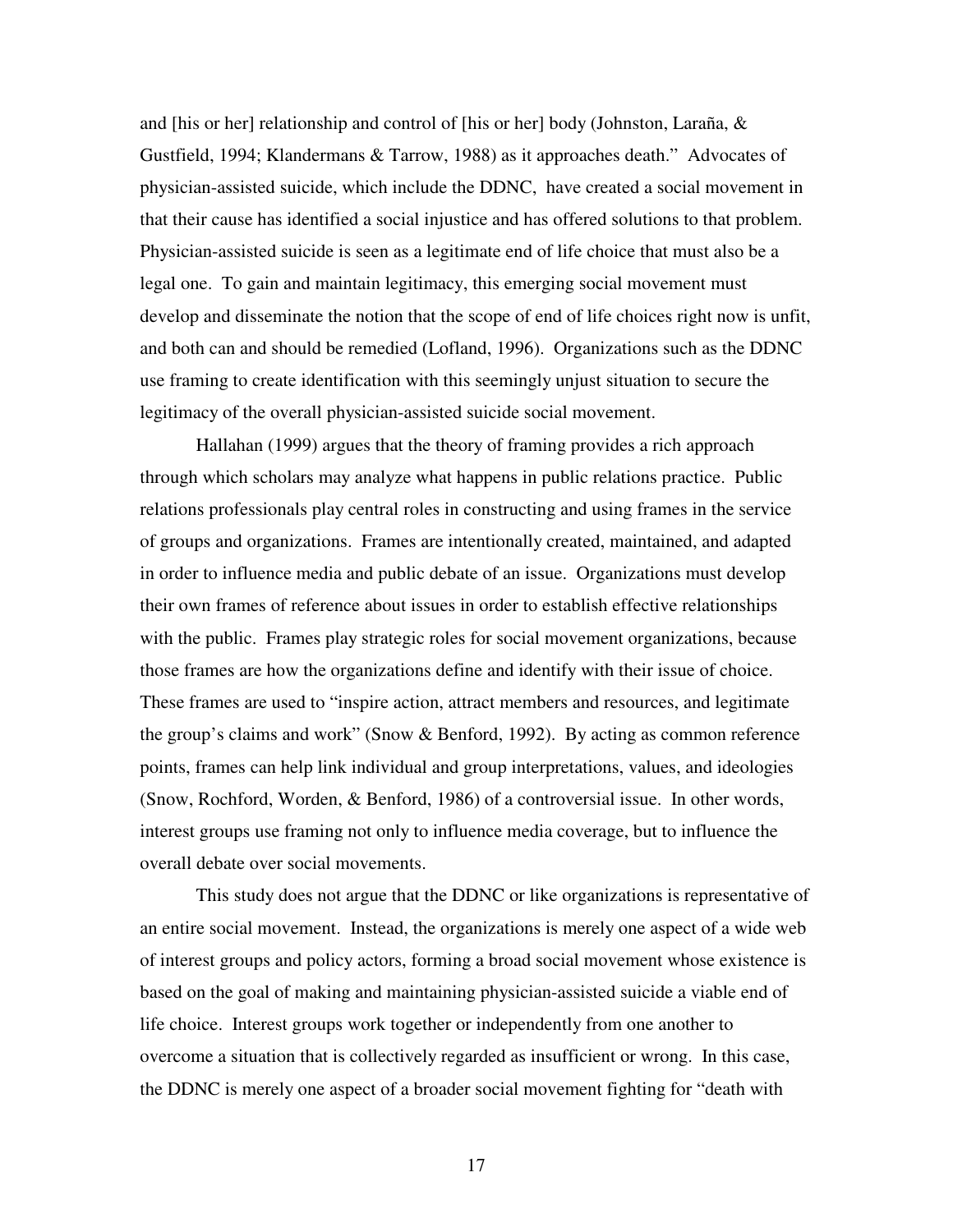dignity," but is one of more salient and active interest groups tied to the movement. To this idea, Kensicki (2001) argues that discovering how one movement – or in this case, a single interest group – uses framing in an effort to influence media coverage can illuminate ways in which other movements and the organizations with which they are associated may do the same.

#### *CALL FOR FRAME BUILDING RESEARCH*

Ideally, framing research examines how frames are sponsored by political actors, how journalists employ frames in the construction of news stories, how these stories articulate frames, and how audience members interpret these frames (Entman, 1991, 1993; Gamson, 1992a; Reese, 2001). Because frames are how individuals include, exclude, and organize information (Bateson, 1972; Goffman, 1974), it is important for researchers to understand how frames are created.

Tankard (2001) argues that framing always implies an active process, and he recommends that analysis "should ask how much 'framing' is going on," because research suggests that the media go beyond telling the public what is important and newsworthy through frames. Rather, they further tell the public what opinions, interpretations, and definitions of controversial issues are most valid (Pan & Kosicki, 1993). Because competing interests operate as news sources, supplying strategically packaged news items and story information to journalists (Scheufele, 1999; Nisbet, Brossard, & Kroepsch, 2003), it is necessary for researchers to understand if organizations are able to manipulate media coverage of an issue. "A comprehensive approach to frame sponsorship needs to examine an issue culture in terms of frames that influence or fail to influence reportage" (Carragee & Roefs, 2004); Sheufele (1999) therefore calls for scholars to address the processes that influence the creation or changing of frames applied by journalists.

#### *RESEARCH QUESTIONS*

In response to this call for research and based upon the above review of scholarship, the following research questions are offered: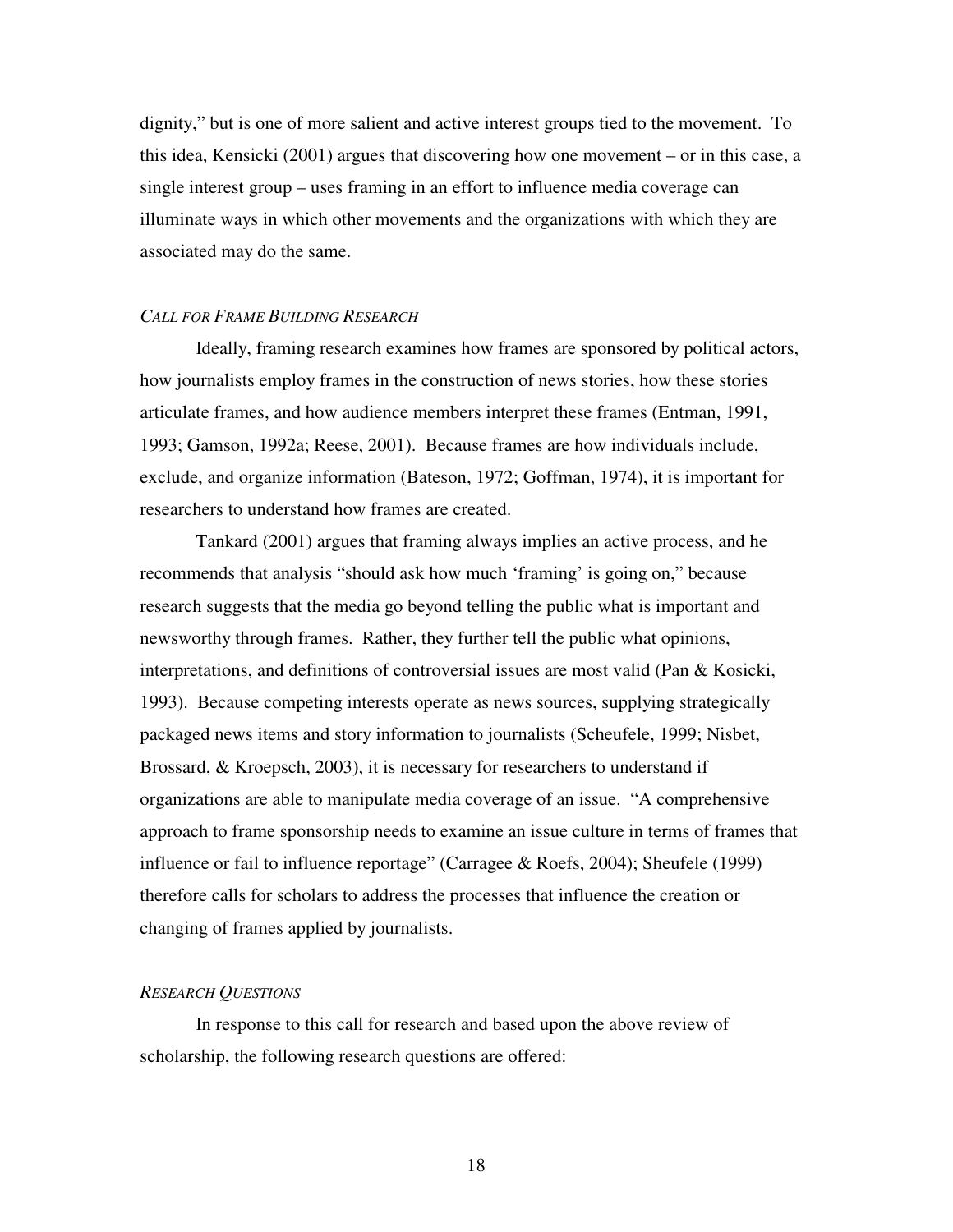RQ1: *What frames are present in Death with Dignity National Center press releases?* RQ2: *What is the level of substance of frames in Death with Dignity National Center press releases?*

RQ3: *What is the valence of frames in Death with Dignity National Center press releases?*

These first three research questions establish the information needed to find correlations between frames found in an interest group's press releases about a social movement and newspaper coverage of that same movement. Not only does this data provide the information needed to make this comparison, it also demonstrates the ways in which the DDNC frames its arguments about physician-assisted suicide. Operationalizations of the frames and frame attributes being coded for are discussed below.

RQ4: *What frames are present in newspaper coverage of the death with dignity movement, and are there statistically significant correlations between individual newspapers?*

RQ5: *What is the level of substance of frames in newspaper coverage of the death with dignity movement, and are there statistically significant differences between individual newspapers?*

RQ6: *What is the valence of frames in newspaper coverage of the death with dignity movement, and are there statistically significant differences between individual newspapers?*

The second three research questions also establish data necessary to explore the correlations found between press releases and newspaper coverage. These questions will also show whether individual newspapers use distinct frames when discussing the same issue and what frames were used in newspaper coverage in general. The answers to these questions demonstrates not only whether or not individual newspapers use distinct frames, but also if there are any significant frame correlations found between each newspaper. Similarities or differences between the newspapers would demonstrate if individual news media cover the same issue in significantly different ways.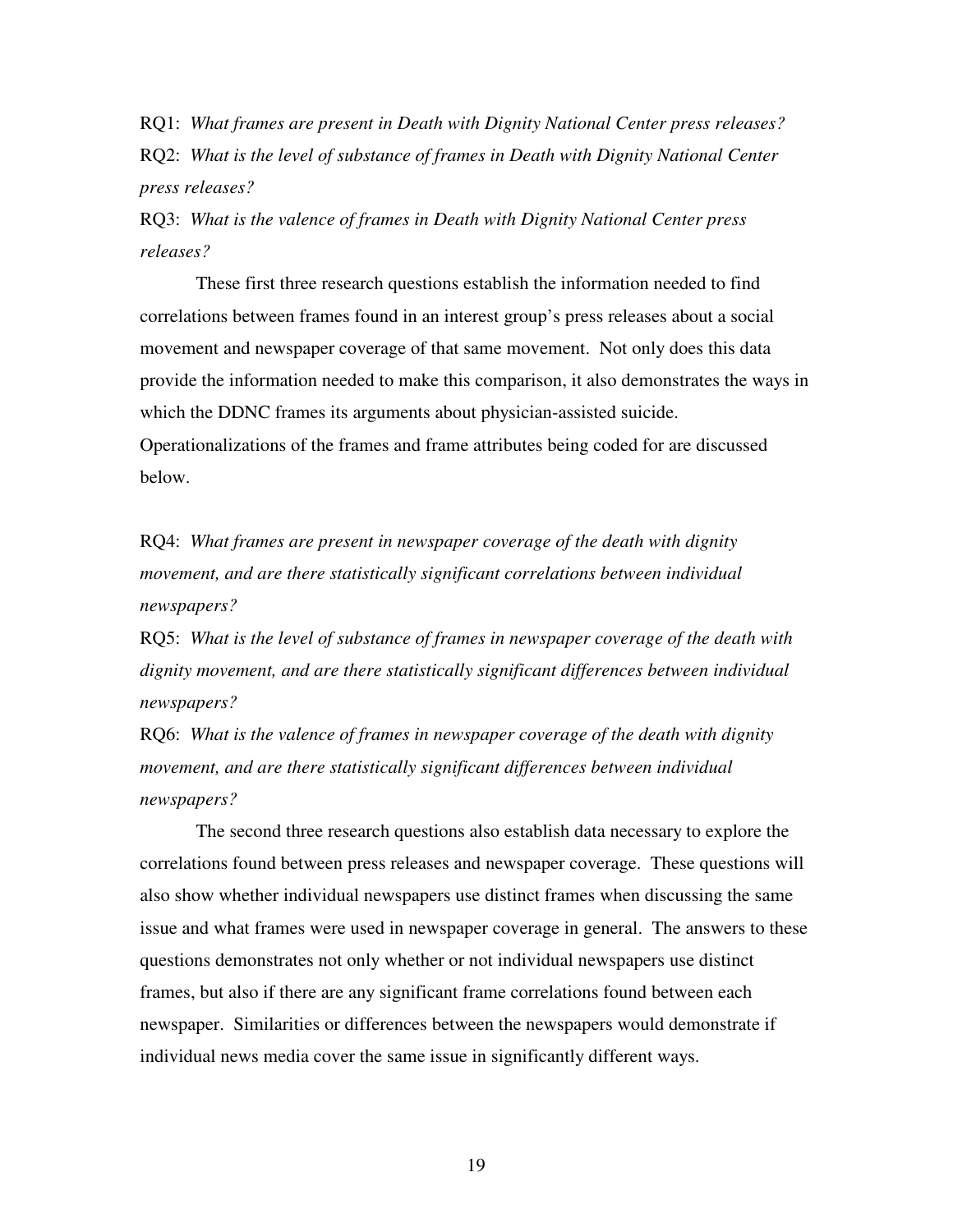RQ7: *Is there a statistically significant frame correlation between Death with Dignity National Center press releases and newspaper coverage of the death with dignity movement, and are there statistically significant differences between press releases and individual newspaper coverage?*

This question explores whether or not frames used by the DDNC correlate with frames used in newspaper coverage in general, and then if there is any correlation found between the DDNC press releases and individual newspapers. Although demonstrating correlations between press releases and general newspaper coverage is significant, it is also enlightening to know whether the DDNC shares frames with individual media outlets.

RQ8: *Is there a statistically significant frame correlation in newspaper coverage of the death with dignity movement between the national newspapers and the state newspaper?*

Finally, this question addresses the possibility that a local newspaper based in the heart of a social movement might cover that movement differently than more physically removed national newspapers. It is enlightening to find whether coverage of a particular issue changes based upon proximity.

#### **METHODOLOGY**

This study used content analysis to explore the frames that a particular interest group, the Death with Dignity National Center, used in its press releases discussing physician-assisted suicide and the frames used in newspaper coverage of the same issue. McMillan (2000) established five primary steps taken to conduct proper content analysis. The first step in this process is for researchers to develop their research questions, which have been provided above. The second step is to select a sample from which to draw data. The third step is to operationalize the coding units to be used to answer the research questions. The fourth step is to code the data, after training has been provided to all coders to establish sufficient reliability. The fifth and final step of content analysis is to analyze and interpret the data gathered. Each of these steps is presented below.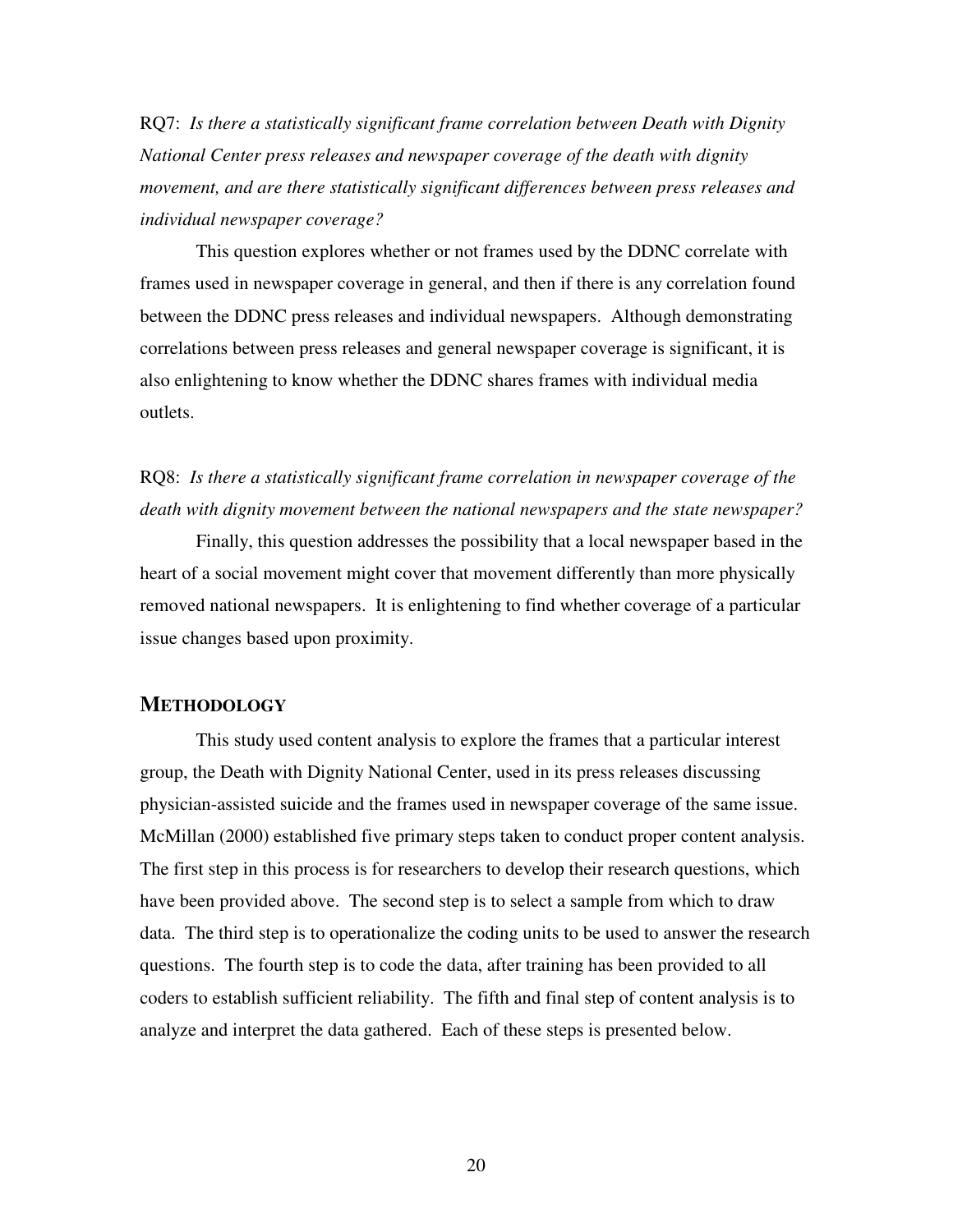#### *SAMPLE*

Hallahan (1999) argues that "the establishment of common frames of reference about topics or issues of mutual concern is a necessary condition for effective relations to be established." Public relations resources, such as press releases, are utilized specifically to influence how a particular issue, event, or group is framed in the media. Public relations officers create these releases because frames organize the presentation of facts and opinions within a newspaper article (Nelson, Clawson, & Oxley, 1997). Because of the idea that press releases are created by organizations to in order specifically to influence media coverage, the entire universe of fifty press releases created by the DDNC from November 6, 2001 to January 17, 2006 was coded and analyzed. Each of these releases was available on the DDNC's website.

Recent research suggests that modern communication trends in small and medium-sized cities increasingly resemble those found in large cities (Harry, 2001). For this reason, an analysis of the texts found in major newspapers is indicative of trends found in media of lesser stature or audience size. Analyzing newspaper text also maximizes the correspondence between what coders analyze and what readers actually encounter, thereby increasing the external validity of the current study (Pollock & Yulis, 2004). The newspapers to be analyzed are *The New York Times*, *The Washington Post*, *USA Today*, and *The Oregonian*. The former three were chosen because of their respective statures of respectability and substantial audience sizes. The scope of these three media outlets should indicate how newspapers across the United States cover the topic of physician-assisted suicide. While it is obvious that these newspapers, like any newspaper, are read by only a small fraction of the American population, Gans (1979) has argued that for editors to "prepare themselves… before story selection begins, they will have ready *The New York Times* and *The Washington Post*." In other words, although not every person who reads a newspaper reads these three, they are highly influential in the world of journalism. The latter paper, *The Oregonian*, was chosen because of its stature and audience size within the state of Oregon. By analyzing this newspaper, an overall sense of local coverage can be found and compared to national coverage.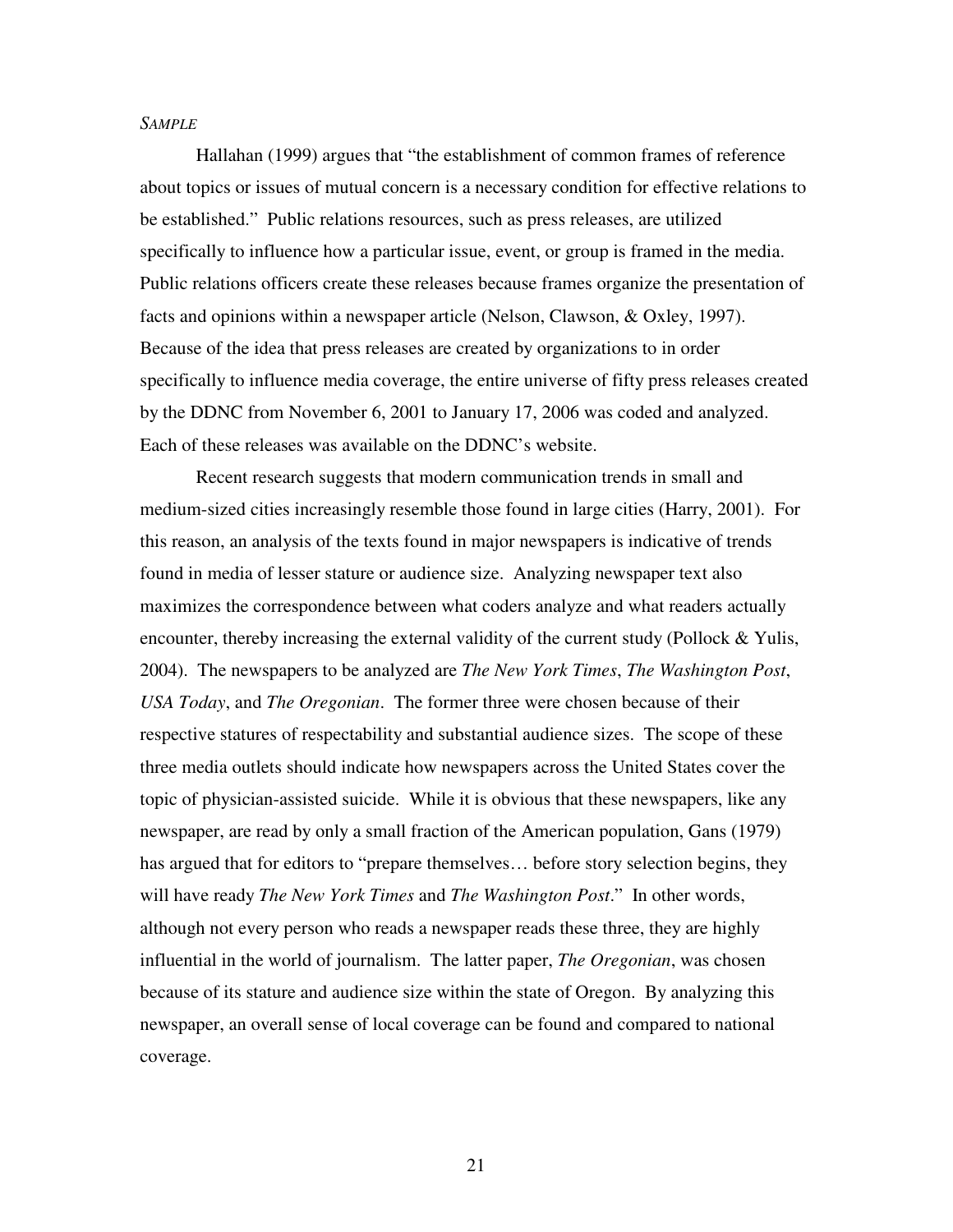Newspaper articles were gathered using the Lexis-Nexis online database. To narrow the scope of the study, only articles containing the exact phrase "death with dignity" were gathered. This exact phrase increased the chance of collecting newspaper stories relating to either the Oregon Death with Dignity Act or the Death with Dignity National Center itself. A time frame of October 6, 2001 – one month before the DDNC's first press release – to February 17, 2006 – one month after the last press release – was placed on this search to establish a single period to study. In addition to hard and soft news stories, letters to the editor and opinions pieces were included in the data set. Although these articles might not always stem from the minds of the newspaper staffs, the articles were still chosen and published by the newspaper, giving them equal credence to traditional news stories within this data set. Through their use of frames, these articles also suggest to an audience ways in which to view physician-assisted suicide. After gathering all articles, careful consideration of the content and substance of each story was done to remove unnecessary or unrelated data. For example, repeated stories, which were identical in every way but printed in more than one edition of the same newspaper, were removed. As Lexis-Nexis caches an overwhelming amount of information, insubstantial articles also had to be removed. Examples of this type of article include previews of what can be found in other sections of a newspaper or captions of stand-alone photographs, untied to any particular story. A final consideration was made to remove any story that mentioned "death with dignity" outside the context of suicide. This type of story would include profiles of recently deceased celebrities who had "died with dignity" of natural causes.

After careful consideration of all stories, the entire universe of stories published in the national newspapers was coded and analyzed. In order to compare like-sized article amounts, a sample of one third of *The Oregonian* stories was coded and analyzed. This sample was taken by coding, by date, every third article. Forty-two articles from *The New York Times*, eighteen articles from *The Washington Post*, twenty-two articles from *USA Today*, and forty-five articles from *The Oregonian* (out of a total of 150) made up the entire newspaper sample.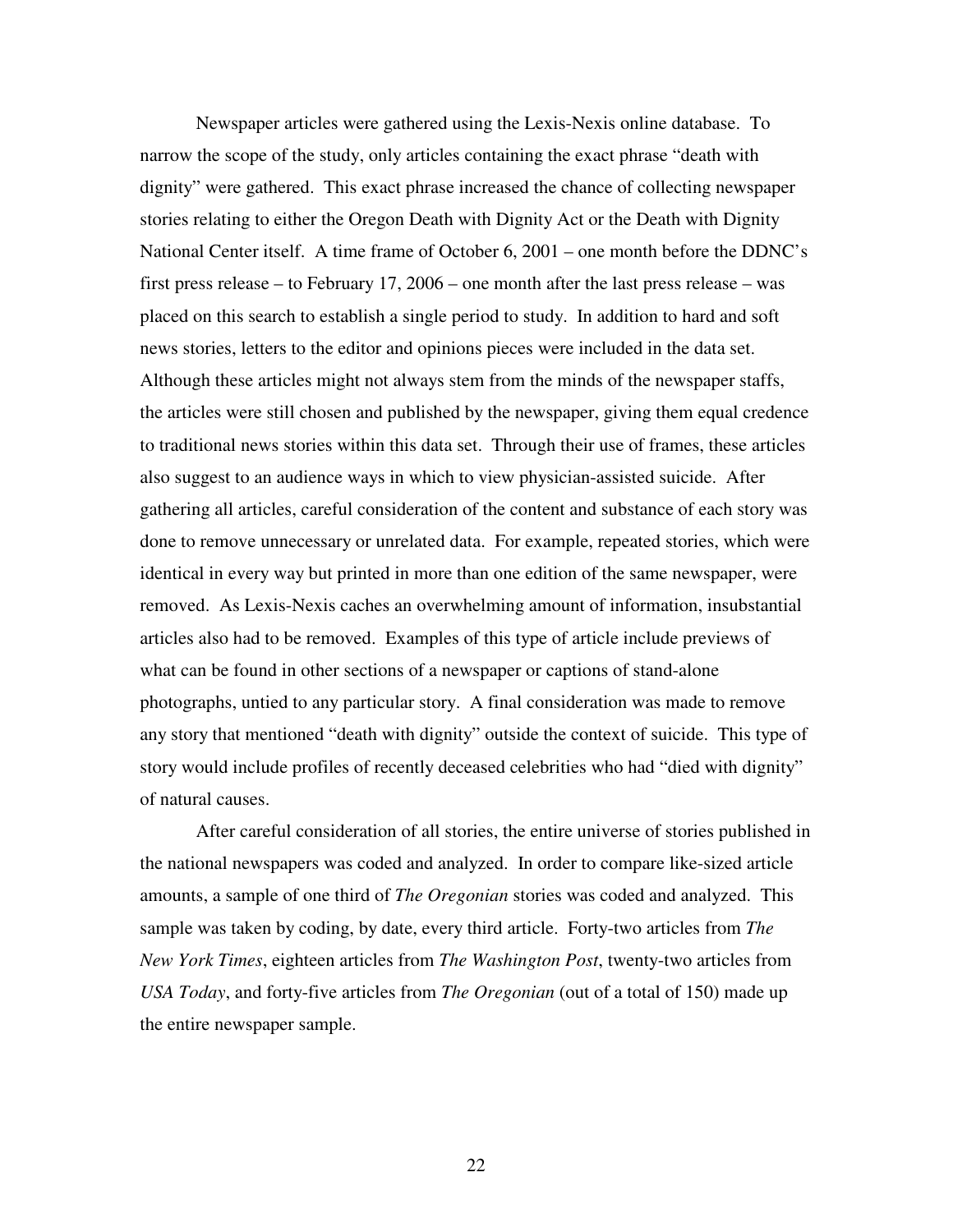#### *OPERATIONALIZATION*

For the purposes of this study, a frame is operationalized as representing "underlying assumptions, beliefs and ideologies that serve as heuristics for how a particular story should be understood" (Clegg Smith et al., 2002). This means that frames are central organizing ideas that reflect, through their presence, valence, and level of substance, how a journalist intends an issue to be understood. As Gamson and Modigliani (1989) point out, frames can encompass "a range of positions, rather than any single one, allowing for a degree of controversy among those who share a common frame." At the same time, multiple frames can easily fall within a single text. While conflict may be mentioned in an off-handed, rather insubstantial manner in a newspaper story, the very fact that the journalist chose to mention it is indicative of a frame and was coded for. Although a "human interest" frame might dominate the article, the ambiguous "conflict" frame is still considered present. Whether intentionally used or not, the presence of such a frame indicates in part how readers are meant to understand the issue being discussed.

Coding for the following frames was based upon the above review of literature, as well as Hyde's (1993) rhetorical analysis of the physician-assisted suicide debate. Hyde's findings indicated that the primary rhetorical frames used in this debate are: the meaning of life and death, the truth of God's Word, the future of American medicine, the individual's right of choice, and the communal and moral welfare of society. For the purposes of this study, these frames have been adapted to the following: economic consequences, political consequences, conflict, societal impact/national identity, responsibility, human interest, apathy/disinterest, morality/values, patient rights/choice/dignity, state rights/big government, empathy/sympathy, and legality.

Coders were asked not only to state the frames' presence or absence, but also the level of substance (substantive, ambiguous) and the valence (positive, neutral, negative) given to each. Valence does not describe the nature of the information provided, but instead the tone used to describe that information. For example, a political consequence might be negative in nature, but its frame is coded as positive if the article is in favor of the consequence (e.g., support for arresting doctors accused of illegally aiding in suicides).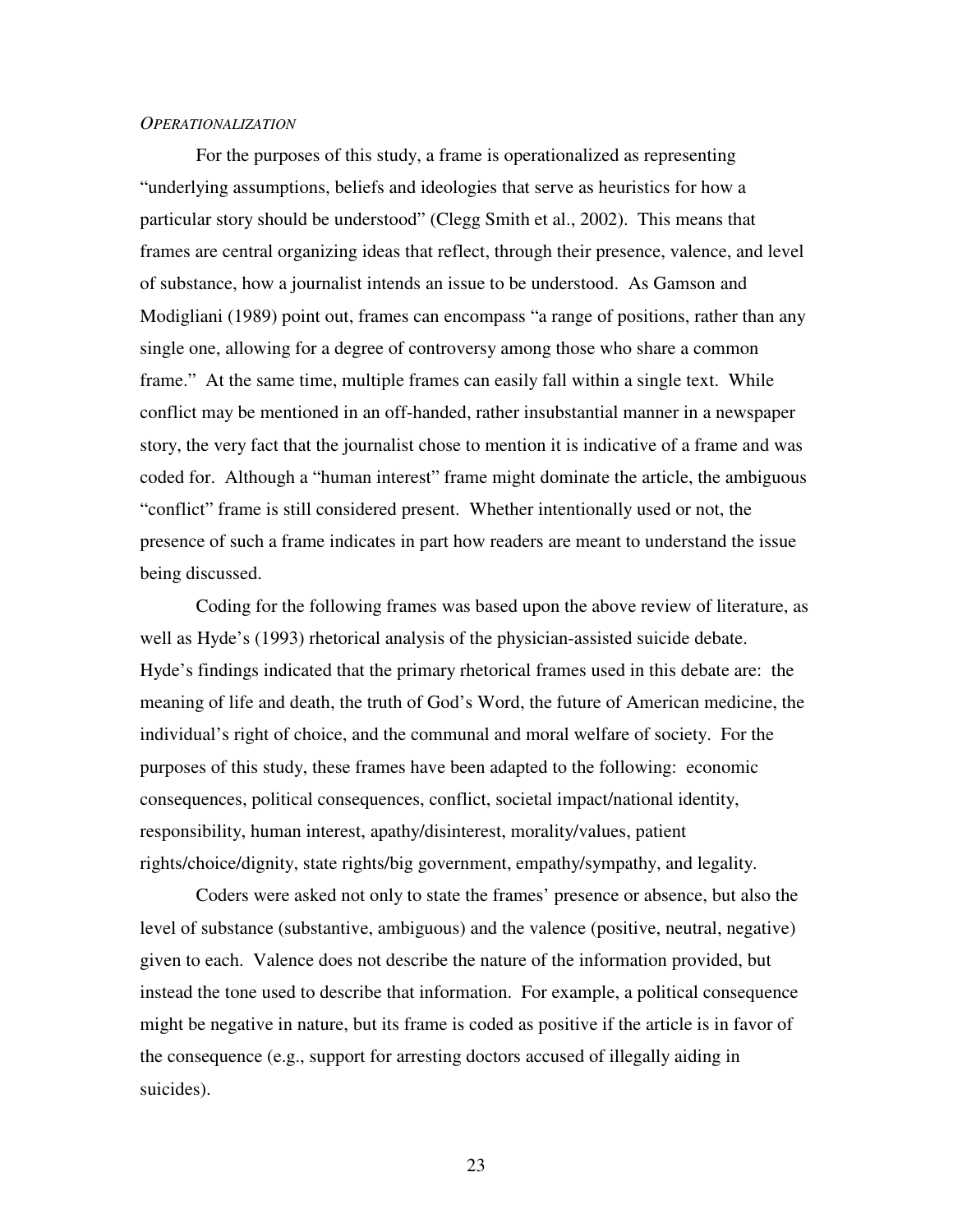The *Economic Consequences* frame was operationalized as a focus on any short or long-term economic consequences that would come from, in this case, legalized physician-assisted suicide (Valkenburg, Semetko, & de Vreese, 1999). Such consequences may be either positive or negative, and may be for an individual or a group.

The *Political Consequences* frame was similarly defined as a focus on any short or long-term political consequences that would come from, in this case, legal physicianassisted suicide. These consequences may involve current or potential incarceration, in addition to the results of normal political events such as elections. The consequences also may be either positive or negative, and may be for an individual or a group.

A *Conflict* frame is a focus on any conflict dealing with, in this case, physicianassisted suicide between groups or individuals (Neuman, Just,  $\&$  Criggler, 1992). This kind of coverage makes winning and losing the central concern. This frame may be diagnostic in nature, or may focus on who is seemingly triumphant in the conflict.

*Societal Impact/National Identity* concentrates on any impacts made on American society resulting from physician-assisted suicide (e.g., America being seen as a "suicide nation" around the world or Oregon being seen as a "suicide state" across the nation).

Stories and releases containing the *Responsibility* frame focused on the responsibilities held by any party associated with physician-assisted suicide. For example, a story might focus on how the DDNC was responsible for successful passage of the Death with Dignity Act, or, on what responsibilities a patient must carry out to legally commit medical suicide. This frame "presents an issue or problem in such a way as to attribute responsibility for causing or solving a problem to the government or to an individual or to a group" (Valkenburg, Semetko, & de Vreese, 1999).

The *Human Interest* frame focuses on a specific person or group, such as in a biographical piece. Multiple people may be discussed within a single human interest frame. For instance, a human interest frame could emphasize several terminally ill patients or multiple representatives of a single organization. This frame is usually exemplified when an individual's story or an emotional angle is added to the presentation of an event, issue, or problem (Valkenburg, Semetko, & de Vreese, 1999).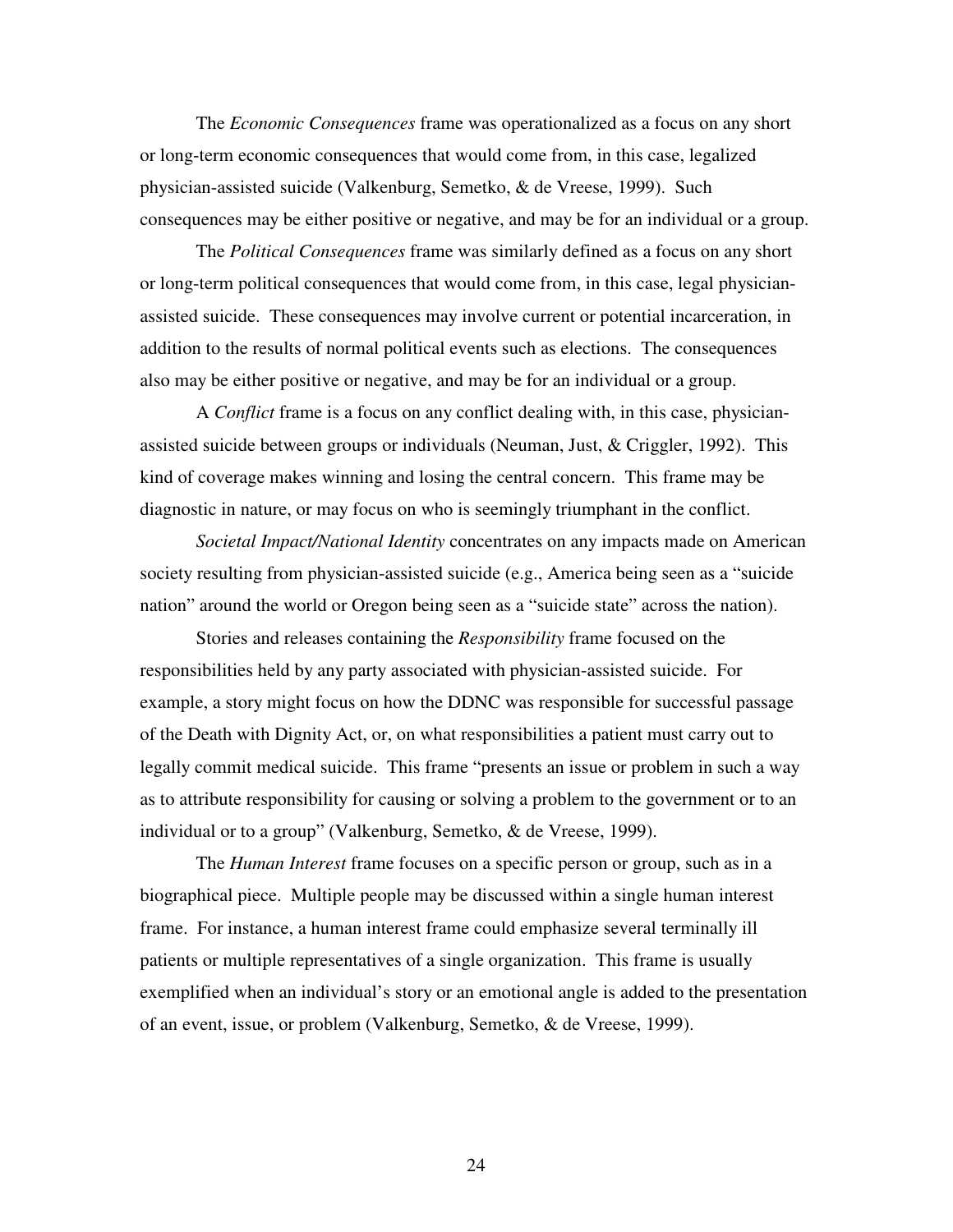*Apathy/Disinterest* was defined as a focus on a lack of interest in the subject of physician-assisted suicide, held by any group (e.g., disinterest on the part of legislators, the public at large).

The *Morality/Values* frame would include any discussion of morale or religious beliefs either for or against physician-assisted suicide.

*Patient Rights/Choice/Dignity* was defined as a focus on the rights and choices available to patients in end of life care. Such a focus might, for example, be on a terminal patient who chooses to die quickly rather then to continue suffering. Conversely, the frame may emphasize a disabled person who chooses to live through any setbacks presented by his or her disability. The focus may also be on other options not associated with physician-assisted suicide, such as hospice care or increased pain medication. This frame includes discussion of the choices available to patients, but also of the legal rights patients have to make these choices.

The *State Rights/Big Government* frame was defined as a focus on keeping federal and state jurisdictions separate from one another. For example, federal law could make physician-assisted suicide illegal, even though the state of Oregon has already made it legal. Any discussion of separating or uniting state and federal governmental policies fits into this frame.

Stories featuring a *Sympathy/Empathy* frame contained sympathetic feelings towards any individual or group involved with physician-assisted suicide. Such a focus might coexist with a human interest frame, but may not always do so. For example, this frame may focus on disabled Americans in general, whereas the human interest frame would focus on specific examples. Any negative or positive discussions of pity fit within this frame (e.g., pity for patients; doctors; families; politicians; etc.).

Finally, *Legality* was characterized as a focus on the legality of any steps intended to legalize or criminalize physician-assisted suicide. For example, former Attorney General Ashcroft charged Oregon doctors with misuse of federally-controlled medications when the doctors prescribed lethal doses. Subsequently, Ashcroft was found to have overstepped his legal responsibilities in doing so. Discussions of either side of this issue, or like issues, would fit into the legality frame. This frame may also coexist with patient rights/choice/dignity, but the two are not necessarily tied to one another. The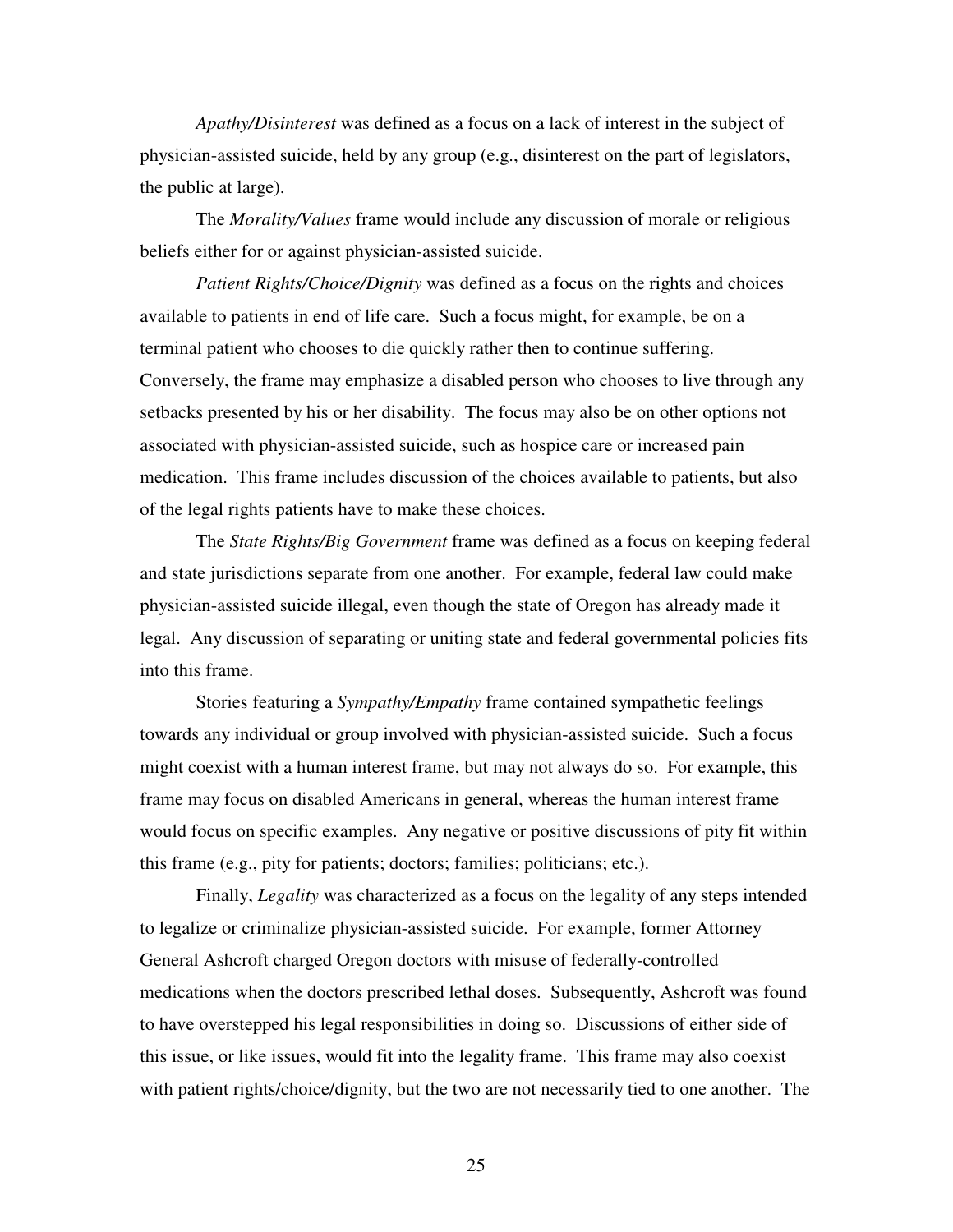legality frame may include the legal and illegal choices made by patients, but also includes discussions of legality beyond patient choices.

In addition to these frames, coders also searched for press releases and story attributes such as publication date, headline, word count, classification (hard news, soft news, or editorial/opinions piece), primary focus (the death with dignity issue or the DDNC organization), the level of coverage dedicated to the DDNC (prominent, moderate, or negligible), and if contact information for the DDNC was provided (yes or no). Coders were also asked to include any key words, phrases, quotes, or comments found in the data sample.

#### *CODING PROCESS*

Based on prior research addressed in the literature review, and upon the above research questions, codesheets and codebooks were developed. In order to make the coding process as clear as possible for coders who were assisting in the coding of the content for this study, two codesheets and codebooks were developed: one each for newspaper stories and one each for press releases. These coding instruments were identical in all ways, with the sole exception of asking for original publication in the newspaper instruments. The unit of analysis was either each press release or each newspaper story. The units of enumeration were each of the frame attribute listed above.

After two graduate students (one of whom was this researcher) were trained in a series of sessions for press release and newspaper coding, the coding process was implemented. Roughly ten percent of all stories and releases were coded to check intercoder reliability: four (of 42 total) articles from *The New York Times*, two (of 18) articles from *The Washington Post*, two (of 22) articles from *USA Today*, five (of 45) articles from *The Oregonian*, and five (of 50) press releases from the DDNC. Intercoder reliability across all categories for both codesheets ranged from .77 to 1.00 per item. Questions based on coder opinion, such as providing key quotes, were not tested for reliability. Reliability was established for the newspaper coverage at .92 and for the press releases at .94. Intercoder reliability was calculated based on Holsti's formula<sup>i</sup> (North, Holsti, Zaninovich, & Zinnes, 1963). After intercoder reliability was established, data were entered into Statistical Package for the Social Sciences and analyzed.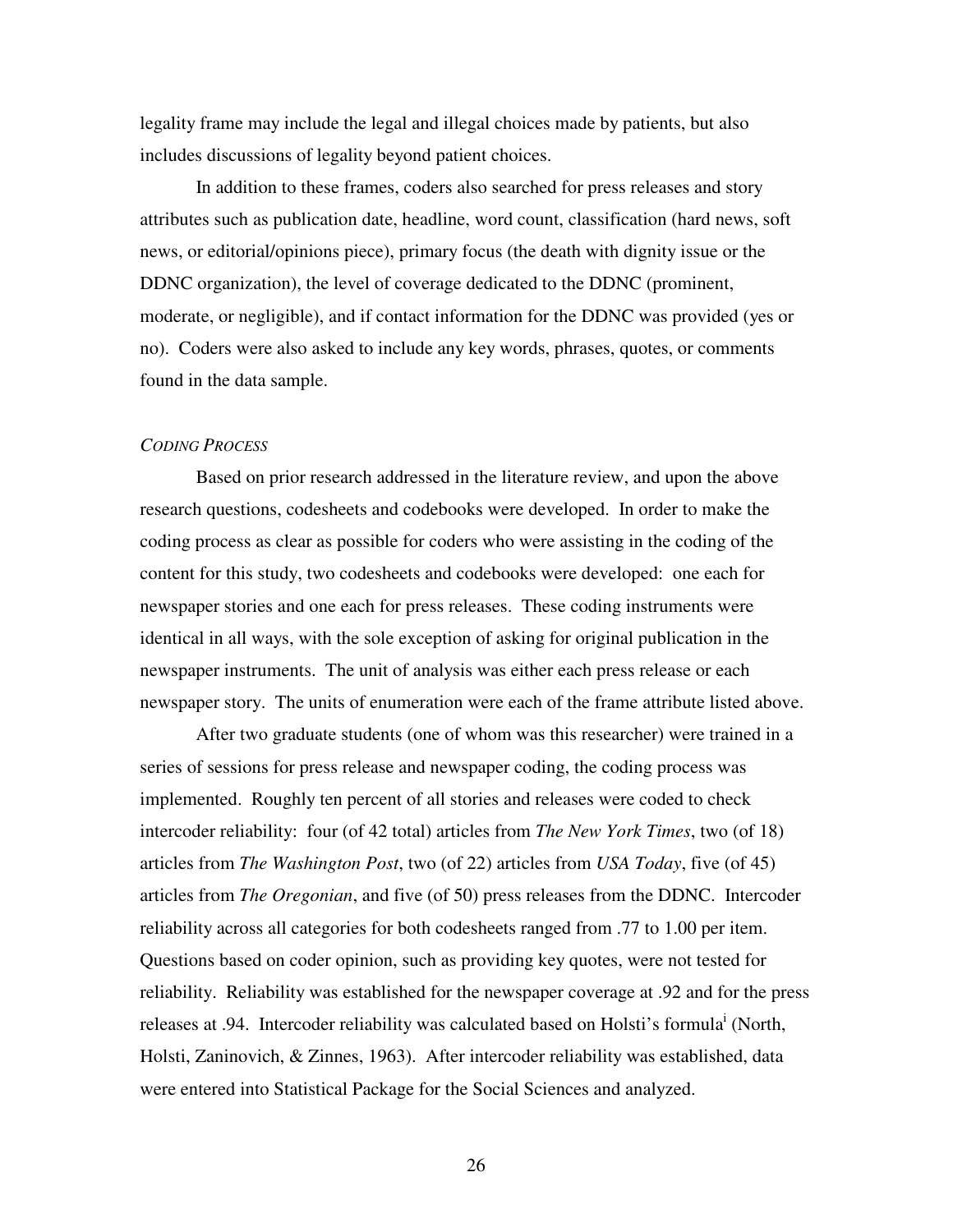## **RESULTS**

Press releases and news stories were analyzed over one time frame – roughly five and a half years – because of the small universe of overall texts from which to draw. The data was analyzed for the prevalence (present or absent), level of substance (substantive or ambiguous), and valence (positive, neutral, or negative) of frames, and then compared using tests for frequency, crosstabulations, chi-square significance, and Pearson's test for correlation.

Research question one asked, "*What frames are present in Death with Dignity National Center press releases?*" As seen in Table One, the 263 frames found across fifty press releases ranged in level of overall prevalence from zero (apathy/disinterest) to being present forty-two times (conflict, making up 16% of all frames found). Overall, the conflict and political consequence frames were most prevalent in the press releases. Out of all fifty releases, political consequences were framed thirty-nine times (15%). Economic consequences were found to be least prevalent, being featured in only two press releases (1%). Interestingly, frames discussing rights at both the state and individual (patient) levels were almost equally prevalent – thirty-eight (15%) and thirtysix (14%) times, respectively.

| $N = 263$                           |             |
|-------------------------------------|-------------|
| Frame                               | Present     |
| Conflict                            | 42 (16%)    |
| <b>Political Consequences</b>       | 39 (15%)    |
| State Rights / Big Government       | 38 (15%)    |
| Patient Rights / Choice / Dignity   | $36(14\%)$  |
| Legality                            | $32(12\%)$  |
| Responsibility                      | 31 $(12\%)$ |
| Societal Impact / National Identity | 21(7%)      |
| Morality / Values                   | 10(4%)      |
| Human Interest                      | 6(2%)       |
| Sympathy / Empathy                  | 6(2%)       |
| <b>Economic Consequences</b>        | 2(1%)       |
| <b>Apathy / Disinterest</b>         | $0(0\%)$    |
| Total                               | 263 (100%)  |

**Table One: Prevalence of Frames in DDNC Press Releases**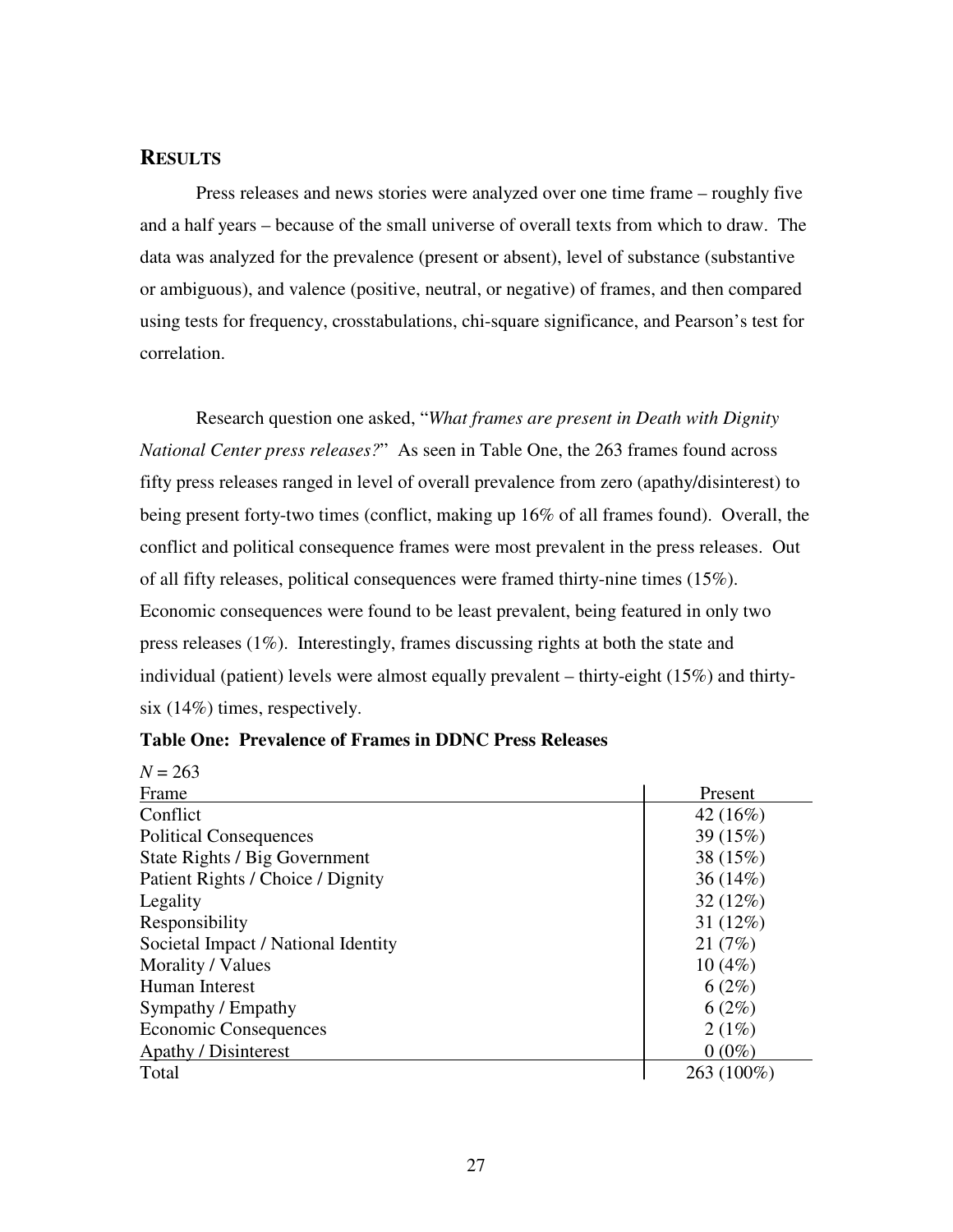Research question two asked, "*What is the level of substance of frames in Death with Dignity National Center press releases?*" Based on the Williams and Kaid's classification above, frames were tested by crosstabulation for chi-square significant differences in their levels of substance and then listed in rank order in Table Two.

|  | <b>Table Two: Level of Substance of Frames in DDNC Press Releases</b> |  |  |  |
|--|-----------------------------------------------------------------------|--|--|--|
|--|-----------------------------------------------------------------------|--|--|--|

| $N = 263$                           |             |            |                |
|-------------------------------------|-------------|------------|----------------|
| Frame                               | Substantive | Ambiguous  | $\mathbf{v}^2$ |
| Conflict                            | 24 (57%)    | 18 (43%)   | 0.86           |
| <b>Political Consequences</b>       | 27(69%)     | 12(31%)    | $5.77*$        |
| State Rights / Big Government       | 22(58%)     | $16(42\%)$ | 0.95           |
| Patient Rights / Choice / Dignity   | 22(61%)     | 14 (39%)   | 1.78           |
| Legality                            | 23 (72%)    | 9(28%)     | $6.13*$        |
| Responsibility                      | 23(74%)     | 8(26%)     | $7.26**$       |
| Societal Impact / National Identity | 8(38%)      | 13 (62%)   | 1.19           |
| Morality / Values                   | $3(30\%)$   | 7(70%)     | 1.60           |
| Human Interest                      | 4(67%)      | 2(33%)     | 0.67           |
| Sympathy / Empathy                  | 2(33%)      | 4(67%)     | 0.67           |
| <b>Economic Consequences</b>        | $2(100\%)$  | $0(0\%)$   | 2.00           |
| <b>Apathy / Disinterest</b>         | $0(0\%)$    | $0(0\%)$   | 1.00           |
| Total                               | $160(61\%)$ | 103 (39%)  | $12.35***$     |
|                                     |             |            |                |

\*\*\* Chi square test indicates differences of frame level of substance at the *p* < .001 \*\* Chi square test indicates differences of frame level of substance at the *p* < .01 \* Chi square test indicates differences of frame level of substance at the *p* < .05 Note: These chi square calculations should be interpreted with caution because some cells have values of less than 5.

Despite being found the most prevalent frame, conflict was found to be substantive only fifty-seven percent of the time. Political consequences (substantive 69% of the time), legality (72%), and responsibility (74%), however, were significantly more likely to be substantive than ambiguous. Human interest (67%) and economic consequences (100%) frames were overwhelmingly substantive, but this is likely because they were not featured in many releases to begin with. Societal impact (62%), morality (70%), and sympathy (67%) were actually more often ambiguous in nature, but this finding was not at a statistically significant level. Overall, 160 (61%) frames were found to be substantive, significantly different from the 103 (39%) ambiguous frames found.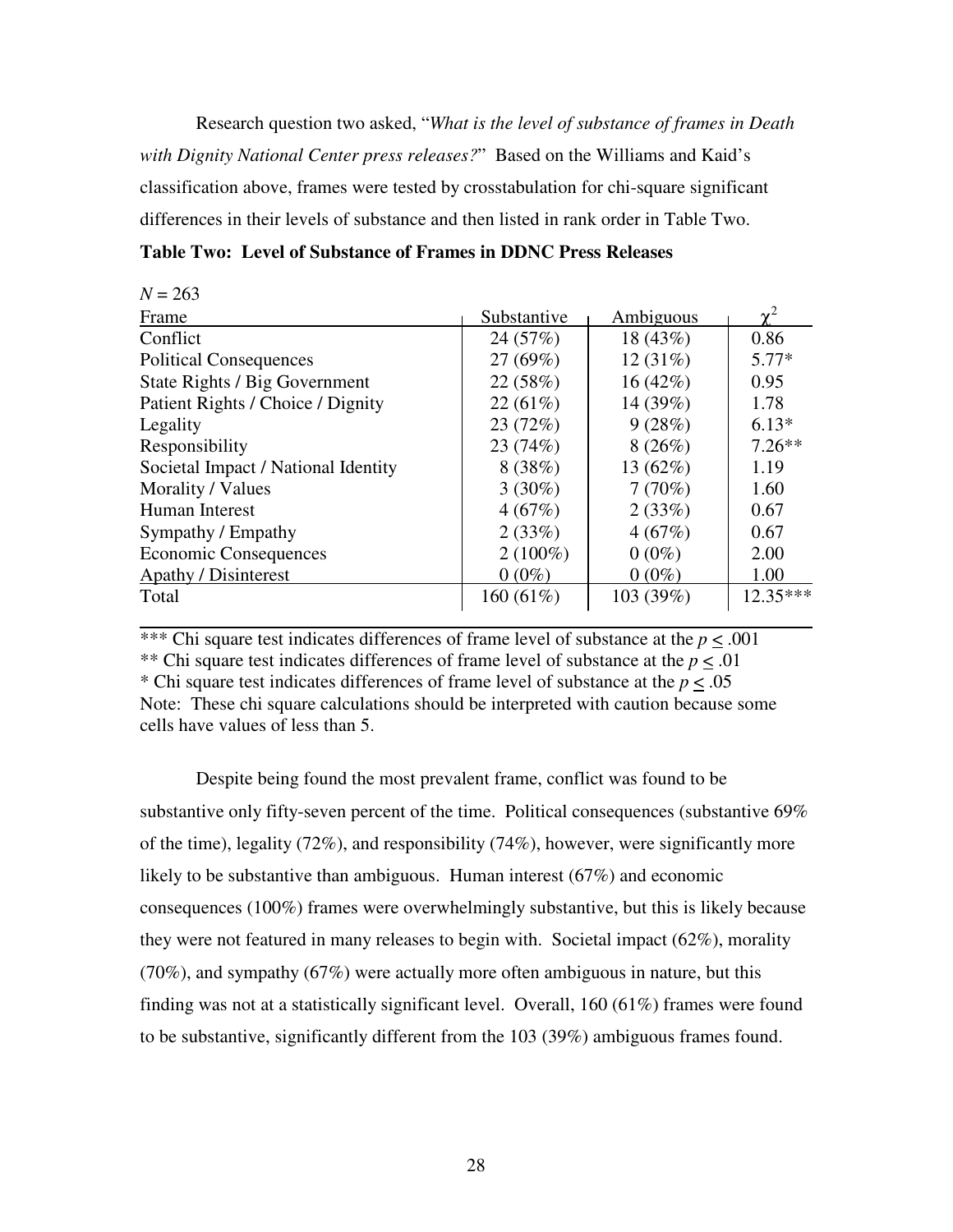Research question three asked, "*What is the valence of frames in Death with Dignity National Center press releases?*" Based on the de Vreese and Boomgaarden (2003) definition above, frames were tested by crosstabulation for chi-square significant differences in their valence and then listed in rank order in Table Three.

| <b>Table Three: Valence of Frames in DDNC Press Releases</b> |  |
|--------------------------------------------------------------|--|
|--------------------------------------------------------------|--|

| $N = 263$                           |           |            |            |                |
|-------------------------------------|-----------|------------|------------|----------------|
| Frame                               | Positive  | Neutral    | Negative   | $\mathbf{v}^2$ |
| Conflict                            | $1(2\%)$  | 2(5%)      | 39 (93%)   | $67.00***$     |
| <b>Political Consequences</b>       | 6(15%)    | 11 $(29%)$ | 22(56%)    | $10.31**$      |
| State Rights / Big Government       | 5(13%)    | 7(19%)     | 26 (68%)   | $21.21***$     |
| Patient Rights / Choice / Dignity   | 28 (77%)  | 5(15%)     | 3(8%)      | $32.17***$     |
| Legality                            | 10(32%)   | 11 $(34%)$ | 11 $(34%)$ | 0.06           |
| Responsibility                      | 21 (68%)  | 5(16%)     | 5(16%)     | $16.52***$     |
| Societal Impact / National Identity | 13 (62%)  | $2(9\%)$   | 6(29%)     | 8.86*          |
| Morality / Values                   | $2(20\%)$ | $3(30\%)$  | $5(50\%)$  | 1.40           |
| Human Interest                      | 4(67%)    | $0(0\%)$   | 2(33%)     | 4.00           |
| Sympathy / Empathy                  | 4(67%)    | 2(33%)     | $0(0\%)$   | 4.43           |
| <b>Economic Consequences</b>        | $0(0\%)$  | $0(0\%)$   | $2(100\%)$ | 4.00           |
| <b>Apathy / Disinterest</b>         | $0(0\%)$  | $0(0\%)$   | $0(0\%)$   | 1.00           |
| Total                               | 94 (36%)  | 48 (18%)   | 121 (46%)  | 31.08***       |
|                                     |           |            |            |                |

\*\*\* Chi square test indicates differences of frame valence at the  $p < .001$ 

\*\* Chi square test indicates differences of frame valence at the *p* < .01

\* Chi square test indicates differences of frame valence at the  $p \leq .05$ 

Note: These chi square calculations should be interpreted with caution because some cells have values of less than 5.

Of the 263 frames present in the DDNC press releases, ninety-four were found to be positive (36% of all frames found), forty-eight (18%) to be neutral, and 121 (46%) to be negative, a statistically significant difference. In other words, death with dignity was rarely discussed using frames without a negative or positive slant. As shown in Table Three, frames used in this discussion were negative a plurality of the time. A vast majority (thirty-nine times, or 93% overall) of conflict frames were considered negative; in contrast to twenty-eight (77%) patient rights frames being coded as positive. Interestingly, economic consequence frames were all found to be negative. Nearly all frames were predominantly positive or negative, with the exception of legality – which was surprisingly discussed in nearly equally positive (ten times), neutral (eleven), and negative (eleven) ways. The human interest (67%), and sympathy (67%) frames were all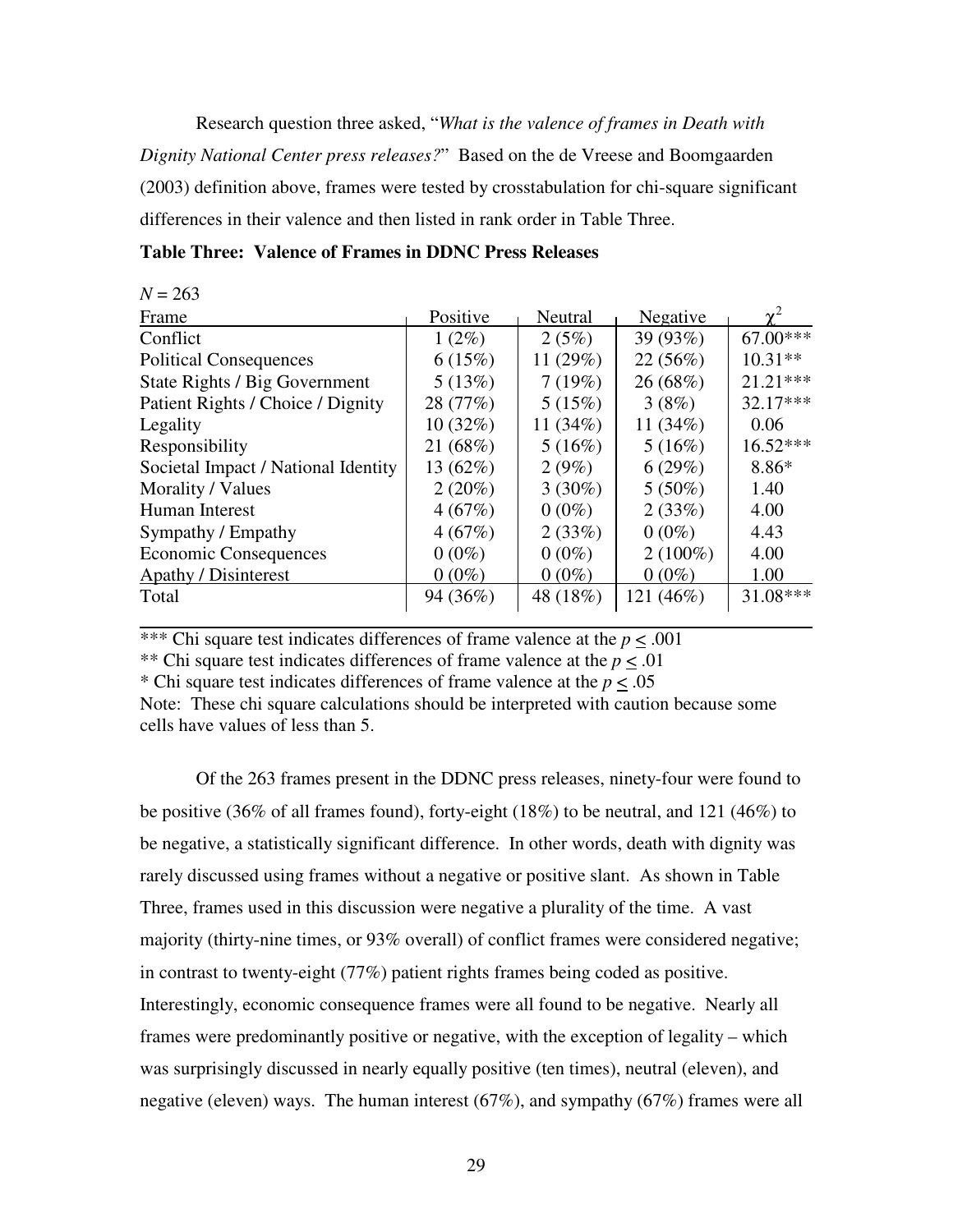found to be positive a majority of the time, but only the societal impact (62%), responsibility (68%), and patient rights (77%) frames were found to have significant differences. In contrast, morality (50%) and economic consequences (100%) were more often found to be negative. The conflict (93%), political consequences (68%), and state rights (68%) frames were all found to be negative a majority of the time, with statistically significant differences.

Research question four asked, "*What frames are present in newspaper coverage of the death with dignity movement, and are there statistically significant correlations between individual newspapers?*" Unlike in the DDNC press releases, all frames were present in the overall newspaper coverage. As shown in Table Four, these frames were prevalent in almost the same rank order as those found in the DDNC press releases. Conflict was again the most prevalent frame, having been found 103 times (14% of all frames in newspaper stories), but was followed by patient rights (13%), political consequences (12%), and states rights  $(12\%)$  – ninety-six, ninety, and eighty-three times, respectively. Economic consequences were only present four times (0%) and apathy was present only two times (0%).

| Frame                               | Present    |
|-------------------------------------|------------|
| Conflict                            | 103(14%)   |
| Patient Rights / Choice / Dignity   | 96(13%)    |
| <b>Political Consequences</b>       | $90(12\%)$ |
| State Rights / Big Government       | 83 (12%)   |
| Legality                            | $76(11\%)$ |
| Responsibility                      | 71 (10%)   |
| Morality / Values                   | 63 (9%)    |
| Societal Impact / National Identity | 54 (8%)    |
| Human Interest                      | 50 (7%)    |
| Sympathy / Empathy                  | 28 (4%)    |
| Economic Consequences               | $4(0\%)$   |
| <b>Apathy / Disinterest</b>         | $2(0\%)$   |
| Total                               | 720 (100%) |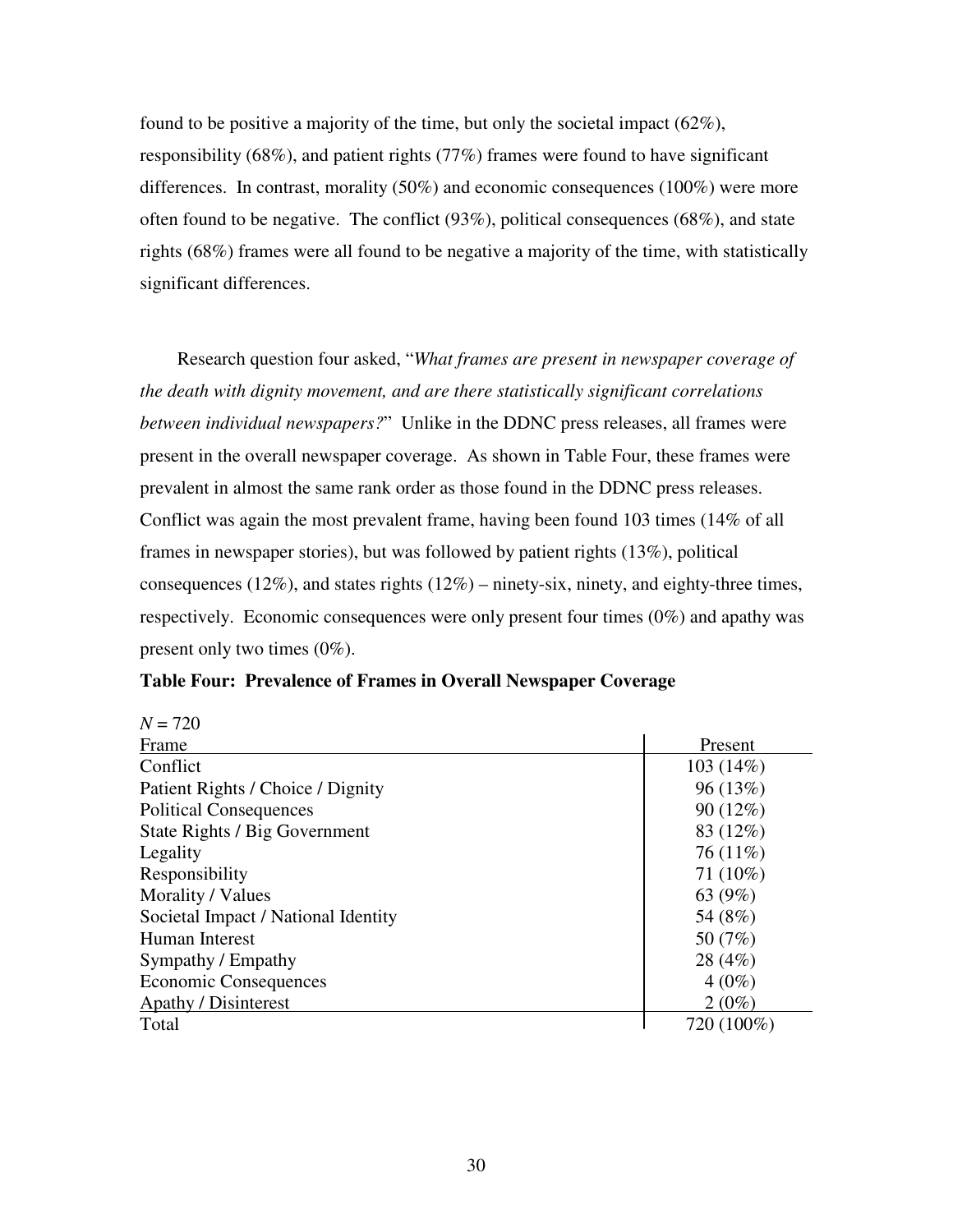| Frame                               | ЭÖ                             | Newspapers                  |                           |            | USAT                       | regonian                           | National                  |
|-------------------------------------|--------------------------------|-----------------------------|---------------------------|------------|----------------------------|------------------------------------|---------------------------|
| Conflict                            | $\mathscr{E}$<br>$\frac{1}{4}$ | $(14\%)$<br>$\overline{03}$ |                           | (17%)      | (14%)                      | $(14\%)$<br>33(                    |                           |
| Political Consequences              | 39 (1)                         | (12%)<br>$\overline{90}$    | $(11\%)$                  | $(11\%)$   | $(11\%)$                   | (15%)<br>36 <sub>1</sub>           | 54                        |
| State Rights / Big Government       | $5\%$<br>38(1)                 | (12%)<br>83                 |                           | $(10\%)$   | $(1\%)$                    | (13%)                              | 53                        |
| Patient Rights / Choice / Dignity   | $4\%$<br>36(1)                 | $(13\%)$<br>96              | 33                        | $(15\%)$   | $(12\%)$                   | $(13\%)$                           | $(13\%$<br>65             |
| Legality                            | $2\%$                          | $(11\%)$<br>76              | $(8\%)$                   | $(13\%)$   | $(10\%)$                   | (12%)<br>29 <sub>1</sub>           |                           |
| Responsibility                      | 2%)<br>$\frac{32}{31}$ (1)     | (10%)<br>$\overline{71}$    | $(1\%$<br>27 <sub>0</sub> | $(11\%)$   | $(7\%)$                    |                                    | 48 <sub>1</sub>           |
| Societal Impact / National Identity | E)<br>21(7)                    | $(8\%)$                     | $18~(8\%)$                | $6\,(6\%)$ | $(9\%)$                    | $(7\%)$<br>$\overline{\mathsf{L}}$ | 37 (8%)                   |
| Morality/Values                     | R)<br>10(4)                    | $(9\%)$<br>54<br>63         | $(11\%)$<br>$\delta$      | 9(9%)      | $(9\%)$                    | $5(6\%)$                           | $(10\%)$<br>$\frac{8}{3}$ |
| Human Interest                      | É)<br>6(2)                     | 50 <sub>1</sub>             | $(6\%)$                   | 5(5%)      | $(11\%)$<br>$\overline{9}$ | $(7\%)$<br>$\overline{6}$          | 34 <sub>1</sub>           |
| Sympathy/Empathy                    | R)<br>6(2)                     | $(4\%)$<br>28 <sub>1</sub>  | $10(4\%$                  | $(3\%)$    | $(6\%)$                    | $5(2\%)$                           | 23(5%)                    |
| Economic Consequences               | É,<br>2(1)                     | 4                           |                           |            | $1\, (0\%)$                | $(1\%)$                            |                           |
| <b>Apathy/Disinterest</b>           | $_{\rm 0}^{\rm o}$             | $0\%$                       |                           |            |                            |                                    |                           |
| Total                               | 263(1                          | $(100\%)$<br>720 (          | $236(100\%)$              | 00(100%)   | $(100\%)$<br>147           | $(100\%)$<br>237 (                 | $483(100\%$               |
|                                     |                                |                             |                           |            |                            |                                    |                           |

**Table Five: Overall Prevalence of Frames in All Media** 

Table Five: Overall Prevalence of Frames in All Media

Table Six: Correlations in Overall Frame Prevalence Between All Media **Table Six: Correlations in Overall Frame Prevalence Between All Media** 

|                                        | <b>DDNC</b>           | <b>Total Newspapers</b> | $N\!Y\!T$ | $\overline{W}$ | USAT Ore. National |           |           |
|----------------------------------------|-----------------------|-------------------------|-----------|----------------|--------------------|-----------|-----------|
| <b>JDNC Press Releases</b>             | $\sum_{i=1}^{\infty}$ | 922***                  | ***808    | ****00.        | .748**             | 954****   | $-875***$ |
|                                        |                       | $000$ .                 |           |                |                    |           |           |
| Total Newspapers<br>The New York Times |                       |                         | 800       | .941 ***       | $860***$           | 888***    |           |
| The Washington Post                    |                       |                         |           | $000$ .        | $.835***$          | .917***   |           |
| USA Today                              |                       |                         |           |                | $000$ .            | $.853***$ |           |
| The Oregonian                          |                       |                         |           |                |                    | 600       | 920****   |
| <b>Vational Newspapers</b>             |                       |                         |           |                |                    |           | $000$ .   |
|                                        |                       |                         |           |                |                    |           |           |

\*\*\* Pearson *r* Correlation (2-tailed) indicates significance at the  $p \leq .001$ \*\*\* Pearson r Correlation (2-tailed) indicates significance at the  $p \leq .001$ 

\*\* Pearson r Correlation (2-tailed) indicates significance at the  $p \le 01$ <br>\* Pearson r Correlation (2-tailed) indicates significance at the  $p \le 0.05$ \*\* Pearson *r* Correlation (2-tailed) indicates significance at the  $p \leq 0.01$ \* Pearson *r* Correlation (2-tailed) indicates significance at the  $p \leq .05$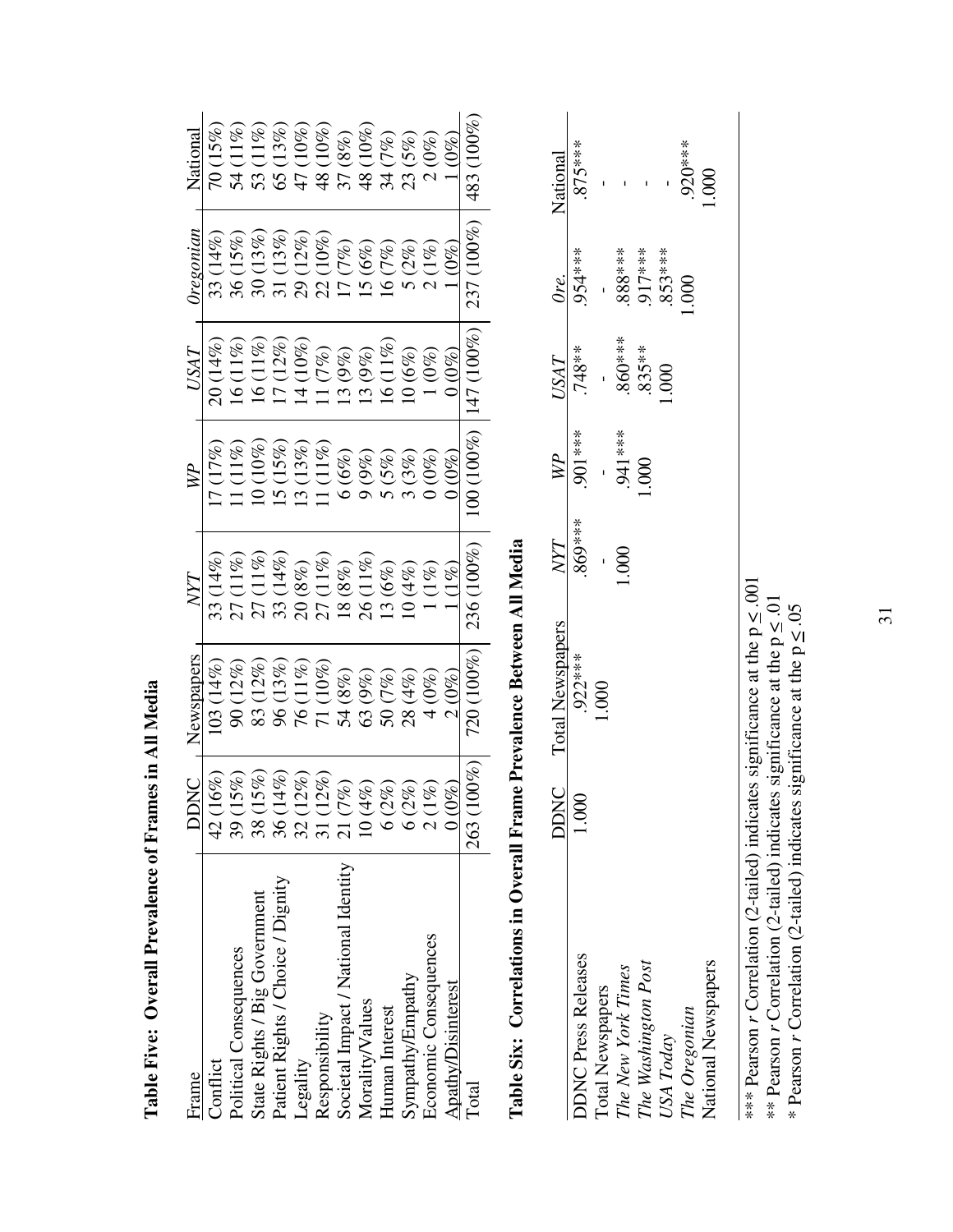Table Five shows that conflict and patient rights were found to be the most prevalent frames in 236 *The New York Times* newspaper stories, being present in thirtythree stories each (14% of all frames used in this newspaper). Interestingly, political consequences, state rights, and responsibility were each found in twenty-seven  $(11\%)$ stories. Economic consequences and apathy were only found in one (1%) article each.

*The Washington Post* also featured conflict and patient rights most often, seventeen (17%) and fifteen (15%) respective times out of one hundred overall stories. Unlike across overall newspaper coverage, two frames were not present in *The Washington Post* – economic consequences and apathy.

Similarly, *USA Today* featured conflict and patient rights as the most prevalent frames – in twenty (14%) and seventeen (12%) out of 147 times, respectively. Economic consequences were only in one (0%) of all *USA Today* stories, and apathy was completely absent. An interesting discovery was that the political consequences, state rights, and human interest frames were each present sixteen times (11%).

*The Oregonian* featured economic consequences and apathy frames least often, being present only twice  $(1\%)$  and once  $(0\%)$ , respectively. Unlike the national newspapers, the Oregon paper featured the political consequences frame most often – thirty-six (15%) times out of 237 total stories. Conflict was the next most prevalent frame, being present in thirty-three (14%) stories.

Using Pearson's test, analysis of the data found a significant correlation between each of the individual newspapers. As seen in Table Six, *The New York Times* was significant in overall frame prevalence with *The Washington Post* at .941, with *USA Today* at .860, and with *The Oregonian* at .888. *The Washington Post* was significant with *USA Today* at .835 and with *The Oregonian* at .917. Finally, *USA Today* was found to be significant with *The Oregonian* at .853.

Research question five asked, "*What is the level of substance of frames in newspaper coverage of the death with dignity movement, and are there statistically significant differences between individual newspapers?*" As presented in Table Seven, out of a total of 720 frames found, sixty-six percent (477 frames) of all frames found using crosstabulation were considered substantive, at a chi-square significant difference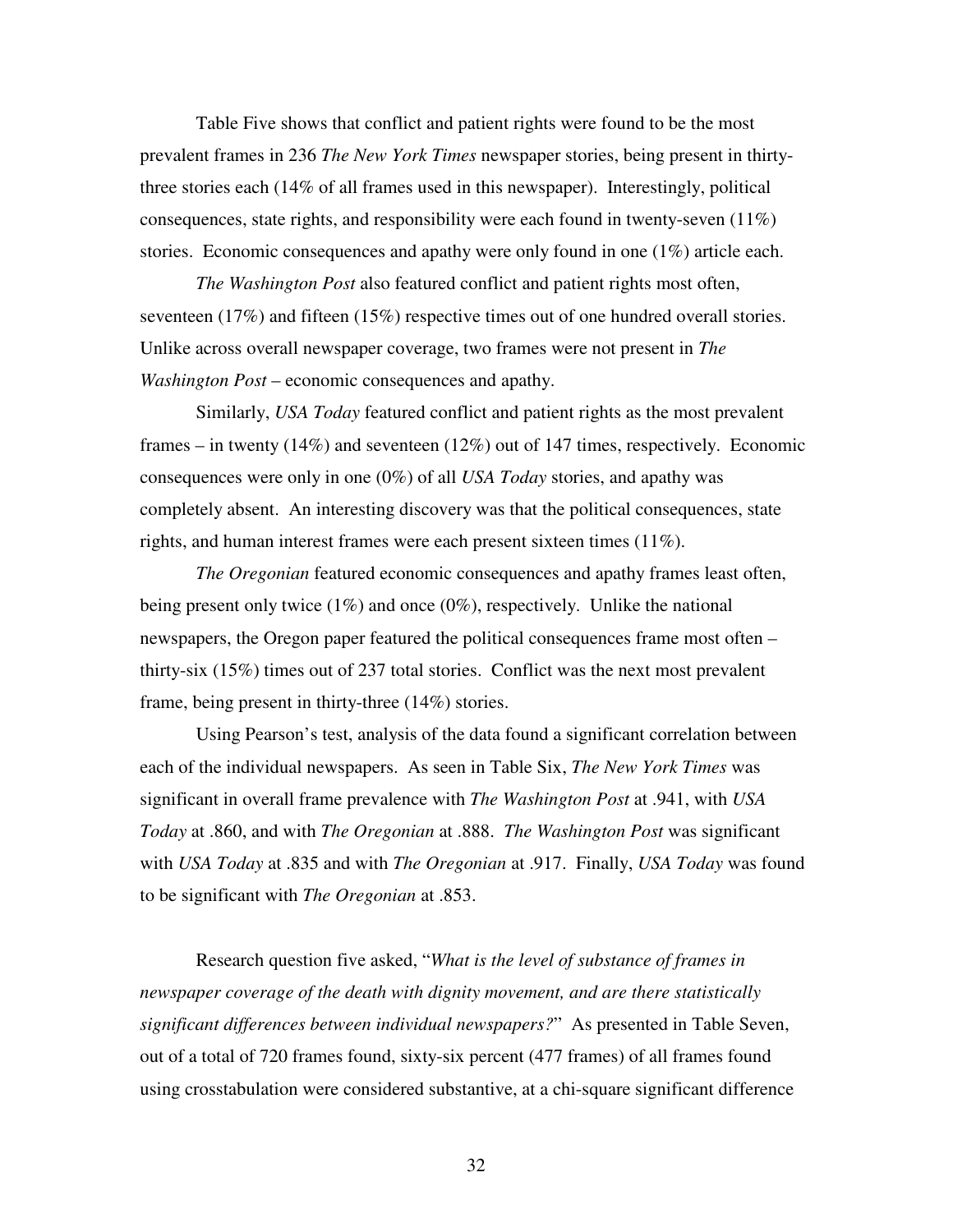from 243 (34%) ambiguous frames. In other words, eight out of twelve frame categories were presented substantively in overall newspaper coverage. With one exception (morality), each of these eight frame categories – human interest, state rights, patient rights, conflict, legality, responsibility, and political consequences – were determined using crosstabulations to be substantive at a chi-square statistically significant level. Only three types of frames – economic consequences, societal impact, and sympathy – were found to be by majority ambiguous, but none of these was significantly so.

| Table Seven: Level of Substance of Frames in Overall Newspaper Coverage |  |  |
|-------------------------------------------------------------------------|--|--|
|                                                                         |  |  |

 $\frac{1}{2}$   $\frac{720}{20}$ 

| $N = I ZU$                          |             |            |            |
|-------------------------------------|-------------|------------|------------|
| Frame                               | Substantive | Ambiguous  |            |
| Conflict                            | 71 (69%)    | 32(31%)    | $14.77***$ |
| Patient Rights / Choice / Dignity   | 70 (73%)    | 26(27%)    | $20.17***$ |
| <b>Political Consequences</b>       | 55 (61%)    | 35 (39%)   | $4.44*$    |
| State Rights / Big Government       | 63 (76%)    | 20(24%)    | $22.28***$ |
| Legality                            | 53 (70%)    | $23(30\%)$ | 11.84***   |
| Responsibility                      | 46 $(65\%)$ | 25(35%)    | $6.21*$    |
| Morality / Values                   | 38 $(60\%)$ | $25(40\%)$ | 2.68       |
| Societal Impact / National Identity | 20(37%)     | 34(63%)    | 3.63       |
| Human Interest                      | 46 (92%)    | 4(8%)      | 35.28***   |
| Sympathy / Empathy                  | 13 $(46%)$  | 15(54%)    | 0.14       |
| <b>Economic Consequences</b>        | 1(25%)      | 3(75%)     | 1.00       |
| <b>Apathy / Disinterest</b>         | $1(50\%)$   | $1(50\%)$  | 0.00       |
| Total (100%)                        | 477 (66%)   | 243 (34%)  | 76.05***   |
|                                     |             |            |            |

\*\*\* Chi square test indicates differences of frame substance at the  $p < .001$ 

\*\* Chi square test indicates differences of frame substance at the *p* < .01

\* Chi square test indicates differences of frame substance at the *p* < .05

Note: These chi square calculations should be interpreted with caution since some cells have values of less than 5.

Tables Nine presents the levels of substance found for frames used by the individual newspapers. After these were tested using crosstabulations for chi-square significant differences, the findings for each newspaper were given in Table Eight.

Eight frame categories found in *The New York Times* were presented substantively a majority of the time, although only the patient rights, state rights, and legality frames were statistically significant. The political consequences, societal impact, sympathy, and economic consequences frames were found more often to be ambiguous, but none of these findings was significant. Overall, frames found in *The New York Times*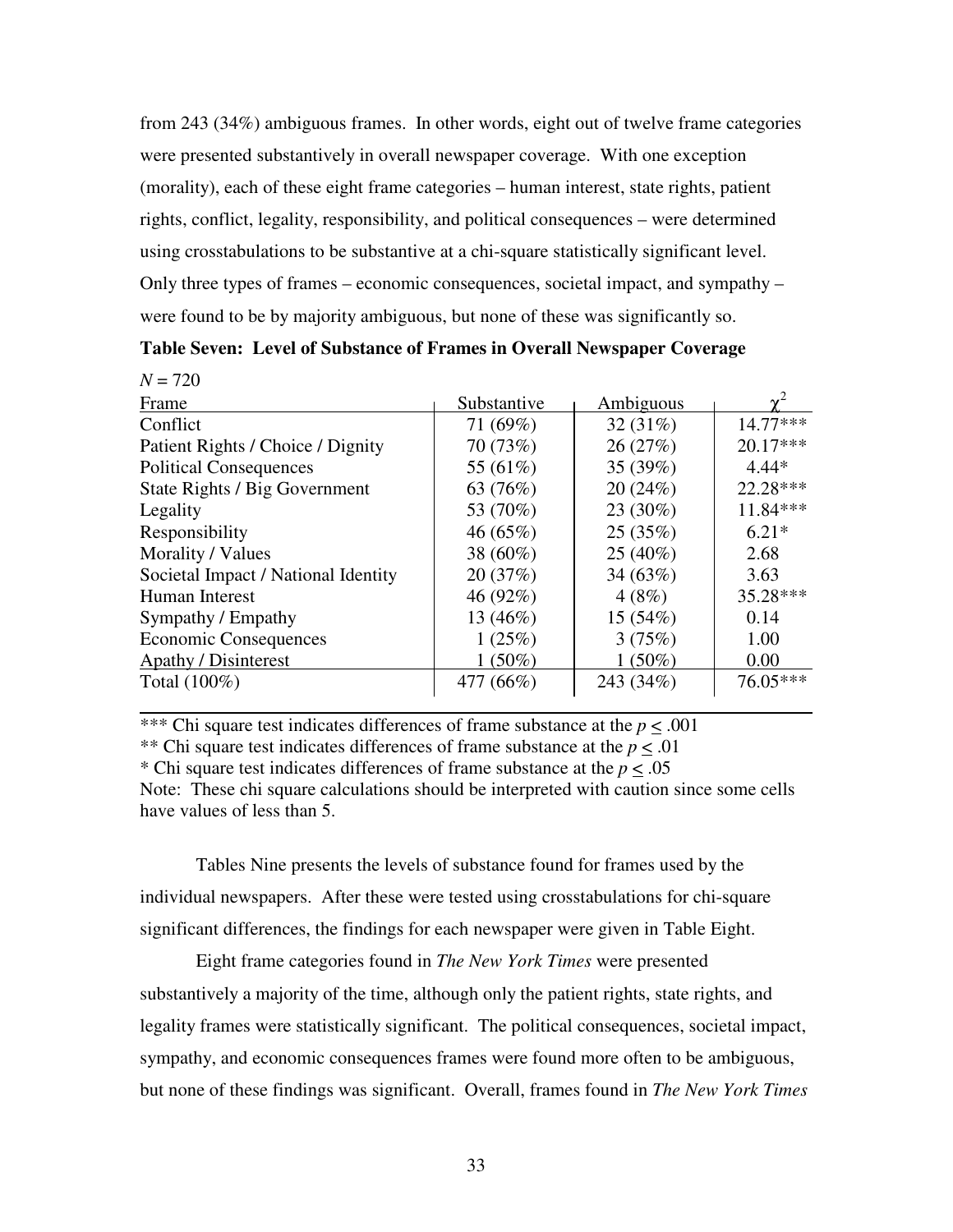were substantive sixty-two percent of the time, significantly different from the number of ambiguous frames found.

*The Washington Post* featured the legality and human interest frames as significantly substantive rather than ambiguous. Despite only two of these frames being statistically significant, a total of nine frame categories were substantive a majority of the time. Only the societal impact frame was presented ambiguously a majority of the time, but this was also not found to be significant. Two frames, economic consequences and apathy, were absent from *The Washington Post* coverage. Frames found in *The Washington Post* were significantly substantive sixty-nine percent of the time.

*USA Today* featured eight frames that were more often substantive than ambiguous. However, of these frames, only state rights and human interest were substantively significant. The societal impact and economic consequences frames were the only frames found more often to be ambiguous in nature, but neither was significantly so. The apathy frame was absent in *USA Today*. Sixty-eight percent of all frames found in *USA Today* were substantive, which was found to be statistically significant.

*The Oregonian* had eight frames that were more often substantive rather than ambiguous; six of these – conflict, patient rights, political consequences, state rights, legality, and human interest – were significantly so. Societal impact, sympathy, and apathy were all presented more often ambiguously than substantively, but none of these findings was statistically significant. Similarly to *USA Today* coverage, frames used in *The Oregonian* were significantly substantive sixty-eight percent of the time.

Using Pearson's test, analysis of the data found a significant 1.000 correlation between each of the individual newspapers for level of substance of overall frames, as shown below in Table Ten.

The conflict, patient rights/choice/dignity, political consequences, state rights/big government responsibility, morality/values, societal impact/national identity, human interest, and sympathy were each individually substantive at a significant 1.000 correlation between all four newspapers. For example, *The New York* Times significantly correlated with each of the other newspapers in terms of the level of substance given to the human interest frame. This same significant correlation existed across all nine frame categories listed above, between each of the four newspapers. The *New York Times* was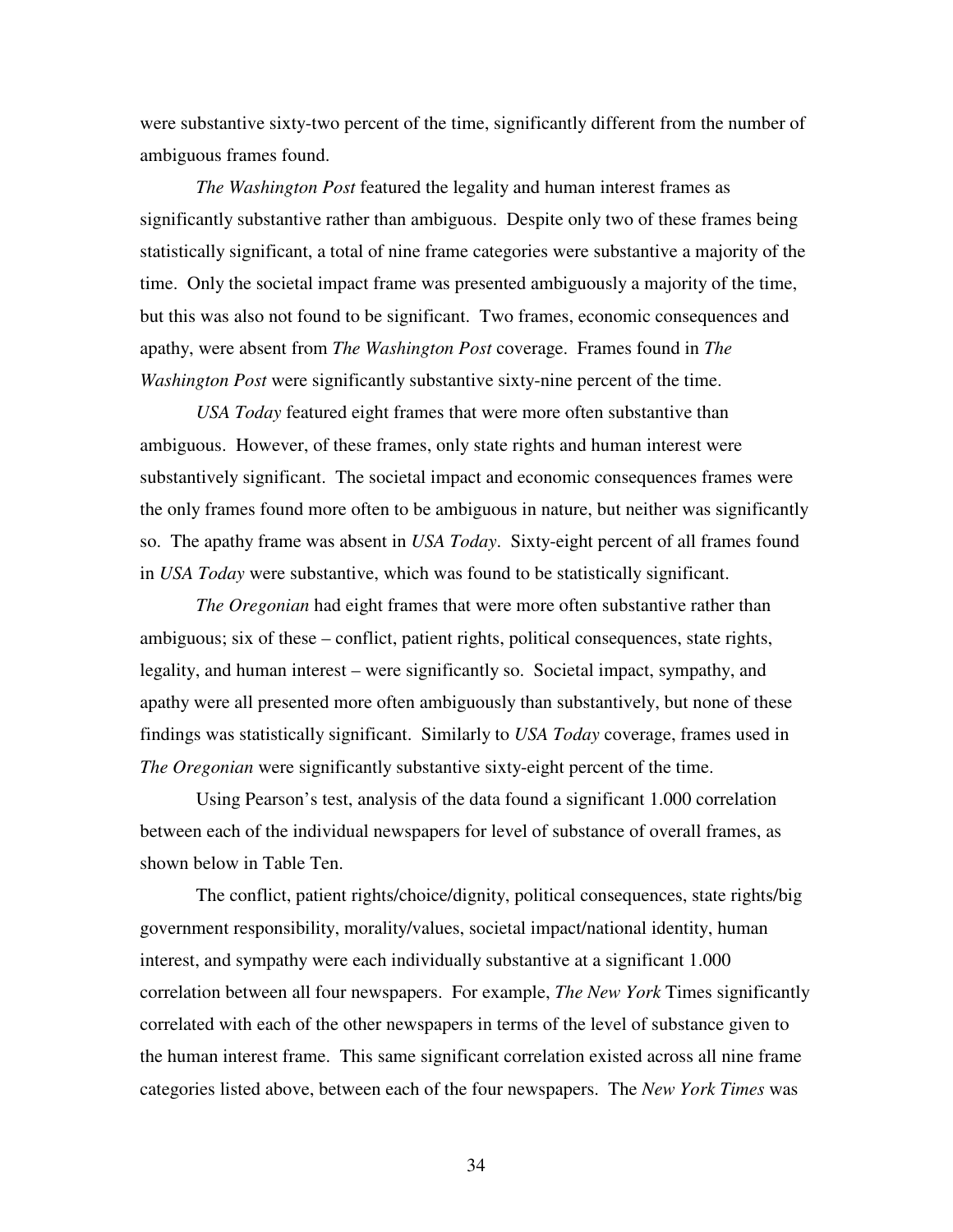| $\sqrt{7/5}$                                                                           |                                  |      |                                                                              |      |                             |                                                             |               |
|----------------------------------------------------------------------------------------|----------------------------------|------|------------------------------------------------------------------------------|------|-----------------------------|-------------------------------------------------------------|---------------|
|                                                                                        | The New York Times               |      | The Washington Post                                                          |      | USA Today                   |                                                             | The Oregonian |
| Frame                                                                                  | Sub.                             | Amb. | Sub.                                                                         | Amb. | Amb.<br>Sub.                | Sub.                                                        | Amb.          |
| Conflict                                                                               | 2.46                             |      |                                                                              |      | $^{0.81}$                   | $8.76**$                                                    |               |
| Patient Rights / Choice / Dignity                                                      | $13.36**$                        |      |                                                                              |      |                             |                                                             |               |
| Political Consequences                                                                 |                                  | 0.04 |                                                                              |      | $2.88$<br>$1.00$<br>$4.00*$ |                                                             |               |
| State Rights / Big Government                                                          | $8.33***$                        |      | $2.88$<br>$0.52$<br>$0.82$<br>$0.62$<br>$0.82$<br>$0.82$<br>$0.00$<br>$0.00$ |      |                             | $7.26**$<br>$5.44**$<br>$6.53**$<br>$6.775$<br>$60$<br>$60$ |               |
| Legality                                                                               | $30*$<br>$\frac{5}{5}$           |      |                                                                              |      | 0.00                        |                                                             |               |
| Responsibility                                                                         | 3.00                             |      |                                                                              |      |                             |                                                             |               |
| Morality / Values                                                                      | $\overline{5}$<br>$\overline{C}$ |      |                                                                              |      | 2.27<br>1.92                |                                                             |               |
| Societal Impact / National Identity                                                    |                                  | 3.56 |                                                                              | 0.67 | 0.07                        |                                                             | 0.53          |
| Human Interest                                                                         |                                  |      |                                                                              |      | $16.00***$                  | $12.25***$                                                  |               |
| Sympathy / Empathy                                                                     |                                  | 3.60 | $5.00*$<br>3.00                                                              |      | 1.60                        |                                                             | 1.80          |
| Economic Consequences                                                                  |                                  | 1.00 | 0.00                                                                         |      | 001                         |                                                             | 0.00          |
| Apathy / Disinterest                                                                   | $\frac{0}{1.00}$                 |      | 0.00                                                                         |      | 0.00                        |                                                             | $\frac{8}{1}$ |
| <b>Total</b>                                                                           | $14.25***$                       |      | 14.44***                                                                     |      | 19.11***                    | 30.49****                                                   |               |
|                                                                                        |                                  |      |                                                                              |      |                             |                                                             |               |
| ) not confunction to the city can the confust of the confust of the confust of the MAX |                                  |      | $f_{\text{non}}$ and $f_{\text{non}}$ at the $\sim \Omega$                   |      |                             |                                                             |               |

Table Eight: Differences in Level of Substance of Frames by Individual Newspaper **Table Eight: Differences in Level of Substance of Frames by Individual Newspaper**

 $N = 700$ 

\*\*\* Chi square test indicates differences of frame substance at the  $p \leq .001$ \*\* Chi square test indicates differences of frame substance at the  $p \leq .001$ 

\*\* Chi square test indicates differences of frame substance at the  $p \leq .01$ \*\* Chi square test indicates differences of frame substance at the  $p \leq .01$ 

\* Chi square test indicates differences of frame substance at the  $p \leq .05$ \* Chi square test indicates differences of frame substance at the *p* < .05

Note: These chi square calculations should be interpreted with caution since some cells have values of less than 5. Note: These chi square calculations should be interpreted with caution since some cells have values of less than 5.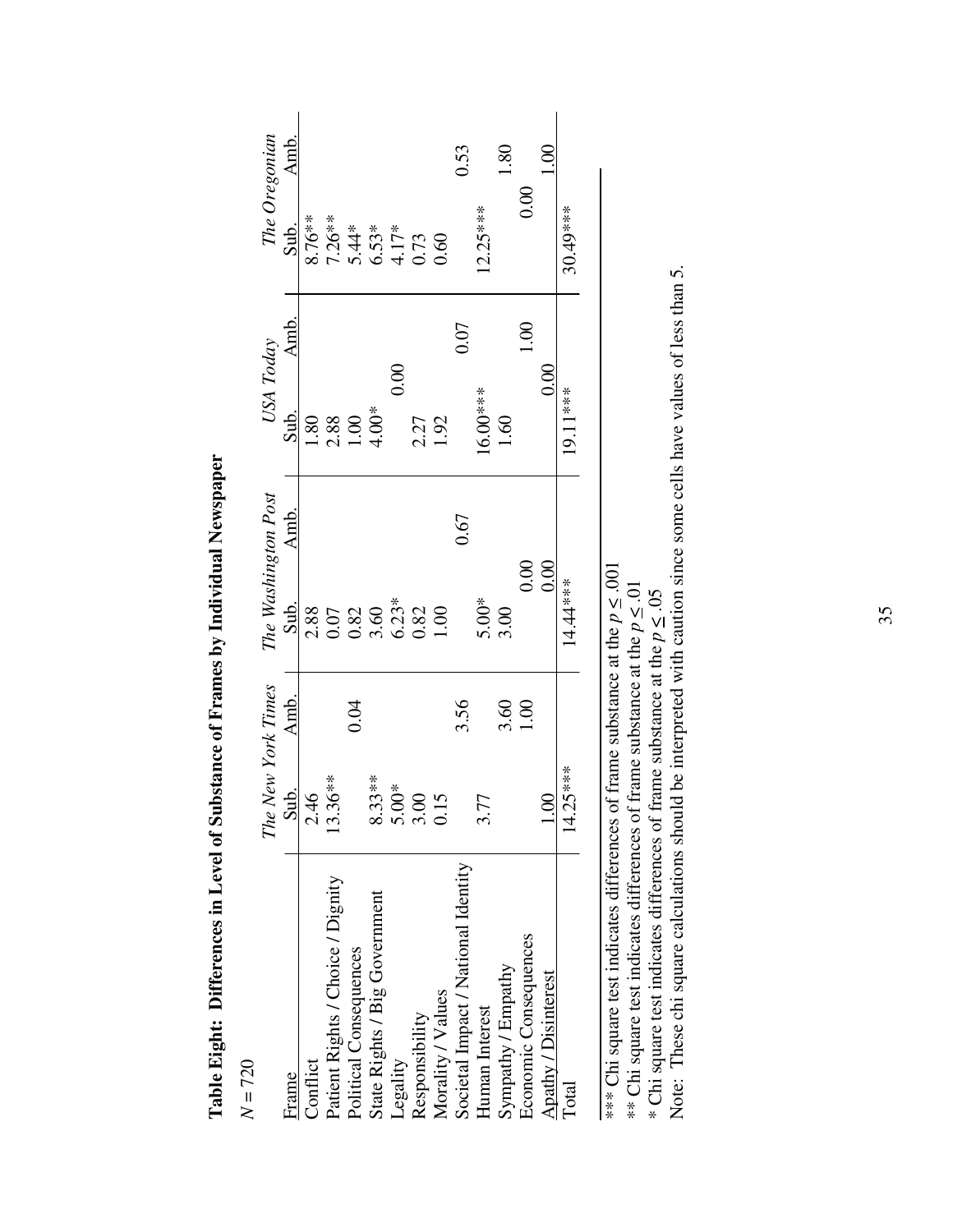|                                                                                                | The New York Times                                                    |               | The Washington Post |                              | USA Today            |            |              | The Oregonian |
|------------------------------------------------------------------------------------------------|-----------------------------------------------------------------------|---------------|---------------------|------------------------------|----------------------|------------|--------------|---------------|
| Frame                                                                                          | Sub.                                                                  | Amb.          | Sub.                | Amb.                         | Sub.                 | Amb.       | Sub.         | Amb.          |
| Conflict                                                                                       | $(64\%)$<br>$\overline{\mathcal{C}}$                                  | $12.036\%$    | $12(71\%)$          | $5(29\%)$                    | $13(65\%$            | $7(35\%)$  | 25 (76%)     | 8(24%)        |
| Patient Rights / Choice / Dignity                                                              | 27 (82%)                                                              | 6(18%)        | $8(53\%)$           | 7(47%)                       | $12(71\%)$           | $5(29\%)$  | 23 (74%)     | 8 (26%)       |
| Political Consequences                                                                         | $(48\%)$<br>13                                                        | 14(52%)       | 7(64%               | $4(36\%)$                    | 10(62%)              | $6 (38\%)$ | 25 (69%)     | $1(31\%)$     |
| State Rights / Big Government                                                                  | $\begin{array}{c} 21\ (78\%) \\ 15\ (75\%) \\ 18\ (67\%) \end{array}$ | 6(22%)        | $8\,(80\%)$         | 2(20%)                       | 12(75%)              | $4(25\%)$  | (73%)<br>22( | 8(27%)        |
| Legality                                                                                       |                                                                       | 5(25%)        | 1(85%)              | $(15\%)$<br>$\tilde{\Omega}$ | 7(50%)               | $7(50\%)$  | 20(69%       | 9(31%)        |
| Responsibility                                                                                 |                                                                       | 9(33%)        | 7(64%)              | $4(36\%)$                    | 8(73%)               | 3(27%)     | $13(59\%)$   | 9(41%)        |
| Morality / Values                                                                              | 14 (54%)                                                              | (2(46%)       | 6(67%)              | 3(33%)                       | 9(69%)               | $4(31\%)$  | 9(60%)       | 6(40%)        |
| Societal Impact / National Identity                                                            | (28%)                                                                 | (3(72%)       | 2(33%)              | 4(67%)                       | 6(46%)               | 7(54%)     | 7(41%)       | $(59\%)$      |
| Human Interest                                                                                 | (77%)                                                                 | 3(23%)        | $(100\%)$<br>ດ້     | $0\,(0\%)$                   | 16(100%)             | $0\ (0\%)$ | 15(94%)      | $(6\%)$       |
| Sympathy / Empathy                                                                             | $(20\%)$                                                              | 8(80%)        |                     | $0\,(0\%)$                   | (70%)<br>Ē           | 3(30%)     | $(20\%)$     | $4\, (80\%)$  |
| Economic Consequences                                                                          | $(0\%)$                                                               | $1\, (100\%)$ | $0\ (0\%)$          | $0\ (0\%)$                   | $0\,(0\%)$           | $1(100\%)$ | $(50\%)$     | $(50\%)$      |
| Apathy / Disinterest                                                                           | $(100\%)$                                                             | $0.0\%$       | $0\,(0\%)$          | $0.0\%$                      | $0\,0\%$             | $0.0\%$    | $0\,(0\%)$   | $(100\%)$     |
| Total                                                                                          | 147 (62%)                                                             | 89 (38%)      | 69 (69%)            | $31\, (31\%)$                | $100(68\%) 47(32\%)$ |            | 161(68%)     | 76 (32%)      |
| Toble Ten: Correlations in Overall Levels of Substance of Frames Retween Individual Newspapers |                                                                       |               |                     |                              |                      |            |              |               |

**Table Ten: Correlations in Overall Levels of Substance of Frames Between Individual Newspapers**  Table Ten: Correlations in Overall Levels of Substance of Frames Between Individual Newspapers

|                     | e New York Times<br>$\mathbb{Z}^n$ | The Washington Post | <b>JSA Today</b> | The Oregonian |
|---------------------|------------------------------------|---------------------|------------------|---------------|
| The New York Times  | 800                                | 8888                | $1.000***$       | 88.88         |
| The Washington Post |                                    | 800                 | $-000$           | 000.          |
| USA Today           |                                    |                     | 800              | 5.8           |
| The Oregonian       |                                    |                     |                  | 800           |
|                     |                                    |                     |                  |               |

\*\*\* Pearson *r* Correlation (2-tailed) indicates significance at the  $p \leq .001$ <br>\*\* Pearson *r* Correlation (2-tailed) indicates significance at the  $p \leq .01$ <br>\* Pearson *r* Correlation (2-tailed) indicates significance at \*\*\* Pearson *r* Correlation (2-tailed) indicates significance at the  $p \leq .001$ \*\* Pearson *r* Correlation (2-tailed) indicates significance at the  $p \leq 0.01$ 

\* Pearson *r* Correlation (2-tailed) indicates significance at the  $p \leq .05$ 

Table Nine: Levels of Substance of Frames by Individual Newspaper **Table Nine: Levels of Substance of Frames by Individual Newspaper**

 $N = 720$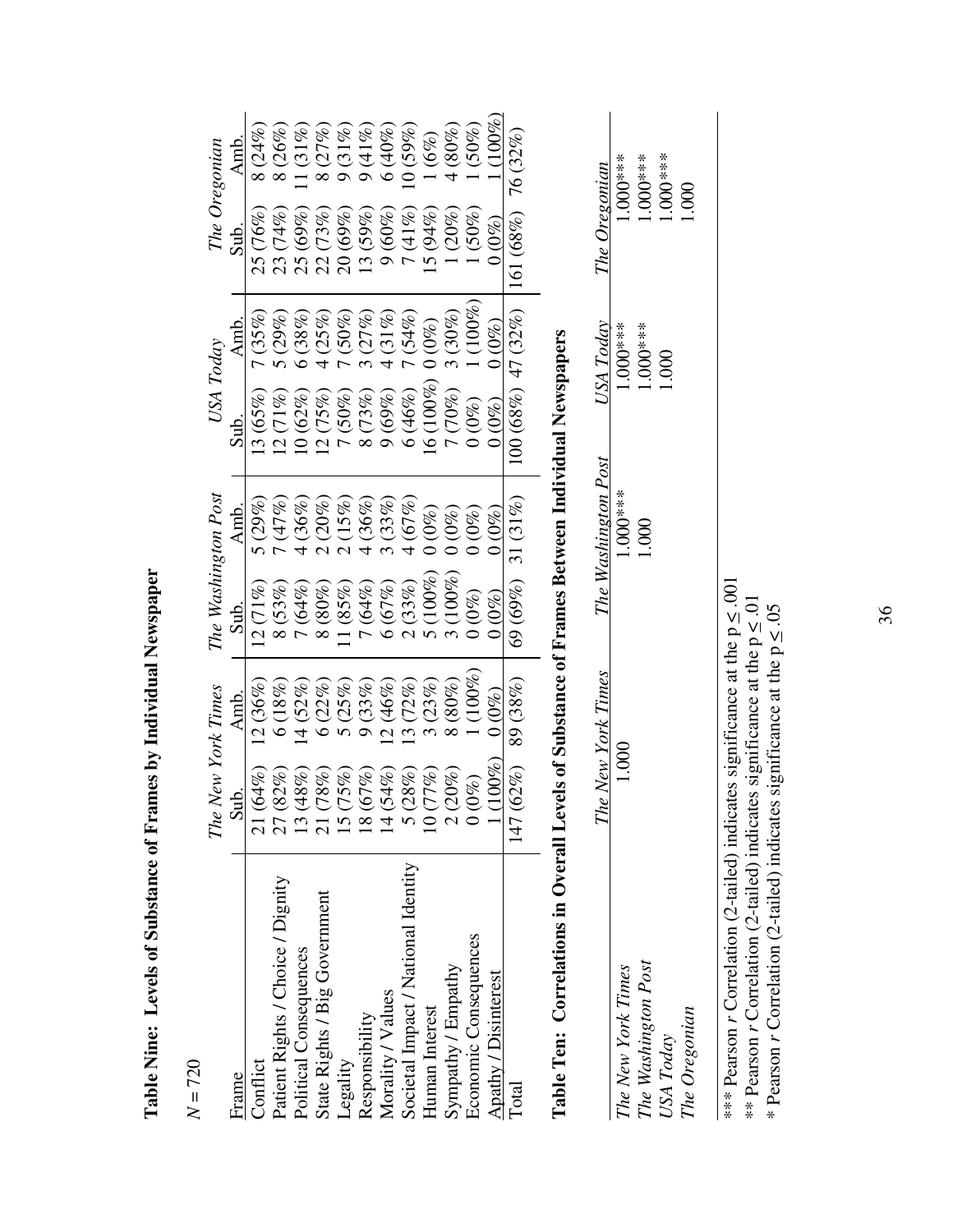significantly correlated at 1.000 with *USA Today* for level of substance for the economic consequences frame, but no other correlations could be found because at least one variable between each newspaper was constant. In other words, correlations could not be found based upon the complete absence of particular frames from individual newspapers.

Similarly, the apathy frame was significantly substantive at 1.000 between *The New York Times* and *The Oregonian*, but no other correlations could be computed because at least one of the variables between each of the newspapers was constant. *The New York Times* significantly correlated with *The Washington Post* and *The Oregonian*, and these with each other, at 1.000 for the legality frame, but no other correlations could be computed.

Research question six asked, "*What is the valence of frames in newspaper coverage of the death with dignity movement, and are there statistically significant differences between individual newspapers?*"

| Frame                               | Positive  | Neutral     | Negative    |            |
|-------------------------------------|-----------|-------------|-------------|------------|
| Conflict                            | $0(0\%)$  | 9(9%)       | 94 (91%)    | 156.72***  |
| Patient Rights / Choice / Dignity   | 45 (47%)  | 28 (29%)    | 23(24%)     | $8.31*$    |
| <b>Political Consequences</b>       | 6(7%)     | 22(24%)     | 62 $(69%)$  | 55.47***   |
| State Rights / Big Government       | 5(6%)     | 20(24%)     | 58 (70%)    | 53.95***   |
| Legality                            | 6(8%)     | 38 (50%)    | 32(42%)     | 22.84***   |
| Responsibility                      | 27 (38%)  | 14 $(20\%)$ | 30 $(42\%)$ | $6.11*$    |
| Morality / Values                   | 11(17%)   | 15(24%)     | 37 (59%)    | $18.67***$ |
| Societal Impact / National Identity | 8(15%)    | 19(35%)     | $27(50\%)$  | $10.11**$  |
| Human Interest                      | 25 (50%)  | 13(26%)     | 12(24%)     | $6.28*$    |
| Sympathy / Empathy                  | 16 (57%)  | 4(14%)      | 8(29%)      | 2.74       |
| <b>Economic Consequences</b>        | $0(0\%)$  | $1(50\%)$   | $3(50\%)$   | 3.50       |
| <b>Apathy / Disinterest</b>         | $0(0\%)$  | $0(0\%)$    | $2(100\%)$  | 4.00       |
| Total $(100\%)$                     | 149 (21%) | 183 (25%)   | 388 (54%)   | 139.31***  |
|                                     |           |             |             |            |

 $N = 720$ 

\*\*\* Chi square test indicates differences of frame valence at the  $p \leq .001$ 

\*\* Chi square test indicates differences of frame valence at the  $p \leq .01$ 

\* Chi square test indicates differences of frame valence at the *p* < .05

Note: These chi square calculations should be interpreted with caution since some cells have values of less than 5.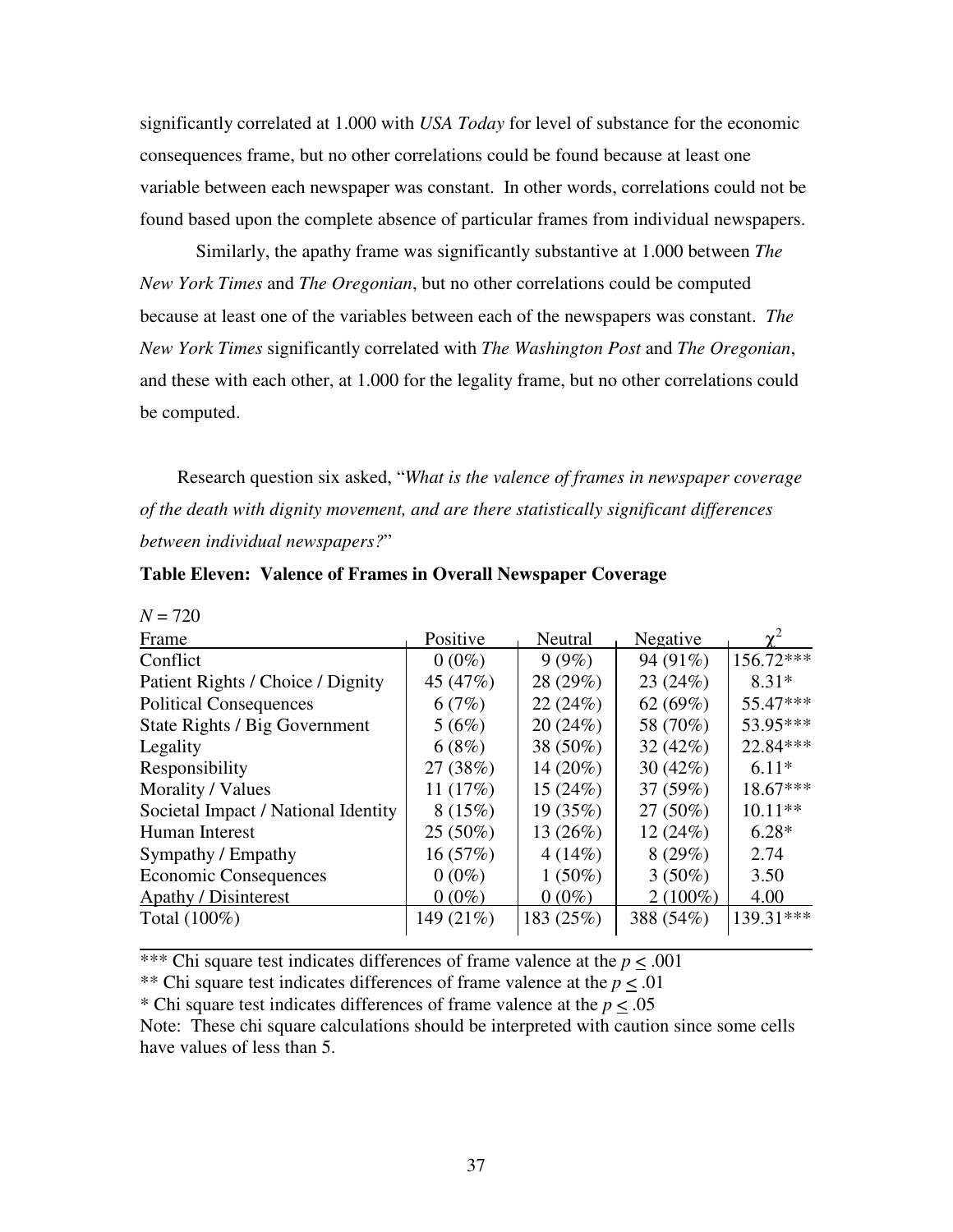Out of 720 total frames found in newspaper coverage, eight frame categories were presented negatively in at least a plurality of the time. Shown in Table Eleven, six of these categories – conflict, state rights, political consequences, morality, societal impact, and responsibility – were negative at chi-square significance after being tested through crosstabulation. Three frame categories were more often presented positively overall, but only human interest and patient rights were statistically proven significant. Only one category was significantly presented in a neutral light – legality, fifty percent of the time. Overall, frames were presented negatively in newspaper coverage at a statistically significant fifty-four percent of the time.

Table Thirteen presents the valence found for frames used by the individual newspapers. After these were tested using crosstabulations for chi-square significant differences, the findings for each newspaper were given in Table Twelve.

Eight frame categories were coded as negative a plurality or majority of the times they were found in *The New York Times*. Of these, however, only the conflict, political consequences, state rights and morality frames were statistically significant. Economic consequences and legality were more often framed in a neutral light, while patient rights and human interest frames each were positive a plurality of the time – although none of these findings was significant. Overall, the negative frames found in *The New York Times* were statistically different (58% of the time) from either the positive or neutral.

*The Washington Post* featured the conflict and political consequences frames as significantly negative a majority of the times they were utilized. Despite only two of these being statistically significant, four frames were found to be negative more often than positive or neutral. Interestingly, four out of the twelve frame categories were more often found as being neutral, but only the legality frame was significantly so. Human interest and sympathy were almost exclusively presented positively while two more frames, economic consequences and apathy, were absent from *The Washington Post* coverage entirely. Frames found in *The Washington Post* were significantly negative forty-eight percent of the time.

*USA Today* featured mostly negative frames, as eight categories were presented negatively more often then positively or neutrally – despite the absence of the apathy frame in its overall coverage. Of these negative frames, conflict, political consequences,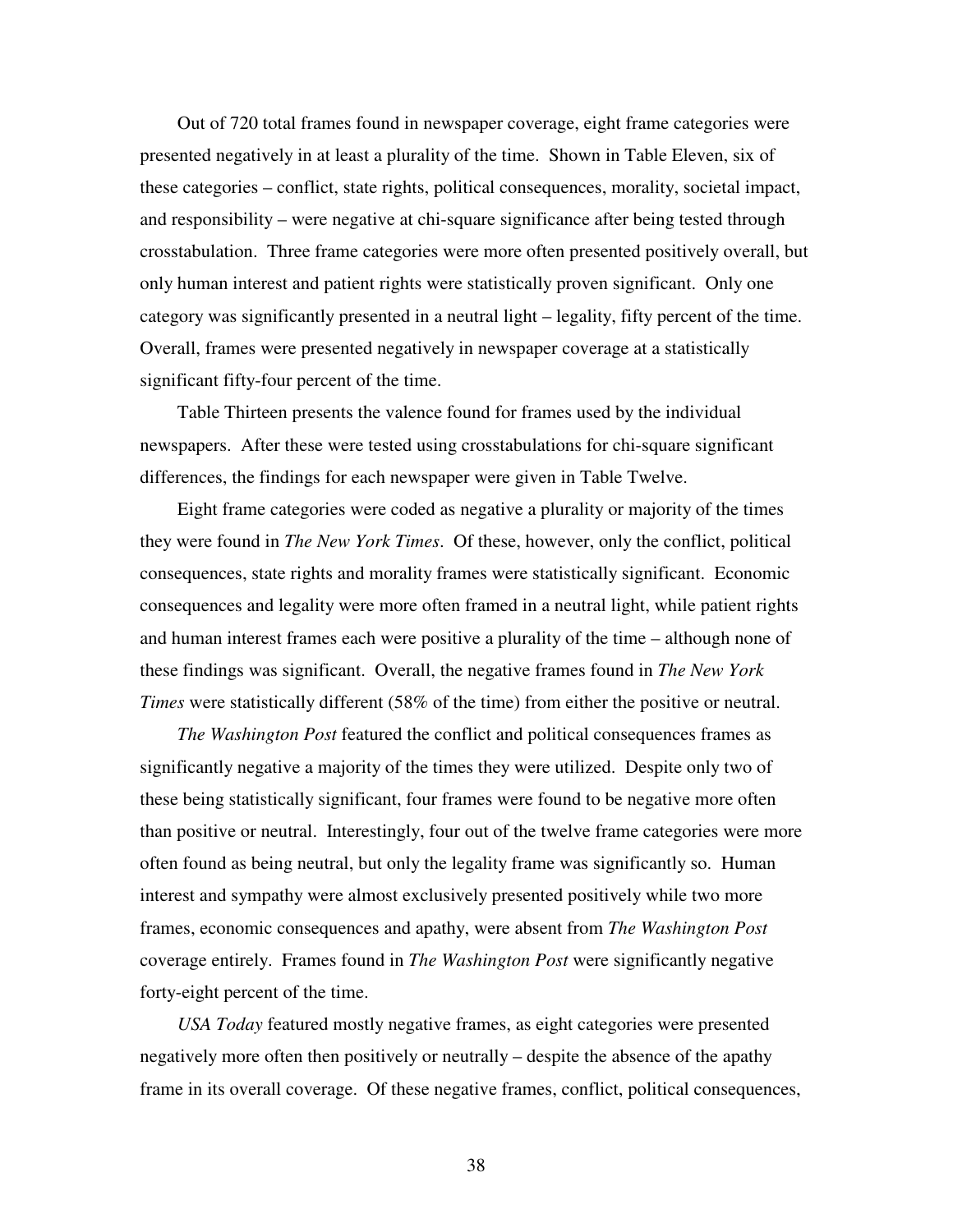and legality were statistically significant. Only sympathy was presented positively in *USA Today*, and the state rights frame was found to be significantly neutral, but no other findings were statistically significant. The societal impact frame was presented equally with neutral and negative valence – six times each and only once positively. A significant majority (53%) of the frames found in *USA Today* were negative. Seven frames were found in *The Oregonian* to be mostly negative, but the conflict, political consequences, state rights, and morality frames were the only of these to be significant. Legality was the only frame found to be neutral a plurality of the time, but this finding was not significant. Most interestingly, patient rights, responsibility, human interest, and sympathy were all presented as significantly positive. In fact, all positive frames found in *The Oregonian* were significantly so. Despite this, 125 frames (53%) out of the 237 present in *The Oregonian* coverage were presented negatively, a statistically significant finding.

Using Pearson's test, analysis of the data found the following correlations between each of the individual newspapers for their overall frame valences. As shown in Table Fourteen, *The New York Times* correlated with *The Washington Post* at .890, with *USA Today* at .919, and with *The Oregonian* at .952; *The Washington Post* correlated with *USA Today* at .998 and with *The Oregonian* at .708; and *USA Today* correlated with *The Oregonian* at .755. Only the correlation (.998) between *The Washington Post* and *USA Today* was found to be statistically significant.

The conflict frame correlated in valence between newspapers twice at a significant level, between *The New York Times* and *The Oregonian* (at .998) and between *The Washington Post* and *The Oregonian* (.998). *The New York Times* correlated with *The Washington Post* at .992 and with *USA Today* at .945. *USA Today* correlated with *The Washington Post* at .978 and with *The Oregonian* at .962. This frame was found to be negative a significant majority of the time across each newspaper.

The patient rights/choice/dignity frame was significantly different between *The New York Times* and *USA Today*, at -.999. *The Washington Post* correlated with *The New York Times* at .359, and was different from *USA Today* at -.397 and from *The Oregonian* at -.060. *USA Today* differed from *The Oregonian* at -.892 and *The Oregonian* correlated with *The New York Times* at .910.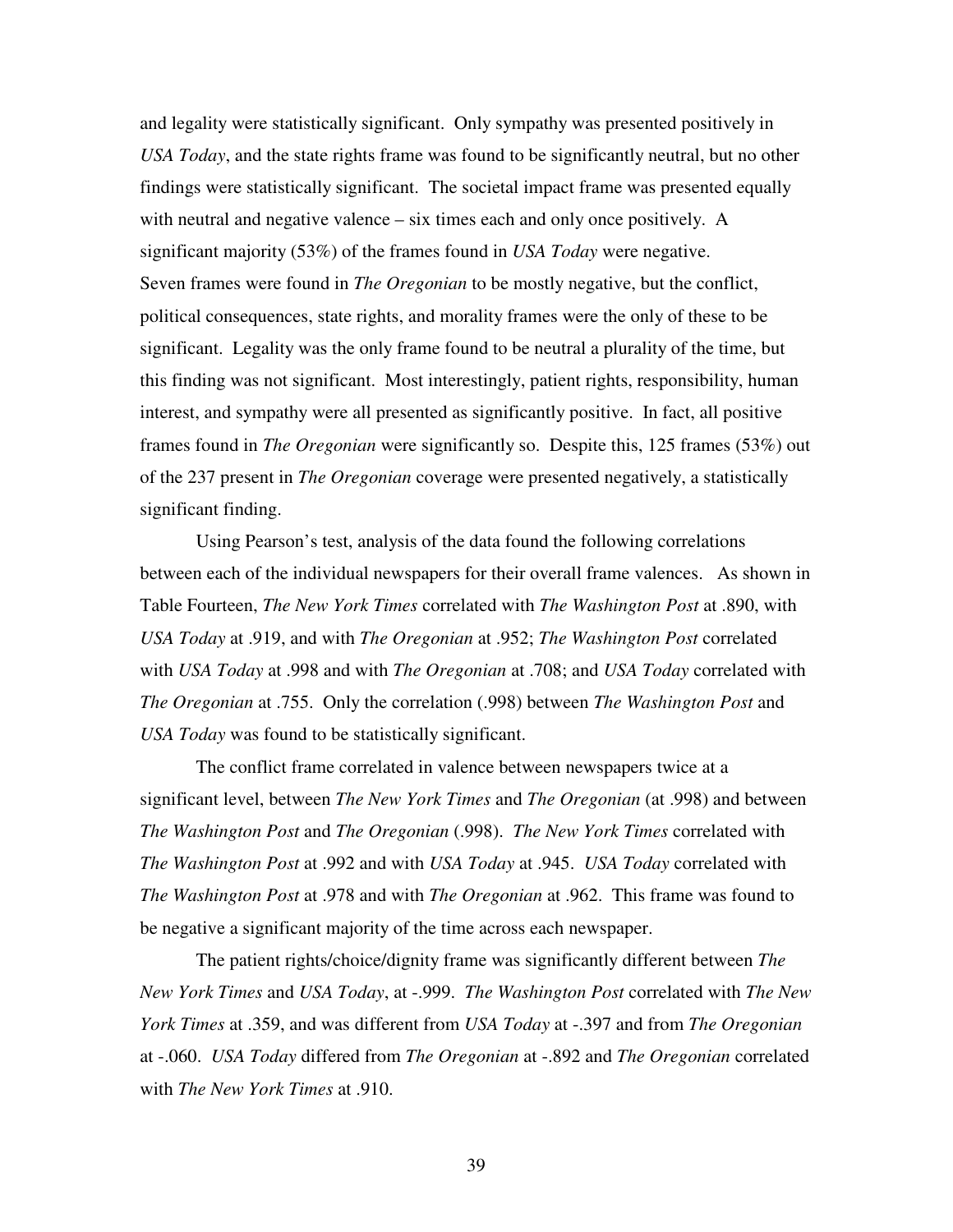| Pos. |      |            |                                 |       |          |                                               |         |         |                                                                                           |                                         |
|------|------|------------|---------------------------------|-------|----------|-----------------------------------------------|---------|---------|-------------------------------------------------------------------------------------------|-----------------------------------------|
|      |      | 66.00***   |                                 |       | 23.41*** |                                               |         |         |                                                                                           | 54.73***                                |
| 5.63 |      |            |                                 | 1.60  |          |                                               |         |         | 13.61**                                                                                   |                                         |
|      |      | 22.89***   |                                 |       | 8.91*    |                                               |         |         |                                                                                           | $12.67**$                               |
|      |      | 32.89***   |                                 |       | 2.60     |                                               | $6.13*$ |         |                                                                                           | 29.60***                                |
|      | 4.20 |            |                                 | 7.54* |          |                                               |         | $7.43*$ |                                                                                           |                                         |
|      |      | 3.56       |                                 | 0.73  |          |                                               |         |         | $6.91*$                                                                                   |                                         |
|      |      | $12.54**$  |                                 |       | 0.67     |                                               |         | 2.92    |                                                                                           | $6.40*$                                 |
|      |      | 3.00       |                                 |       |          |                                               |         |         |                                                                                           | 2.94                                    |
| 2.00 |      |            | 5.20                            |       |          |                                               |         | 0.88    | $9.12*$                                                                                   |                                         |
|      |      | 2.60       | 2.00                            |       |          | $\frac{40}{1}$                                |         |         | $10.00**$                                                                                 |                                         |
|      | 2.00 |            |                                 | 0.00  |          |                                               |         | 2.00    |                                                                                           | 4.00                                    |
|      |      | 2.00       |                                 | 0.00  |          |                                               | 0.00    |         |                                                                                           | 2.00                                    |
|      |      | $65.40***$ |                                 |       | 13.52**  |                                               |         |         |                                                                                           | 42.23***                                |
|      |      |            |                                 |       |          |                                               |         |         |                                                                                           |                                         |
|      |      |            | The New York Times<br>Neu. Neg. |       |          | Pos. Neu. Neg.<br>The Washington Post<br>3.00 |         |         | $17.50***$<br>33.18***<br>14.00***<br>2.24<br>Pos. Neu. Neg.<br>2.36<br>USA Today<br>3.85 | Pos. Neu. Neg.<br>The Oregonian<br>5.45 |

Table Twelve: Differences in Valence of Frames by Individual Newspaper **Table Twelve: Differences in Valence of Frames by Individual Newspaper**

 $N = 720$ 

\*\*\* Chi square test indicates differences of frame valence at the  $p \leq .001$ \*\*\* Chi square test indicates differences of frame valence at the  $p \leq .001$ 

\*\* Chi square test indicates differences of frame valence at the  $p \leq 0.01$ 

\* Chi square test indicates differences of frame valence at the *p* < .05

\*\* Chi square test indicates differences of frame valence at the  $\bar{p} \leq .01$ <br>\* Chi square test indicates differences of frame valence at the  $p \leq .05$ <br>Note: These chi square calculations should be interpreted with cauti Note: These chi square calculations should be interpreted with caution since some cells have values of less than 5.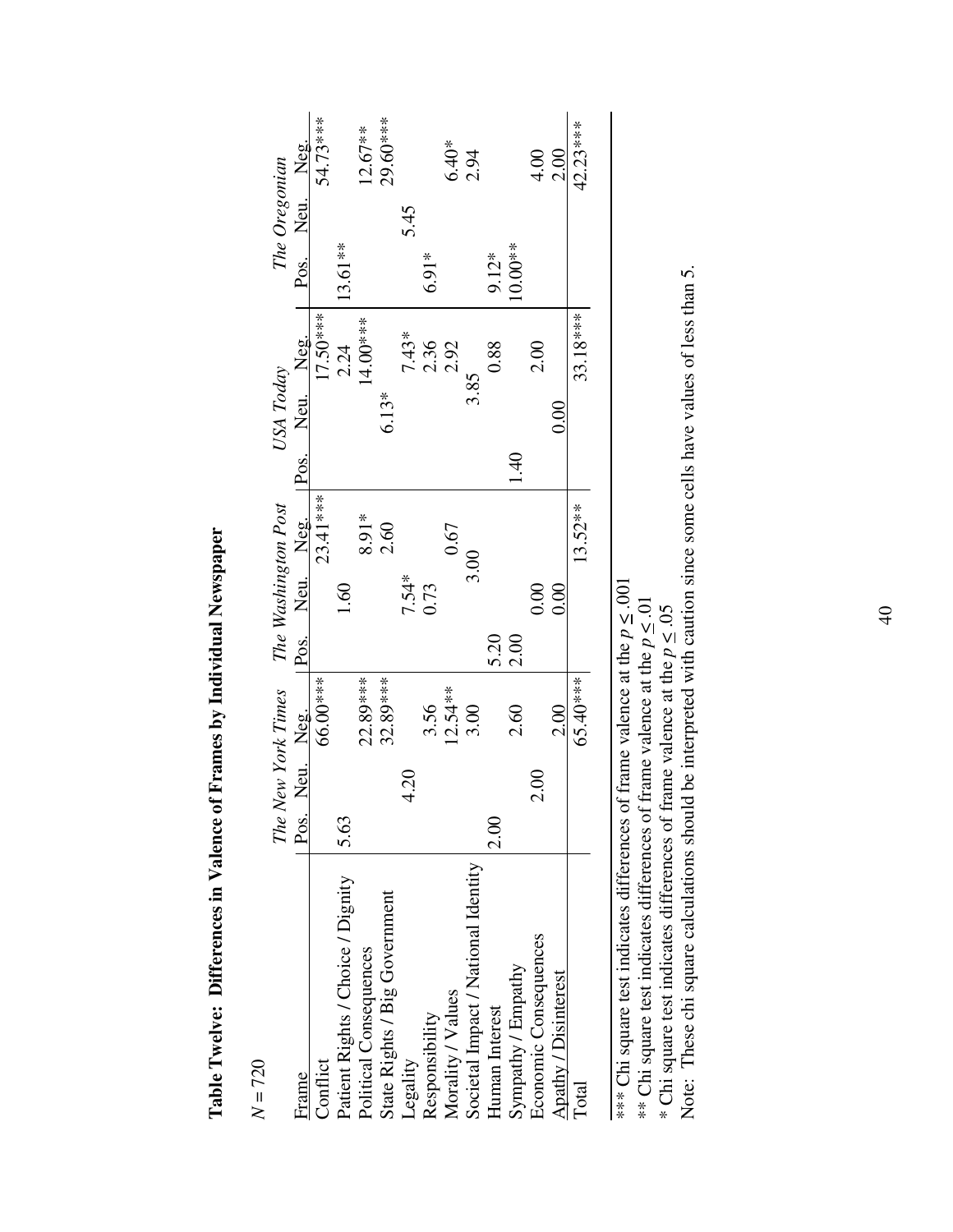|                                     | The $\Lambda$ |                      |     |               | asnington Pos |      |                    |    | The $\,$ | regonia |     |  |
|-------------------------------------|---------------|----------------------|-----|---------------|---------------|------|--------------------|----|----------|---------|-----|--|
| Frame                               | Pos           |                      | Pos | Jep           |               | Pos. | $\bar{\mathsf{X}}$ | Ř  | Pos.     | Neu     | χeα |  |
| Conflict                            |               |                      |     |               |               |      |                    |    |          |         |     |  |
| Patient Rights / Choice / Dignity   | ↖             |                      |     |               |               |      |                    |    |          |         |     |  |
| Political Consequences              |               |                      |     |               |               |      |                    |    |          |         |     |  |
| State Rights / Big Government       |               | $\mathbb{S}^2$       |     |               |               |      |                    |    |          |         | ट्र |  |
| Legality                            |               |                      |     |               |               |      |                    |    |          |         |     |  |
| Responsibility                      |               |                      |     | $\mathcal{L}$ |               |      |                    |    | 12       |         |     |  |
| Morality / Values                   |               |                      |     |               |               |      |                    |    |          |         |     |  |
| Societal Impact / National Identity |               |                      |     |               |               |      |                    |    |          |         |     |  |
| Human Interest                      |               |                      |     |               |               |      |                    |    |          |         |     |  |
| Sympathy / Empathy                  |               |                      |     |               |               |      |                    |    |          |         |     |  |
| Economic Consequences               |               |                      |     |               |               |      |                    |    |          |         |     |  |
| Apathy / Disinterest                |               |                      |     |               |               |      |                    |    |          |         |     |  |
| <b>Total</b>                        | 42            | $\tilde{\mathbf{r}}$ |     |               |               |      |                    | 78 | 65       |         |     |  |
|                                     |               |                      |     |               |               |      |                    |    |          |         |     |  |

Table Thirteen: Valence of Frames by Individual Newspaper **Table Thirteen: Valence of Frames by Individual Newspaper**

# $N = 720$

# Table Fourteen: Correlations in Overall Valence of Frames Between Individual Newspapers **Table Fourteen: Correlations in Overall Valence of Frames Between Individual Newspapers**

|                                  | e New York Time<br>$\vec{\Gamma}$ h | Nashington | <b>JSA</b> Today  | Oregonian<br>ne C |  |
|----------------------------------|-------------------------------------|------------|-------------------|-------------------|--|
| The New York Times               |                                     | 890        |                   | 952               |  |
|                                  |                                     | 500        | $.919$<br>$.998*$ | 708               |  |
| The Washington Post<br>USA Today |                                     |            | 000.1             | .755              |  |
| The Oregonian                    |                                     |            |                   | 1.00C             |  |
|                                  |                                     |            |                   |                   |  |
|                                  |                                     |            |                   |                   |  |

\*\*\* Pearson *r* Correlation (2-tailed) indicates significance at the  $p \leq .001$ \*\*\* Pearson *r* Correlation (2-tailed) indicates significance at the  $p \le .001$ <br>\*\* Pearson *r* Correlation (2-tailed) indicates significance at the  $p \le .01$ <br>\* Pearson *r* Correlation (2-tailed) indicates significance at th \*\* Pearson *r* Correlation (2-tailed) indicates significance at the  $p \leq 0.01$ 

\* Pearson *r* Correlation (2-tailed) indicates significance at the  $p \leq .05$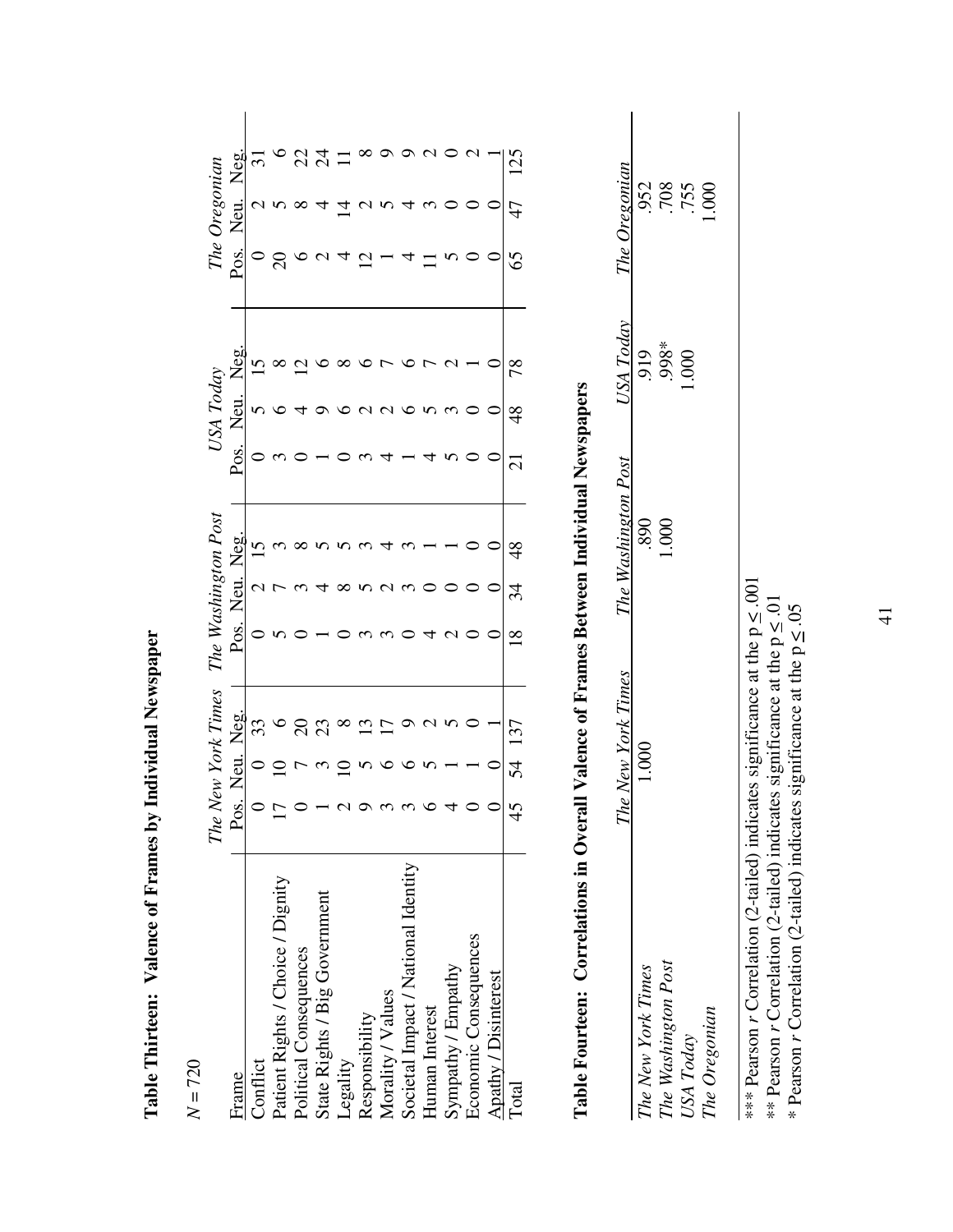Political consequences correlated significantly between *The New York Times* and *The Washington Post* (at 1.000), between *The New York Times* and *USA Today* (1.000), and between *The Washington Post* and *USA Today* (1.000). *The Oregonian* correlated with *The New York Times* at .972, with *The Washington Post* at .965, and with *USA Today* at .976, although none of these correlations was statistically significant. This frame was found to be negative a significant majority of the time across each newspaper.

The valence of the states rights/big government frame was significant only between *The New York Times* and *The Oregonian*, at 1.000. *The Washington Post* correlated with *The New York Times* at .750, *USA Today* at .812, and *The Oregonian* at .750. *USA Today* correlated with both *The Oregonian* and *The New York Times* at only .224 each.

The legality frame also only correlated significantly in valence between *The New York Times* and *The Oregonian*, at .999. *The Oregonian* correlated with *The Washington Post* at .997 and *USA Today* at .858, while *The Washington Post* correlated with *The New York Times* at .991 and *USA Today* at .812. *USA Today* correlated with *The New York Times* at .885.

There were no significant correlations between individual newspapers for the valence found in responsibility frames. *The New York Times* differed from *The Washington Post* at -.866, and correlated with *USA Today* at .961 and with *The Oregonian* at .596. *USA Today* differed from *The Washington Post* at -.963 and correlated with *The Oregonian* at only .350. *The Washington Post* and *The Oregonian* differed at -.918.

The morality/values frame also enjoyed no significant correlations between newspapers. For this frame, *The Oregonian* correlated with *USA Today* at .596, *The Washington Post* at .500, and with *The New York Times* at .950. *The New York Times*  correlated with *USA Today* at .818 and at .746 with *The Washington Post*. Finally, *USA Today* correlated with *The Washington Post* at .993. This frame was found to be negative a majority of the time across each newspaper, but this finding was only significant for *The New York Times* and *The Oregonian*.

The societal impact/national identity frame experienced a significant correlation between *The Washington Post* and *USA Today*, at 1.000. Interestingly, *The New York*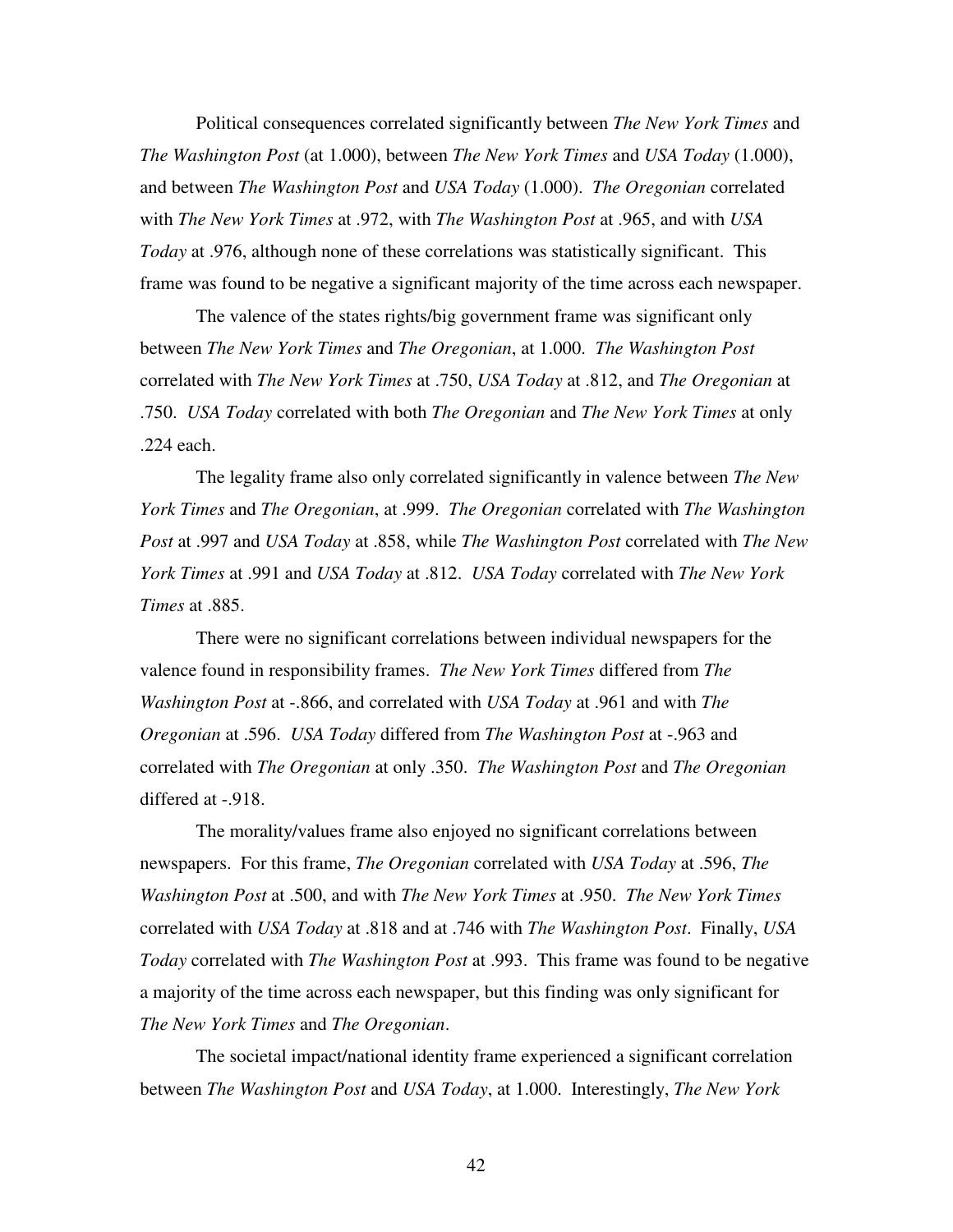*Times* correlated with *The Washington Post*, *The Oregonian*, and *USA Today*, all at .866; and *The Oregonian* correlated with both *The Washington Post* and *USA Today* at .500.

The human interest frame was not significantly correlated between any of the newspapers. *The New York Times* correlated with *The Washington Post* at .500, differed from *USA Today* at -.996, and correlated with *The Oregonian* at .763. *The Oregonian* correlated with *The Washington Post* at .941 and differed from *USA Today* at -.818. *The Washington Post* differed from *USA Today* at -.577.

The sympathy frame was also not significantly correlated between any of the newspapers. *The Oregonian* correlated with *The New York Times* at only .277, with *The Washington Post* at .866, and with *USA Today* at .945. *The Washington Post* differed from *The New York Times* at -.052 and correlated with *USA Today* at .655. Finally, *The Washington Post* and *The New York Times* correlated at .721.

The economic consequence frame significantly correlated between *USA Today*  and *The Oregonian* at 1.000. *The New York Times* differed from both *USA Today* and *The Oregonian* at -.500. No other correlations could be found because at least one of the variables between the newspapers was constant.

The apathy frame only correlated between *The New York Times* and *The Oregonian*, at a significant 1.000. No other correlations existed because at least one of the variables was constant.

Research question seven asked, "*Is there a statistically significant frame correlation between Death with Dignity National Center press releases and newspaper coverage of the death with dignity movement, and are there statistically significant differences between press releases and individual newspaper coverage?*" Analysis of the data found significant frame prevalence correlations across all media, as shown in Table Six. The press releases were found using Pearson's test to be significantly correlated with overall newspaper coverage at .922, and more specifically with *The New York Times* at .869, with *The Washington Post* at .901, with *USA Today* at .748, and with *The Oregonian* at .954.

The overall level of substance given to the frames in overall newspaper coverage correlated with that found in press releases at a statistically significant 1.000.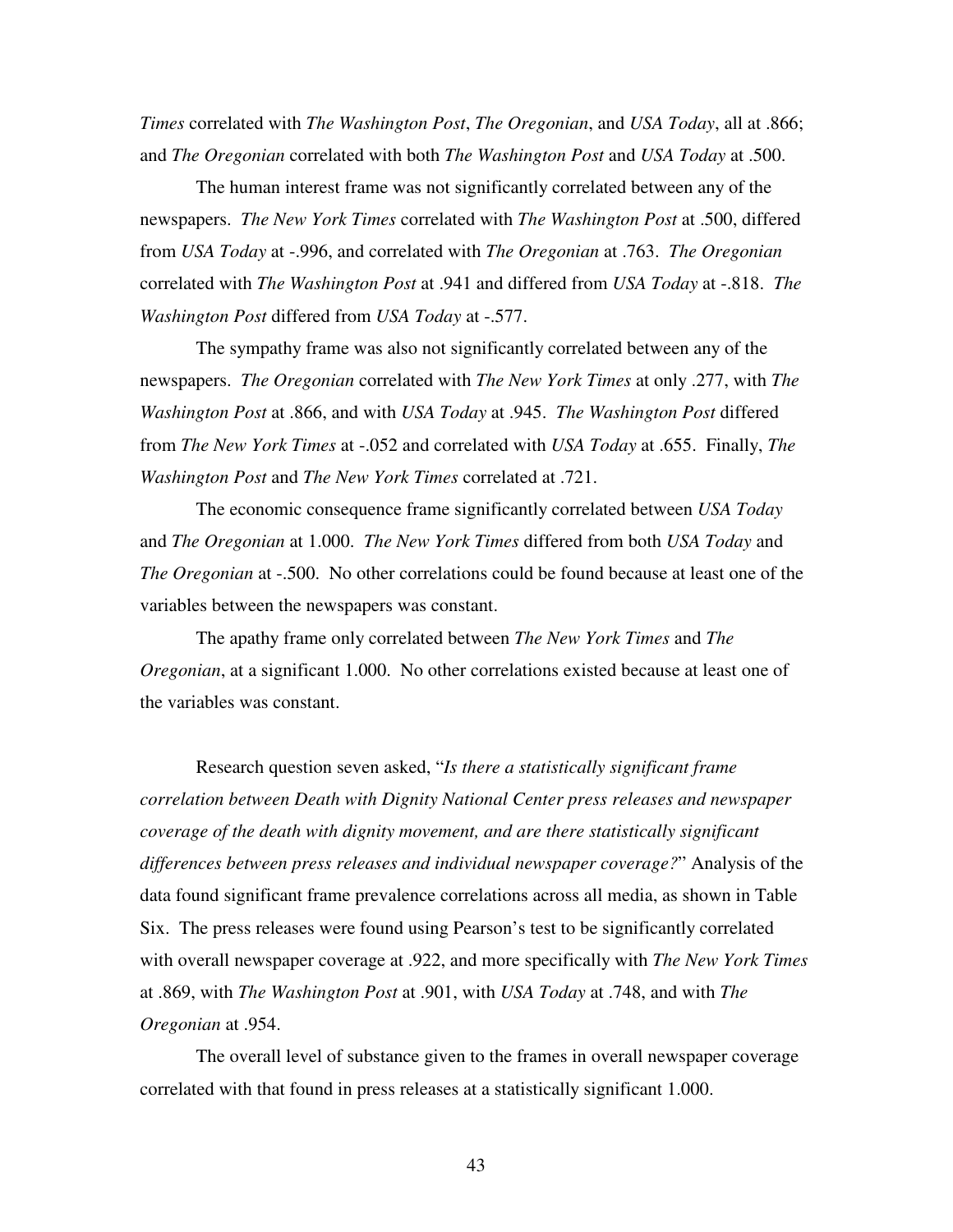Interestingly, this same correlation existed between the press releases and each of the individual newspapers for all frame categories.

At the same time, however, the overall valence given to the frames in overall newspaper coverage correlated with that found in press releases at only .693. The overall valence given to frames did not significantly correlate between the press releases and any of the individual newspapers. The press releases correlated with *The New York Times* at .724 for overall frame valence, with *The Washington Post* at .330, with *USA Today* at .394, and, interestingly, with *The Oregonian* at .900.

The conflict frame correlated significantly in its level of substance between the press releases and each of the newspapers at 1.000. The press releases were significantly correlated in terms of conflict valence with *The New York Times* at 1.000 and with *The Oregonian* at .999. The press releases did not significantly correlate with either *The Washington Post* (.995) or *USA Today* (.952) in terms of the valence used in conflict frames.

The level of substance given to patient rights/choice/dignity framed in the press releases was significant at 1.000 between all newspapers. The valence used within these frames, however, was not statistically significant within any relationship. The press releases correlated with *The New York Times* at .957, with *The Washington Post* at .072, differed from *USA Today* at -.944, and correlated with *The Oregonian* at .991.

The political consequences frame correlated significantly in terms of its level of substance between the press releases and all of the newspapers at 1.000, except for *The New York Times*, from which it significantly differed at -1.000. The valence of the frame was also significant between the press releases and *The New York Times* at .999, *The Washington Post* at .998, and *USA Today* at 1.000. The press releases correlated with *The Oregonian* at .981, but this was not a statistically significant finding.

The state rights/big government frame had a significant level of substance correlation between the press releases and all of the newspapers. It also had a significant valence correlation between the press releases and *The New York Times* (at 1.000) and between the press releases and *The Oregonian* (also at 1.000). The press releases correlated, but not significantly, at .753 with *The Washington Post* and at .228 with *USA Today*.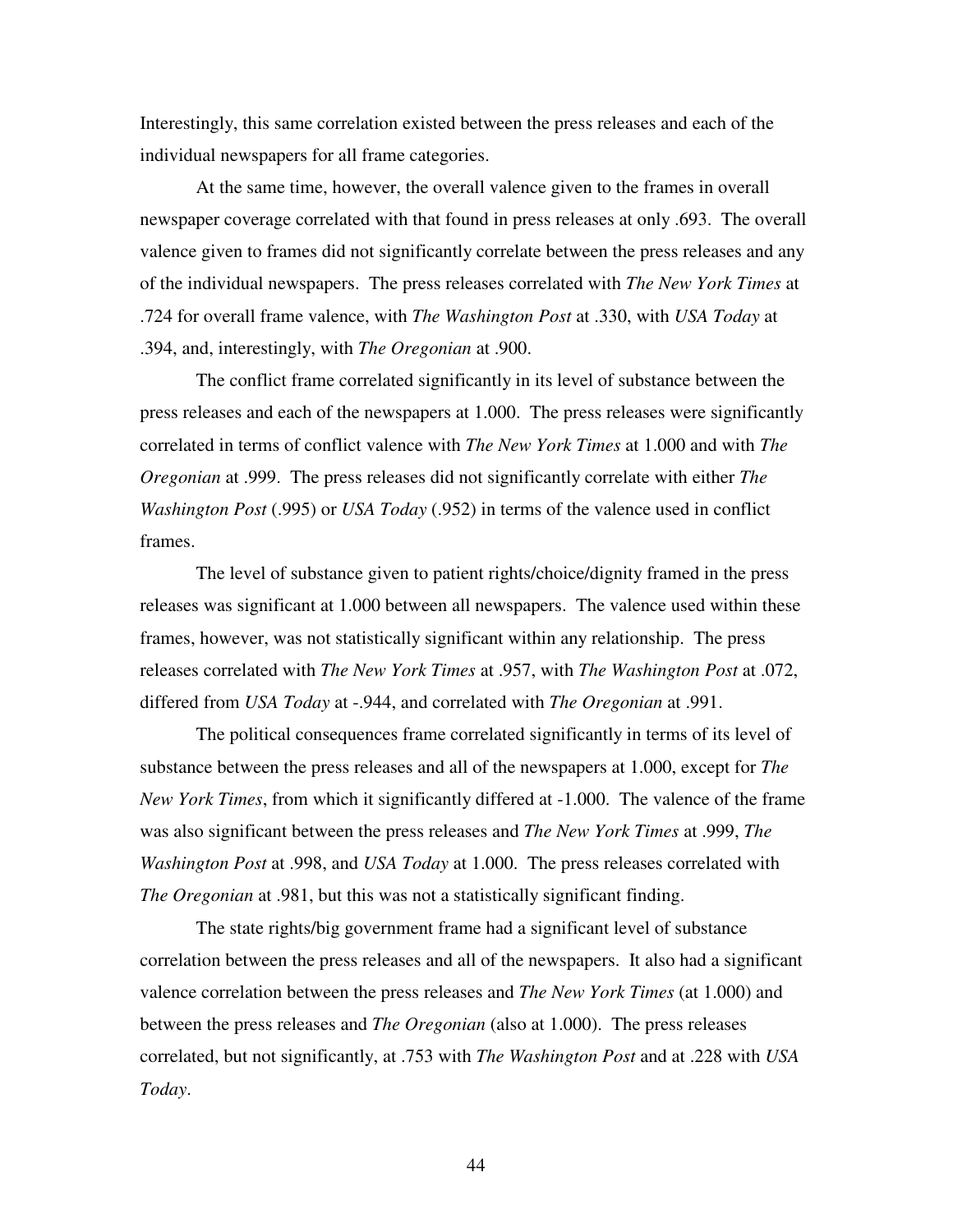The legality frame was found to have a significant correlation of its level of substance between the press releases and *The New York Times*, *The Washington Post*, and *The Oregonian* at 1.000. No correlation could be computed between the press releases and *USA Today* because at one least variable between the two was constant. The valence of the legality frame was not found to have a significant correlation between the press releases and any of the newspapers: with *The New York Times* at .971, with *The Washington Post* at .929, with *USA Today* at .971, and with *The Oregonian* at .956.

The press releases significantly correlated over the level of substance given to the responsibility frames with all newspapers at a significant 1.000. The valence of this frame, however, did not correlate significantly between the newspapers and any of the newspapers. In fact, the press releases correlated with *The New York Times* at .000. The press releases differed from *The Washington Post* at -.500, from *USA Today* at -.277, and correlated with *The Oregonian* at .803.

Morality/values was significantly different in the level of its substance given by the press releases and the level given by all four newspapers at -1.000 each. The valence given to this frame did not significantly correlate between the press releases and the newspapers. *The New York Times* correlated with the press releases at .992, *The Washington Post* correlated at .655, *USA Today* correlated at .737, and *The Oregonian* correlated at .982.

Similarly, the societal impact/national identity frame only correlated significantly in terms of its level of substance. The press releases and all four newspapers correlated at 1.000 for level of substance. The press releases differed in valence, however, with *The New York Times* at -.629, with both *The Washington Post* and *USA Today* at -.933, and with *The Oregonian* at -.156.

The human interest frame was also only significantly correlated for its level of substance, at 1.000 between the press releases and all four newspapers. *The New York Times* correlated with the press releases at .240 for the human interest frame's valence; *The Washington Post* correlated at .961, *USA Today* differed at -.327, and *The Oregonian* correlated at .811.

The level of substance given to the sympathy frame significantly differed between the press releases and *The Washington Post* and *USA Today* at -1.000, and correlated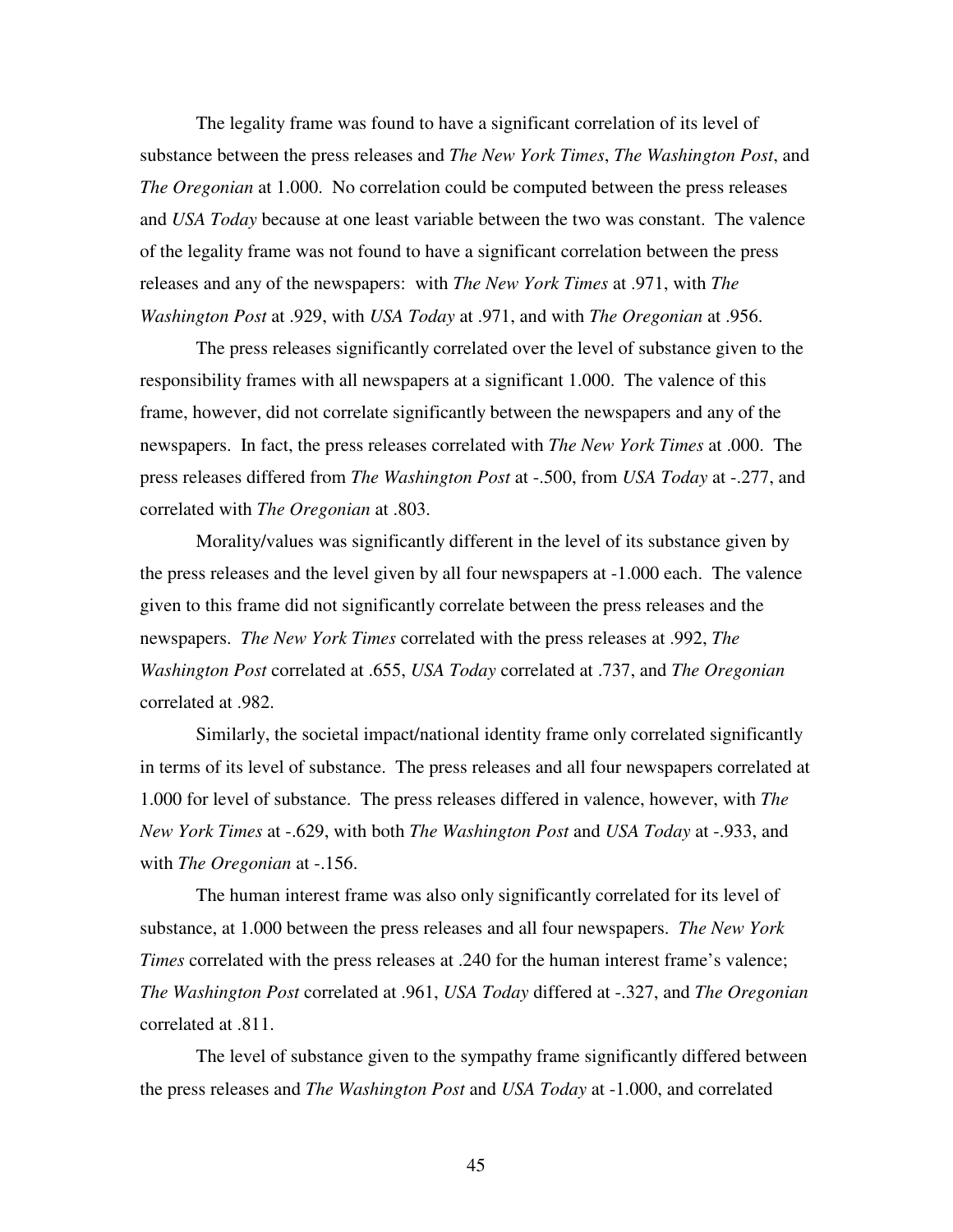between the press releases and *The New York Times* and *The Oregonian* at 1.000. The valence used within this frame, however, was not significantly correlated between the press releases and any of the newspapers. The press releases differed from *The New York Times* at a -.240 correlation, and correlated with *The Washington Post* at .500, with *USA Today* at .982, and with *The Oregonian* at .866.

The press releases significantly differed for the economic consequences frame's level of substance with both *The Washington Post* and *The Oregonian* at -1.000. No level of substance correlations could not be computed between the press releases and either *The New York Times* or *USA Today*. Similarly, no valence correlation could be computed between the press releases and *The Washington Post*. While the press releases differed with *The New York Times* at -.500, they correlated over frame valence with both *USA Today* and *The Oregonian* at 1.000.

Research question eight asked, "*Is there a statistically significant frame correlation in newspaper coverage of the death with dignity movement between the national newspapers and the state newspaper?*" Analysis of the data found that there is a significant correlation (.920) between the prevalence of frames used in national newspaper coverage and those found in the state newspaper.

With few exceptions, all frames correlated significantly in their levels of substance between the national and Oregon newspapers. In fact, the correlation between these types of newspapers was 1.000 for all frames save the economic consequences frame, which could not be computed, and the apathy/disinterest and sympathy/empathy frames, which were significantly differed at -1.000. The level of substance for frames overall between the national and state newspapers was also at 1.000

Only two frames were significantly correlated between national and state newspapers in regards to their valence – conflict at .999 and apathy at 1.000. The patient rights/choice/dignity frame correlated at .649, political consequences at .972, state rights/big government at .940, legality at .985, responsibility at .400, morality/values at .866, societal impact/national identity at .666, human interest at .995, sympathy/empathy at .822, and economic consequences at .500. Overall, frame valence did not correlate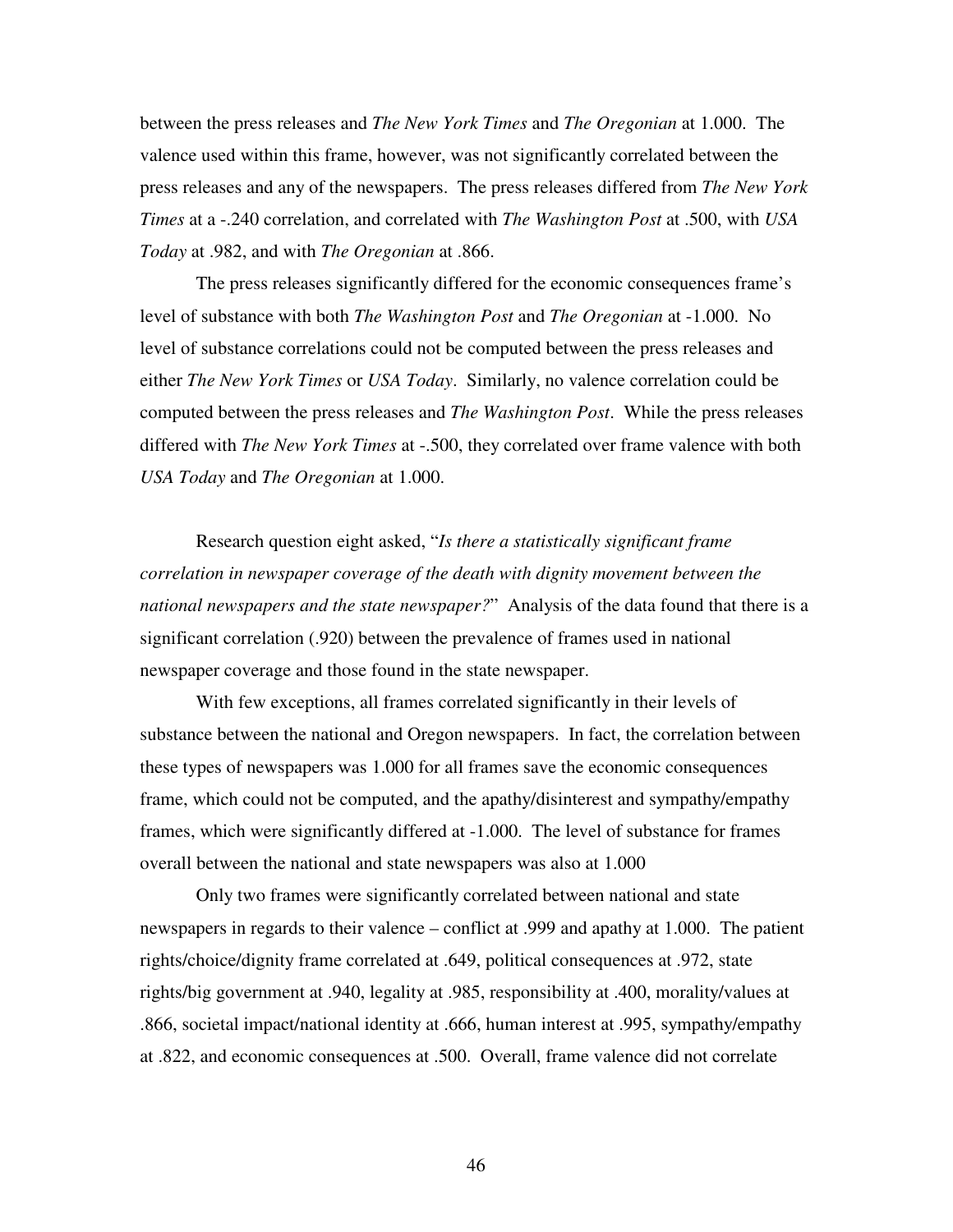significantly between the national and state newspapers, having a correlation of only .874.

# **DISCUSSION**

Research question one asked, "*What frames are present in Death with Dignity National Center press releases?*" The conflict frame was most the most prevalent category in these press releases. This is not an unexpected finding because the very essence of a social movement is based upon exacting change to overcome a perceived wrong (Blumer, 1994). Conflict is likely to be present any time a controversial issue such as physician-assisted suicide is discussed.

It was found that the DDNC focuses little of its framing on either human interest or sympathy (each 2% of the DDNC's total number of frames). Instead, a noteworthy number of frames focused on state (15%) and patient rights (14%). This is perhaps an attempt to move away from personifying suicide, to marking it as a civil right. Framing moved the discussion away from individual patients and towards the rights owed to those patients. By framing physician-assisted suicide as a right, the DDNC can avoid the use of vivid pictures of the people attempting to use that right. Statements in the press releases such as, "The Court should reject this unprecedented attempt by an agency official to resolve a disputed issue of social and medical policy that is reserved to the States and should reemphasize the vital role State sovereignty plays in our federal system… " and, "Legal experts questioned Ashcroft's intrusion into a state-regulated medical practice" demonstrate the group's attempt to brand the issue within the idea of legality, rather than morality (http://www.dwd.org/news/releases/04.17.02.asp; http://www.dwd.org/news/releases/release07.25.05.asp).

Suicide is a controversial issue, even outside the context of medicinal legality, so the DDNC would do well to move away from any moral discussion of the issue. Potential supporters may actually be dissuaded from rallying behind the group's cause if all they are able to see are unfortunate souls trying to die. Fighting to help someone die is perhaps not as easy as fighting for that person's civil rights, and the frames used by the DDNC in its press releases seem to show that its members are aware of this.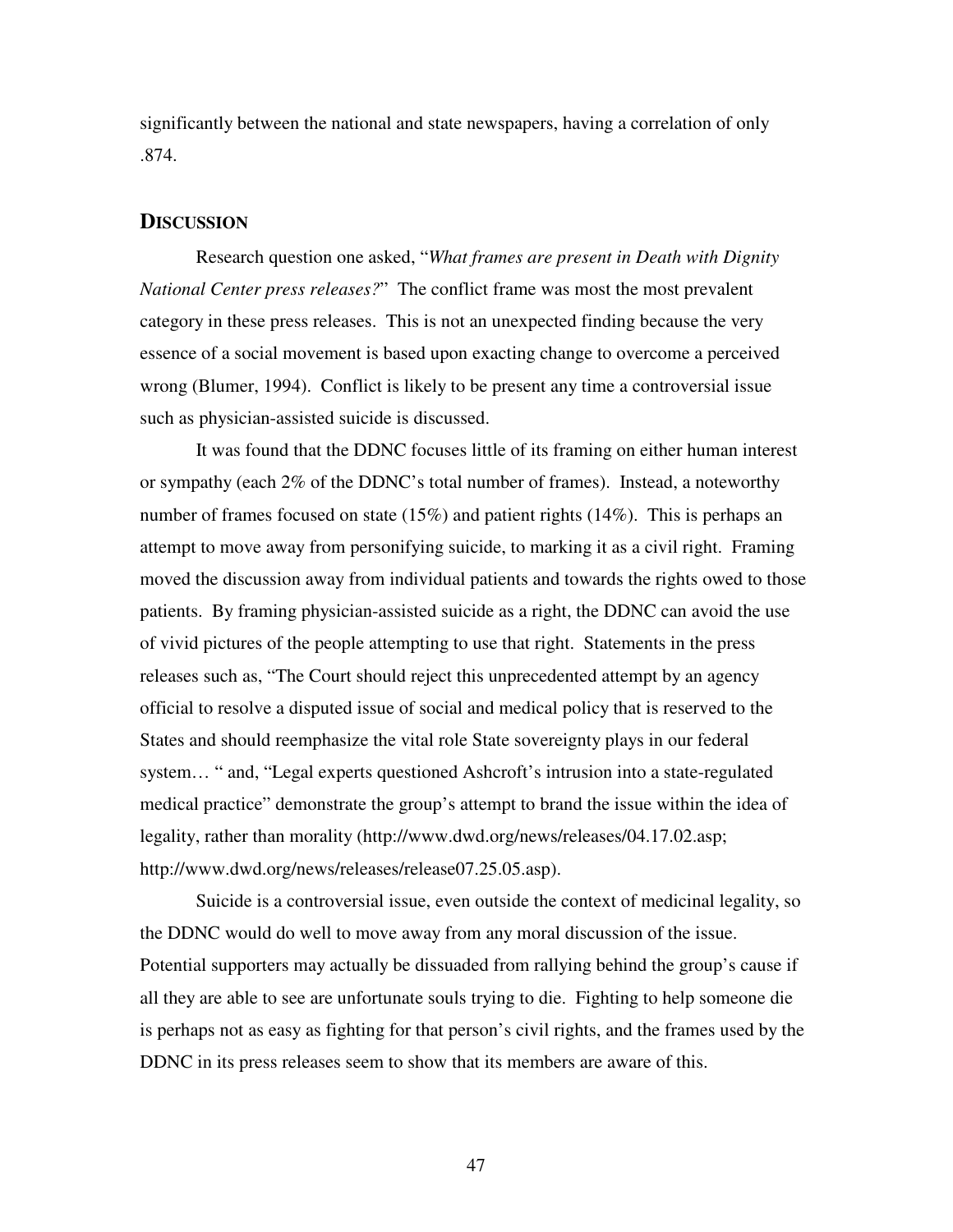Research question two asked, "*What is the level of substance of frames in Death with Dignity National Center press releases?*" Only three frames were statistically significant in the DDNC press releases – political consequences, legality, and responsibility – and all of these were significantly substantive. Two of these frames are demonstrated in the quote, "'Just how many times must the Attorney General see the democratic and legal processes demonstrated? The people have voted twice. The courts have ruled twice. This law has been a catalyst to improved end-of-life care – in Oregon and nationally. Tax payer dollars are being squandered in Ashcroft's crusade,' said Scott Blaine Swenson, Executive Director of the Oregon Death with Dignity Center" (http://www.dwd.org/news/releases/05.20.02.asp). Both the legality of Attorney General Ashcroft's actions and the resulting political consequences (squandered tax dollars) are featured prominently in this release, which was created in response to the Attorney General's appeal of a judge's ruling that Ashcroft had no right to strip Oregon physicians of their licenses to prescribe medicine if found guilty of assisting in a suicide. These frames are used substantively throughout this release, measured through their placement in the article. Each was featured prominently for more than two thirds of the article and both were discussed in detail, rather than being used as basic cognitive building blocks. This release is representative of appeals made by the DDNC throughout all of its press releases; appeals to fight encroachment on civil and state rights. The legality and political consequence frames were used substantively in this case to rally support to fight such encroachment.

The six most prevalent frames in the DDNC press releases were all substantive a majority of the time, which is encouraging. It is discouraging, however, that only sixtyone percent of the overall frames were substantive in nature. This means that over one third of the frames used by the DDNC were ambiguous in nature, meant only to simplify information rather than explain it. Because the group focused most of its frames on the rights held by patients in end of life care, it is not surprising that the more prevalent frames were presented substantively while the less prevalent frames were more ambiguous in nature.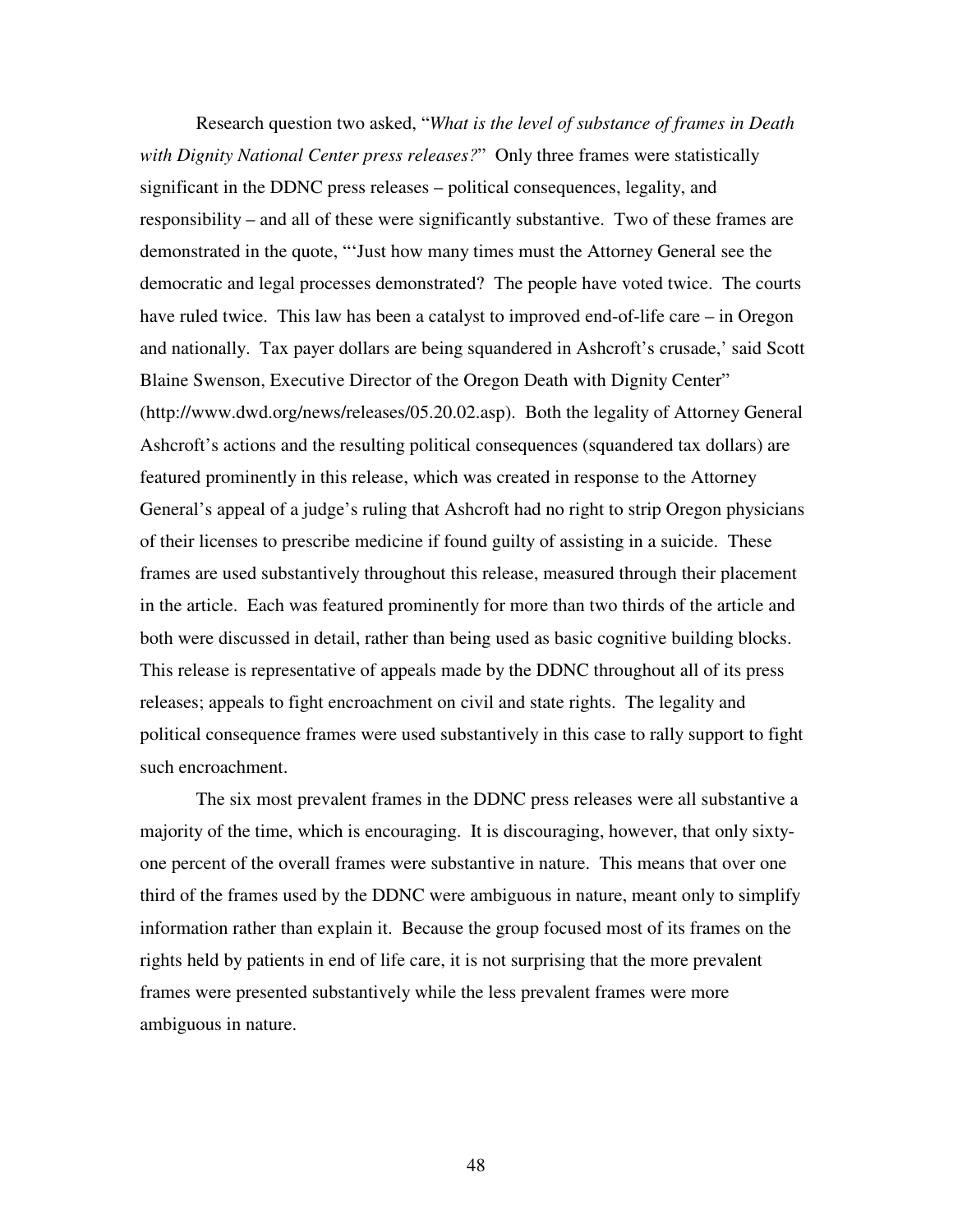Research question three asked, "*What is the valence of frames in Death with Dignity National Center press releases?*" Overall, frames found in the press releases were negative a significant plurality of the time. This is perhaps because negative frames are more likely to gain media coverage than positive ones. It is unlikely that the DDNC would be able to garner any media attention if it focused only on its accomplishments. Thus, the group is more likely to focus on accomplishments yet to come. At the same time, focusing on what has been done instead of what needs to be done is counteractive to the needs of a social movement.

Out of the twelve frame categories, six were found to have significant valence. Three of these – conflict, political consequences, and state rights/big government – were found to be significantly negative. The DDNC framed conflict, political consequences, and state rights negatively in an attempt to emphasize how its supporters have been negatively affected by "former Attorney General John Ashcroft and the Bush Administration, who have increasingly thrust themselves into the private lives of American citizens" (http://www.dwd.org/news/releases/ddncprepared.01.10.06.asp). It is interesting that the state rights/big government frame was found to be negative sixty-eight percent of the times it was present. Rather than focusing positively on the rights held by the state of Oregon, the DDNC instead focused on how these rights were being taken away. This again goes along with the notion that social movements need to fight against something: had the DDNC focused more positively on how successful Oregon has been utilizing its right to control medical practice, then perhaps its audiences would not have been aware that this right could have been taken away.

The patient rights, responsibility, and societal impact frames were found to be significantly positive. The group argues that "one reason so many people consider using the law and then choose not to use it is that doctors are able to identify and resolve other issues. By making death with dignity a legal option of last resort, Oregon proves that responsible implementation of a death with dignity law can improve end-of-life care, pain management, hospice utilization, and doctor-patient communication. These improvements benefit every Oregonian, not just the terminally ill" (http://www.dwd.org/news/releases/08.20.04.asp). The rights afforded to patients in Oregon, the DDNC argues, are used responsibly and have far-reaching benefits.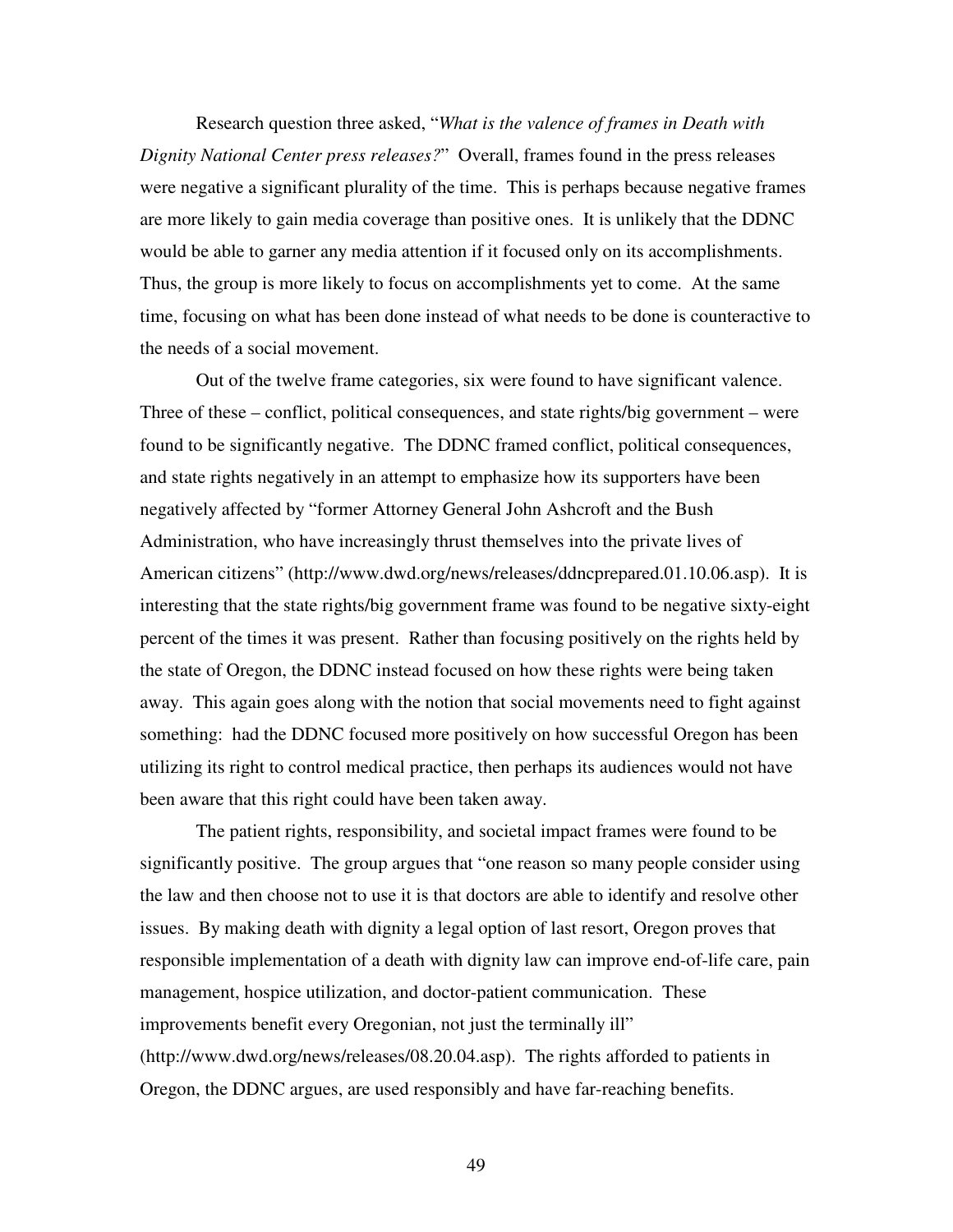Although the positive frames are not as prevalent as the negative, it is interesting to see how they back up the negative arguments given by the DDNC. These negative frames were likely used to identify the problems involved with physician-assisted suicide, while positive frames were used to not only offer solutions but to also acknowledge that solutions to these problems in fact exist. It is necessary for an interest group involved with a social movement to not emphasize how easy solutions are if it intends to garner support. By emphasizing negative rather than positive frames, the DDNC was likely attempting to highlight the stripping of civil rights it perceived to be occurring while still offering difficult but viable answers to this situation. The problem must be difficult but possible to overcome, in order to give any potential supporters of the social movement a common goal they can feel compelled to accomplish.

Research question four asked, "*What frames are present in newspaper coverage of the death with dignity movement, and are there statistically significant correlations between individual newspapers?*" Interestingly, the frames found in newspaper coverage of the death with dignity movement, when placed in rank order according to prevalence, are at similar positions with those found in DDNC press releases. These findings also show that the same frames were being used, and used in similar amounts, by all of the newspapers explored. Despite their differences, each of the newspapers utilized the same frames in their coverage of death with dignity.

The conflict, patient rights, political consequences, and state rights frames were featured most prominently. The conflict frame was most prevalent in *The New York Times*, *The Washington Post*, and *USA Today*, all of which used the patient rights frame second most prevalently. *The Oregonian* was the lone exception to this, using the political consequences and conflict frames most and second most often, respectively. Despite this difference, all newspapers were found to correlate significantly with one another in terms of the frames each used. Not only were certain frames used prevalently across all newspaper coverage, other frames were utilized in lesser amounts. Newspaper coverage, like the DDNC press releases, focused less of its attention on frames such as economic consequences, apathy, sympathy, and human interest.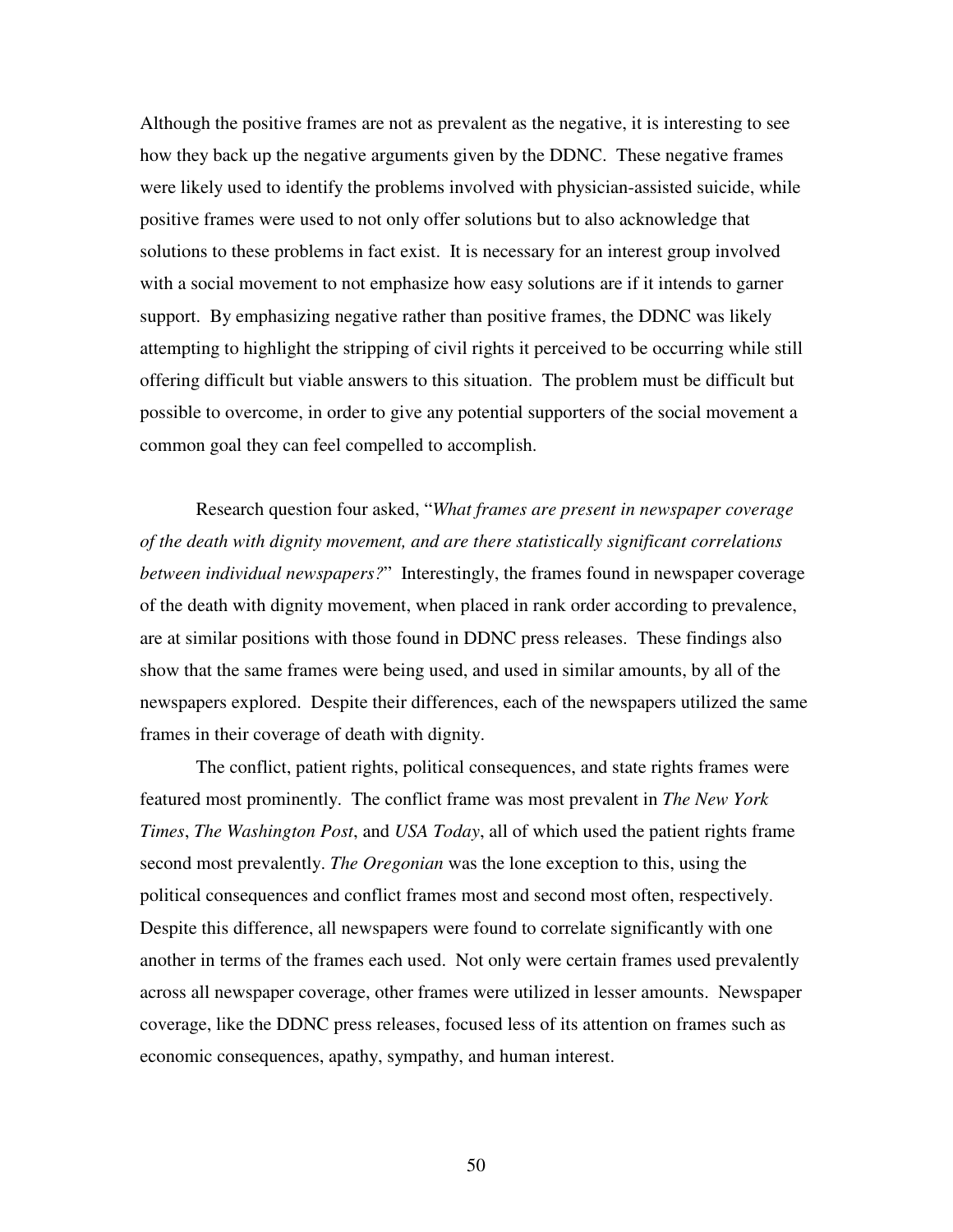The conflict frame is exemplified by this statement, originally published in *The New York Times*: "but outside the courtroom, on the plaza in front of the building, the focus was broader: on the passion and the outrage that have fueled the debate over assisted suicide and other emotionally charged questions about the end of life" (Schwartz, 2005). The conflict frame was defined as a focus on any conflict between any groups or individuals. In this case, the newspaper coverage of a Supreme Court hearing over the legality of Oregon's law featured a frame exploring the conflict that existed between different protestors outside of the Supreme Court building. This conflict was not the primary focus of the article, but is indicative of how the story's author wanted his or her audience to think about the issue.

An article in *The Oregonian* that published letters to its editor provides examples of other types of frames. The patient rights/choice/dignity frame is utilized in the statement, "I applaud the U.S. Supreme Court for recognizing the right of Oregonians to choose assisted suicide when the suffering from terminal illness is too much to bear… I would not presume to tell anyone what is the right or wrong choice at one of the most profound and sacred moments of their life. I bristle at the thought of the federal government doing so" (Dorn, 2006). The author of this letter frames his argument in a positive, substantive way. The available choices of Oregonian citizen's are applauded, rather than the right of the state to allow such choices. In a different letter, the state rights/big government frame is used: "The Supreme Court has spoken: The federal government overstepped its authority in trying a back-door approach to quashing Oregon's assisted suicide law" (Costa, 2006). Unlike in the previous example, this author is exploring the issue of physician-assisted suicide as it pertains to Oregon's right to allow it, rather than Oregonians' right to choose it.

Finally, a combination of frames is used here: "Sadly, Oregon's Death With Dignity Act is still vulnerable. Congress will attempt to outlaw our physician-assisted suicide law. The will of Oregonians in two elections will be preserved only if the U.S. Senate or House changes political hands this November" (Delmazzo, 2006). This statement identifies how the right to choose assisted suicide is currently available to certain Oregon citizens. At the same time, it explores the potential political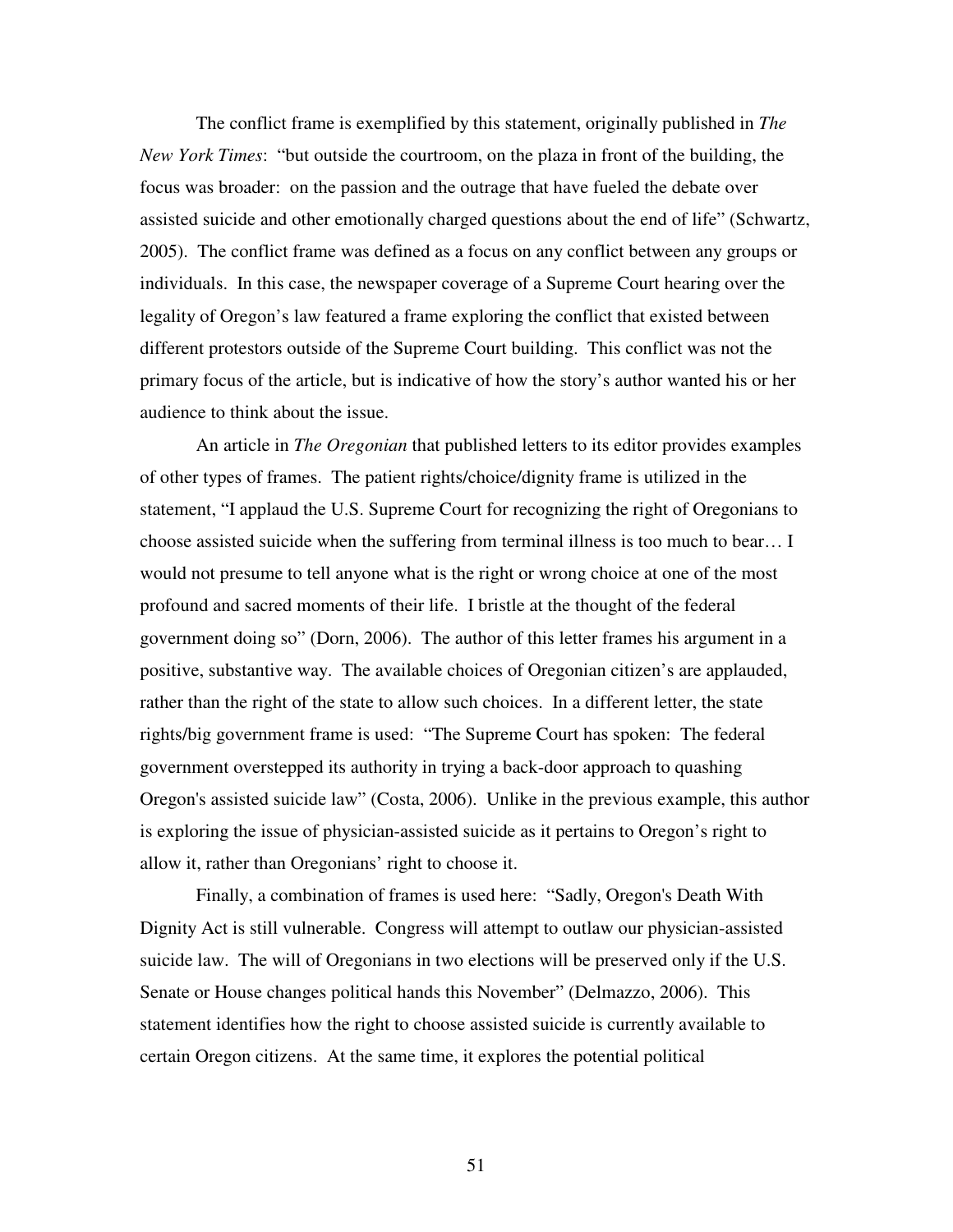consequences that are inherent in this debate. The revocation of the law is a political consequence that, in this case, is tied to the patient rights/choice/dignity frame.

With few exceptions, each of the individual newspapers used the same frames categories, and in very similar rank orders. Without knowing the reasons why these frames were used by each newspaper, it can only be observed that the individual newspapers were heavily and significantly correlated with one another in their frame prevalence.

Research question five asked, "*What is the level of substance of frames in newspaper coverage of the death with dignity movement, and are there statistically significant differences between individual newspapers?*" The level of substance found in frames used in newspaper coverage was an interesting finding. Seven out of twelve frames were significantly substantive – six of these being the most prevalent frames: conflict, patient rights, political consequences, state rights, legality, and responsibility – meaning that nearly all substantive frames were found to be significantly so. Such findings were similar to those of Williams and Kaid (2006), who found that the issuespecific frames coded for in their study were generally more likely to be found to be substantive in newspaper coverage, whereas more generic frames were generally ambiguous. Each newspaper was significantly correlated with one another in its overall level of frame substance; an unsurprising finding given that nearly every individual frame was also found to be significantly correlated between each newspaper and because each newspaper was significantly more likely to present substantial rather than ambiguous frames. In fact, *The Oregonian* was significantly substantive in the use of half of its frame categories.

Despite these remarkable correlations, however, only sixty-six percent of the overall frames were substantive. This is a statistically significant finding, but is indicative of newspaper coverage that is ambiguous one third of the time. This is similar to the level of ambiguity used in DDNC press release frames. This lack of substance is disheartening, as it shows that newspapers are at least somewhat guilty of covering the issue of physician-assisted suicide using pedestrian rather than thorough frames. Even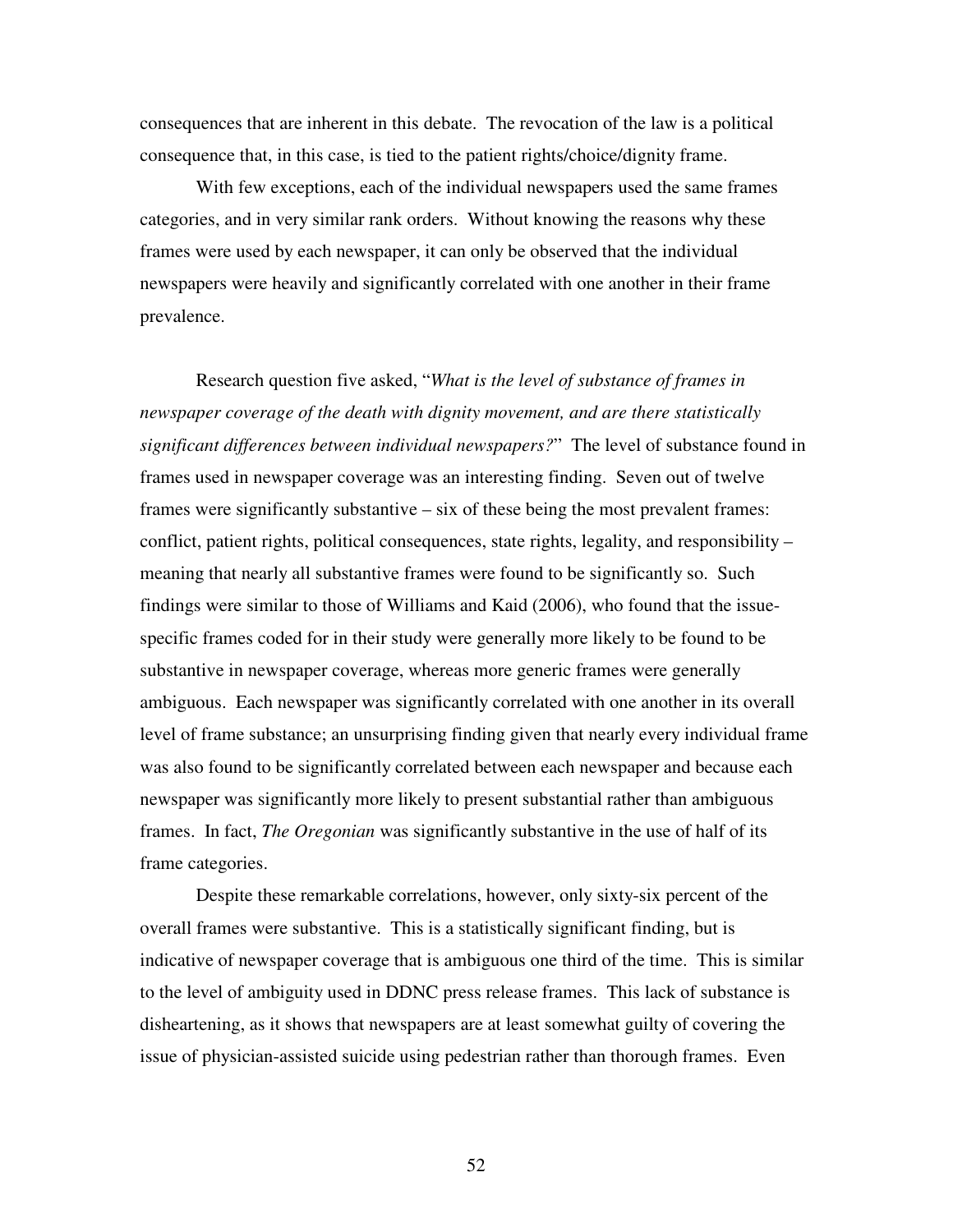though substantive frames were used a majority of the time, the amount of ambiguous frames cannot be ignored.

The patient rights/choice/dignity frame is exemplified in a statement found in *The Washington Post*, "The Oregon Death with Dignity Act makes that choice much easier for patients and their families. But it does not preclude people from making a different choice. People who prefer a longer life to an easier death are not prevented from choosing that" (Angell, 2002). Patient rights are substantively framed in this article, but they are featured throughout the story of the author's elderly father who had shot himself to avoid becoming a burden on his family. Although the story's dominant frame was human interest, the patient rights frame was substantively utilized to convince the audience that Oregon's law is a morally necessary decree.

 An article in *The New York Times* provides an example of both the legality and state rights/big government frames: "A federal judge in Oregon yesterday rejected an effort by the Justice Department to block the state's assisted suicide law. In a decision sharply critical of Attorney General John Ashcroft, the judge said Mr. Ashcroft lacked the authority to decide 'what constitutes the legitimate practice of medicine'" (Liptak, 2002). The audience of this story is encouraged to explore the issue of physician-assisted suicide by focusing on whether or not Attorney General Ashcroft legally had the ability to punish Oregon doctors for assisting in suicides. At the same time, the audience is also encouraged to consider this potential punishment as an attack on the entire state of Oregon, rather than on certain doctors or patients. Because these frames of reference are utilized throughout the article to explain a complex notion, the frames are substantial in nature.

Research question six asked, "*What is the valence of frames in newspaper coverage of the death with dignity movement, and are there statistically significant differences between individual newspapers?*" Out of twelve frame categories, six frames were presented as significantly negative throughout the overall newspaper coverage. These findings are similar to those of de Vreese and Boomgaarden (2003), which showed that frames used by newspapers are generally negative in valence. Interestingly, two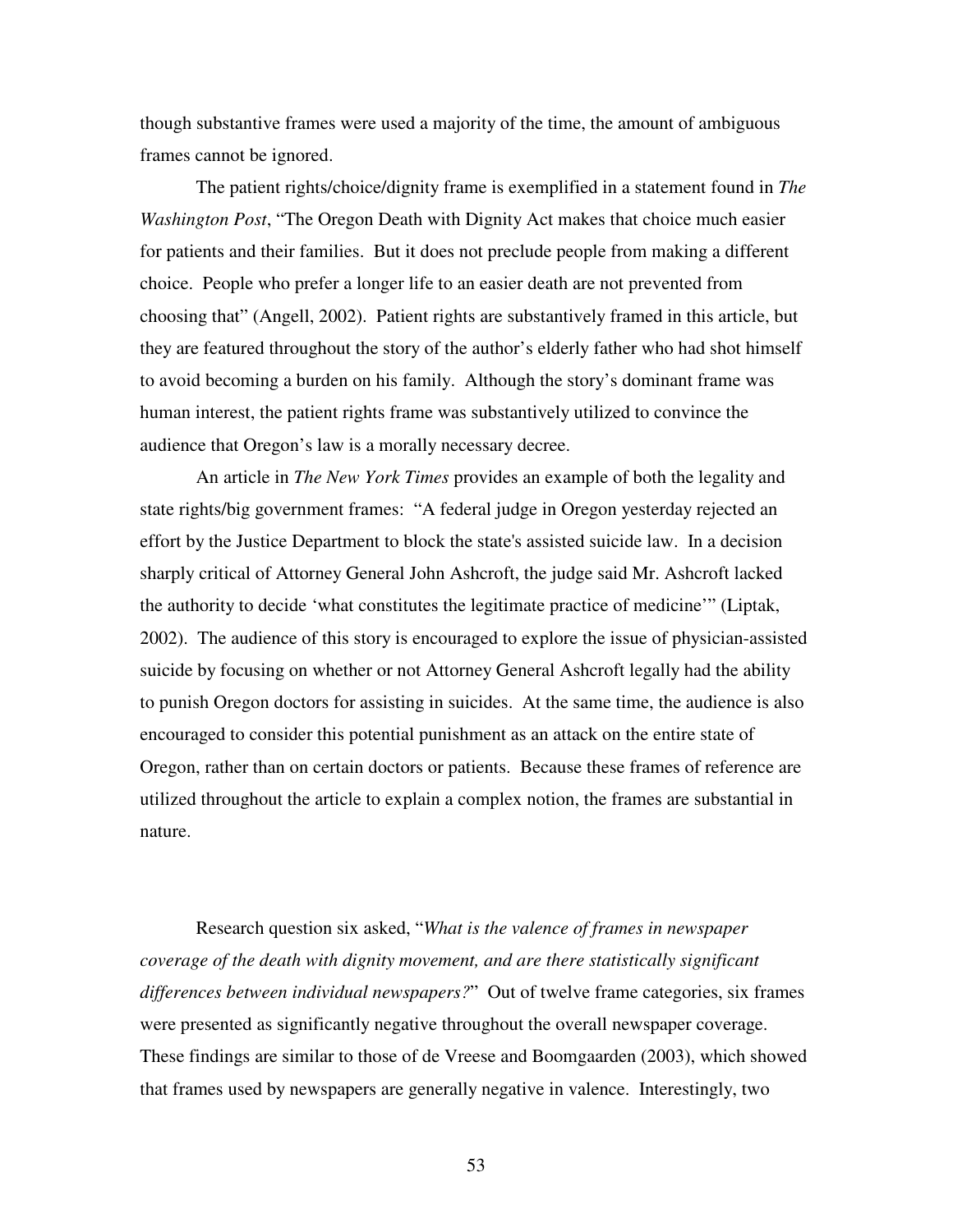more frames were significantly positive (including the second-most prevalent newspaper frame, patient rights) and the legality frame was significantly neutral in its valence. Despite these significant findings, the overall use of frames in newspaper coverage was negative at a statistically significant level. The individual newspapers were all significantly negative in their frame use, but only one significant correlation, between *The Washington Post* and *USA Today*, was found between any of the newspapers. Another interesting finding was that *The Oregonian* coverage featured significantly positive frame categories – patient rights (the second most prevalent frame category), responsibility, human interest, and sympathy – the same number it did negative – conflict, political consequences, state rights, and morality.

What these findings mean is that, although the individual newspapers are using the same frames to discuss physician-assisted suicide and are using these frames at similar levels of substance, the newspapers are not using frames with the same valence. This is an important finding, because it shows that the mere use of frames is not indicative of coverage driving coverage. The ways in which the subject was talked about were very similar, but how the newspapers actually discussed the issue, significantly, was not.

A positive patient rights frame is exemplified in *The Oregonian* statement, "Patients such as Mr. G, who consider but ultimately reject doctor-assisted suicide, are much more common than those who actually die of a lethal drug prescription under Oregon law. They either change their mind or their disease takes over before they have a chance to commit suicide" (Colburn, 2002). This statement is considered positive because as the frame it exemplified continues through the article, it explained in a positive way that the Death with Dignity law does not encourage patients to commit suicide but instead actually encourages them to explore other end of life choices.

 Morality is explored in that same article: "When Mr. G's symptoms worsened, he asked his doctor, Dr. R, for a hastened death. Dr. R, morally opposed to physicianassisted suicide, referred the patient to hospice care without exploring the concerns behind his request. That was bad medicine, the OHSU team concluded in an article in today's Journal of the American Medical Association" (Colburn, 2002). The doctor in question was presented in a negative light because of his recklessness in supposedly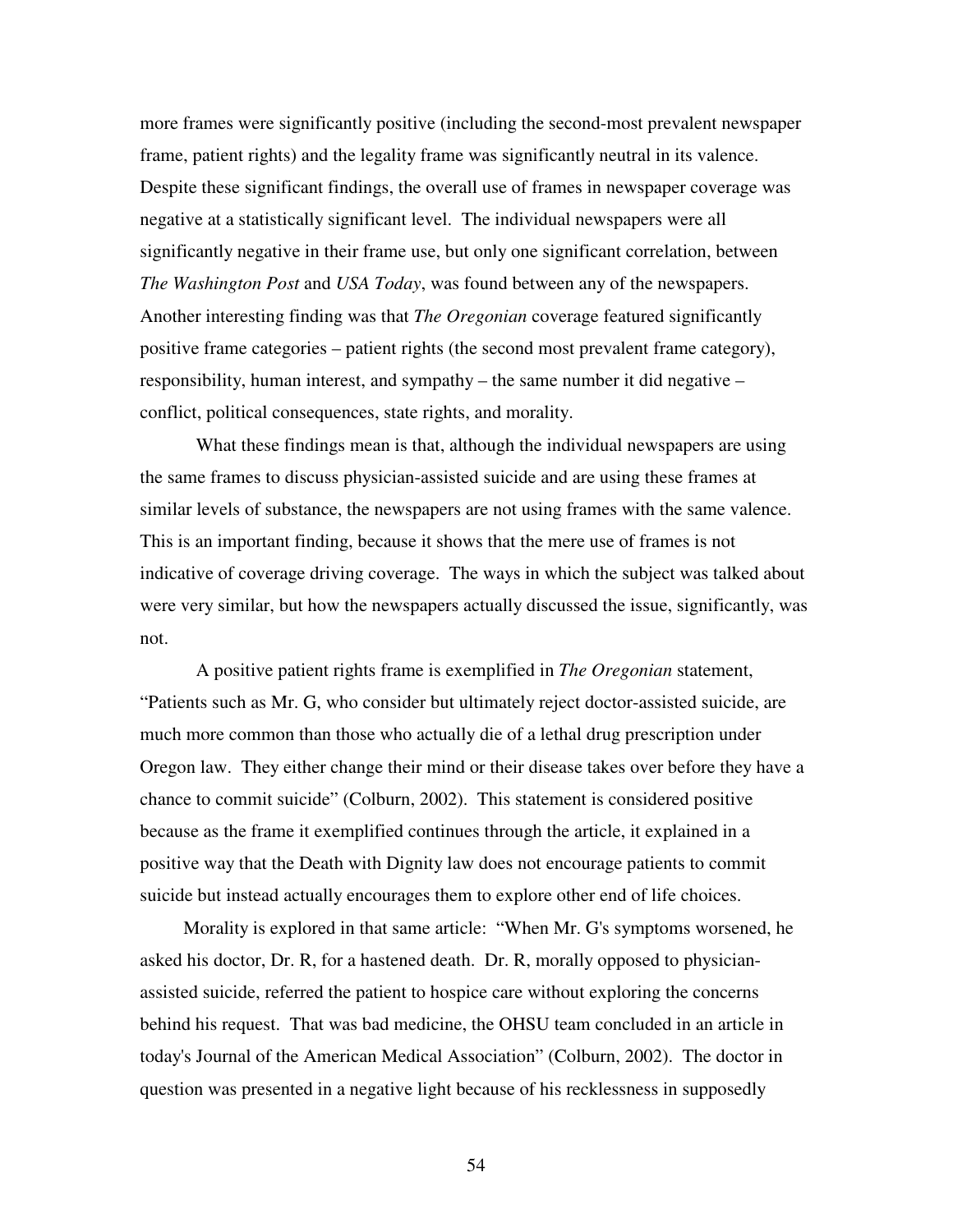trying to aid his patient. The patient's end of life choices, framed positively throughout this article, were not properly explained to him. The doctor, then, avoided his moral duty to aid his patient to the best of his abilities. In the frame utilized in this article, the doctor was negatively shown as acting in a morally negligent manner.

Research question seven asked, "*Is there a statistically significant frame correlation between Death with Dignity National Center press releases and newspaper coverage of the death with dignity movement, and are there statistically significant differences between press releases and individual newspaper coverage?*" A rather interesting finding unearthed in the answer to research question seven was that, although the prevalence and level of substance the overall frames correlated significantly between the press releases and newspaper coverage in general, the valence associated with each frame did not. In fact, the same results were found when comparing the press releases to individual newspapers. Both the prevalence and level of substance of frames used overall in press releases correlated significantly with each of the individual newspapers; the valence of these frames, however, did not correlate.

This finding is very interesting, especially when compared to results of research questions four, five, and six. The four newspapers did not correlate, save once, with each other in their use of frame valence. At the same time, however, none of the newspapers correlated at all with the DDNC press releases. The same frames are being used by all media sources to discuss the issue of physician-assisted suicide, but how these frames are used is different – at least significantly. All four newspapers might use a substantive conflict frame to explain a certain aspect of the overall topic of physician-assisted suicide, but it seems that no correlation exists between these outlets as to how positively, neutrally, or negatively the conflict frame will be presented in each.

Research question eight asked, "*Is there a statistically significant frame correlation in newspaper coverage of the death with dignity movement between the national newspapers and the state newspaper?*" Similar to research question seven's findings, there are significant correlations between national and state newspapers only in regards to frame prevalence and level of substance. The national newspapers correlated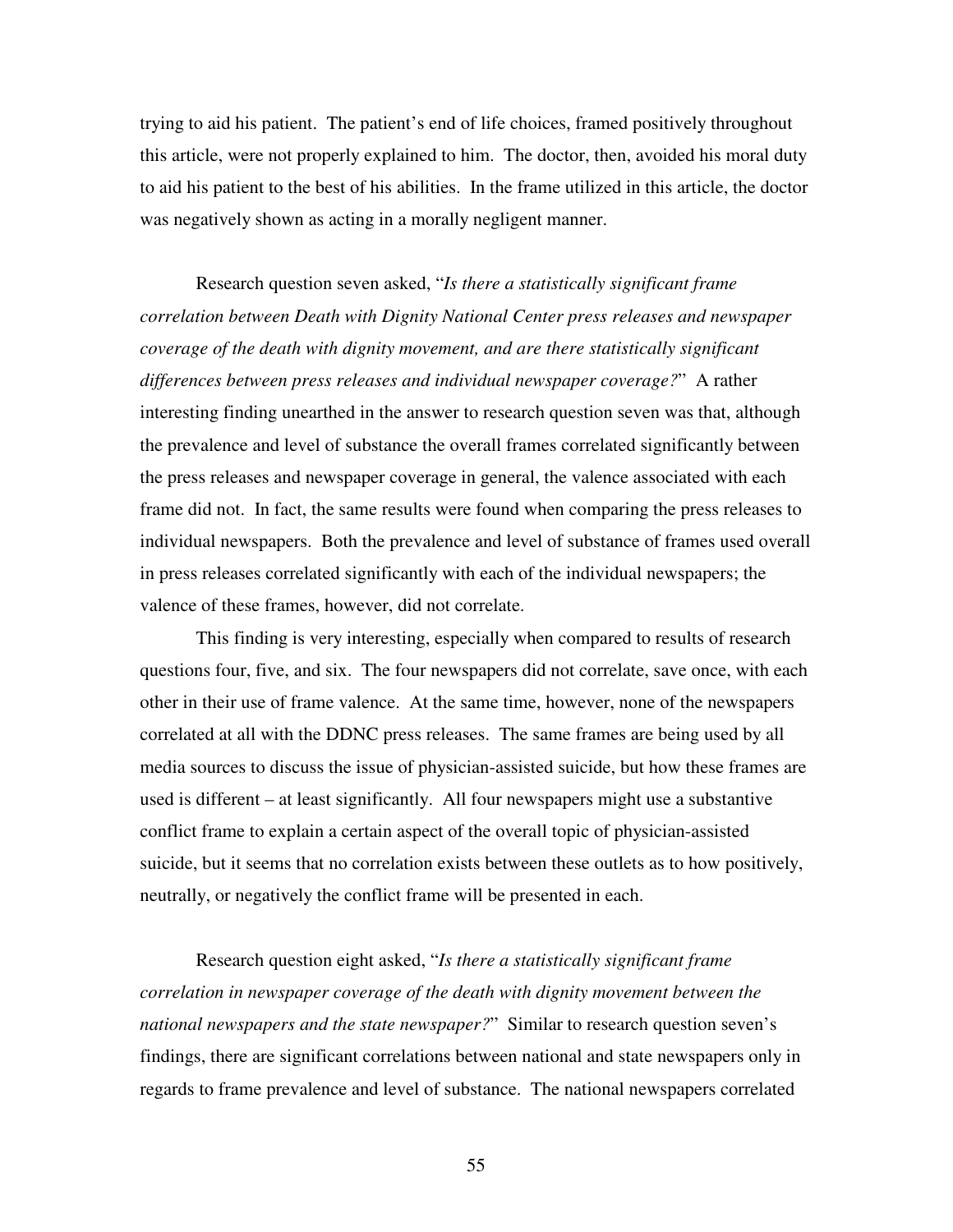with *The Oregonian* at .920 in terms of their overall frame prevalence, and at 1.000 in terms of their overall level of frame substance. In fact, every individual frame – save economic consequences, which could not be computed – also significantly correlated between the two levels of coverage. Despite these significant findings, only two individual frames correlated significantly in valence, and overall frame valence did not correlate at all.

Taken on their own, research question eight's findings seem to imply that national and local coverage of a controversial issue do not correlate in terms of the valence used to discuss that issue. The above findings, however, found that no media outlet correlated with any other when looking at frame valence. Therefore, no true findings can be claimed from this research question. The findings located by this research question simply fit the trends established across all media explored within this study.

### **CONCLUSIONS**

As in all scholarship, limitations existed in this study. While the issue of physician-assisted suicide has been consistently present in public debate, it has only recently become salient in mediated discourse. For this reason, the current study was based upon a rather small universe of newspaper coverage. In addition, the small number of press releases produced by the DDNC made it necessary to find frame correlations between them and newspaper coverage across a single time period, rather than allowing for the exploration of frame influence across multiple periods of time. The DDNC has produced press releases sparingly throughout its existence, and oftentimes many of the releases analyzed here were produced within a small amount of time. The group sent out press releases in spurts – when it had news – rather than in attempt to maintain consistent coverage. This left vast time periods in which the group made no attempts to influence media coverage by way of its press releases. The group is active in its attempt to influence *policy* in addition to coverage, so its primary concern many not have been its media image. Therefore, the group was perhaps not influencing media coverage because it was not attempting to do so at all times. In is interesting to note, however, that the group's frames still correlated with media coverage, implying that the communicationinactive organization was aware of how physician-assisted suicide was being discussed.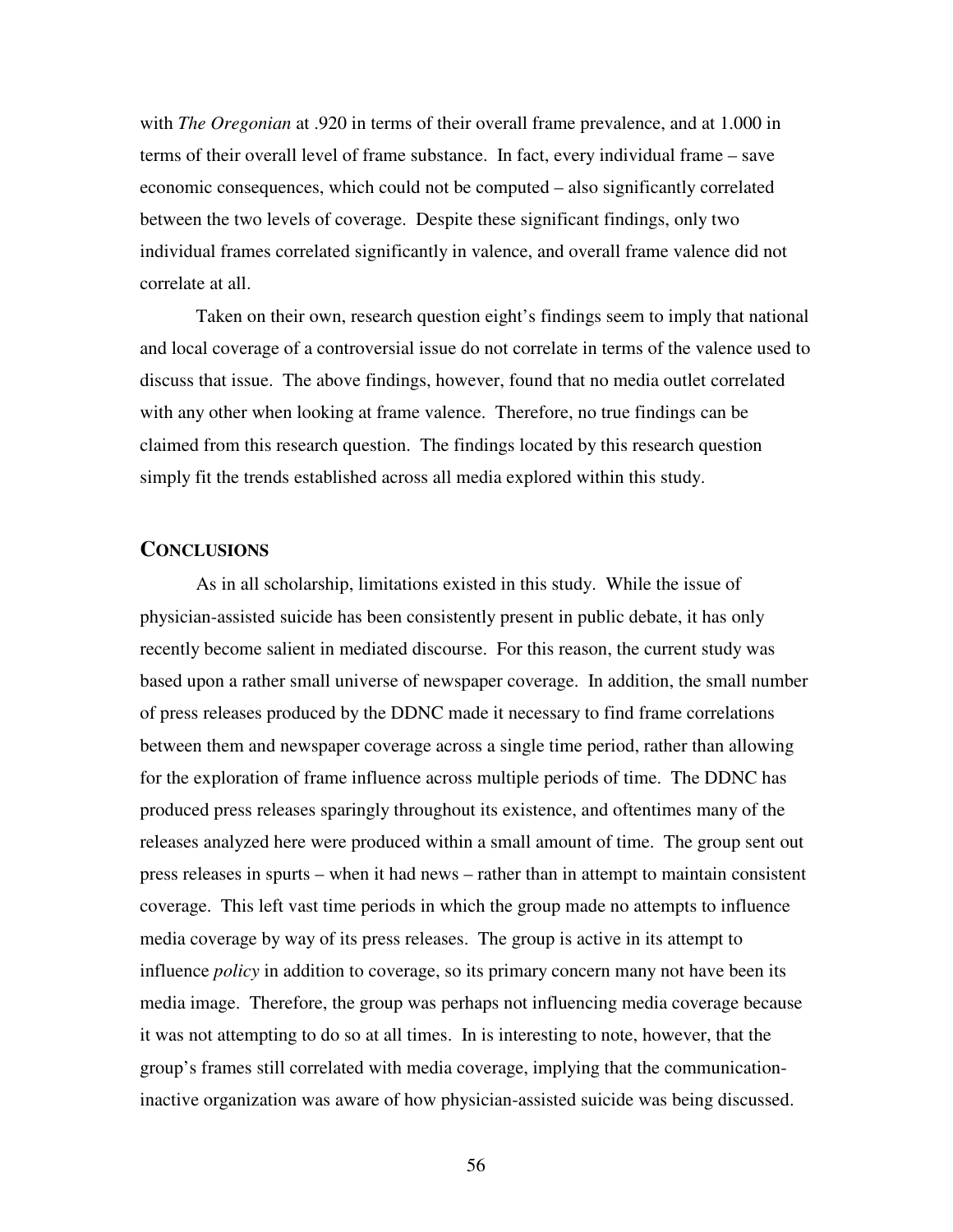Future scholars could gather similar data to those found in this study to find whether the DDNC or other interest groups are able to successfully influence media coverage, rather than simply moving in correlation with it. In other words, is a group like this actually setting the frames used in media coverage of a given issue, or is it reacting to those already established? Additionally, only newspaper coverage featuring the exact phrase "death with dignity" was gathered because this phrase ensured that coverage of the Oregon law, the special interest group, and of physician-assisted suicide could all be found. This still allowed for a sufficient data set, but future research would do well to explore the issue of physician-assisted suicide in broader terms – this could include adding coverage of euthanasia, end of life choices, or suicide in general. Future scholarship could also utilize smaller data samples to explore more effectively the minute differences and similarities that exist between the media to create a better understanding of each.

Because Oregon is the only state to currently allow physician-assisted suicide, this study focused primarily on how the issue was covered within that state and at the national level. There are current attempts to pass similar legislation in other states across the nation, so future studies could potentially explore the issue more robustly than possible here. It would also be interesting to discover how multiple state or local media outlets within a single geographical location cover the issue, rather than a single newspaper within the state of Oregon. This study addressed the notion of frame building and explored how a special interest group within a social movement utilizes frames; these ideas, however, have not been and should not be put to rest. Future researchers should explore along this line of research the notion that different interest groups compete with one another. It would be fruitful to compare the frames used by multiple interest groups in order to examine how these actors successfully "win" the battle for the adoption of their frames by the news media. By comparing the frames used within multiple state and local media outlets to discuss a single controversial issue to the frames used by a special interest group or multiple competing interest groups intimately involved with the issue, scholars can more richly understand the influence that such groups have over the mediated discussion.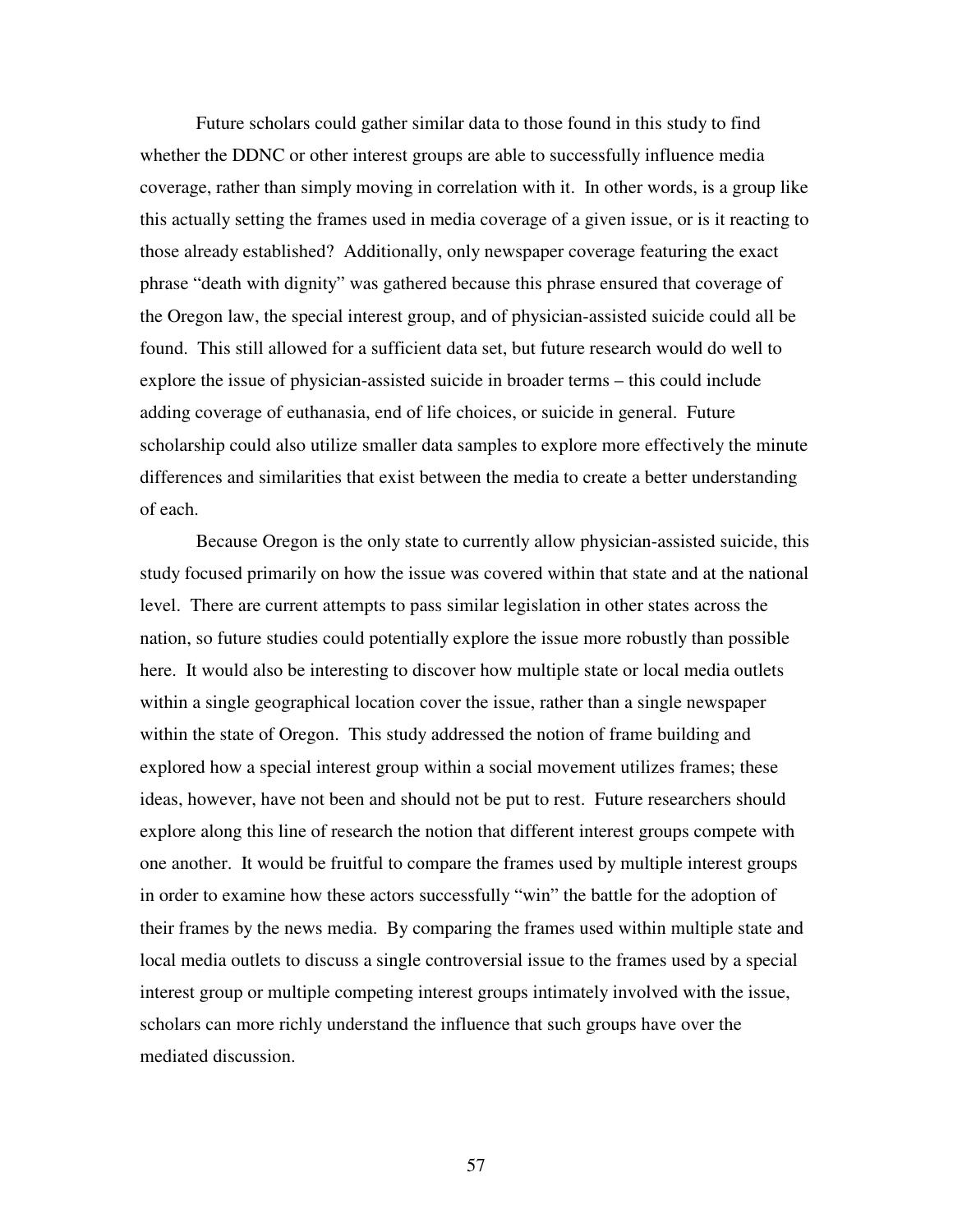Additionally, communication practitioners can benefit from knowing what frames and frame attributes are likely to be adopted by state and local media outlets, especially if these practitioners intend to specifically influence public opinion in a concentrated manner. Rather than trying to change the national public opinion of a controversial issue, interest groups could utilize frames to gradually gain converts at a smaller scale. Another interesting way to continue this area of research is to compare the frames used by multiple media outlets to the political disposition of that outlet and its editorial staff. Is a conservative newspaper more likely to use certain frames than a more liberal newspaper would avoid? Are state newspapers more likely to frame the federal government negatively than national ones? These questions by easily be answered and extrapolated upon by future framing scholarship.

Williams and Kaid (2006) found in their study of the frames used in American media coverage of the 2004 European parliamentary elections that issue-specific frames were generally substantive in nature, whereas generic frames were generally ambiguous. Issue-specific frames that were found to be ambiguous were likely so because of overuse – the frames had become "common-sense," allowing journalists to use them as mere patterns for conveying information rather than as tools for imparting true understanding. The current study had similar findings, in that issue-specific frames were generally substantive and generic frames were generally ambiguous in nature. It will be interesting to note if future studies show similar findings.

Additionally, de Vreese and Boomgaarden (2003) found that frames used to by the national news outlets Great Britain, Germany, and The Netherlands when discussing the European Union were generally negative in their valence. Similar findings were found in the current study. This is perhaps because "news" is inherently combative in nature. Information is not usually newsworthy unless it discusses a new threat or the comeuppance of something generally seen as iniquitous. While the previous study explored the notion of frame valence in news media and its effects on public support of the European Union, the current study was concerned with the ways in which that valence was set. Because "frames are not merely different ways of telling a news story… [but] may cause changes in public opinion by inviting certain definitions and interpretations of political issues" (de Vreese  $\&$  Boomgaarden, 2003), if interest groups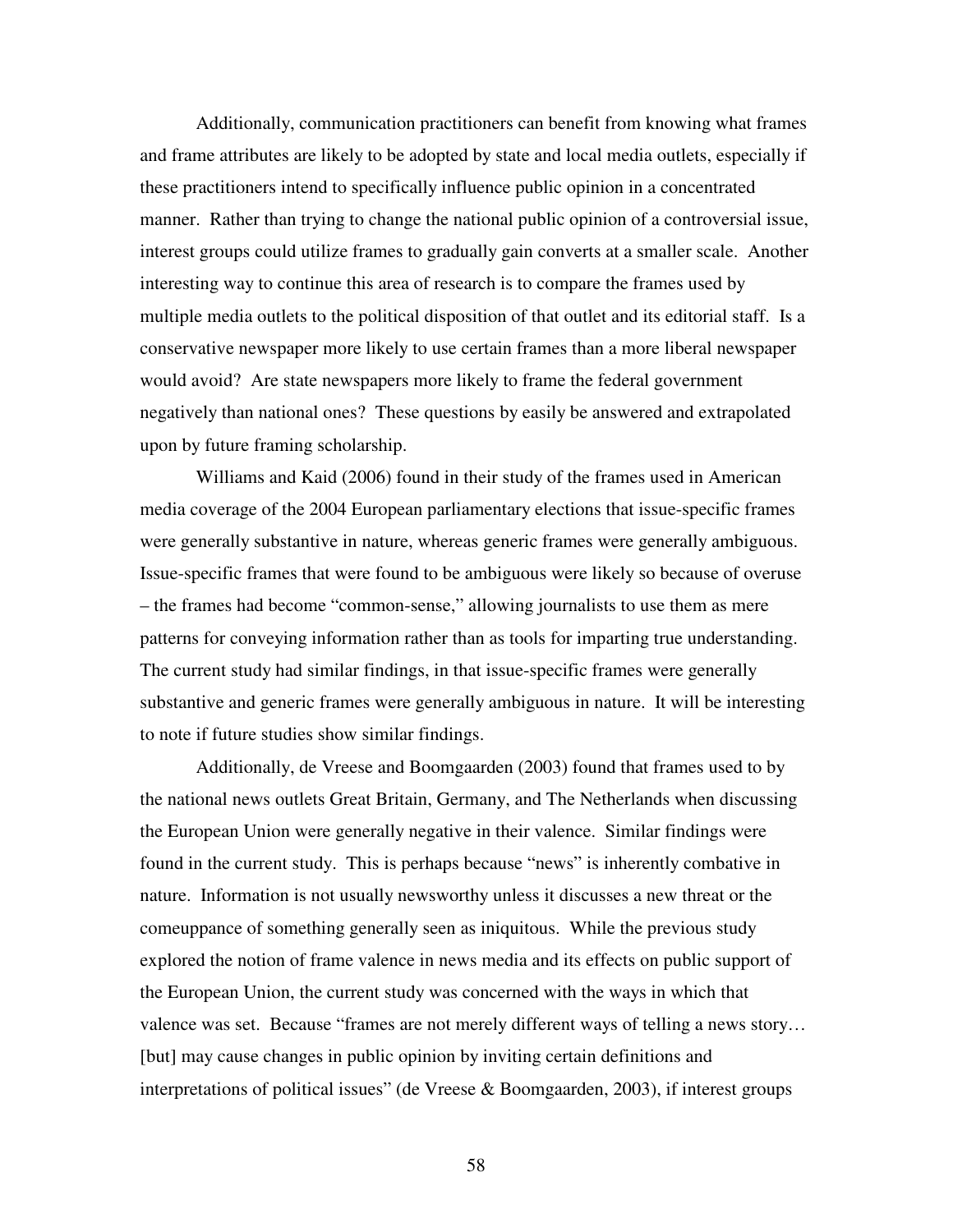are able to set both the frames and their attributes used by news media, then the effects of such frames are potentially troublesome.

The notion that frames have levels of substance can still be considered a new line of research, one certainly worthy of continued scholarship. Combined with the idea of frame valence, the substantive nature of frames must be explored in order to broaden and deepen research in framing theory and its many applications. Future scholarship would do well to incorporate levels of frame substance into all areas of framing, and more specifically frame building, in order to create a more substantial idea of what is presented by the media to audiences. This study's findings imply that much more is occurring than the simple passing of frames. By exploring minute aspects of framing, researchers can more richly explore the notion of framing and its effects in communication.

This study was designed based upon calls for scholarship exploring the creation of the frames that are utilized by journalists (Scheufele, 1999; Carragee & Roefs, 2004) and on the surprising lack of communication scholarship focused on physician-assisted suicide (Pollock & Yulis, 2004). By finding and describing the frames used by the interest group the Death with Dignity National Center and finding correlating frames in newspaper coverage of physician-assisted suicide, this study has opened up the idea that framing theory should explore more than there mere presence of frames. Although scholarship such as Williams and Kaid (2006) and de Vreese and Boomgaarden (2003) has established multiple ways of further investigating the theory, this study has been among the first to use framing to explore the ways in which members of an interest group intentionally set the framework for how a controversial issue is understood. This study is also among the first works of scholarship to look at the intentional manipulation of specific frame attributes, rather than the mere presence and transference of frames. This intentional use of frames, along with the combination of frame attributes introduced here, can help to guide research across framing theory by extending the theory in rich and meaningful ways.

If frames are what audiences use to understand controversial ideas and if frames are, more often than not, given to these audiences by the mass media, then it is important to explore the various interested parties that seek to influence these media. It is important not only to know that frames are present, but also to know the level of substance given to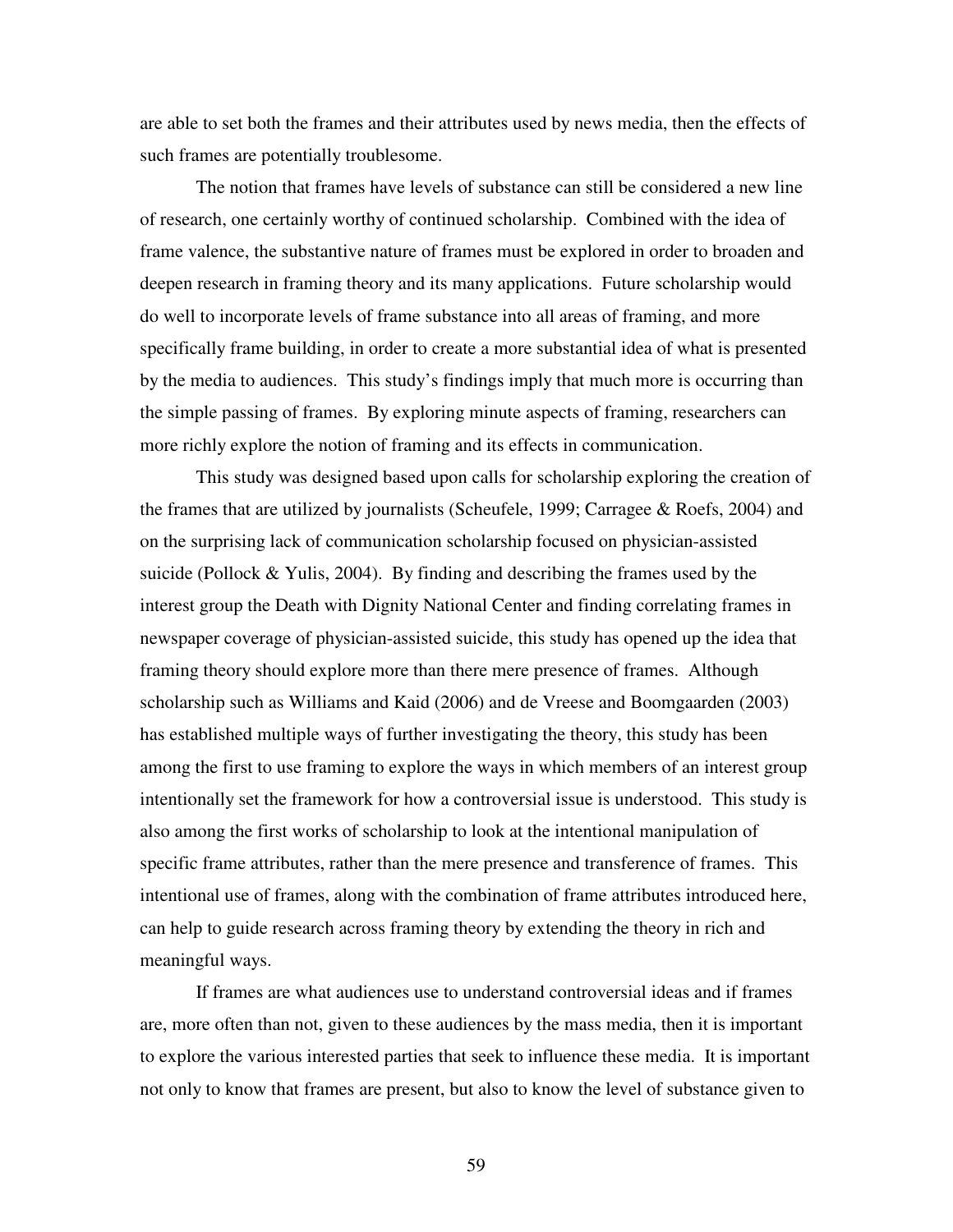these frames, the valence each is awarded, and the parties responsible for the adoption of these frame attributes. Frame building research has just begun, and its reigns must be picked up to continue this important addition to communication scholarship. Future scholars are called to explore the idea that frames are intentionally created and utilized by competing actors in order to gain influence over public and mediated debate.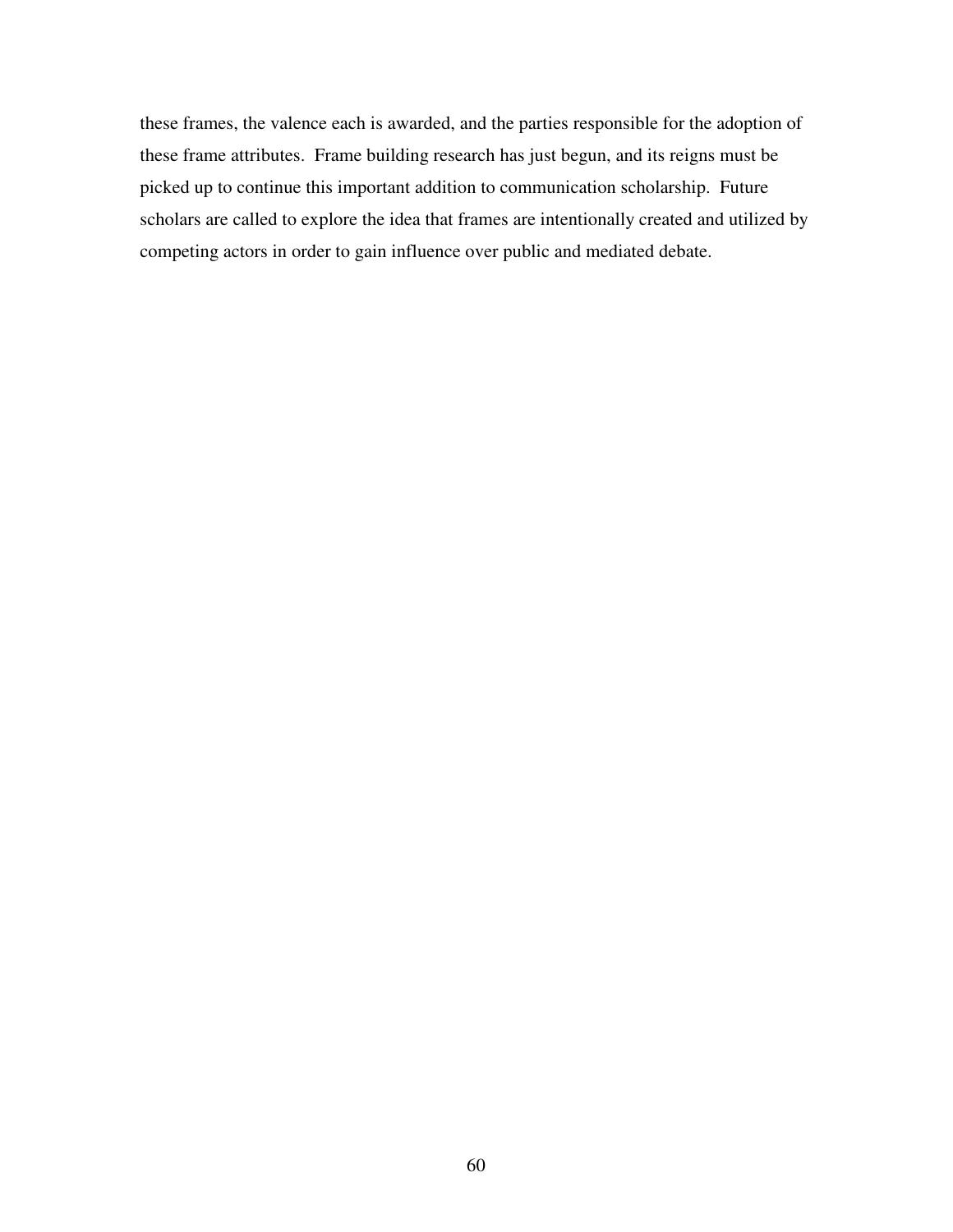## **REFERENCES**

- Andsager, J. (2000). How interests groups attempt to shape public opinion with competing news frames. *Journalism and Mass Communication Quarterly*, 77(3), 577-592.
- Andsager, J., & Smiley, L. (1998). Evaluating the public information: Shaping news coverage of the silicone breast implant controversy. *Public Relations Review*, 24(2), 183-202.
- Angell, M. (2002, February 24). No choice but to die alone. *The Washington Post*, B07.
- Baillie, R. (1996). Determining the effects of media portrayals of alcohol: Going beyond short term influence. *Alcohol and Alcoholism*, 31(3), 235-242.
- Bateson, G. (1972). *Steps to an ecology of mind: Collected essays in anthropology, psychiatry, evolution, and epistemology.* San Francisco: Chandler.
- Berger, P., & Luckmann, T. (1966). *The social construction of reality*. New York: Freeman.
- Bird, J., & Dardenne, R. (1988). Myth, chronicle, and story: Exploring the narrative qualities of news. In J. Carey (Ed.), *Media, myths, and narratives: Television and the press*, (pp. 67-86). Newbury Park, CA: Sage.
- Blumer, H. (1971). Social problems as collective behavior. *Social Problems*, 18, 298- 305.
- Blumer, H. (1994). Social movements. In S. Lyman (Ed.), *Social movements: Critiques, concepts, case studies*, (pp. 60-83). New York: New York University Press.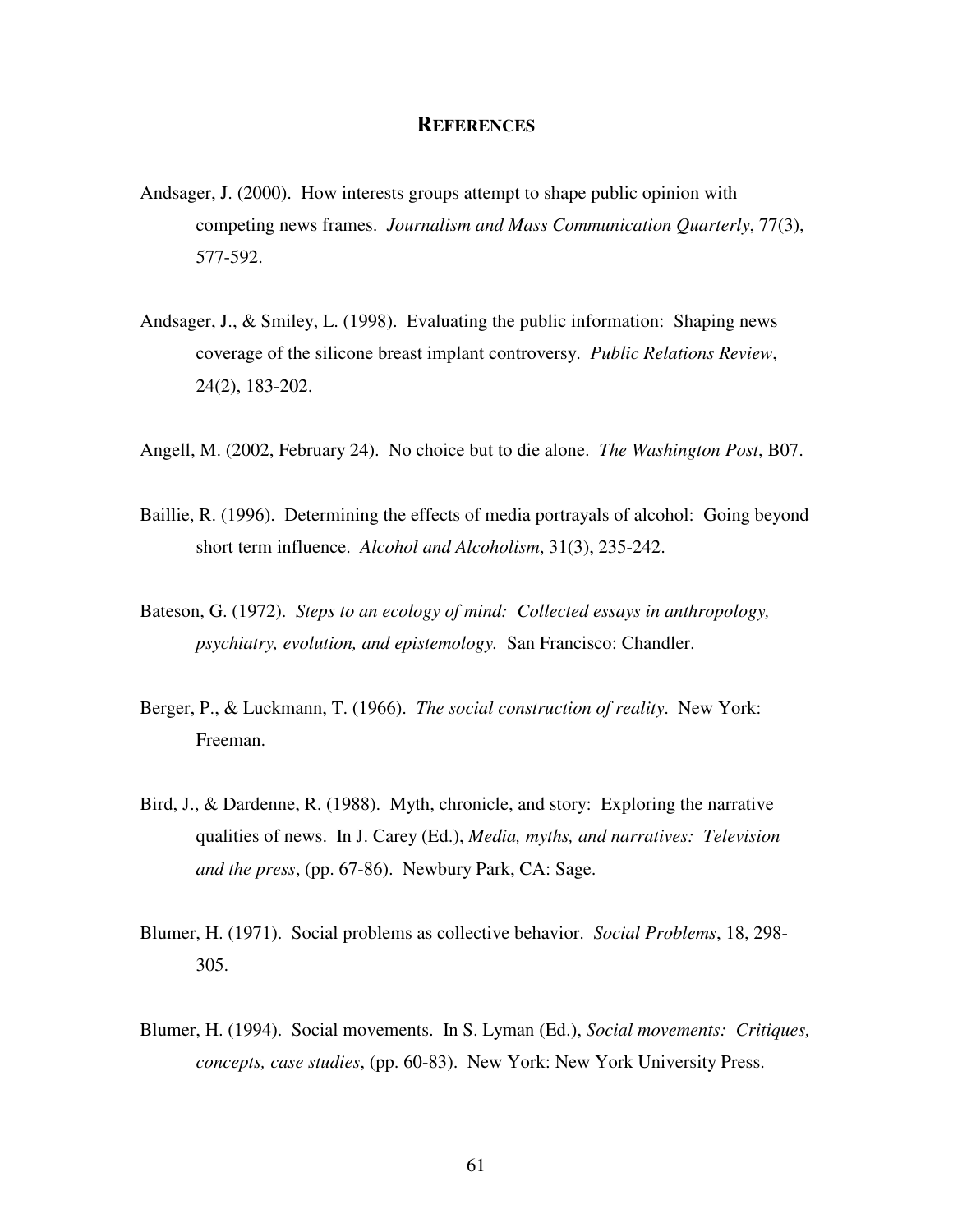- Bryant, J., & Miron, D. (2004). Theory and research in mass communication. *Journal of Communication*, 54(4), 662-703.
- Carragee, K., & Roefs, W. (2004). The neglect of power in recent framing research. *Journal of Communication*, 54(2), 214-233.
- Chapman, S., & Lupton, D. (1994). *The fight for public health: Principles and practice of media advocacy*. London: BMJ Publishing Group.
- Clegg Smith, K., Wakefield, M., Siebel, C., Szczypka, G., Slater, S., Terry-McElrath, Y., et al. (2002). Coding the news: The development of a methodological framework for coding and analyzing newspaper coverage of tobacco issues. *ImpacTeen Research Paper Series*, 21. Retrieved October 11, 2005, from http://www.impacteen.org/ab\_RPNo21\_2002.htm.
- Colburn, D. (2002, July 3). OHSU: Listen to the dying. *The Oregonian*, B01.
- Colburn, D. (2006, Janurary 17). Supreme Court upholds Oregon's assisted suicide. *The Oregonian*, A01.
- Coleman, C., & Dysart, E. (2005). Framing of Kenniwick Man against the backdrop of a scientific and cultural controversy. *Science Communication*, 27(1), 3-26.
- Costa, P. (2006, January 19). Letters to the editor: Feds overstepped authority. *The Oregonian*, B09.
- Delmazzo, E. (2006, January 19). Letters to the editor: Conservatives show true colors. *The Oregonian*, B09.
- de Vreese, C., & Boomgaarden, H. (2003). Valenced news frames and public support for the EU. *Communications*, 28, 361-381.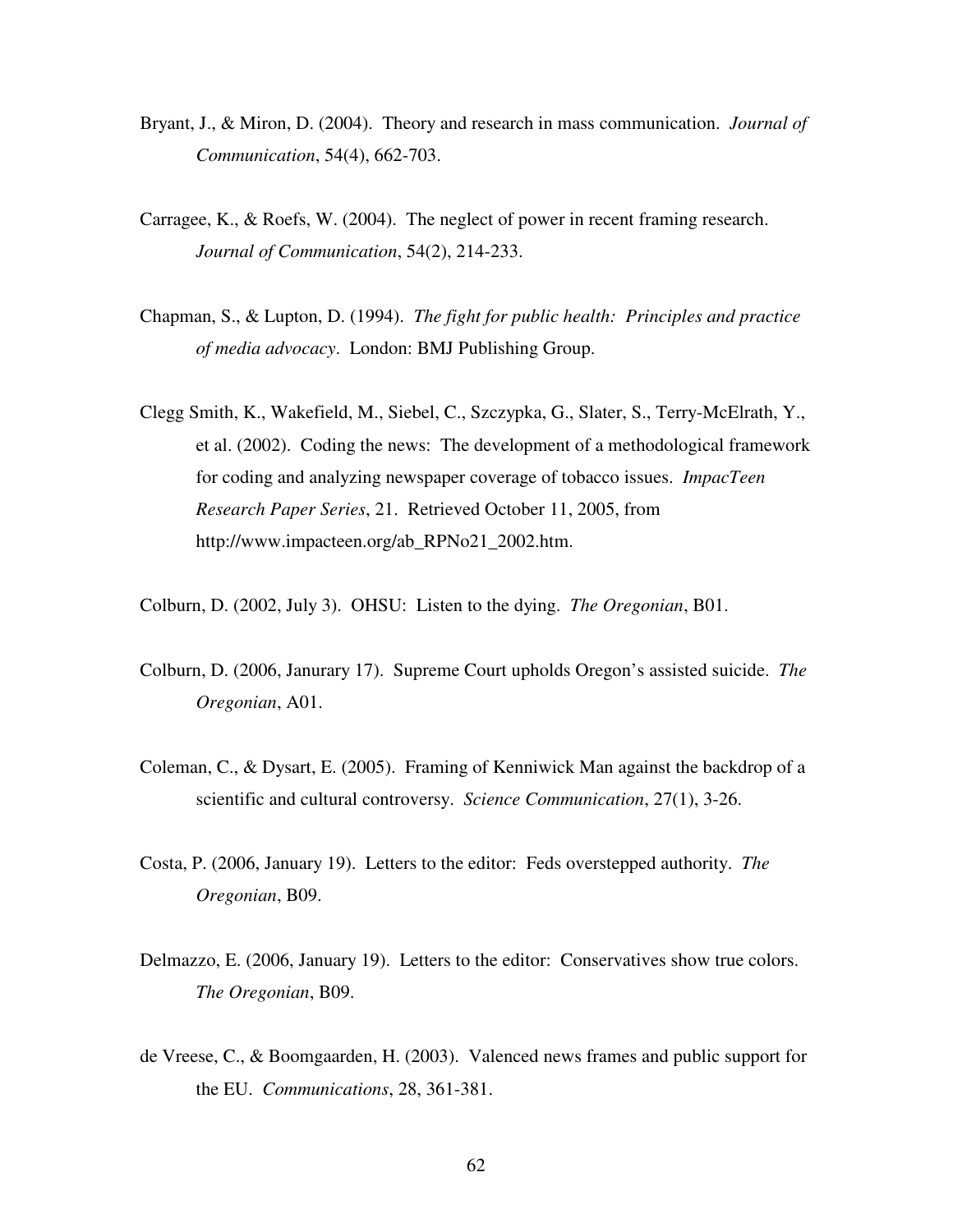- Dorn, D. (2006, January 19). Letters to the editor: Applaud suicide ruling. *The Oregonian*, B09.
- Emanuel, E. (1994). Euthanasia: Historical, ethical, and empiric perspectives. *Archives of Internal Medicine*, 154(September), 1890-1901.
- Entman, R. (1991). Framing U.S. coverage of international news: Contrasts in narratives of the KAL and Iran Air incidents. *Journal of Communication*, 41, 6-25.
- Entman, R. (1993). Framing: Toward clarification of a fractured paradigm. *Journal of Communication*, 43(3), 51-58.
- Fisher, K. (1997). Locating frames in the discursive universe. *Sociological Research Online*, 2(3). Retrieved October 15, 2005, from http://www.socresonline.org.uk/2/3/4.html.
- Fishman, M. (1980). *Manufacturing the news*. Austin: University of Texas Press.
- Fletcher, J. (1979). *Humanhood: Essays in biomedical ethics*. Buffalo, NY: Prometheus Books.
- Gamson, W. (1992a). The social psychology of collective action. In A. Morris  $&C$ . McClurg Mueller (Eds.), *Frontiers in social movement theory*, (pp. 53-76). New Haven, CT: Yale University Press.

Gamson, W. (1992b). *Talking politics*. Cambridge, UK: Cambridge University Press.

Gamson, W., & Lasch, K. (1983). The political culture of social welfare policy. In S. Spiro & E. Yuchtman-Yaar (Eds.), *Evaluating the welfare state: Social and political perspectives*, (pp. 397-415). New York: Academic.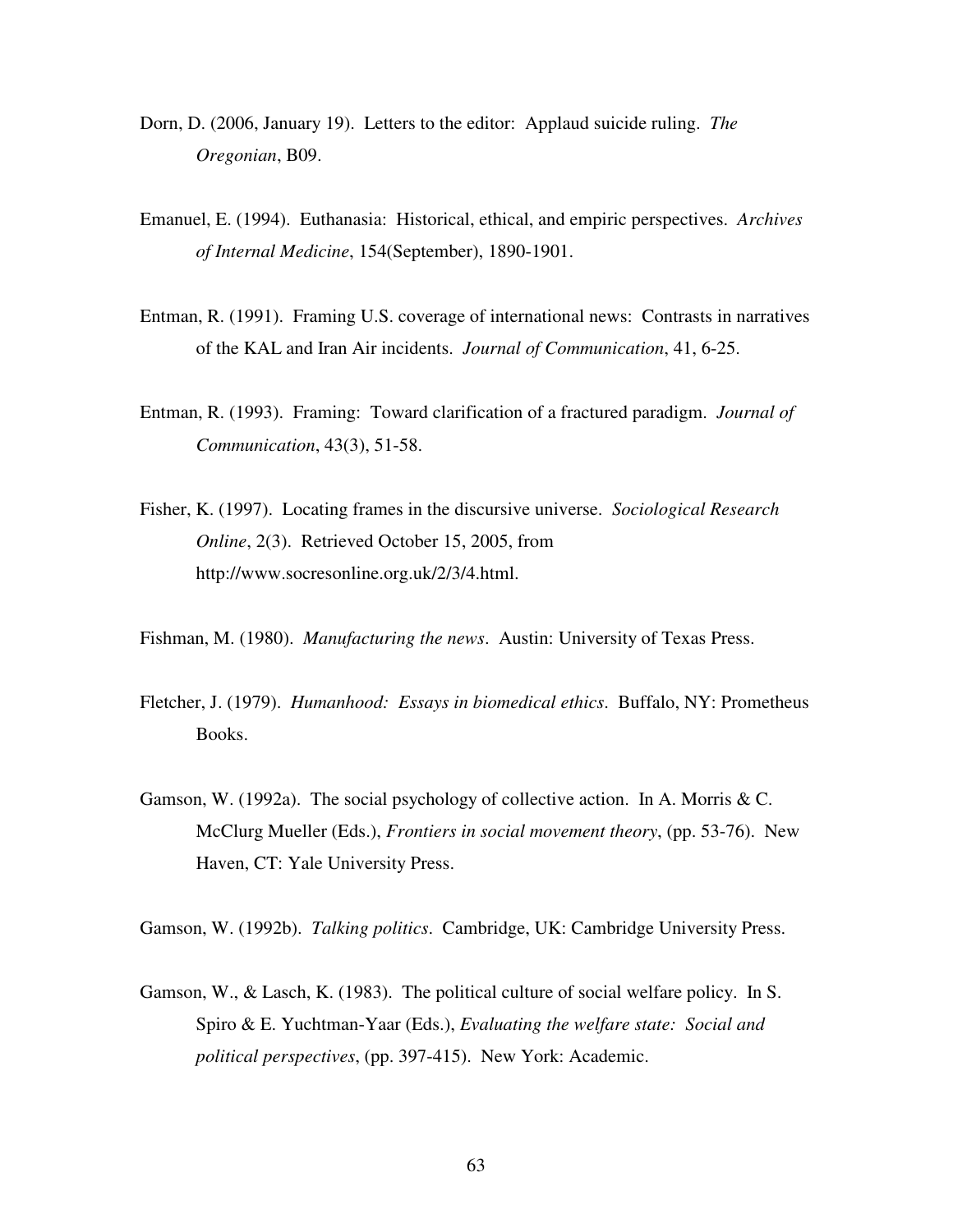- Gamson, W., & Modigliani, A. (1987). The changing culture of affirmative action. *Research in Political Sociology*, 3, 137-177.
- Gamson, W., & Modigliani, A. (1989). Media discourse and public opinion on nuclear power: A constructionist approach. *American Journal of Sociology*, 95(1), 1-37.
- Gandy, O. (1982). *Beyond agenda-setting: Information subsidies and public policies.* Norwood, NJ: Ablex.
- Gans, H. (1979). *Deciding what's news: A study of* The CBS Evening News*,* NBC Nightly News*,* Newsweek*, and* Time*.* New York: Vintage.
- Gans, H. (1983). News media, news policy, and democracy: Research for the future. *Journal of Communication*, 33, 174-184.
- Gitlin, T. (1980). *The whole world is watching: Mass media in the making and unmaking of the new left.* Berkeley: University of California Press.
- Goffman, E. (1974). *Frame analysis: An essay on the organization of experience.* New York: Harper.
- Gusfield, J. (1994). The reflexivity of social movements: Collective behavior and mass society theory revisited. In E. Laraña, H. Johnston, & J. Gusfield (Eds.), *New social movements: From ideology to identity*, (pp. 58-78). Philadelphia, PA: Temple University Press.
- Gustaitis, R. (1988). Right to refuse life-sustaining treatment. *Pediatrics*, 81(2), 317- 321.
- Hallahan, K. (1999). Seven models of framing: Implications for public relations. *Journal of Public Relations Research*, 11(3), 205-242.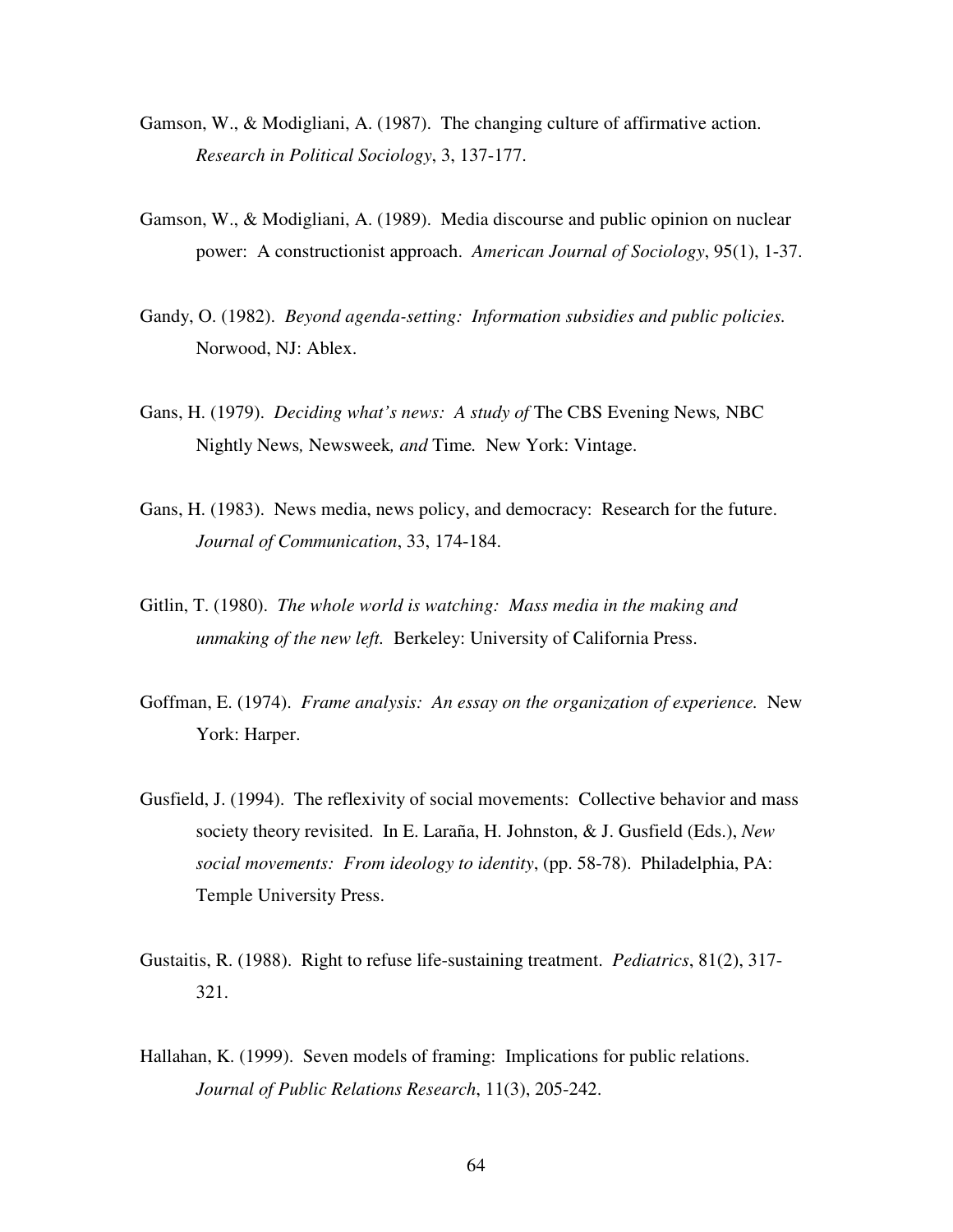- Halloran, L. (2005, October 10). Of life and death: The Supreme Court opens its new term with arguments in a case whose implications could not be more profound. *U.S. News & World Report*, 31-33.
- Harry, J. (2001). Covering conflict: A structural-pluralist analysis of how a small-town and a big-city newspaper reported on environmental controversy. *Journalism & Mass Communication Quarterly*, 78(3), 419-436.
- Hilgartner, S., & Bosk, C. (1998). The rise and fall of social problems: A public arenas model. *American Journal of Sociology*, 94, 53-78.
- Hunt S., Benford R., & Snow D. (1994). Identity fields: Framing processes and the social construction of movement identities. In E. Laraña, H. Johnston, & J. Gusfield (Eds.), *New social movements: From ideology to identity*, (pp. 185-208). Philadelphia, PA: Temple University Press.
- Hyde, M. (1993). Medicine, rhetoric, and the euthanasia debate: A case study in the workings of a postmodern discourse. *Quarterly Journal of Speech*, 79, 201-224.
- Hyde, M., & Rufo, K. (2000). The call of conscience, rhetorical interruptions, and the euthanasia controversy. *Journal of Applied Communication Research*, 28(1), 1- 23.
- Iyengar, S. (1991). *Is anyone responsible? How television frames political issues.* Chicago: University of Chicago Press.
- Jamieson, K., & Waldman, P. (Eds.). (2002). *The press effect: Politicians, journalists, and the stories that shape the political world*. New York: Oxford University Press.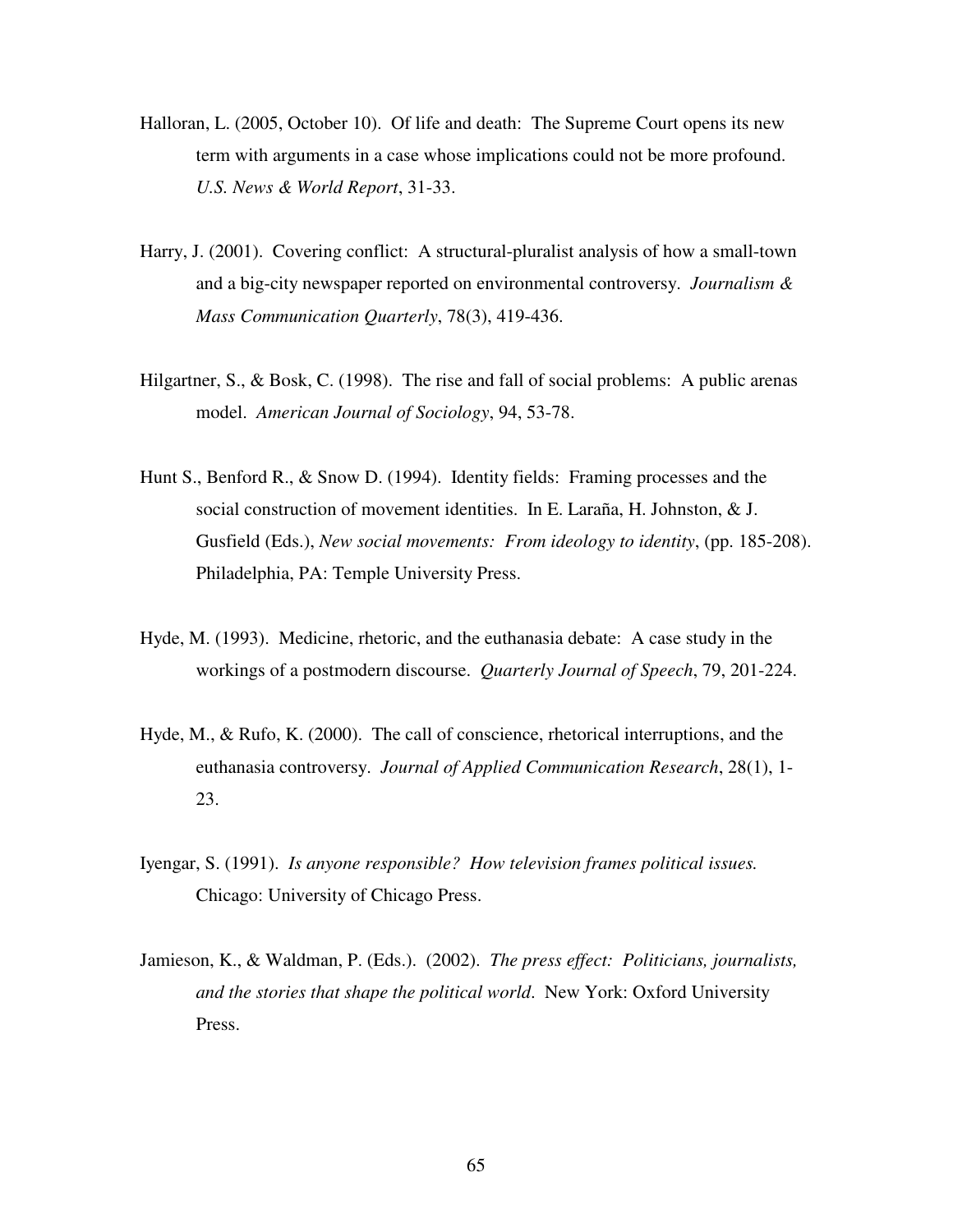- Johnston, H., Laraña, E., & Gustfield, J. (1994). Identities, grievances, and new social movements. In E. Laraña, H. Johnston, & J. Gusfield (Eds.), *New social movements: From ideology to identity*, (pp. 3-35). Philadelphia, PA: Temple University Press.
- Kahneman, D., & Tversky, A. (1979). Prospect theory: An analysis of decision under risk. *Econometrica*, 47, 263-291.
- Kalwinsky, R. (1998). Framing life and death: Physician-assisted suicide and *The New York Times* from 1991-1996. *Journal of Communication Inquiry*, 22(1), 93-113.
- Karlber, M. (1997). News and conflict: How adversarial news frames limit public understanding of environmental issues. *Alternatives Journal*, 23(1), 22-27.
- Kenny, R. (2000). The rhetoric of Kevorkian's battle. *Quarterly Journal of Speech*, 86(4), 386-401.
- Kensicki, L. (2001). Deaf president now! Positive media framing of a social movement within a hegemonic political environment. *Journal of Communication Inquiry*, 25(2), 147-166.
- Kim, J., Wyatt, R., & Katz, E. (1999). News, talk, opinion, participation: The part played by conversation in deliberative democracy. *Political Communication*, 16(4), 361-85.
- Klandermans, B. (1988). The formation and mobilization of consensus. In B. Klandermans, H. Kriesi, & S. Tarrow (Eds.), *International social movement research: From structure to action: Comparing social movement research across cultures*, (pp. 173-196). Greenwich, CT: JAI Press.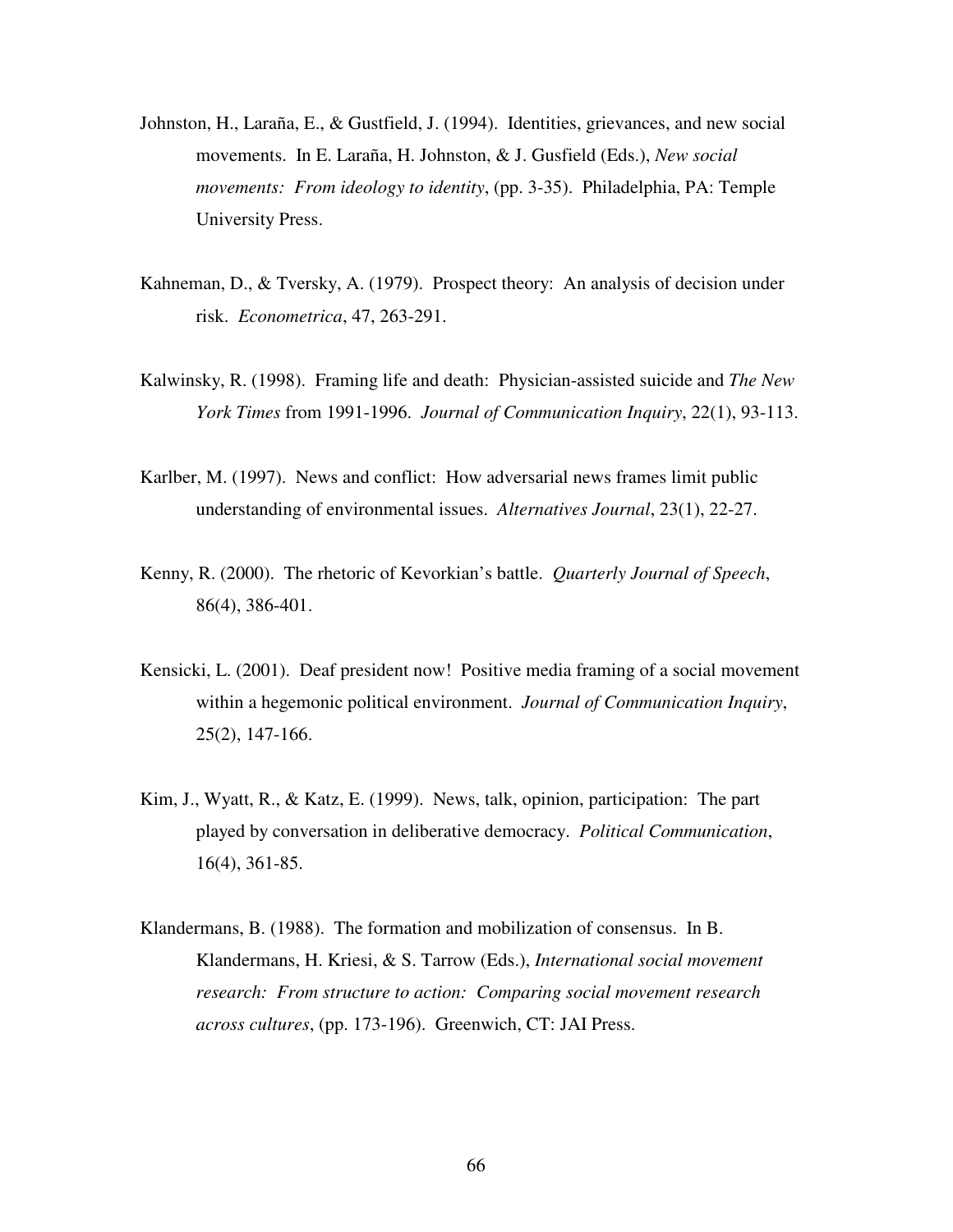- Klandermans, B., & Tarrow, S. (1988). Mobilization into social movements: Synthesizing European and American approaches. In B. Klandermans, H. Kriesi, & S. Tarrow (Eds.), *International social movement research: From structure to action: Comparing social movement research across cultures*, (pp. 1-38). Greenwich, CT: JAI Press.
- Knight, M. (1999). Getting past the impasse: Framing as tool for public relations. *Public Relations Review*, 25(3), 381-398.
- Larson, E. (2000). Tales of death: Storytelling in the physician-assisted suicide litigation. *Washburn Law Journal*, 39(2), 159-183.
- Linsky, M. (1986). Legislatures and the press: The problems of image and attitude. *Journal of State Government*, 59, 40-45.
- Liptak, A. (2002, April 18). Judge blocks U.S. bid to ban suicide law. *The New York Times*, A16.
- Lofland, J. (1996). *Social movement organizations*. New York: Aldine de Gruyter.
- MacDonald, W. (1998). Situational factors and attitudes towards voluntary euthanasia. *Social Science & Medicine*, 46, 73-81.
- Marty, M., & Hamel, R. (1991). Some questions and answers. In R. Hamel (Ed.), *Choosing death: Active euthanasia, religion, and the public debate*, (pp. 27-50). Philadelphia, PA: Trinity Press International.
- McCarthy, J., & Zald, M. (1994). *Social movements in an organizational society*. New Brunswick, NJ: Transaction Publishers.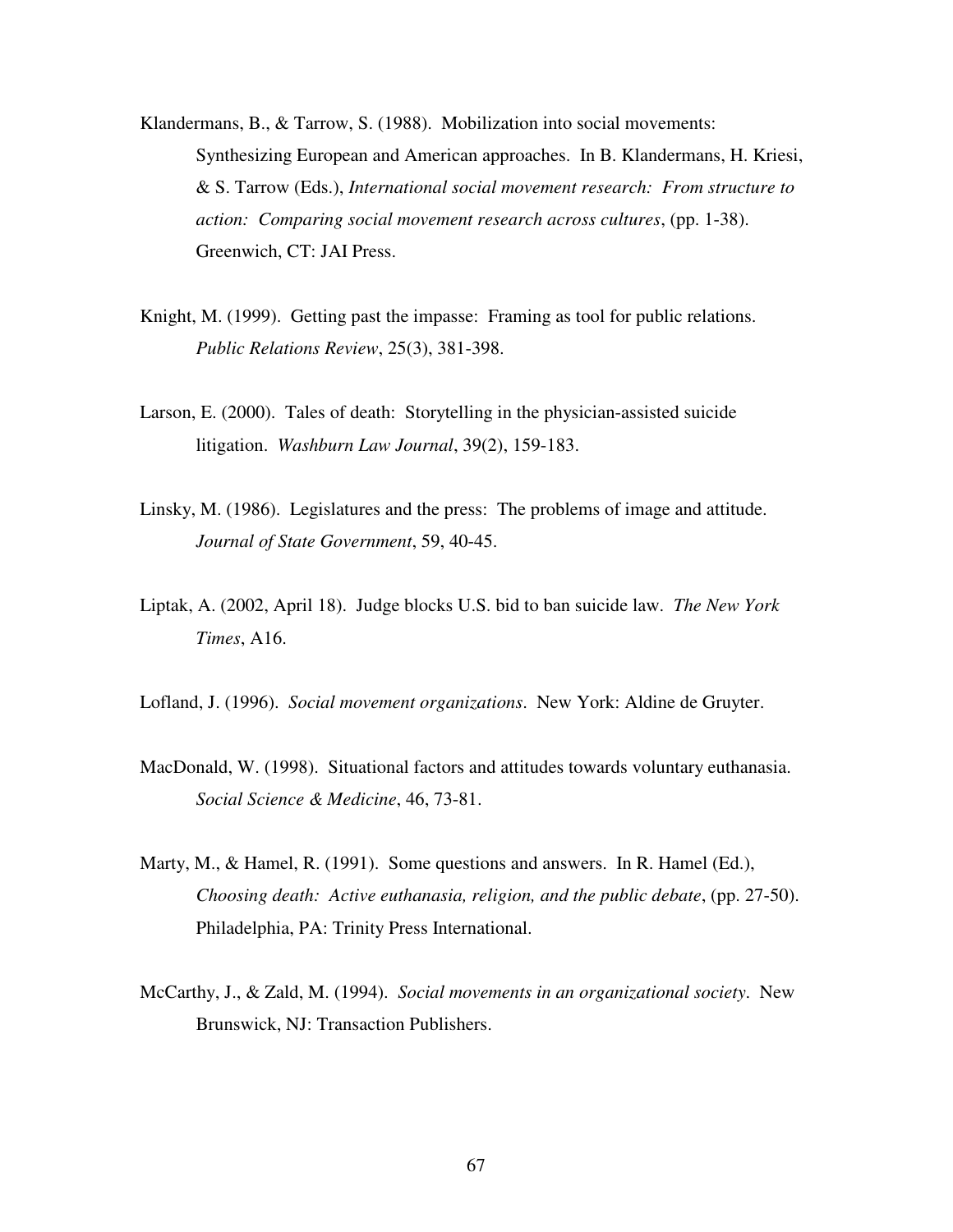- McCombs, M., Einsiedel, E., & Weaver, D. (1991). *Contemporary public opinion: Issues and the news*. Hillsdale, NJ: Lawrence Erlbaum.
- McInerney, F. (2000). "Requested death": A new social movement. *Social Science & Medicine*, 50, 137-154.
- McMillan, S. (2000). The microscope and the moving target: The challenge of applying content analysis to the World Wide Web. *Journalism and Mass Communication Quarterly*, 77, 80-98.
- McQuail, D. (1994). *Mass communication theory: An introduction* (3<sup>rd</sup> ed.). Thousand Oaks, CA: Sage
- Nelson, T., Clawson, R., & Oxley, Z. (1997). Media framing of a civil liberties conflict and its effect on tolerance. *American Political Science Review*, 91(3), 567-583.
- Neuman, W., Just, M., & Criggler, A. (1992). *Common knowledge*. Chicago: University of Chicago Press.
- Nisbet, M., Brossard, D., & Kroepsch, A. (2003). Framing science: The stem cell controversy in an age of press/politics. *Press/Politics*, 8(2), 36-70.
- North, R., Holsti, O., Zaninovich, M., & Zinnes, D. (1963). *Content analysis: A handbook with applications for the study of international crisis*. Evanston, IL: Northwestern University Press.
- Ostheimer, J. (2001). The polls: Changing attitudes towards euthanasia. *Public Opinion Quarterly*, 44, 123-128.
- Pan, Z., & Kosicki, G. (1993). Framing analysis: An approach to news discourse. *Political Communication*, 10(1), 55-75.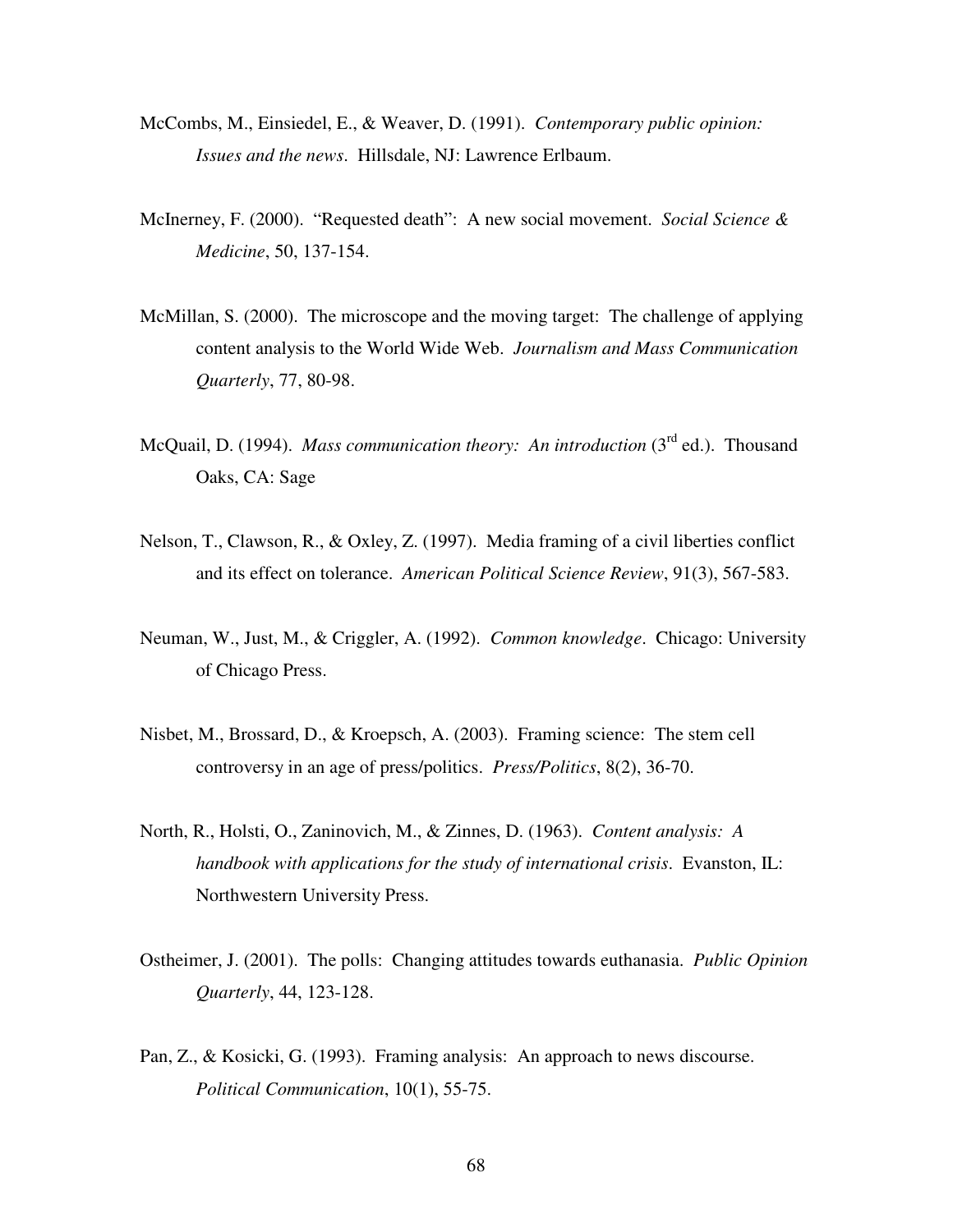- Pollock, J., & Yulis, S. (2004). Nationwide newspaper coverage of physician-assisted suicide: A community structure approach. *Journal of Health Communication*, 9, 281-307.
- Price, V., Tewksbury, D., & Powers, E. (1997). Switching trains of thought: The impact of news frames on reader's cognitive responses. *Communication Research (Special Issue: Cultural Variability in Communication)*, 24(5), 481-506.
- Price, V., Nir, L., & Capella, J. (2005). Framing public discussion of gay civil unions. *Public Opinion Quarterly*, 69(2), 179-212.
- Railsback, C. (1984). The contemporary American abortion controversy: Stages in the argument. *Quarterly Journal of Speech*, 70, 410-24.
- Raymond, D. (1999). "Fatal Practices": A feminist analysis of physician-assisted suicide and euthanasia. *Hypatia*, 14(2), 1-25.
- Reese, S. (1991). Setting the media's agenda: A power balance perspective. *Communication Yearbook*, 14, 309-340.
- Reese, S. (2001). Prologue: Framing public life: A bridging model for media research. In S. Reese, O. Gandy, & A. Grant (Eds.), *Framing public life: Perspectives on media and our understanding of the social world*, (pp. 7-31). Mahwah, NJ: Erlbaum.
- Rendahl, S. (1995). Frame analysis: From interpersonal to mass communication. Paper presented to Central State Communication Association, Indianapolis, IN.
- Rosen, R, (1994). Who gets polluted?: The movement for environmental justice. *Dissent*, Spring, 223-230.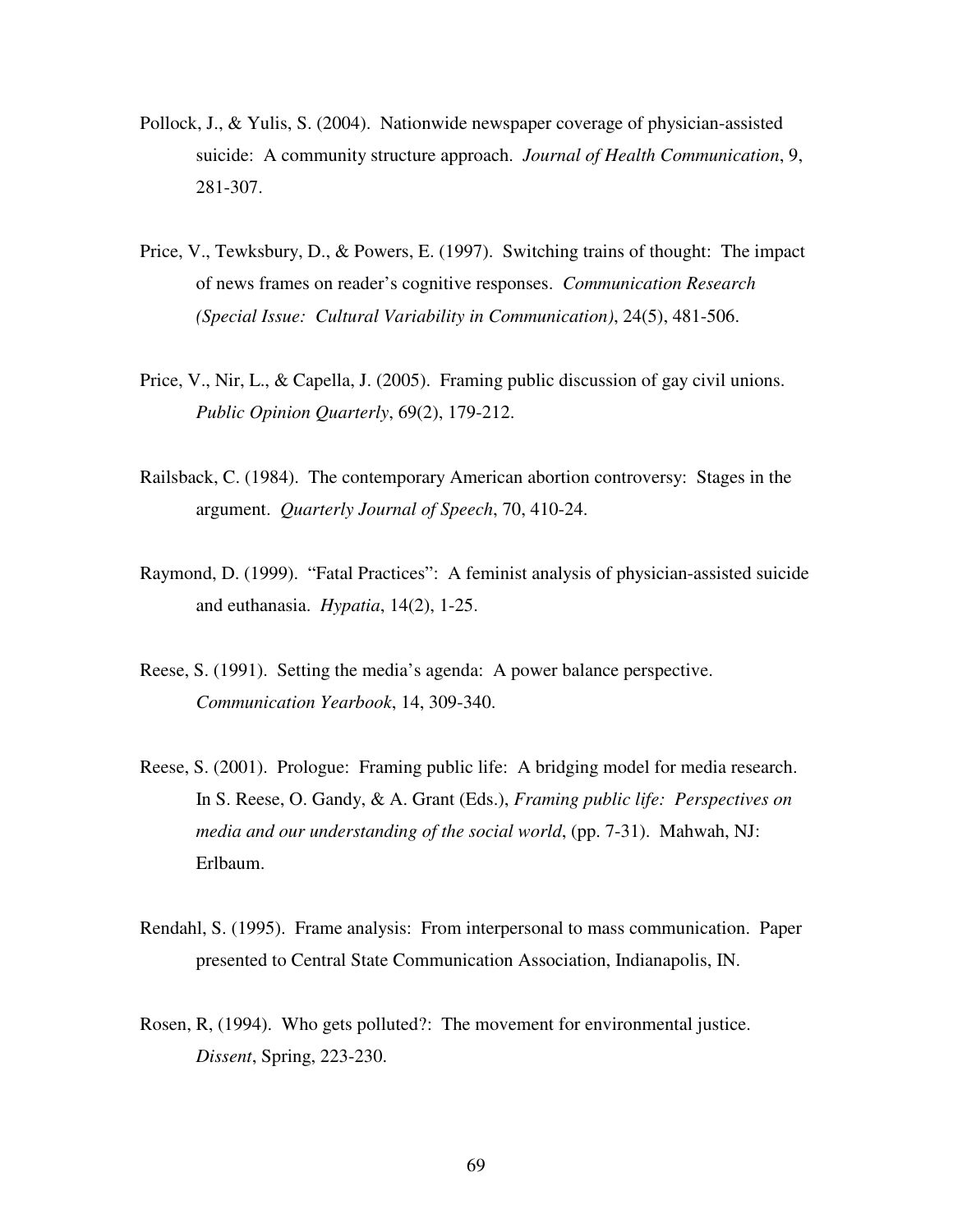Ryan, C. (1991). *Prime time activism*. Boston: South End.

- Ryan, C., Carragee, K., & Meinhofer, W. (2001). Theory into practice: Framing, the news media, and collective action. *Journal of Broadcasting and Electronic Media*, 45(1), 175-181.
- Sabato, L. (1991). *Feeding frenzy: How attack journalism has transformed American politics*. New York: Free Press.
- Scheufele, D. (1999). Framing as a theory of media effects. *Journal of Communication*, 49, 103-122.
- Scheufele, D. (2000). Agenda-setting, priming, and framing revisited: Another look at cognitive effects of political communication. *Mass Communication & Society*, 3, 297-316.
- Schön, D., & Rein, M. (1994). *Framing reflection: Toward the resolution of intractable policy controversies*. New York: Basic Books.
- Schwartz, J. (2005, October 6). Outside court, fierce debate on state law. *The New York Times*, A32.

Sigal, L. (1973). *Reporters and officials*. Lexington, MA: D.C. Heath.

- Snow, D., & Benford, R. (1992). Master frames and cycles of protest. In A. Morris & C. Mueller (Eds.), *Frontiers in social movement theory*, (pp. 133-154), New Haven, CT: Yale University Press.
- Snow, D., Rochford, E., Worden, S., & Benford, R. (1986). Frame alignment processes, micromobilization, and movement participation. *American Sociological Review*, 51, 464–481.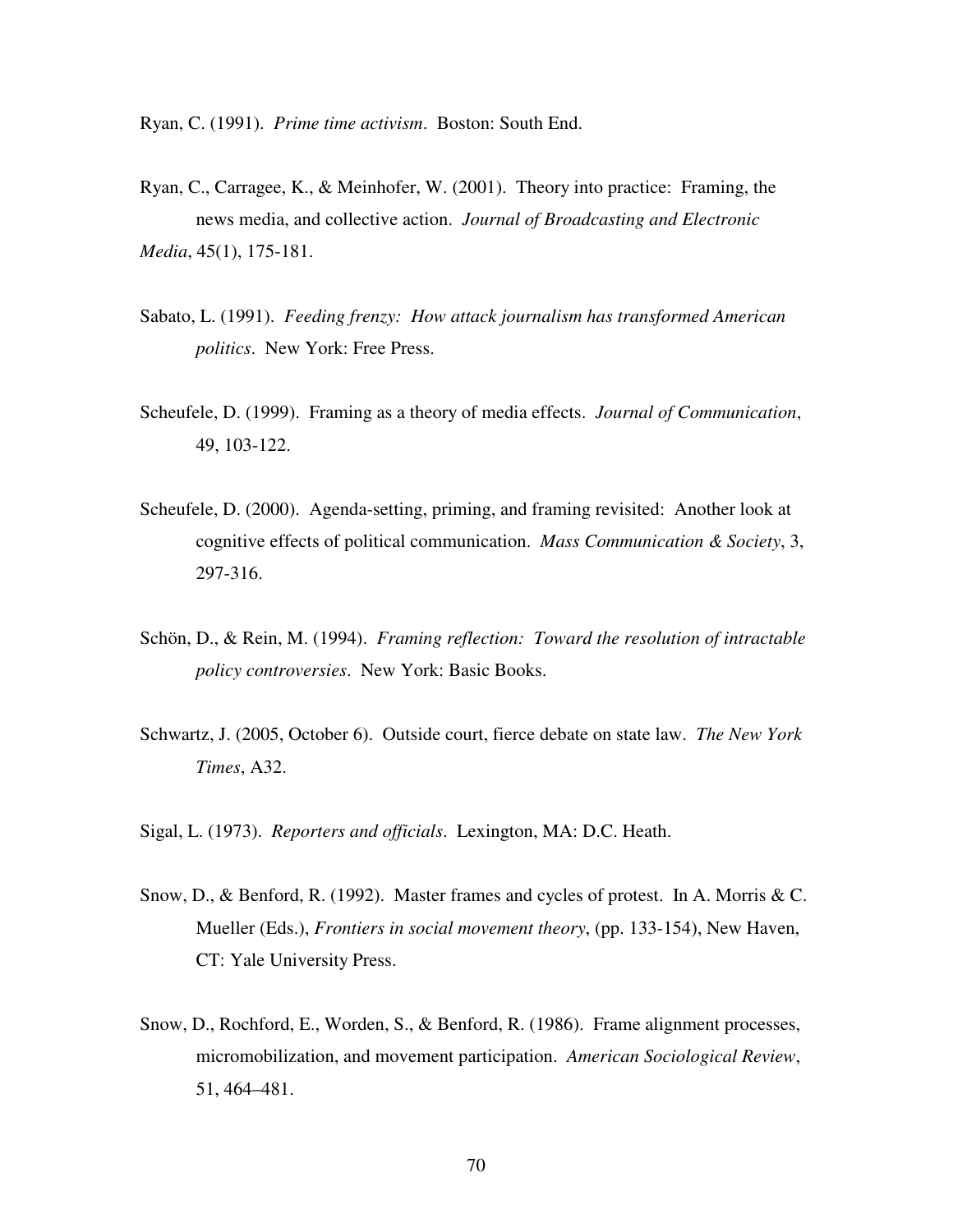- Terkildsen, N., Schnell, F., & Ling, C. (1998). Interest groups, the media, and policy debate formation: An analysis of message structure, rhetoric, and source cues. *Political Communication*, 15, 45-61.
- Thomasma, D., & Graber, G. (1990). *Euthanasia: Toward an ethical social policy*. New York: Continuum.
- Tuchman, G. (1978). *Making news: A study in the construction of reality*. New York: Free Press.
- Valkenburg, P., Semetko, H., & de Vreese, C. (1999). The effects of news framing on readers' thoughts and recall. *Communication Research*, 26(5), 550-569.
- Wallack, L., & Dorfman, L. (1996). Media advocacy: A strategy for advancing policy and promoting health. *Health Education Quarterly*, 23, 293-317.
- Wallack, L., Dorfman, L., Jernigan, D., & Themba, M. (1993). *Media advocacy and public health: Power for prevention*. Newbury Park, CA: Sage.
- Wanzer S., Federman D., Adelstein S., Cassel C., Cassem E., Cranford R., Hook E., Lo B., Moertel C., Safar P., et al. (1989). The Physician's Responsibility toward Hopelessly Ill Patients: A Second Look. *The New England Journal of Medicine*, 320, 844-849.
- Weir, R. (1989). *Abating treatment with critically ill patients: Ethical and legal limits to the medical prolongation of life*. New York: Oxford University Press.
- Williams, A.P., & Kaid, L.L. (2006). Media Framing of the European Parliamentary Elections: A View from the United States. In M. Maier & J. Tenscher (Eds.), *Campaigning in Europe—Campaigning for Europe: Political Parties,*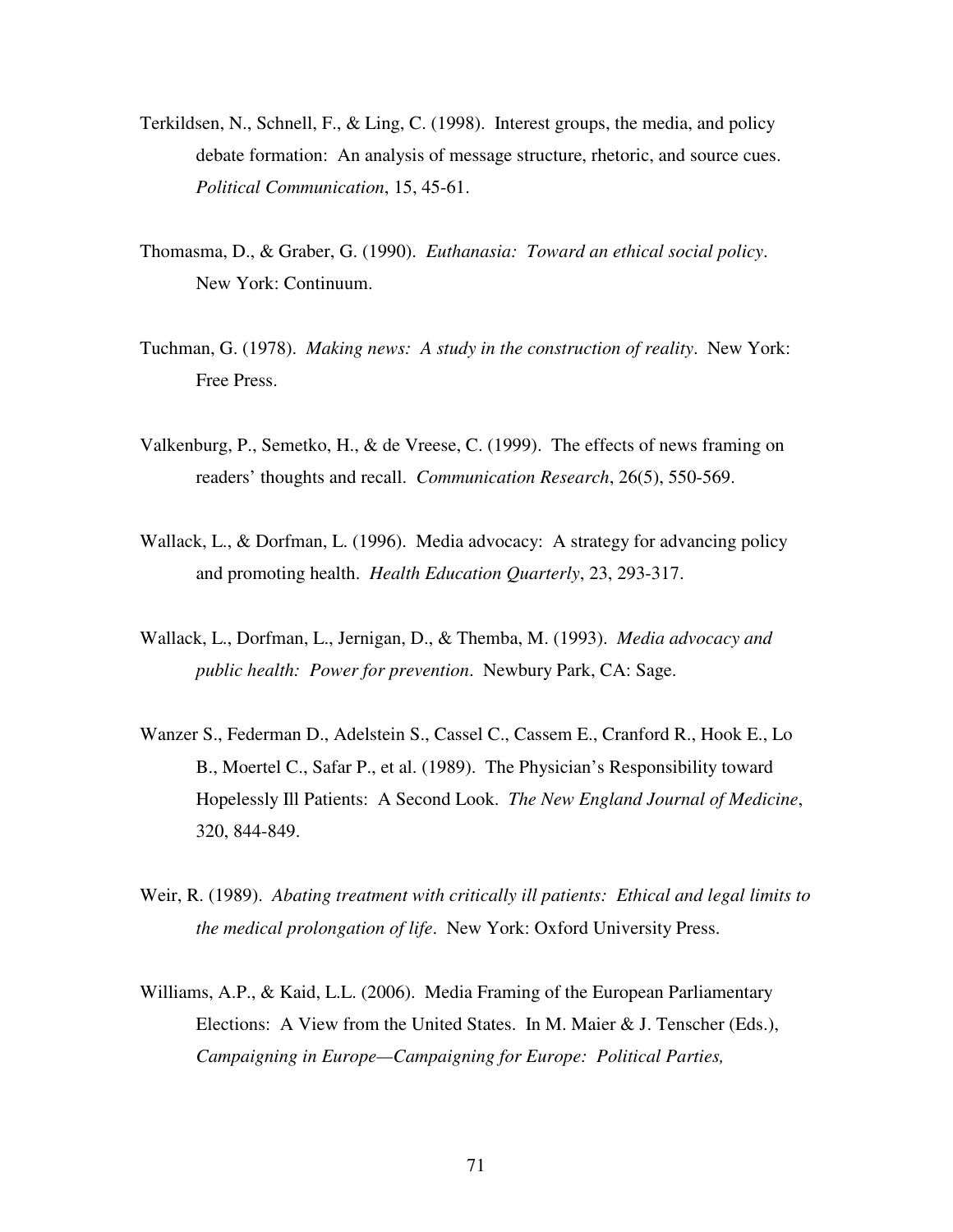*Campaigns, Mass Media and the European Parliament Elections 2004*, (pp. 295- 304). London, England: LIT Publishers.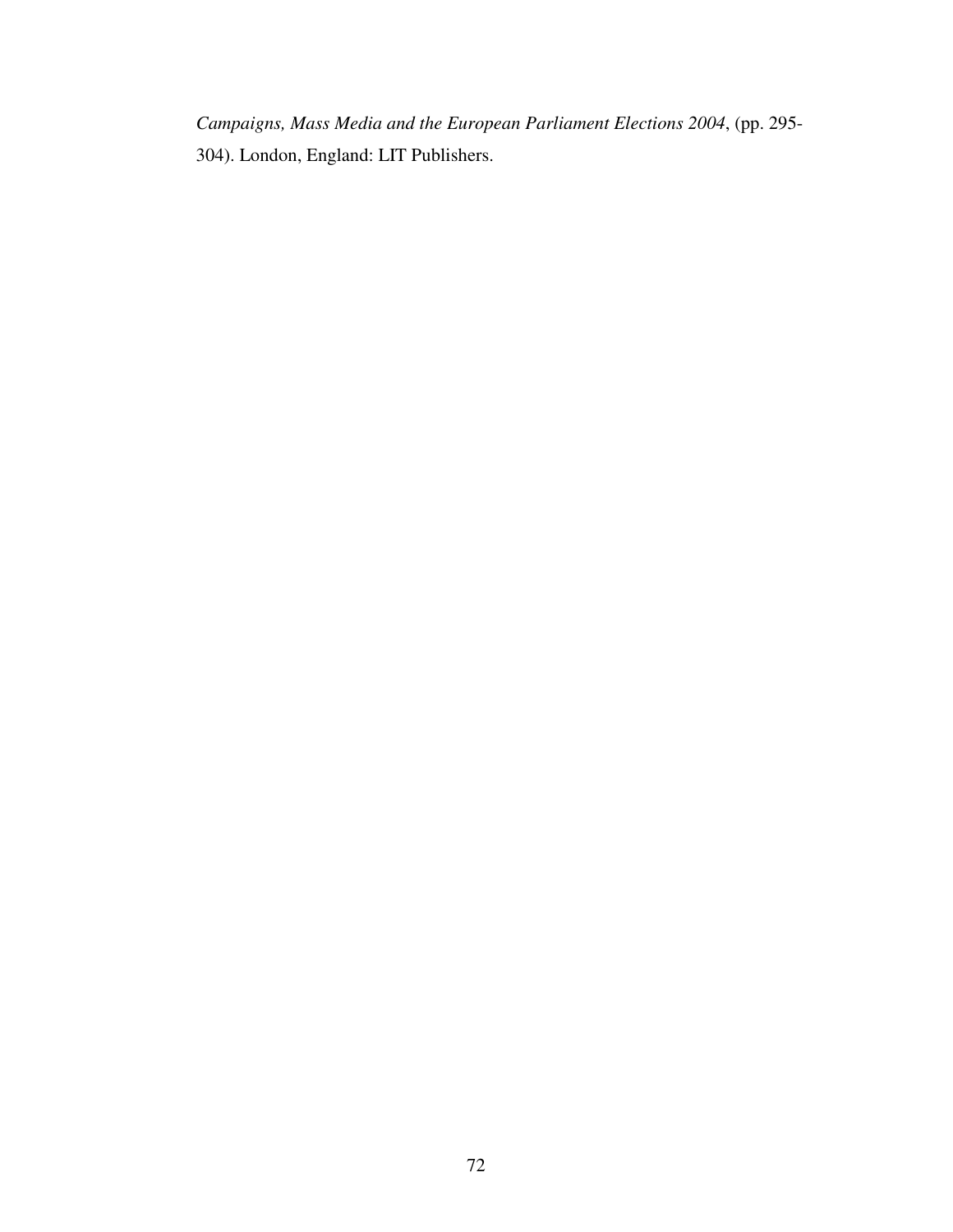# **APPENDIX A**

# **DDNC CODESHEET**

| <b>Coder ID</b>       |                                                                     |        |
|-----------------------|---------------------------------------------------------------------|--------|
| <b>Release Number</b> |                                                                     | (1.00) |
|                       | <b>Release Date</b>                                                 |        |
|                       | <b>Release Headline</b>                                             |        |
|                       | <b>Release Length</b>                                               | (1.00) |
|                       | <b>Release Classification</b>                                       | (.80)  |
| $\Box$                | <b>Hard News</b>                                                    |        |
| $\Box$                | <b>Soft News (Features)</b>                                         |        |
| $\Box$                | <b>Editorial or Opinions Piece</b>                                  |        |
|                       | <b>Primary Release Focus</b>                                        | (1.00) |
| □                     | <i>Issue</i>                                                        |        |
| $\Box$                | Organization                                                        |        |
|                       | What is the level of coverage dedicated to the DDNC in the release? | (1.00) |
| $\Box$                | Prominent                                                           |        |
| $\Box$                | Moderate                                                            |        |
| $\Box$                | Negligible                                                          |        |
|                       | Does the release offer contact information for the DDNC?            | (1.00) |
| $\Box$                | Yes                                                                 |        |
| $\Box$                | No                                                                  |        |
|                       | <b>Economic Consequences Frame</b>                                  | (1.00) |
| $\Box$                | Present                                                             |        |
| $\Box$                | Absent                                                              |        |
|                       | <b>Economic Consequences Frame</b>                                  | (1.00) |
| □                     | Positive                                                            |        |
| $\Box$                | Neutral                                                             |        |
| ❏                     | Negative                                                            |        |
|                       | <b>Economic Consequences Frame</b>                                  | (1.00) |
| $\Box$                | Substantive                                                         |        |
| $\Box$                | Ambiguous                                                           |        |
|                       | <b>Political Consequences Frame</b>                                 | (1.00) |
| $\Box$                | Present                                                             |        |
| $\Box$                | Absent                                                              |        |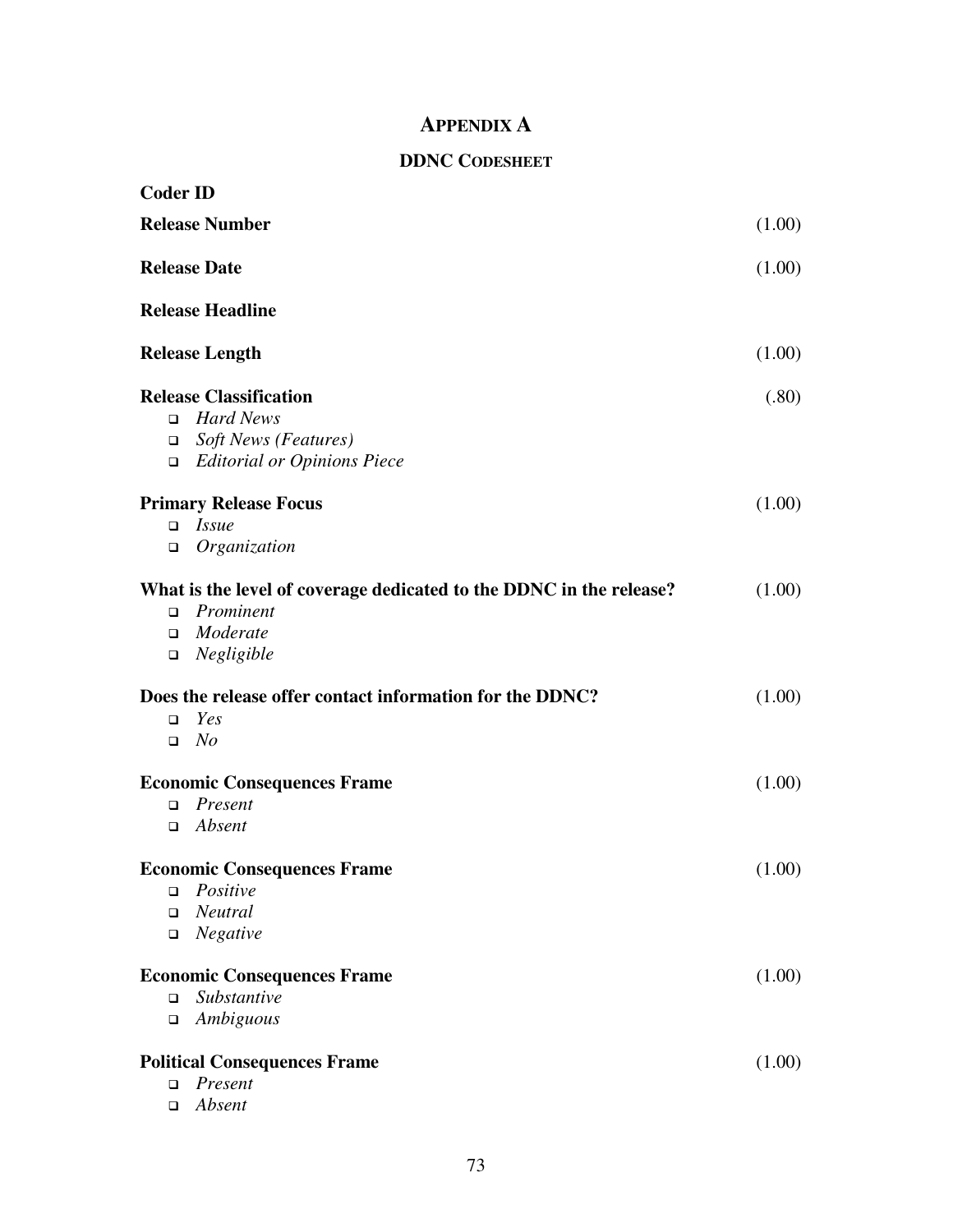| <b>Political Consequences Frame</b> |                                                | (.80)  |
|-------------------------------------|------------------------------------------------|--------|
| $\Box$                              | Positive                                       |        |
| □                                   | Neutral                                        |        |
| $\Box$                              | Negative                                       |        |
|                                     | <b>Political Consequences Frame</b>            | (.80)  |
| $\Box$                              | Substantive                                    |        |
| $\Box$                              | Ambiguous                                      |        |
|                                     | <b>Conflict Frame</b>                          | (1.00) |
| $\Box$                              | Present                                        |        |
| $\Box$                              | Absent                                         |        |
|                                     | <b>Conflict Frame</b>                          | (1.00) |
| $\Box$                              | Positive                                       |        |
| $\Box$                              | <b>Neutral</b>                                 |        |
| $\Box$                              | Negative                                       |        |
|                                     | <b>Conflict Frame</b>                          | (.80)  |
| $\Box$                              | Substantive                                    |        |
| $\Box$                              | Ambiguous                                      |        |
|                                     | <b>Societal Impact/National Identity Frame</b> | (1.00) |
| $\Box$                              | Present                                        |        |
| $\Box$                              | Absent                                         |        |
|                                     | <b>Societal Impact/National Identity Frame</b> | (1.00) |
| $\Box$                              | Positive                                       |        |
| $\Box$                              | Neutral                                        |        |
| $\Box$                              | Negative                                       |        |
|                                     | <b>Societal Impact/National Identity Frame</b> | (1.00) |
|                                     | $\Box$ Substantive                             |        |
| $\Box$                              | Ambiguous                                      |        |
|                                     | <b>Responsibility Frame</b>                    | (.80)  |
| $\Box$                              | Present                                        |        |
| □                                   | Absent                                         |        |
|                                     | <b>Responsibility Frame</b>                    | (.80)  |
| $\Box$                              | Positive                                       |        |
| $\Box$                              | Neutral                                        |        |
| $\Box$                              | Negative                                       |        |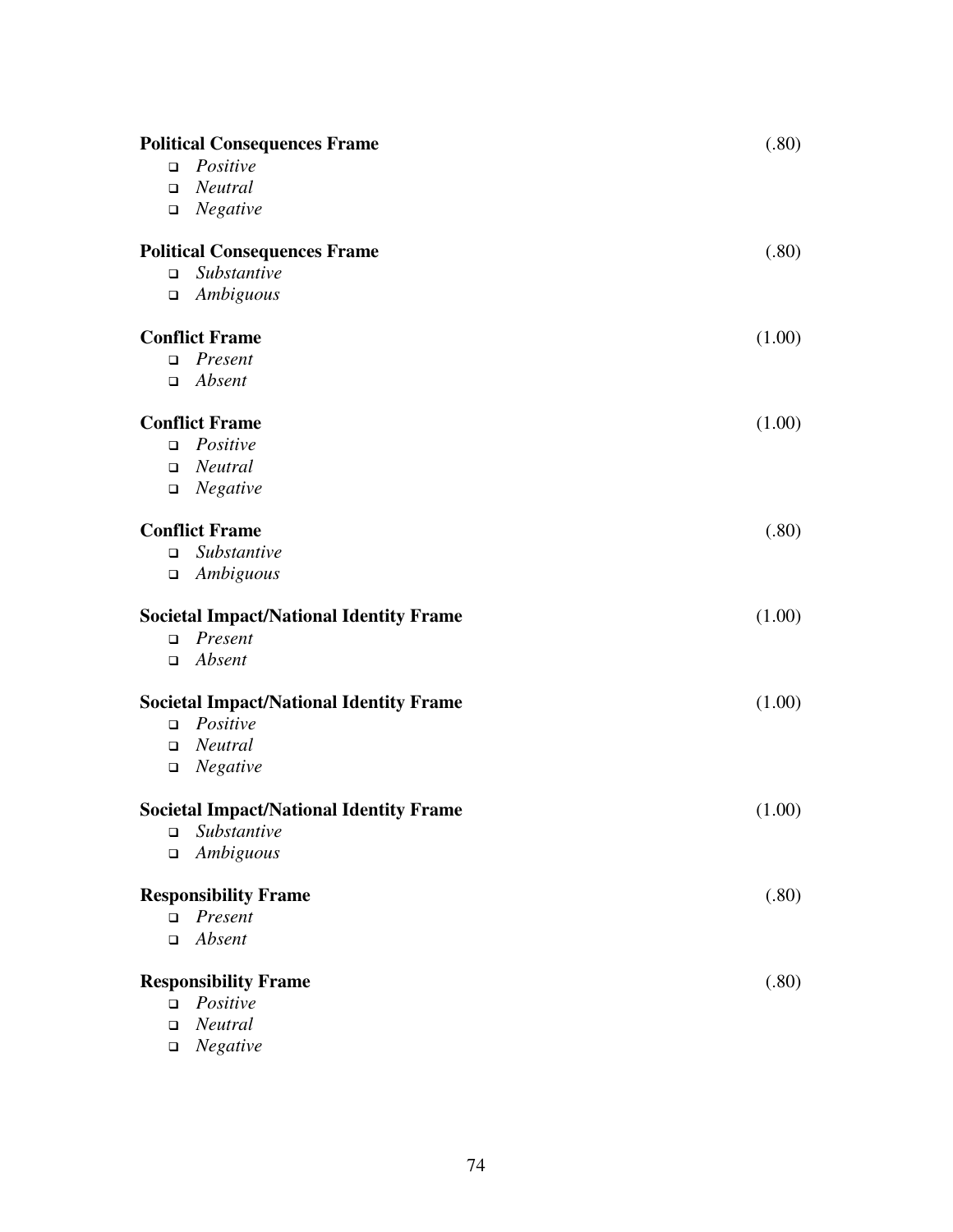|        | <b>Responsibility Frame</b>                | (.80)  |
|--------|--------------------------------------------|--------|
| $\Box$ | Substantive                                |        |
|        | $\Box$ Ambiguous                           |        |
|        | <b>Human Interest Frame</b>                | (1.00) |
|        | $\Box$ Present                             |        |
|        | $\Box$ Absent                              |        |
|        | <b>Human Interest Frame</b>                | (1.00) |
| $\Box$ | Positive                                   |        |
|        | $\Box$ Neutral                             |        |
|        | $\Box$ Negative                            |        |
|        | <b>Human Interest Frame</b>                | (1.00) |
|        | $\Box$ Substantive                         |        |
|        | $\Box$ Ambiguous                           |        |
|        | <b>Apathy/Disinterest Frame</b>            | (1.00) |
|        | $\Box$ Present                             |        |
|        | $\Box$ Absent                              |        |
|        | <b>Apathy/Disinterest Frame</b>            | (1.00) |
|        | $\Box$ Positive                            |        |
|        | $\Box$ Neutral                             |        |
|        | $\Box$ Negative                            |        |
|        | <b>Apathy/Disinterest Frame</b>            | (1.00) |
|        | $\square$ Substantive                      |        |
|        | $\Box$ Ambiguous                           |        |
|        | <b>Morality/Values Frame</b>               | (.80)  |
|        | $\Box$ Present                             |        |
| $\Box$ | Absent                                     |        |
|        | <b>Morality/Values Frame</b>               | (.80)  |
| $\Box$ | Positive                                   |        |
| $\Box$ | Neutral                                    |        |
|        | $\Box$ Negative                            |        |
|        | <b>Morality/Values Frame</b>               | (.80)  |
| $\Box$ | Substantive                                |        |
| $\Box$ | Ambiguous                                  |        |
|        | <b>Patient Rights/Choice/Dignity Frame</b> | (1.00) |
|        | $\Box$ Present                             |        |
|        |                                            |        |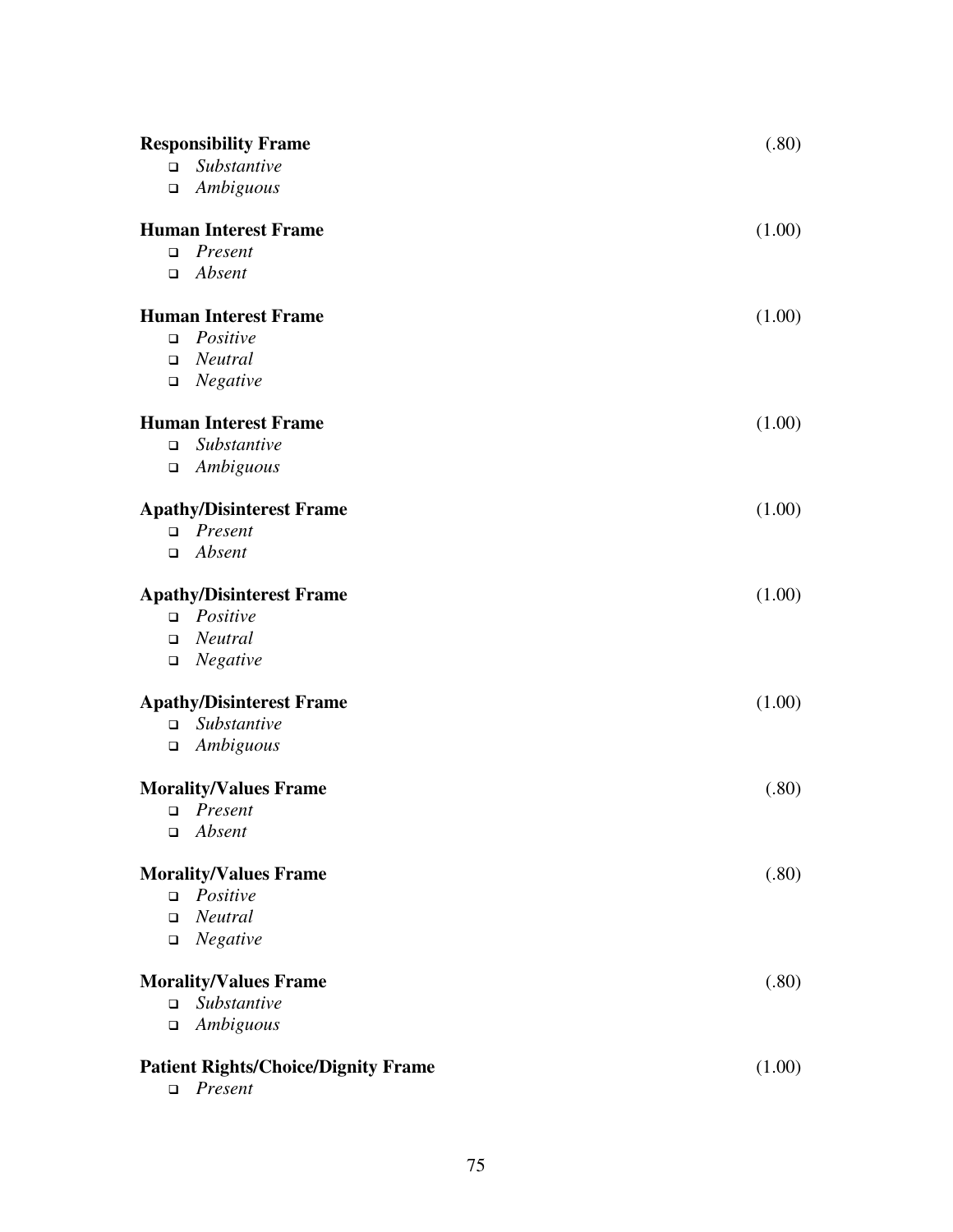*Absent* 

|        | <b>Patient Rights/Choice/Dignity Frame</b> | (.80)  |
|--------|--------------------------------------------|--------|
| $\Box$ | Positive                                   |        |
| $\Box$ | Neutral                                    |        |
| $\Box$ | Negative                                   |        |
|        | <b>Patient Rights/Choice/Dignity Frame</b> | (1.00) |
| $\Box$ | Substantive                                |        |
| $\Box$ | Ambiguous                                  |        |
|        | <b>State Rights/Big Government Frame</b>   | (1.00) |
| $\Box$ | Present                                    |        |
| $\Box$ | Absent                                     |        |
|        | <b>State Rights/Big Government Frame</b>   | (1.00) |
| $\Box$ | Positive                                   |        |
| $\Box$ | <b>Neutral</b>                             |        |
| $\Box$ | Negative                                   |        |
|        | <b>State Rights/Big Government Frame</b>   | (.80)  |
| $\Box$ | Substantive                                |        |
| $\Box$ | Ambiguous                                  |        |
|        | <b>Sympathy/Empathy Frame</b>              | (1.00) |
| $\Box$ | Present                                    |        |
| $\Box$ | Absent                                     |        |
|        | <b>Sympathy/Empathy Frame</b>              | (1.00) |
| $\Box$ | Positive                                   |        |
| $\Box$ | Neutral                                    |        |
| $\Box$ | Negative                                   |        |
|        | <b>Sympathy/Empathy Frame</b>              | (1.00) |
| $\Box$ | <i>Substantive</i>                         |        |
| $\Box$ | Ambiguous                                  |        |
|        | <b>Legality Frame</b>                      | (1.00) |
| $\Box$ | Present                                    |        |
| $\Box$ | Absent                                     |        |
|        | <b>Legality Frame</b>                      | (.80)  |
| $\Box$ | Positive                                   |        |
| $\Box$ | Neutral                                    |        |
| $\Box$ | Negative                                   |        |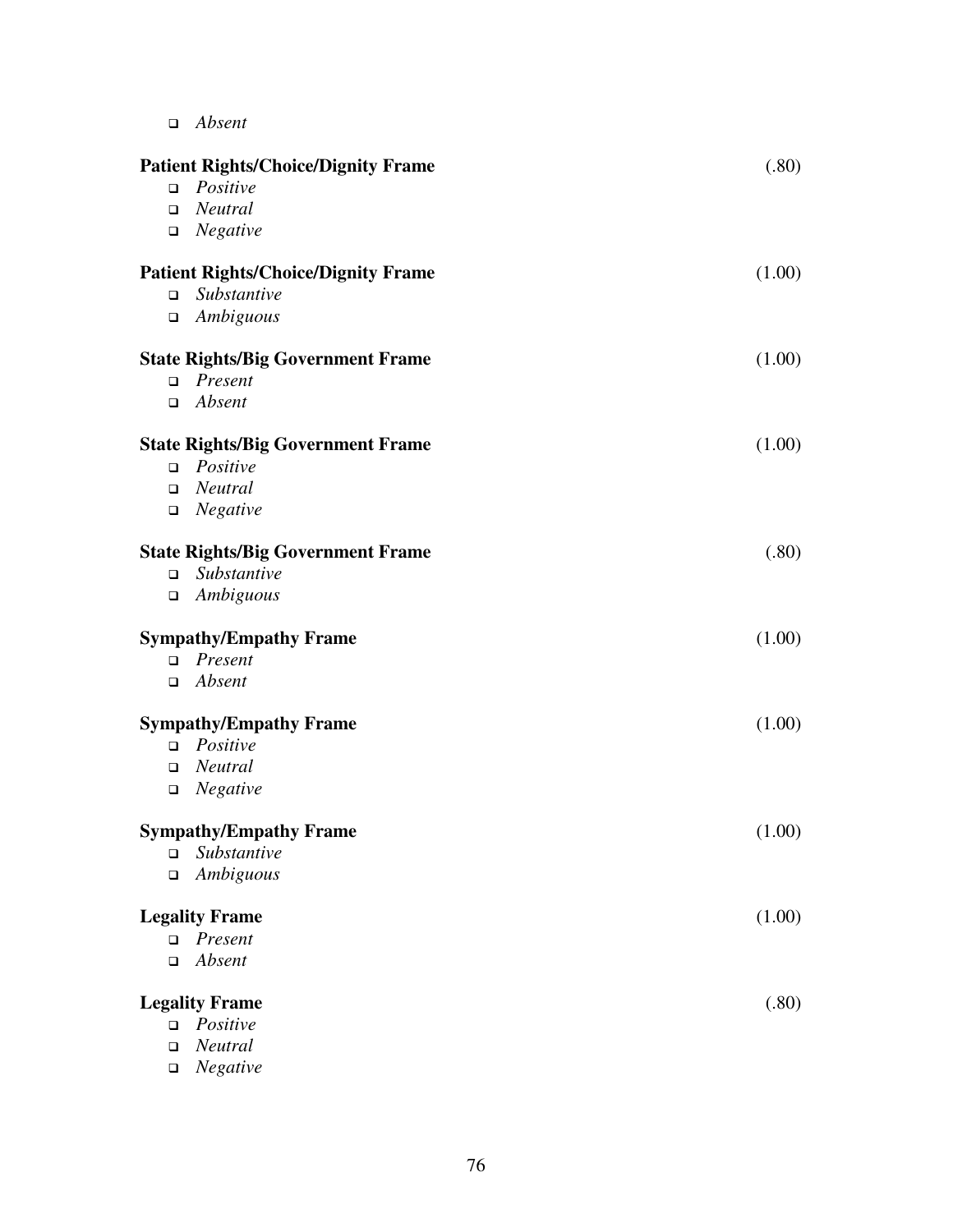# **Legality Frame** (.80)

- *Substantive*
- *Ambiguous*

**Provide a noteworthy statement that is most indicative of the overall story.**

**List any key words or phrases.**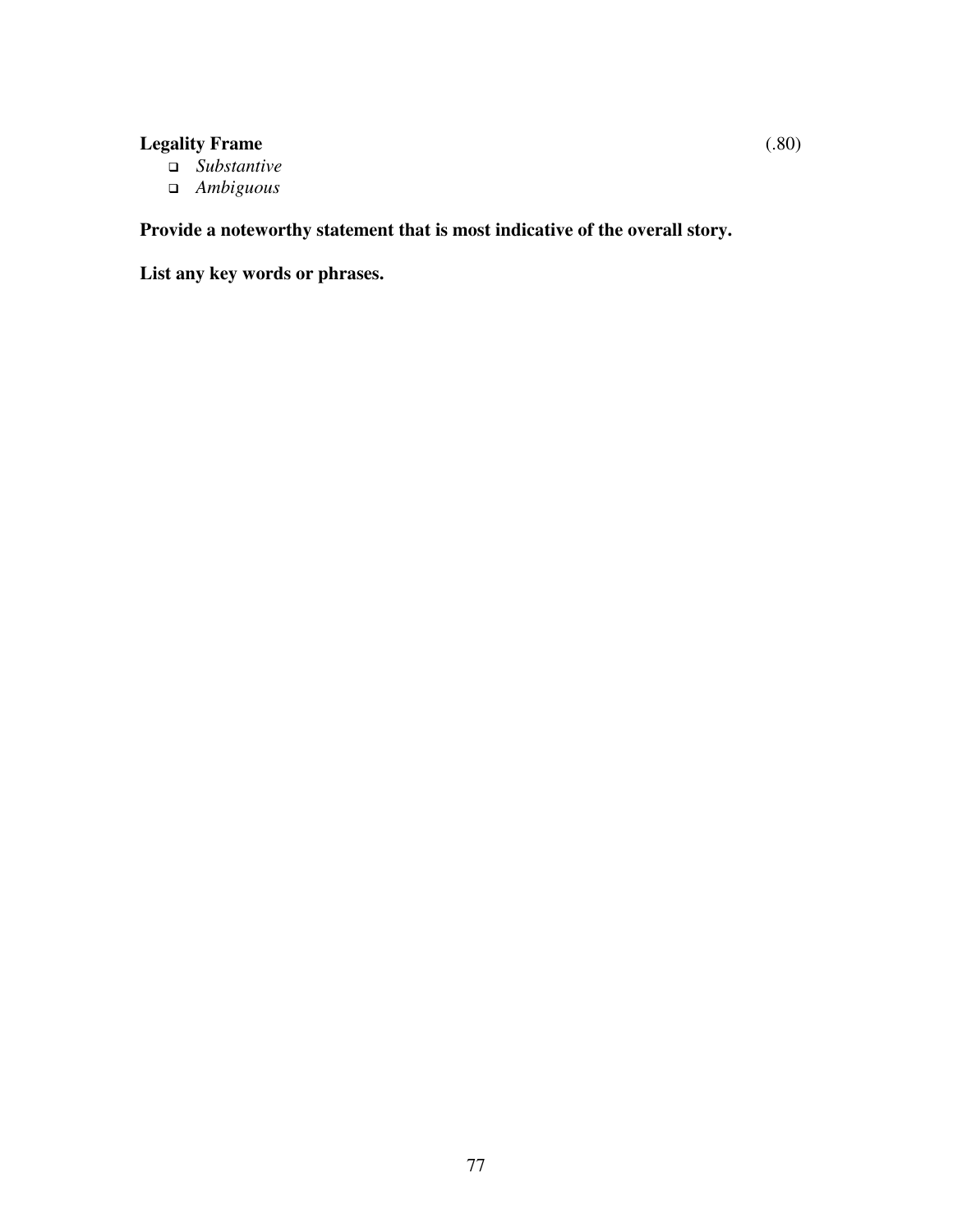# **APPENDIX B**

#### **DDNC CODEBOOK**

#### **Coder ID**

Coders will input their first, middle, and last initials for identification purposes.

#### **Release Number**

Input the three or four digit number identifying each release.

### **Release Date**

Indicate the original date on which the release ran using an eight-digit number divided by forward slashes (e.g., 04/02/2003 for April 2, 2003).

### **Release Headline**

Provide the exact headline that was associated with each release. Subheadings are not needed.

### **Release Length**

Provide the length of the release based upon total word count, including any headlines and subheads.

### **Release Classification**

Answers must be constrained to one of the following answers:

- *Hard News* defined as a release likely to be featured in a hard news section of a media outlet (e.g., the front page). Such a release would consist primarily of facts and information.
- *Soft News (Features)* defined as a release likely to be featured in a soft news section of a media outlet (e.g., the features page; entertainment page) consisting primarily of biographies, narratives, and areas of interest.
- *Editorial or Opinions Piece* defined as releases likely to be featured in the editorial section of a media outlet consisting primarily of an individual's or a group's opinion but which might include characteristics of both hard and soft news. Such a release might be attributed to a single person or an organization, such as the DDNC or an outside group.

## **Primary Release Focus**

Answers must be constrained to one of the following answers:

- *Issue* defined as featuring coverage that focuses primarily on the issues of physician-assisted suicide, death with dignity, or the laws dealing with both.
- *Organization* defined as featuring coverage that focuses primarily on the DDNC.

#### **What is the level of coverage dedicated to the DDNC in the release?**

Answers must be constrained to one of the following answers: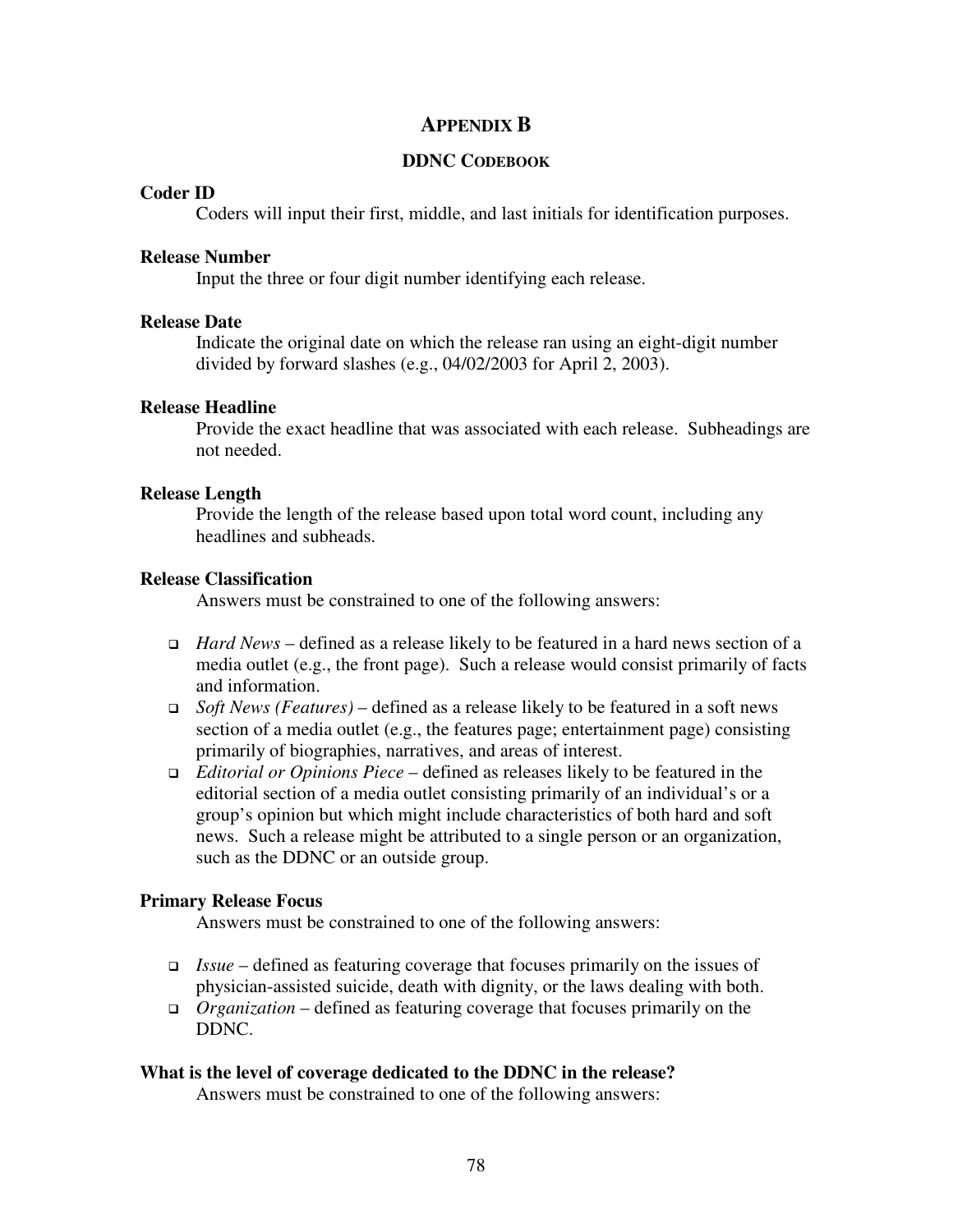- *Prominent* defined as featuring coverage of the organization as the primary focus of the release. The organization is mentioned within the first two paragraphs of the release and is featured throughout the overall release length. The overall release is about the organization, but may include other information.
- *Moderate* defined as featuring coverage of the organization as a primary, but not exclusive focus of the release. The organization is mentioned within the first third of the release and is featured in less than two-thirds of the overall release length. For example, a representative of the organization might be quoted, followed by space given to explain the nature and purpose of the organization.
- *Negligible* defined as featuring minimal coverage of the organization within the release. The organization is featured in less than a third of the overall release length, perhaps even in passing. For example, the organization is mentioned only in the final paragraph or has a single quote attributed to one of its representatives. "Negligible" also describes no mention of the organization at all.

## **Does the release offer contact information for the DDNC?**

Contact information consists of any means made available for contacting any representative body of the DDNC. Answers must be constrained to one of the following answers:

- *Yes*
- *No*

## **Frames:**

A frame is defined as the "underlying assumptions, beliefs and ideologies that serve as heuristics for how a particular story should be understood" (Clegg Smith et al., 2002). Each frame listed below has the following options through which to provide a description. These choices are divided into three sections for each frame. Answers must be constrained to one of the following answers:

- *Present* The frame being coded for is present in the release content. Coders should mark the frame as present no matter its level of prominence.
- *Absent* The frame being coded for does not exist in the release content.

Answers must be constrained to one of the following answers:

- *Positive* The frame or information contained within the frame is presented in a positive manner by either the author or a source. Such a positive manner may come across by information or word choice.
- *Neutral* The frame is presented neither positively nor negatively way, or is presented as both equally.
- *Negative* The frame or information contained within the frame is presented in a negative manner by either the author or a source. Such a negative manner may come across by information provided or word choice.

Answers must be constrained to one of the following answers: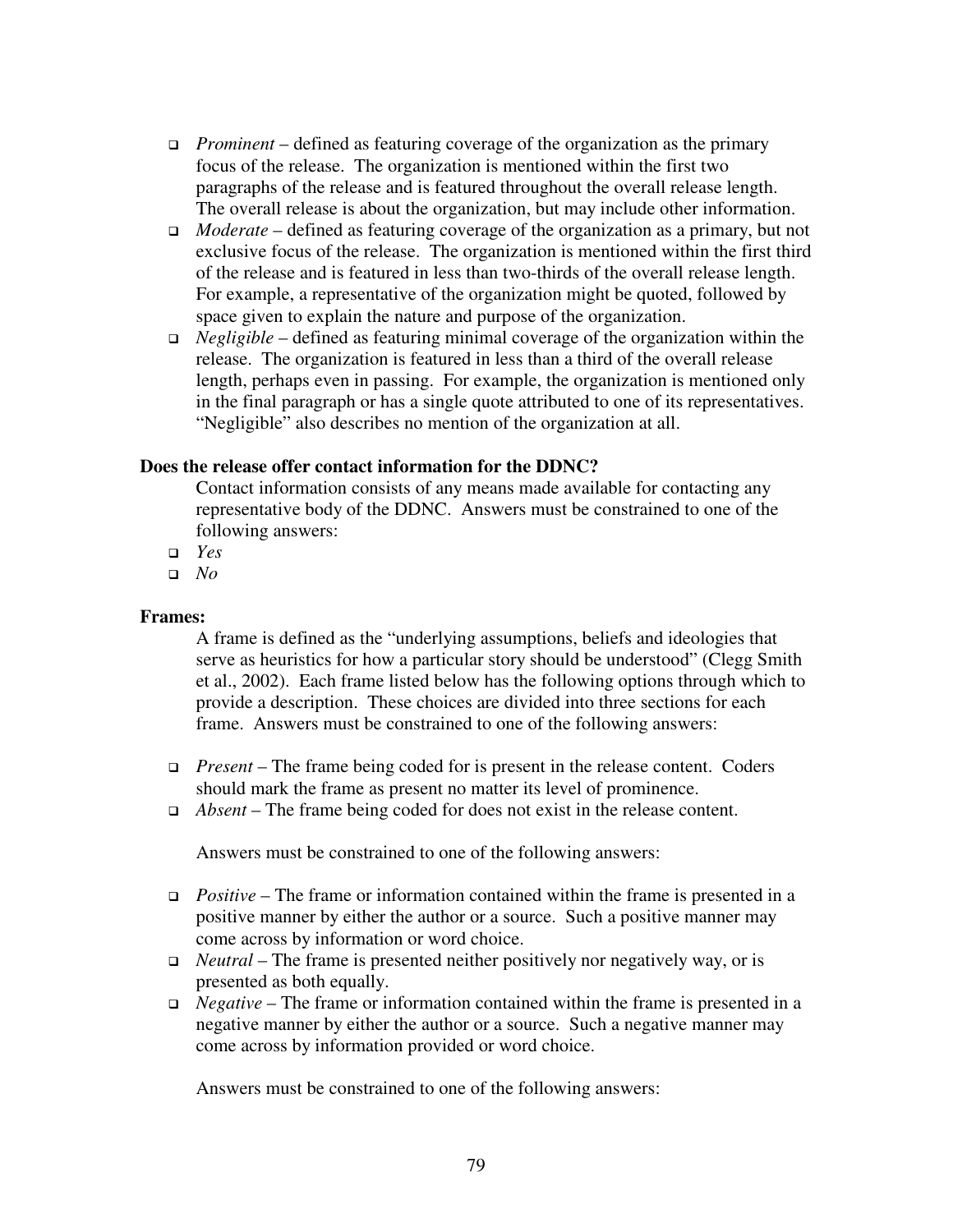- *Substantive* The frame being coded for is prominent throughout at least onethird of the overall release. Although the frame may not be the sole focus of the release, the author does utilize significant time or effort in discussing it.
- *Ambiguous* The frame being coded for is present but is featured with negligible to moderate prominence. The author may not focus on the frame but it is present in some form.

Answers may consist of any of the following answers:

- *Economic Consequences* defined as a focus on any short or long-term economic consequences that would come from legal physician-assisted suicide. The consequences may be either positive or negative, and may be for an individual (e.g., a politician; physician) or a group (e.g., the DDNC).
- *Political Consequences* defined as a focus on any short or long-term political consequences that would come from legal physician-assisted suicide. Political consequences may involve current or potential incarceration in addition to normal political events such as elections. The consequences may be either positive or negative, and may be for an individual (e.g., a politician; physician) or a group (e.g., the DDNC).
- *Conflict* defined as the direct mention on any conflict dealing with physicianassisted suicide between groups or individuals (e.g., between the DDNC and politicians; between the DDNC and Not Dead Yet). This kind of coverage makes winning and losing the central concern and may be diagnostic in nature or focus on who is seemingly triumphant in this conflict.
- *Societal Impact/National Identity* defined as a focus on American societal impacts of physician-assisted suicide (e.g., America being seen as a 'suicide nation' around the world; Oregon being seen as a 'suicide state' around the nation).
- *Responsibility* defined as a focus on responsibility held by any party associated with physician-assisted suicide (e.g., responsibilities of the patients; doctors; families; legislators). Such responsibilities may include obligations held by patients (e.g., steps needed to gain legal permission to commit suicide) or attributions held by organizations (e.g., claiming to have passed legislation).
- *Human Interest* defined as a focus on a specific person, such as in a biographical piece. Multiple people may be discussed within a single human interest frame. This frame might be exemplified by an individual's story or an emotional angle being added to the presentation of a particular event, issue, or problem.
- *Apathy/Disinterest* defined as a focus on the lack of interest in the subject of physician-assisted suicide, held by any group (e.g., disinterest on the part of legislators; the average citizen).
- *Morality/Values* defined as a focus on any moral or religious beliefs dealing with physician-assisted suicide. Such beliefs may be positive (for it) or negative (against it), and can be secular in nature.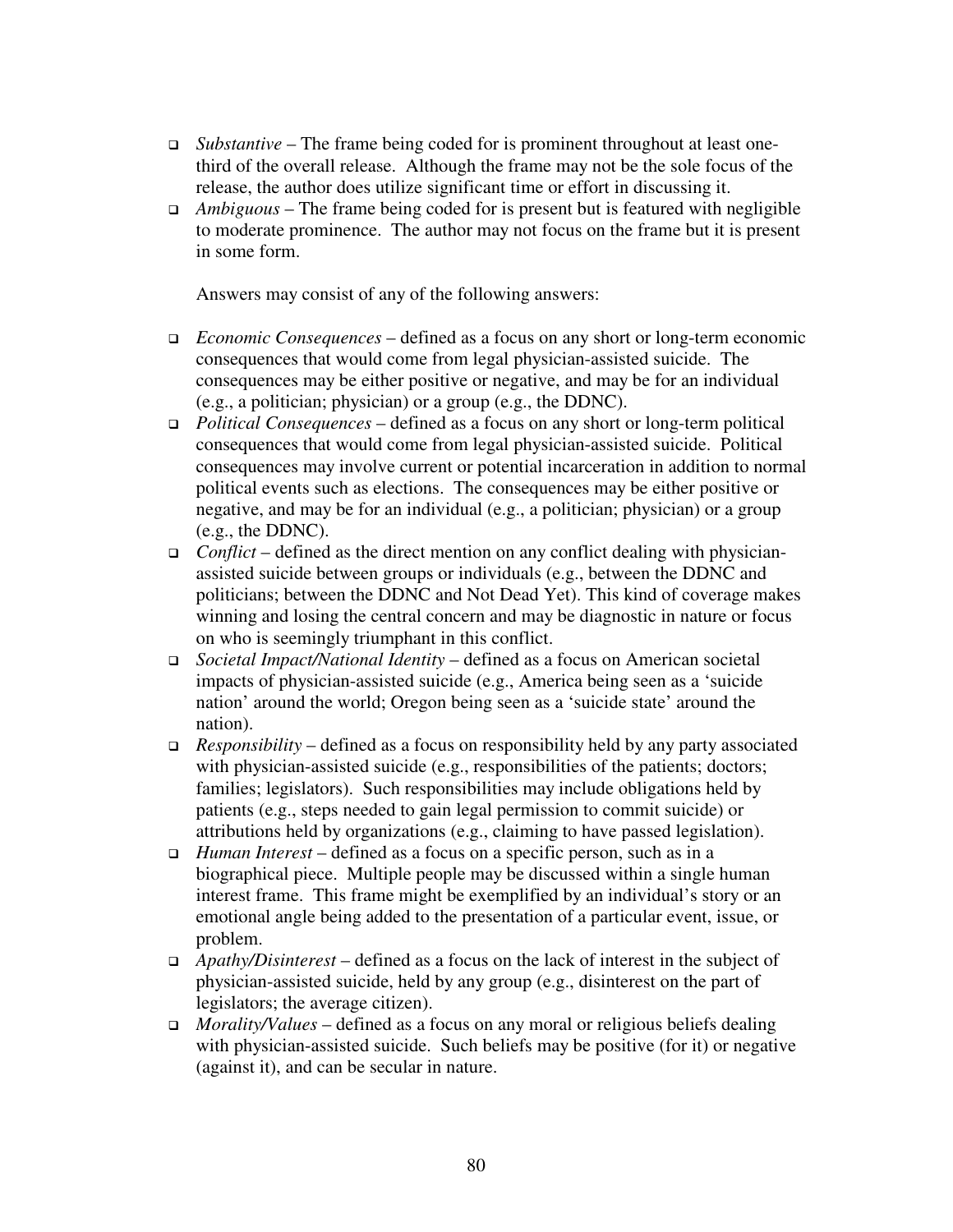- *Patient Rights/Choice/Dignity* defined as a focus on the rights and choices available to patients in end of life care. Such a focus might, for example, be on a terminal patient who chooses to die quickly rather then to continue suffering. Conversely, the frame may emphasize a disabled person who chooses to live through any setbacks presented by his or her disability. The focus may also be on other options not associated with physician-assisted suicide, such as hospice care or increased pain medication.
- *State Rights/Big Government* defined as a focus on keeping the federal and state jurisdictions separate. For example, federal law could make physician-assisted suicide illegal, negating an Oregon law that deems it not so. Any discussion of separating or uniting state and federal governments fits into this frame.
- *Sympathy/Empathy* defined as a focus on sympathetic feelings towards any individual or group involved with physician-assisted suicide. Such a focus might coexist with a human interest frame, but may not always do so. Any negative or positive discussions of pity fit within this frame (e.g., pity for patients; doctors; families; politicians; etc.).
- *Legality* defined as a focus the legality of any steps intended to legalize or criminalize physician-assisted suicide. For example, former Attorney General Ashcroft charged Oregon doctors with misuse of federally-controlled medications when the doctors prescribed lethal doses. Subsequently, Ashcroft was found to have overstepped his legal responsibilities in doing so. The legality frame may include the legal and illegal choices made by patients, but also includes discussions of legality beyond patient choices.

## **Provide a** single **noteworthy statement that is most indicative of the overall release.**

Coders will provide the statement exactly as written. Outside attribution is not necessary. The quote or statement should be different, if possible, from any quoted text listed above (i.e., indicative of information provided).

#### **List any key words or phrases.**

Defined as any key words or phrases that seem to be specialized jargon or uniquely linked to the topic at hand. For example, *physician-assisted suicide*, *death with dignity*, *euthanasia*, *persistent vegetative state*, *end of life choices*, or *living will* might be considered key words or phrases.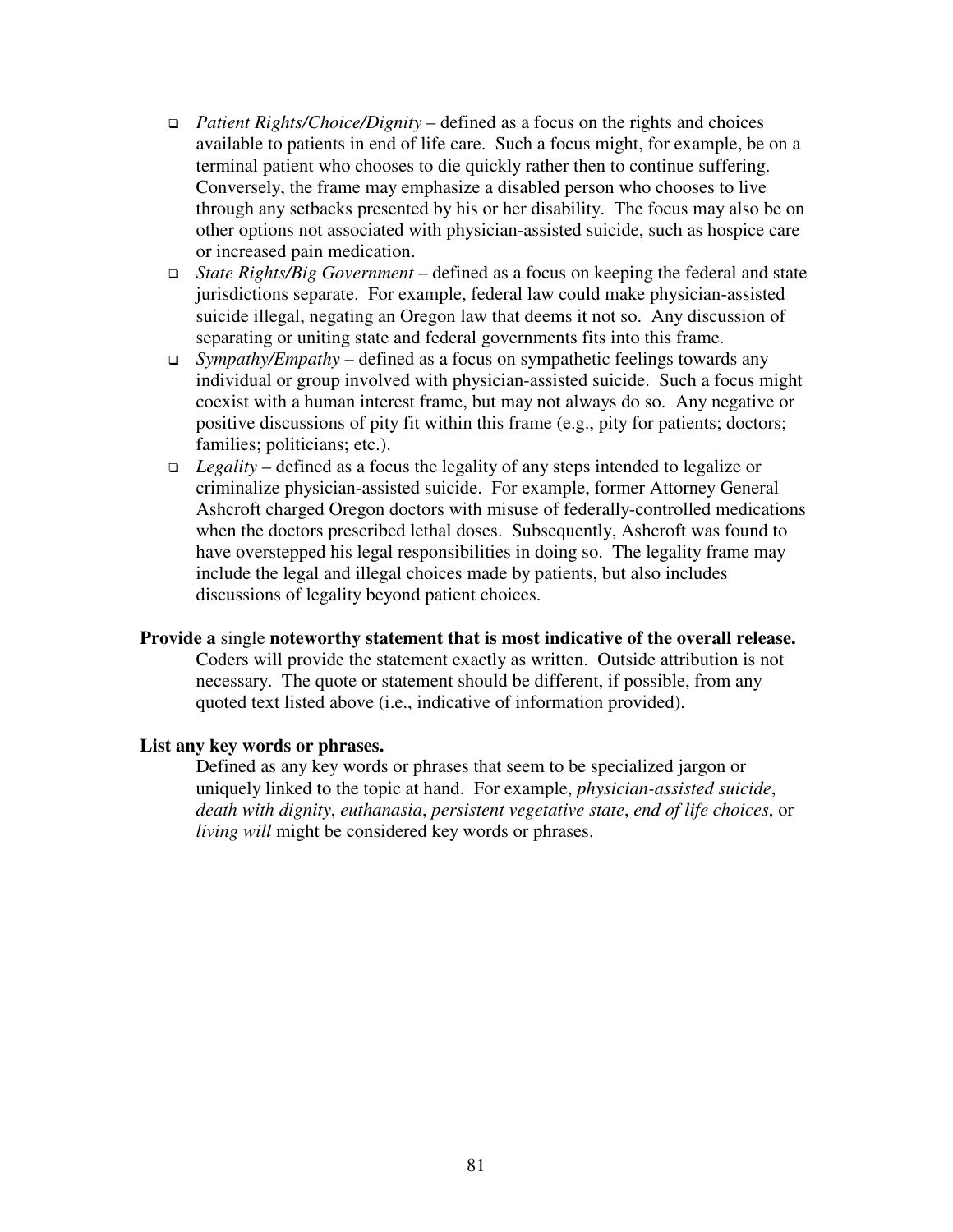# **APPENDIX C**

# **NEWSPAPER CODESHEET**

| <b>Coder ID</b>   |                                                                   |        |
|-------------------|-------------------------------------------------------------------|--------|
|                   | <b>Story Number</b>                                               | (1.00) |
| <b>Story Date</b> |                                                                   | (1.00) |
|                   | <b>Story Headline</b>                                             |        |
|                   | <b>Story Length</b>                                               | (1.00) |
|                   | <b>Original Publication</b>                                       | (1.00) |
| $\Box$            | The Oregonian                                                     |        |
| $\Box$            | The Washington Post                                               |        |
| $\Box$            | USA Today                                                         |        |
| $\Box$            | The New York Times                                                |        |
|                   | <b>Story Classification</b>                                       | (.85)  |
| $\Box$            | <b>Hard News</b>                                                  |        |
| $\Box$            | <b>Soft News (Features)</b>                                       |        |
| $\Box$            | <b>Editorial or Opinions Piece</b>                                |        |
|                   | <b>Primary Story Focus</b>                                        | (1.00) |
| $\Box$            | <i>Issue</i>                                                      |        |
| $\Box$            | Organization                                                      |        |
|                   | What is the level of coverage dedicated to the DDNC in the story? | (.92)  |
| $\Box$            | Prominent                                                         |        |
| $\Box$            | Moderate                                                          |        |
| $\Box$            | Negligible                                                        |        |
|                   | Does the story offer contact information for the DDNC?            | (1.00) |
| $\Box$            | Yes                                                               |        |
|                   | $\Box$ No                                                         |        |
|                   | <b>Economic Consequences Frame</b>                                | (1.00) |
| $\Box$            | Present                                                           |        |
| $\Box$            | Absent                                                            |        |
|                   | <b>Economic Consequences Frame</b>                                | (1.00) |
| $\Box$            | Positive                                                          |        |
| $\Box$            | Neutral                                                           |        |
| ❏                 | Negative                                                          |        |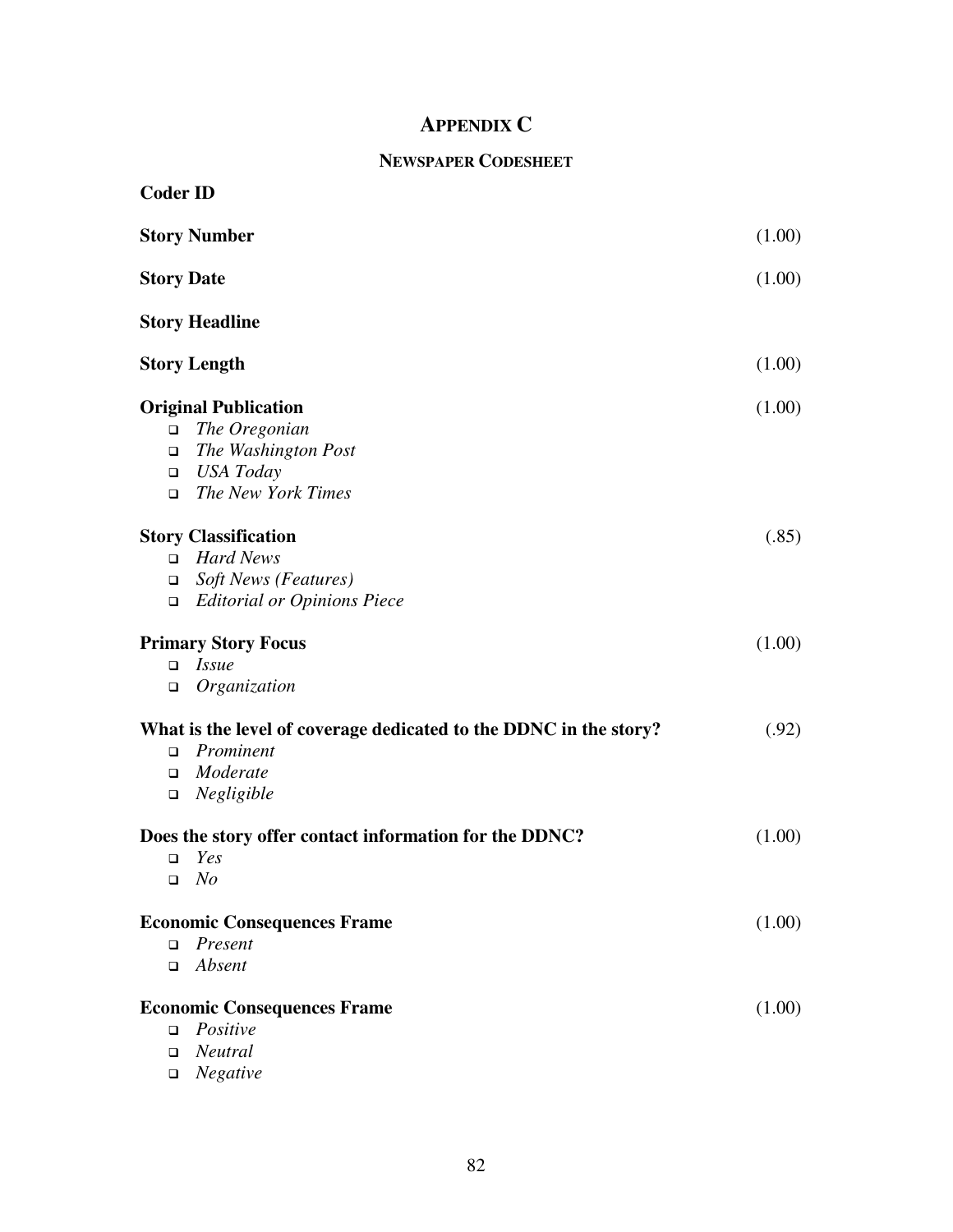| <b>Economic Consequences Frame</b> |                                                | (1.00) |
|------------------------------------|------------------------------------------------|--------|
| $\Box$                             | Substantive                                    |        |
| $\Box$                             | Ambiguous                                      |        |
|                                    | <b>Political Consequences Frame</b>            | (1.00) |
| $\Box$                             | Present                                        |        |
| $\Box$                             | Absent                                         |        |
|                                    | <b>Political Consequences Frame</b>            | (.85)  |
| $\Box$                             | Positive                                       |        |
| $\Box$                             | Neutral                                        |        |
| $\Box$                             | Negative                                       |        |
|                                    | <b>Political Consequences Frame</b>            | (.77)  |
| $\Box$                             | Substantive                                    |        |
| $\Box$                             | Ambiguous                                      |        |
|                                    | <b>Conflict Frame</b>                          | (.92)  |
| $\Box$                             | Present                                        |        |
| □                                  | Absent                                         |        |
|                                    | <b>Conflict Frame</b>                          | (.85)  |
| $\Box$                             | Positive                                       |        |
| $\Box$                             | Neutral                                        |        |
| $\Box$                             | Negative                                       |        |
|                                    | <b>Conflict Frame</b>                          | (.77)  |
| $\Box$                             | Substantive                                    |        |
| $\Box$                             | Ambiguous                                      |        |
|                                    | <b>Societal Impact/National Identity Frame</b> | (.85)  |
|                                    | $\Box$ Present                                 |        |
|                                    | $\Box$ Absent                                  |        |
|                                    | <b>Societal Impact/National Identity Frame</b> | (.85)  |
| $\Box$                             | Positive                                       |        |
| $\Box$                             | Neutral                                        |        |
| $\Box$                             | Negative                                       |        |
|                                    | <b>Societal Impact/National Identity Frame</b> | (.85)  |
| $\Box$                             | Substantive                                    |        |
| $\Box$                             | Ambiguous                                      |        |
|                                    | <b>Responsibility Frame</b>                    | (.85)  |
| $\Box$                             | Present                                        |        |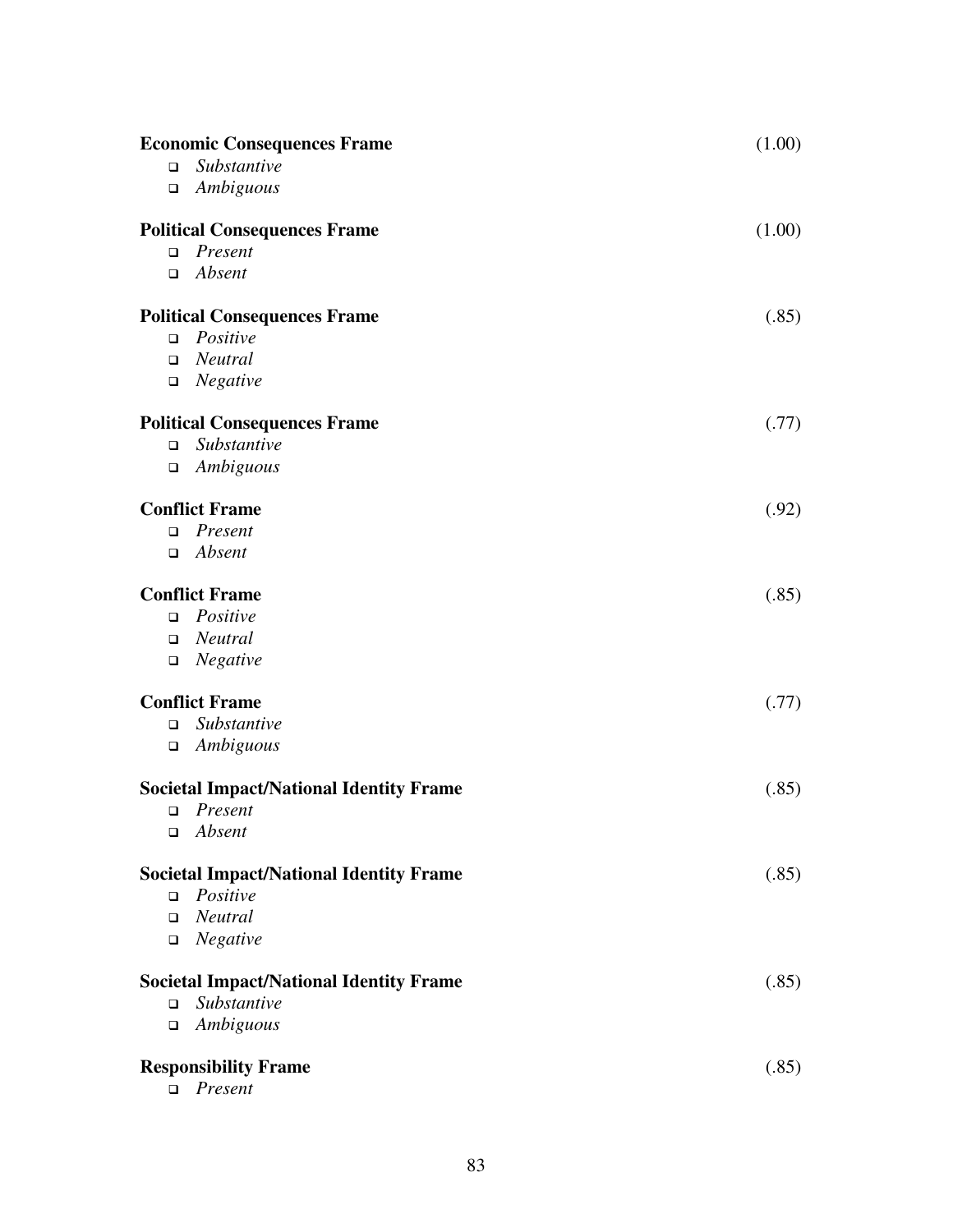| Absent |
|--------|
|        |

|        | <b>Responsibility Frame</b>     | (.85)  |
|--------|---------------------------------|--------|
| $\Box$ | Positive                        |        |
|        | $\Box$ Neutral                  |        |
| $\Box$ | Negative                        |        |
|        | <b>Responsibility Frame</b>     | (.85)  |
| $\Box$ | Substantive                     |        |
| $\Box$ | Ambiguous                       |        |
|        | <b>Human Interest Frame</b>     | (1.00) |
|        | $\Box$ Present                  |        |
| $\Box$ | Absent                          |        |
|        | <b>Human Interest Frame</b>     | (1.00) |
| $\Box$ | Positive                        |        |
| $\Box$ | Neutral                         |        |
| $\Box$ | Negative                        |        |
|        | <b>Human Interest Frame</b>     | (1.00) |
| $\Box$ | Substantive                     |        |
| $\Box$ | Ambiguous                       |        |
|        | <b>Apathy/Disinterest Frame</b> | (1.00) |
|        | $\Box$ Present                  |        |
| $\Box$ | Absent                          |        |
|        | <b>Apathy/Disinterest Frame</b> | (1.00) |
|        | $\Box$ Positive                 |        |
| $\Box$ | Neutral                         |        |
| $\Box$ | Negative                        |        |
|        | <b>Apathy/Disinterest Frame</b> | (1.00) |
| $\Box$ | Substantive                     |        |
| $\Box$ | Ambiguous                       |        |
|        | <b>Morality/Values Frame</b>    | (.85)  |
|        | $\Box$ Present                  |        |
| $\Box$ | Absent                          |        |
|        | <b>Morality/Values Frame</b>    | (.85)  |
|        | $\Box$ Positive                 |        |
| $\Box$ | Neutral                         |        |
| $\Box$ | Negative                        |        |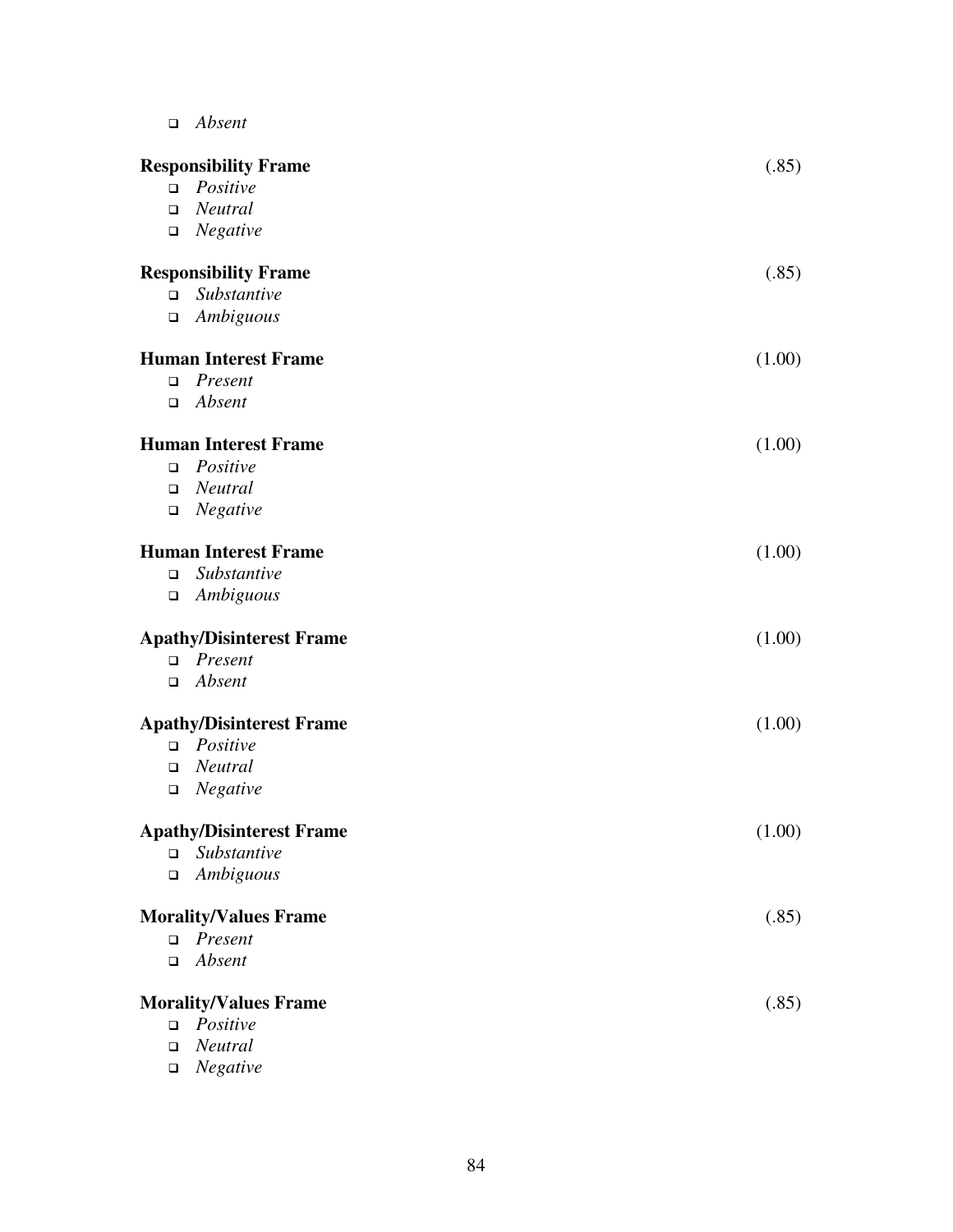|        | <b>Morality/Values Frame</b>               | (.77)  |
|--------|--------------------------------------------|--------|
| $\Box$ | Substantive                                |        |
| $\Box$ | Ambiguous                                  |        |
|        | <b>Patient Rights/Choice/Dignity Frame</b> | (1.00) |
| $\Box$ | Present                                    |        |
| □      | Absent                                     |        |
|        | <b>Patient Rights/Choice/Dignity Frame</b> | (.77)  |
| $\Box$ | Positive                                   |        |
| $\Box$ | Neutral                                    |        |
| $\Box$ | Negative                                   |        |
|        | <b>Patient Rights/Choice/Dignity Frame</b> | (1.00) |
| $\Box$ | Substantive                                |        |
| $\Box$ | Ambiguous                                  |        |
|        | <b>State Rights/Big Government Frame</b>   | (1.00) |
| $\Box$ | Present                                    |        |
| □      | Absent                                     |        |
|        | <b>State Rights/Big Government Frame</b>   | (1.00) |
| $\Box$ | Positive                                   |        |
| $\Box$ | Neutral                                    |        |
| $\Box$ | Negative                                   |        |
|        | <b>State Rights/Big Government Frame</b>   | (.92)  |
| $\Box$ | Substantive                                |        |
| $\Box$ | Ambiguous                                  |        |
|        | <b>Sympathy/Empathy Frame</b>              | (.85)  |
| $\Box$ | Present                                    |        |
|        | $\Box$ Absent                              |        |
|        | <b>Sympathy/Empathy Frame</b>              | (.85)  |
| $\Box$ | Positive                                   |        |
| $\Box$ | Neutral                                    |        |
| $\Box$ | Negative                                   |        |
|        | <b>Sympathy/Empathy Frame</b>              | (.85)  |
| $\Box$ | Substantive                                |        |
| $\Box$ | Ambiguous                                  |        |
|        | <b>Legality Frame</b>                      | (1.00) |
| $\Box$ | Present                                    |        |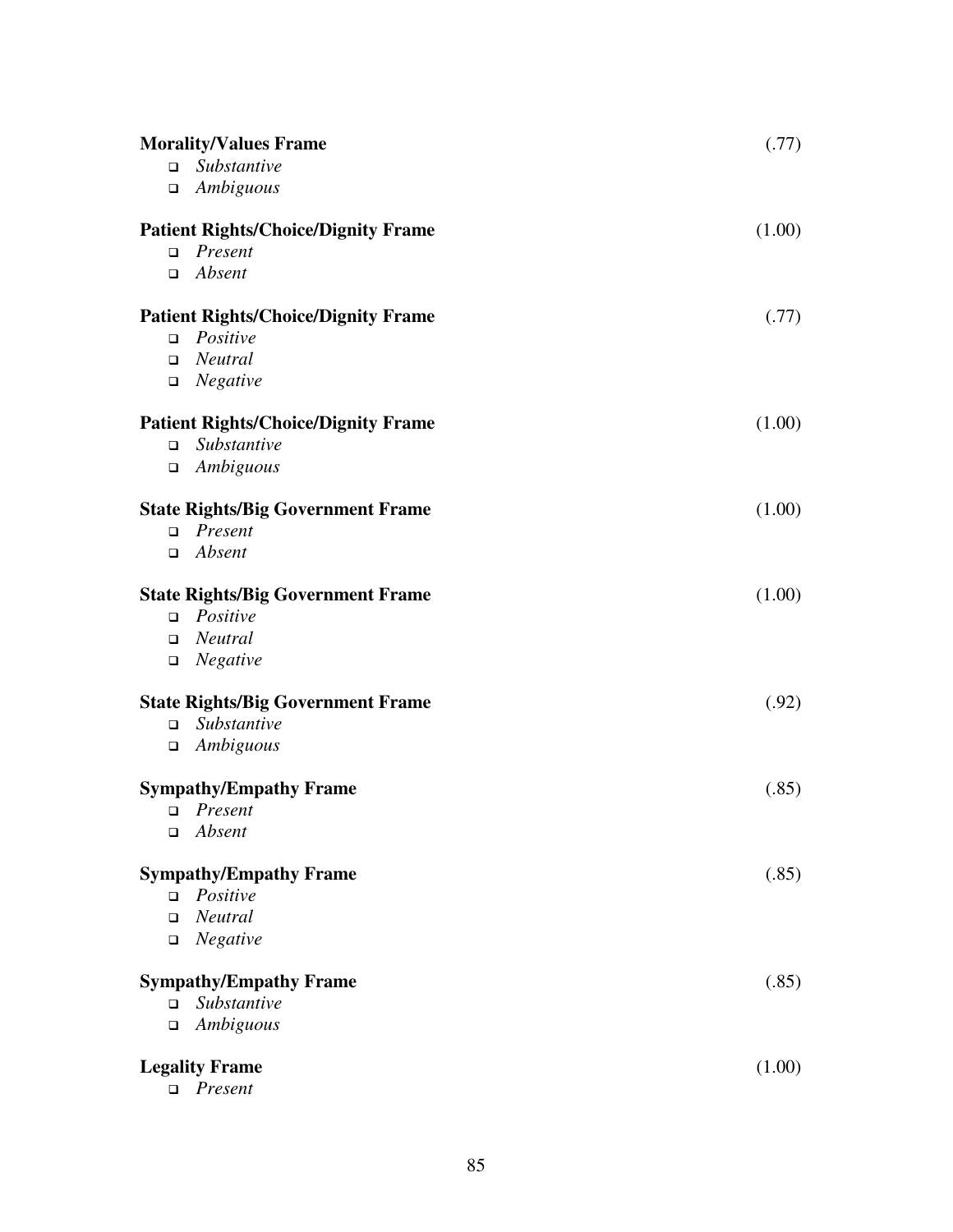*Absent* 

# **Legality Frame** (.85)

- *Positive*
- *Neutral*
- *Negative*

# **Legality Frame** (.92)

- *Substantive*
- *Ambiguous*

# **Provide a noteworthy statement that is most indicative of the overall story.**

**List any key words or phrases.**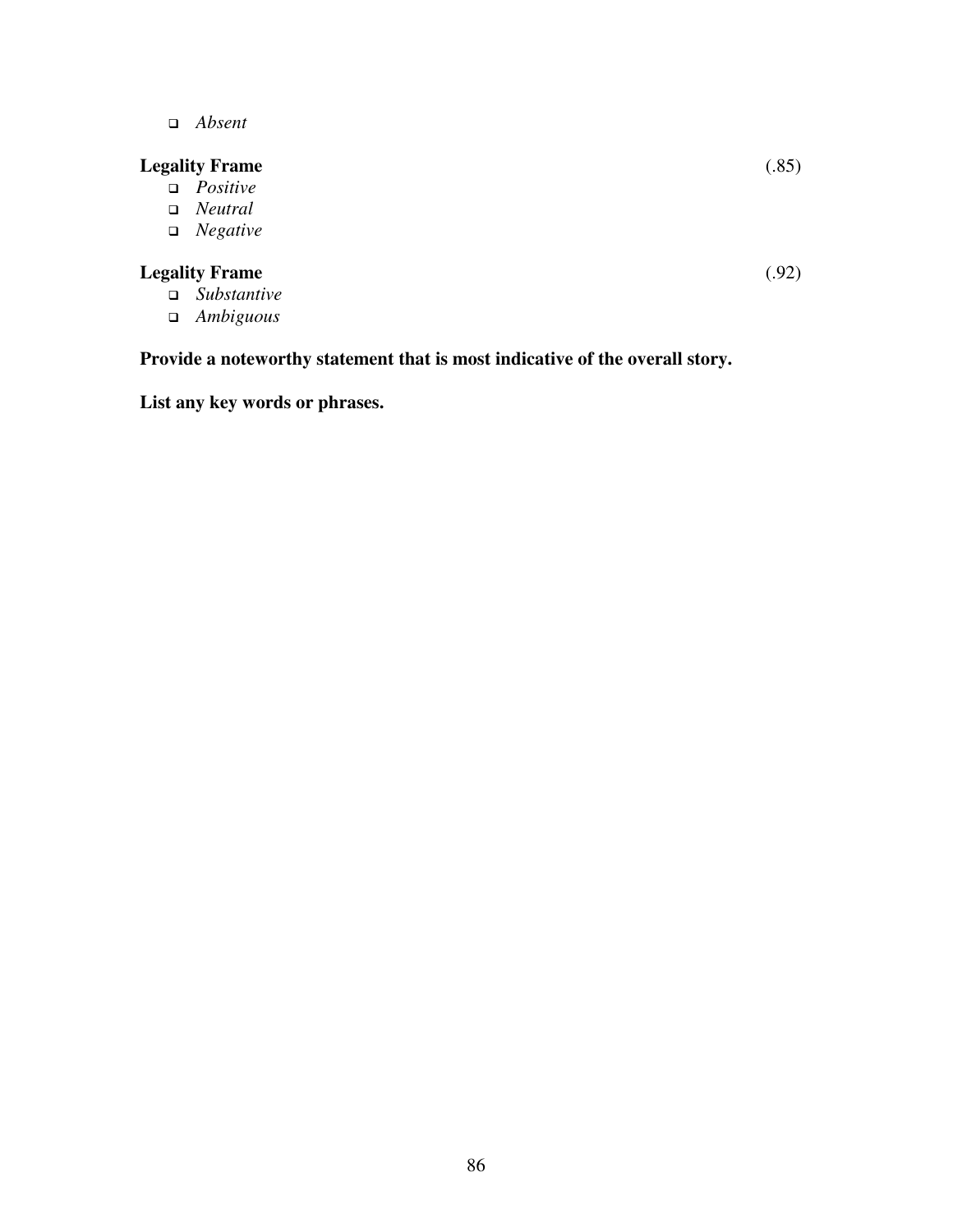# **APPENDIX D**

### **NEWSPAPER CODEBOOK**

### **Coder ID**

Coders will input their first, middle, and last initials for identification purposes.

#### **Story Number**

Input the three or four digit number identifying each story.

### **Story Date**

Indicate the original date on which the story ran using an eight-digit number divided by forward slashes (e.g., 04/02/2003 for April 2, 2003).

### **Story Headline**

Provide the exact headline that was associated with each story. Subheadings are not needed.

### **Story Length**

Provide the length of the story based upon total word count, including any headlines and subheads.

## **Original Publication**

Answers must be constrained to one of the following answers:

- *The Oregonian*
- *The Washington Post*
- *USA Today*
- *The New York Times*

## **Story Classification**

Answers must be constrained to one of the following answers:

- *Hard News* defined as a story likely to be featured in a hard news section of a media outlet (e.g., the front page). Such a story would consist primarily of facts and information.
- *Soft News (Features)* defined as a story likely to be featured in a soft news section of a media outlet (e.g., the features page; entertainment page) consisting primarily of biographies, narratives, and areas of interest.
- *Editorial or Opinions Piece* defined as stories likely to be featured in the editorial section of a media outlet consisting primarily of an individual's or a group's opinion but which might include characteristics of both hard and soft news. Such a story might be attributed to a single person or an organization, such as the DDNC or an outside group. Letters to the editor should also be classified as editorial or opinions pieces.

# **Primary Story Focus**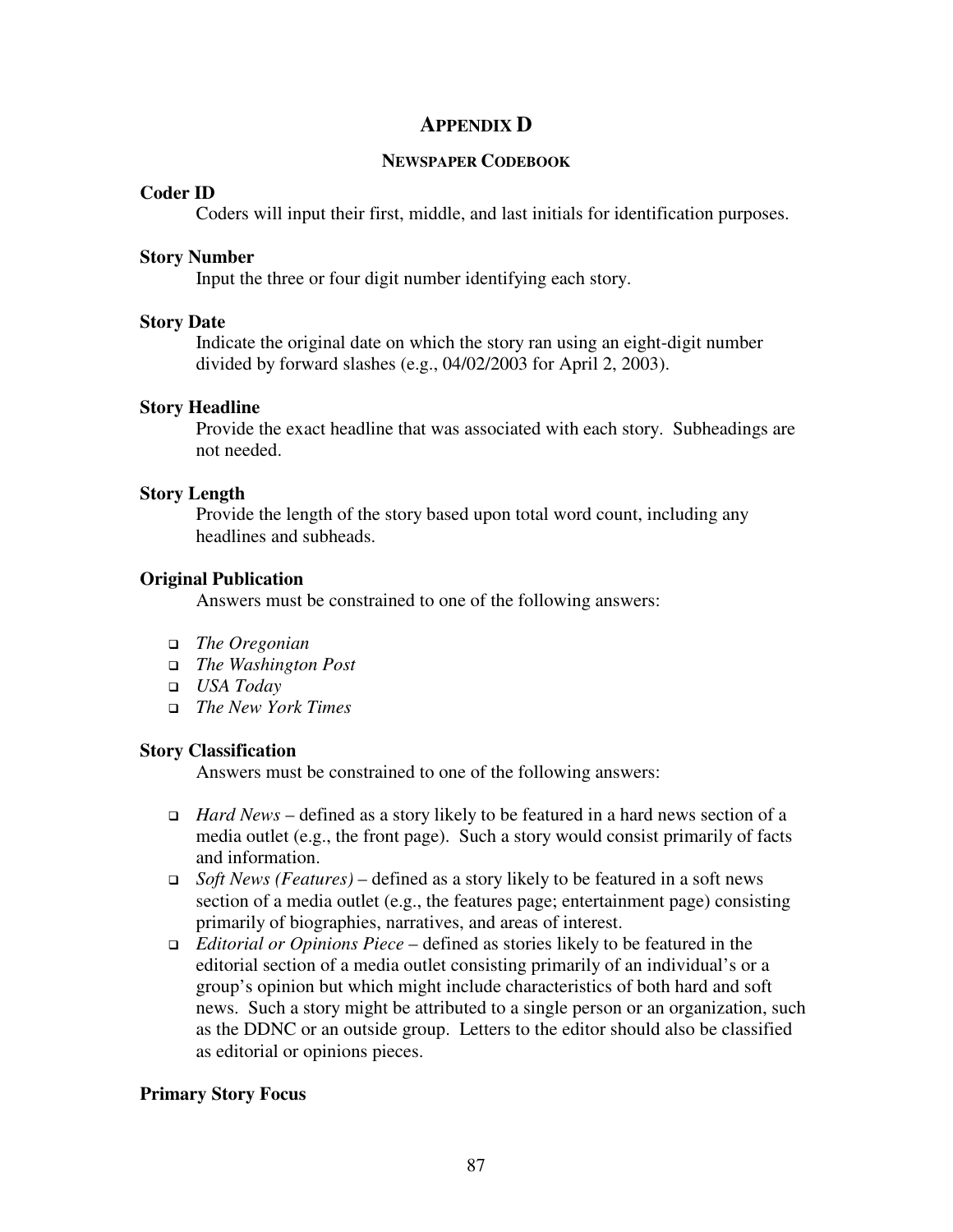Answers must be constrained to one of the following answers:

- *Issue* defined as featuring coverage that focuses primarily on the issues of physician-assisted suicide, death with dignity, or the laws dealing with both.
- *Organization* defined as featuring coverage that focuses primarily on the DDNC.

# **What is the level of coverage dedicated to the DDNC in the story?**

Answers must be constrained to one of the following answers:

- *Prominent* defined as featuring coverage of the organization as the primary focus of the story. The organization is mentioned within the first two paragraphs of the story and is featured throughout the overall story length. The overall story is about the organization, but may include other information.
- *Moderate* defined as featuring coverage of the organization as a primary, but not exclusive focus of the story. The organization is mentioned within the first third of the story and is featured in less than two-thirds of the overall story length. For example, a representative of the organization might be quoted, followed by space given to explain the nature and purpose of the organization.
- *Negligible* defined as featuring minimal coverage of the organization within the story. The organization is featured in less than a third of the overall story length, perhaps even in passing. For example, the organization is mentioned only in the final paragraph or has a single quote attributed to one of its representatives. "Negligible" also describes no mention of the organization at all.

## **Does the story offer contact information for the DDNC?**

Contact information consists of any means made available for contacting any representative body of the DDNC. Answers must be constrained to one of the following answers:

- *Yes*
- *No*

## **Frames:**

A frame is defined as the "underlying assumptions, beliefs and ideologies that serve as heuristics for how a particular story should be understood" (Clegg Smith et al., 2002). Each frame listed below has the following options through which to provide a description. These choices are divided into three sections for each frame. Answers must be constrained to one of the following answers:

- *Present* The frame being coded for is present in the story content. Coders should mark the frame as present no matter its level of prominence.
- *Absent* The frame being coded for does not exist in the story content.

Answers must be constrained to one of the following answers: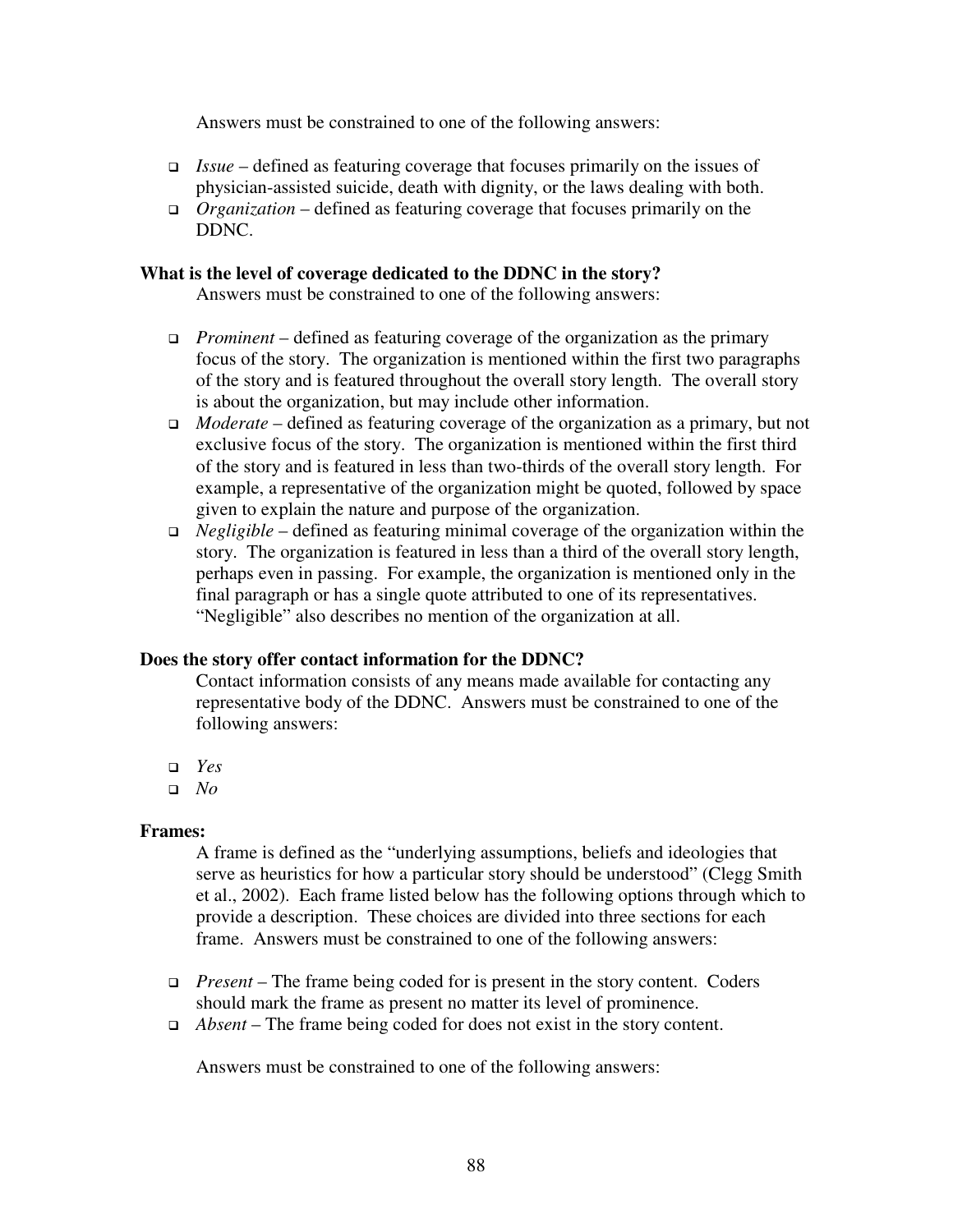- *Positive* The frame or information contained within the frame is presented in a positive manner by either the author or a source. Such a positive manner may come across by information or word choice.
- *Neutral* The frame is presented neither positively nor negatively way, or is presented as both equally.
- *Negative* The frame or information contained within the frame is presented in a negative manner by either the author or a source. Such a negative manner may come across by information provided or word choice.

Answers must be constrained to one of the following answers:

- *Substantive* The frame being coded for is prominent throughout at least onethird of the overall story. Although the frame may not be the sole focus of the story, the author does utilize significant time or effort in discussing it.
- *Ambiguous* The frame being coded for is present but is featured with negligible to moderate prominence. The author may not focus on the frame but it is present in some form.

Answers may consist of any of the following answers:

- *Economic Consequences* defined as a focus on any short or long-term economic consequences that would come from legal physician-assisted suicide. The consequences may be either positive or negative, and may be for an individual (e.g., a politician; physician) or a group (e.g., the DDNC).
- *Political Consequences* defined as a focus on any short or long-term political consequences that would come from legal physician-assisted suicide. Political consequences may involve current or potential incarceration in addition to normal political events such as elections. The consequences may be either positive or negative, and may be for an individual (e.g., a politician; physician) or a group (e.g., the DDNC).
- *Conflict* defined as the direct mention on any conflict dealing with physicianassisted suicide between groups or individuals (e.g., between the DDNC and politicians; between the DDNC and Not Dead Yet). This kind of coverage makes winning and losing the central concern and may be diagnostic in nature or focus on who is seemingly triumphant in this conflict.
- *Societal Impact/National Identity* defined as a focus on American societal impacts of physician-assisted suicide (e.g., America being seen as a 'suicide nation' around the world; Oregon being seen as a 'suicide state' around the nation).
- *Responsibility* defined as a focus on responsibility held by any party associated with physician-assisted suicide (e.g., responsibilities of the patients; doctors; families; legislators). Such responsibilities may include obligations held by patients (e.g., steps needed to gain legal permission to commit suicide) or attributions held by organizations (e.g., claiming to have passed legislation).
- *Human Interest* defined as a focus on a specific person, such as in a biographical piece. Multiple people may be discussed within a single human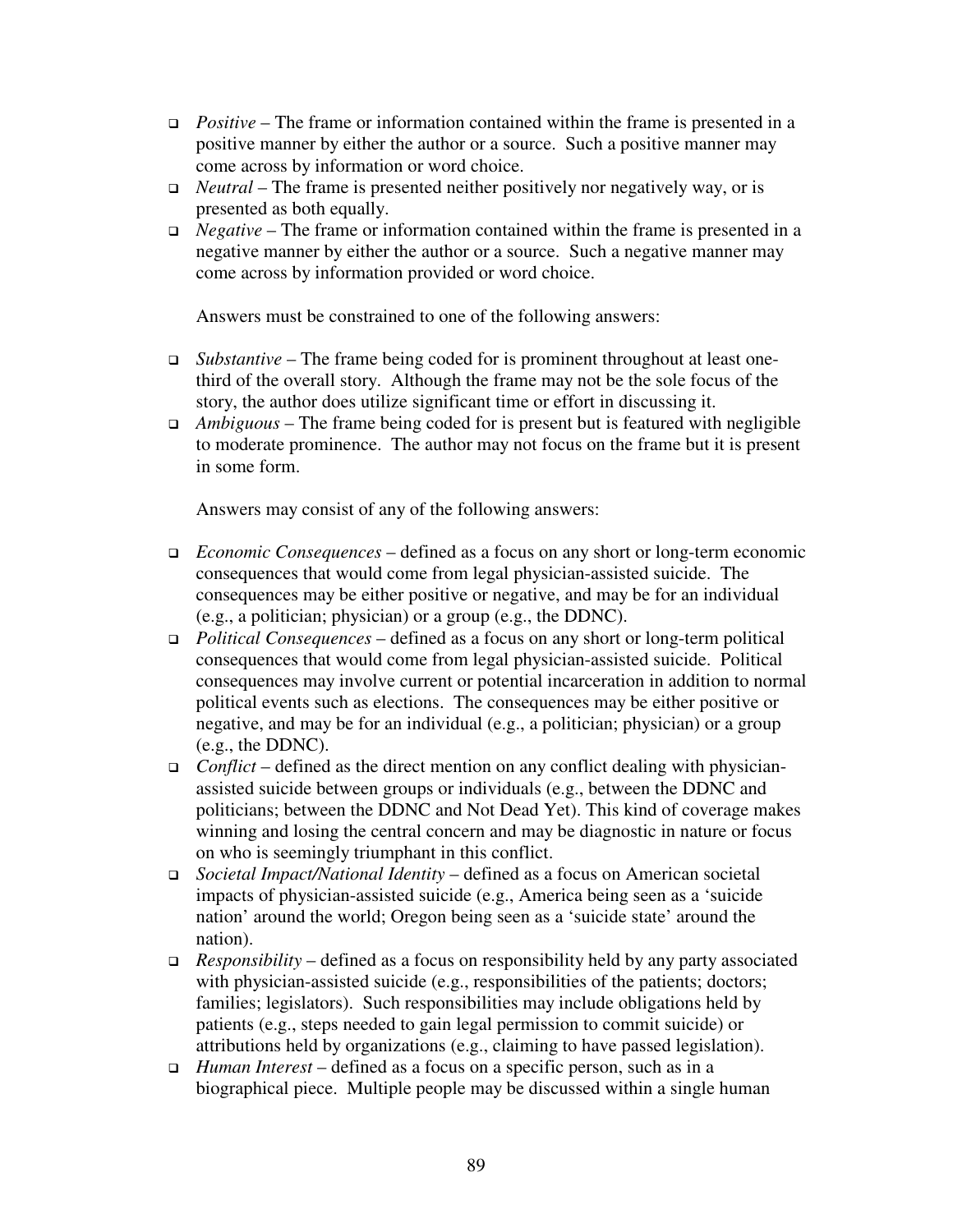interest frame. This frame might be exemplified by an individual's story or an emotional angle being added to the presentation of a particular event, issue, or problem.

- *Apathy/Disinterest* defined as a focus on the lack of interest in the subject of physician-assisted suicide, held by any group (e.g., disinterest on the part of legislators; the average citizen).
- *Morality/Values* defined as a focus on any moral or religious beliefs dealing with physician-assisted suicide. Such beliefs may be positive (for it) or negative (against it), and can be secular in nature.
- *Patient Rights/Choice/Dignity* defined as a focus on the rights and choices available to patients in end of life care. Such a focus might, for example, be on a terminal patient who chooses to die quickly rather then to continue suffering. Conversely, the frame may emphasize a disabled person who chooses to live through any setbacks presented by his or her disability. The focus may also be on other options not associated with physician-assisted suicide, such as hospice care or increased pain medication.
- *State Rights/Big Government* defined as a focus on keeping the federal and state jurisdictions separate. For example, federal law could make physician-assisted suicide illegal, negating an Oregon law that deems it not so. Any discussion of separating or uniting state and federal governments fits into this frame.
- *Sympathy/Empathy* defined as a focus on sympathetic feelings towards any individual or group involved with physician-assisted suicide. Such a focus might coexist with a human interest frame, but may not always do so. Any negative or positive discussions of pity fit within this frame (e.g., pity for patients; doctors; families; politicians; etc.).
- *Legality* defined as a focus the legality of any steps intended to legalize or criminalize physician-assisted suicide. For example, former Attorney General Ashcroft charged Oregon doctors with misuse of federally-controlled medications when the doctors prescribed lethal doses. Subsequently, Ashcroft was found to have overstepped his legal responsibilities in doing so. The legality frame may include the legal and illegal choices made by patients, but also includes discussions of legality beyond patient choices.

# **Provide a** single **noteworthy statement that is most indicative of the overall story.**  Coders will provide the statement exactly as written. Outside attribution is not necessary. The quote or statement should be different, if possible, from any

quoted text listed above (i.e., indicative of information provided).

# **List any key words or phrases.**

Defined as any key words or phrases that seem to be specialized jargon or uniquely linked to the topic at hand. For example, *physician-assisted suicide*, *death with dignity*, *euthanasia*, *persistent vegetative state*, *end of life choices*, or *living will* might be considered key words or phrases.